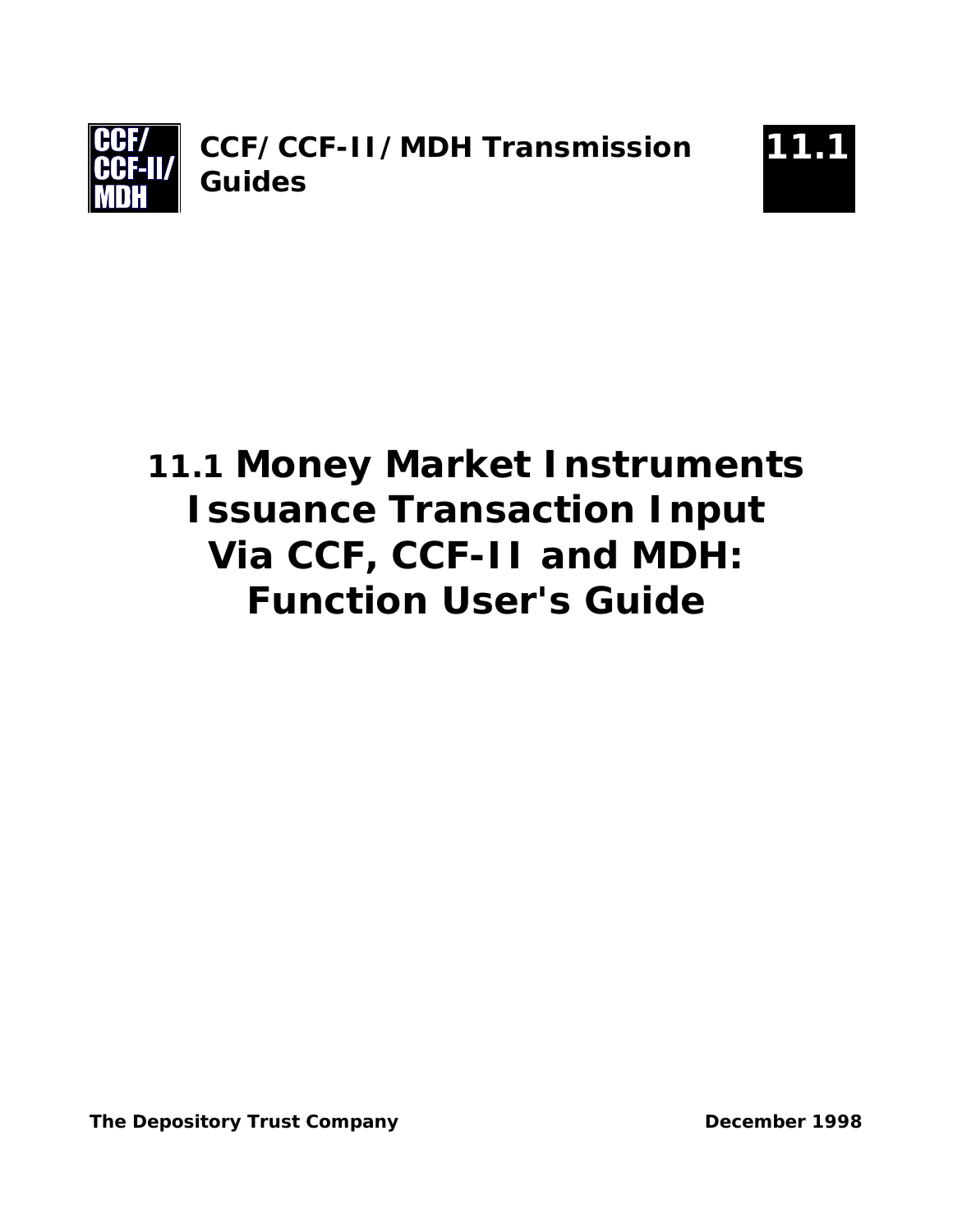

# **11.1 Money Market Instruments: Issuance Transaction Input via CCF, CF2 and MDH Participant User's Guide**

**Table of Contents**

#### **Section Title Page**

| 1            |            |                                                                                                                                                 |                                                                                                                                                                                                                                                                                                                                                                                                                                                                                                                                           |  |  |  |  |  |
|--------------|------------|-------------------------------------------------------------------------------------------------------------------------------------------------|-------------------------------------------------------------------------------------------------------------------------------------------------------------------------------------------------------------------------------------------------------------------------------------------------------------------------------------------------------------------------------------------------------------------------------------------------------------------------------------------------------------------------------------------|--|--|--|--|--|
| $\mathbf{2}$ |            |                                                                                                                                                 |                                                                                                                                                                                                                                                                                                                                                                                                                                                                                                                                           |  |  |  |  |  |
| 3            |            |                                                                                                                                                 |                                                                                                                                                                                                                                                                                                                                                                                                                                                                                                                                           |  |  |  |  |  |
|              | 3.1        |                                                                                                                                                 |                                                                                                                                                                                                                                                                                                                                                                                                                                                                                                                                           |  |  |  |  |  |
| 4            |            |                                                                                                                                                 |                                                                                                                                                                                                                                                                                                                                                                                                                                                                                                                                           |  |  |  |  |  |
|              | 4.1<br>4.2 | 4.1.1<br>4.1.2<br>4.1.3<br>4.1.3.1<br>4.1.3.2<br>4.1.3.3<br>4.1.3.4<br>4.1.3.5<br>4.1.3.6<br>4.1.3.7<br>4.1.3.8<br>4.1.3.9<br>4.1.3.10<br>4.2.1 | MMI Products: Corporate/Municipal Commercial Paper,<br>Bankers' Acceptance, Discount Note and STBN 22<br>Detailed MMI Field Requirements (Part 1) 24<br>Issuance, DO and Ticket Information (Part 1) 24<br>Issuance, DO and Ticket Info (Part 2) 25<br>Variable Rate Income Payment Information 31<br>Periodic Principal Payment Information33<br>Indexed Principal Payment Information 35<br>Bankers' Acceptance Issuance Information 37<br>Bankers' Acceptance Commodity Information38<br>MMI Products: MTN, MTBN, MTDN, CD, PFD/CP and |  |  |  |  |  |
|              |            | 4.2.2<br>4.2.3<br>4.2.3.1<br>4.2.3.2<br>4.2.3.3<br>4.2.3.4<br>4.2.3.5<br>4.2.3.6<br>4.2.3.7                                                     | Detailed MMI Field Requirements (Part 2) 42<br>Issuance, DO and Ticket Information (Part 1)  42<br>Issuance, DO and Ticket Information (Part 2)  43<br>Income Payment Information 47<br>Variable Rate Income Payment Information  49                                                                                                                                                                                                                                                                                                      |  |  |  |  |  |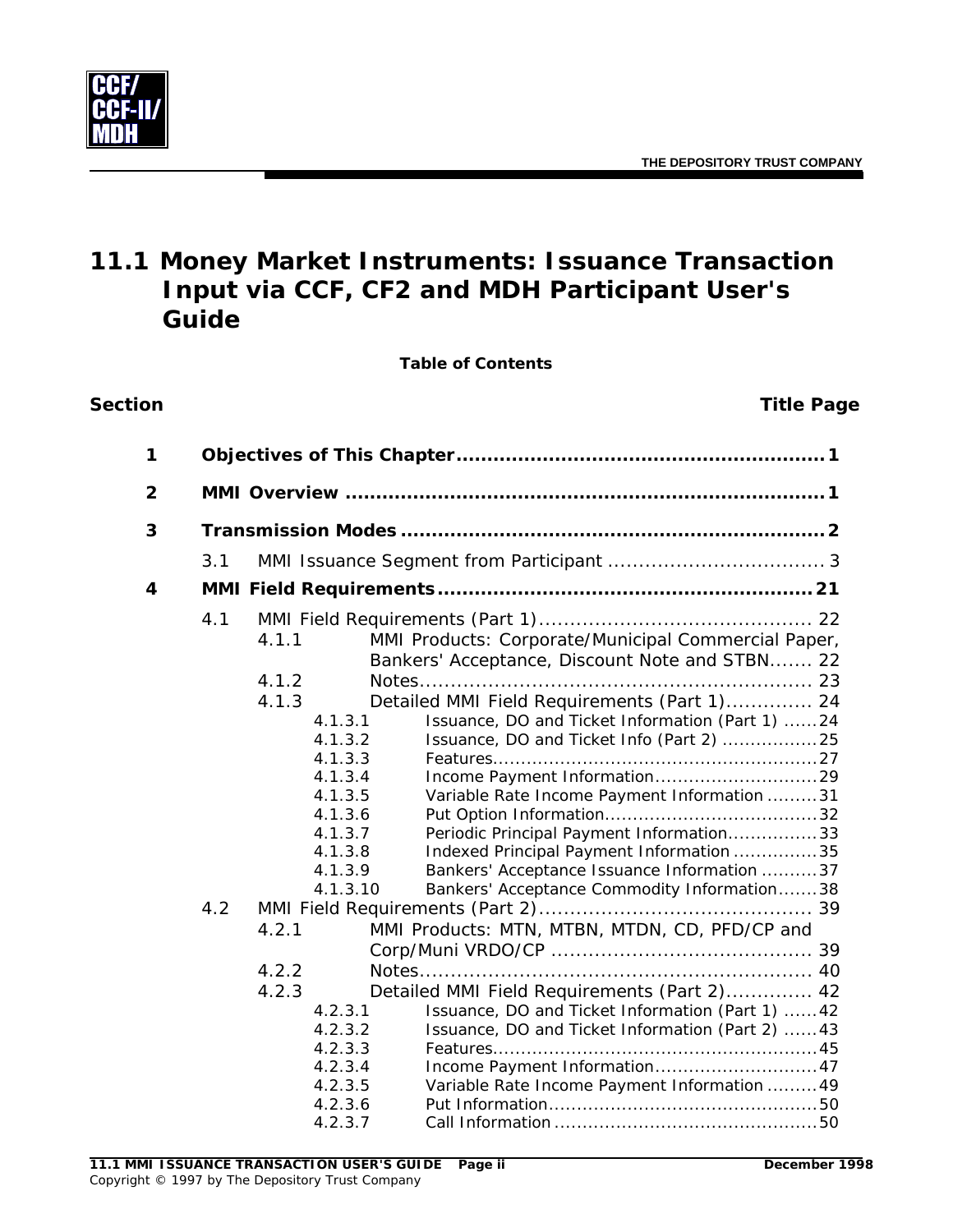

#### **THE DEPOSITORY TRUST COMPANY**

| 5. |          |                                             |  |
|----|----------|---------------------------------------------|--|
|    | 4.2.3.11 | Bankers' Acceptance Commodity Information56 |  |
|    | 4.2.3.10 | Bankers' Acceptance Issuance Information 55 |  |
|    | 4.2.3.9  | Indexed Principal Payment Information 53    |  |
|    | 4.2.3.8  | Periodic Principal Payment Information51    |  |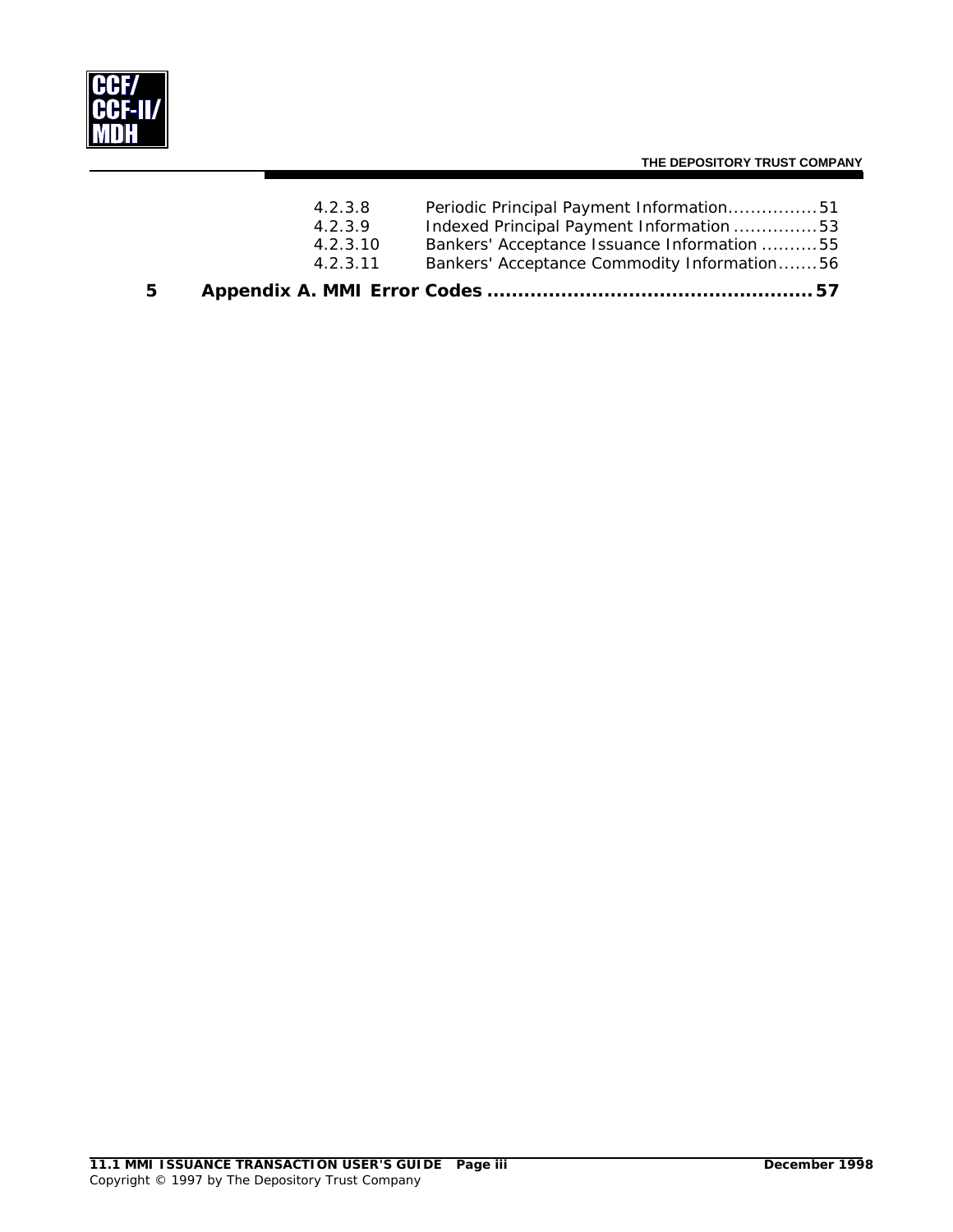<span id="page-3-0"></span>

### **1 Objectives of This Chapter**

The objectives of this chapter are to:

- Give information about DTC's Money Market Issuance Transaction (MMI) function
- Provide formats for required records
- List MMI error codes

#### **2 MMI Overview**

DTC has developed a new service in the Computer-to-Computer Facility (CCF) and in the Mainframe Dual Host (MDH) System to handle Money Market Instruments. Certificates of Deposit are the first Issuance to be implemented. This document describes how Participants can use DTC's newly developed service for transmitting Money Market Instrument Issues (MMIs) to DTC, offered via CCF, CCF-II and MDH. This guide describes MMI Issuances for both CCF and MDH, together with specifics relating to MMIs.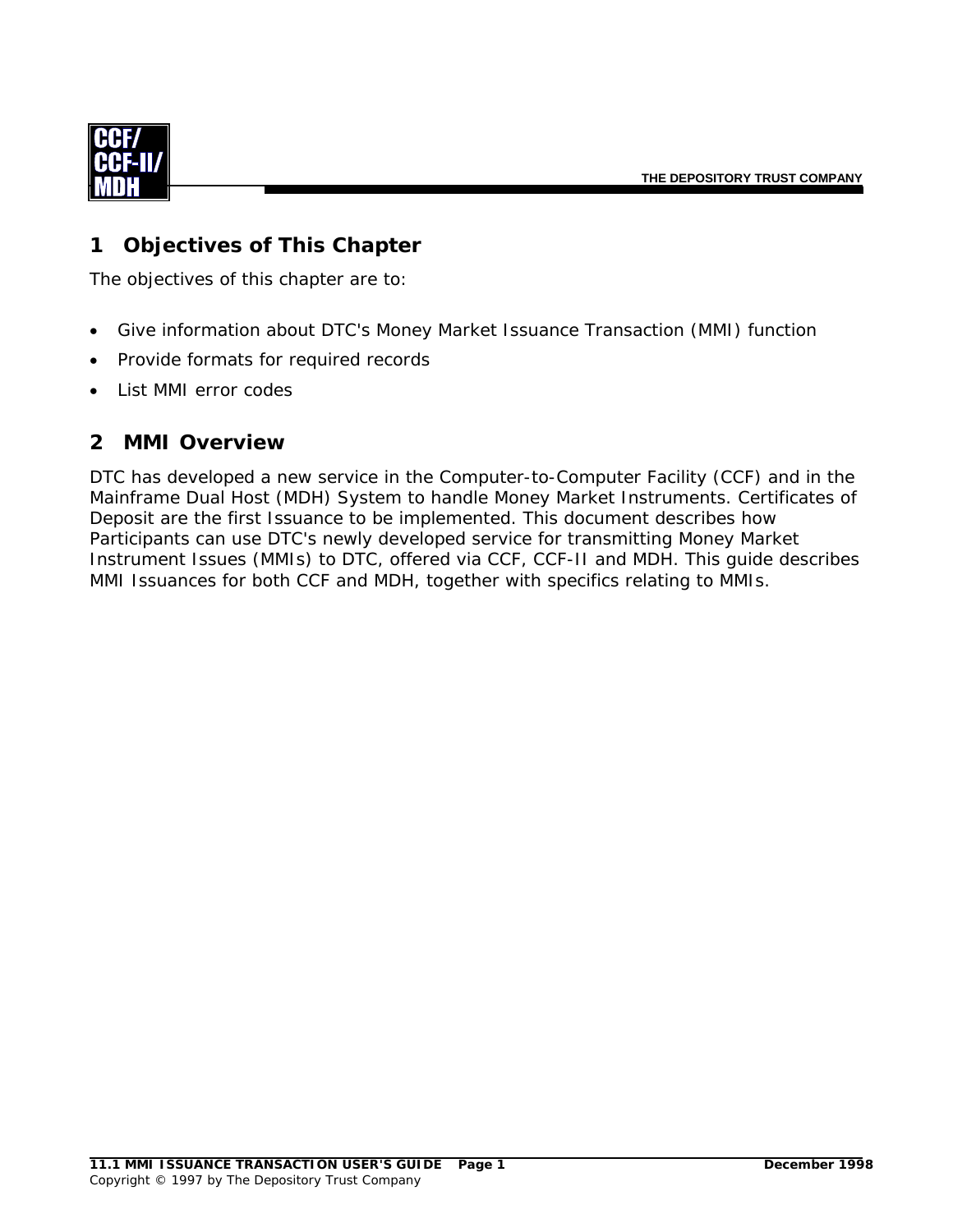<span id="page-4-0"></span>

#### **3 Transmission Modes**

MMI transactions can be transmitted via CCF, CCF-II or MDH. Participants must familiarize themselves with DTC's document *Computer-to-Computer Facility Procedures Manual,* Chapter 2.03, "Interface Control Management – Transaction Input for CCF, CCF-II, MDH," which describes standards for transaction processing with DTC's automated systems and provides specifics relating to the operation, error processing and recovery for CCF, CCF-II and MDH transmissions. For MDH, up to four records can be entered per input block.

The function names associated with each interface are as follows:

- CCF/CCF-II MMIC
- MDH MMIM

The following Section 3.1, MMI Issuance Segment from Participant, beginning on page [3,](#page-5-1) describes the input record for all MMI Issuances (including CDs).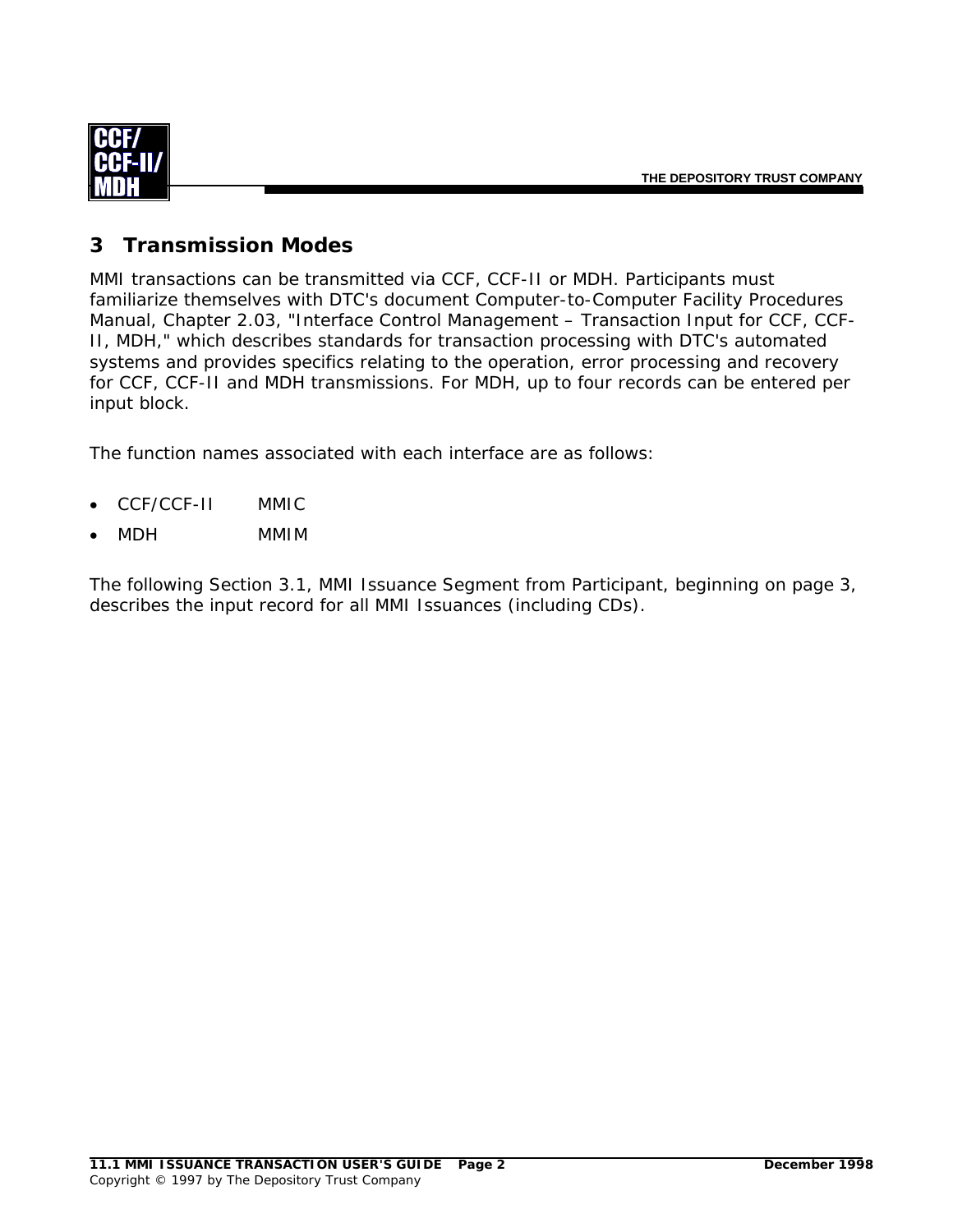<span id="page-5-0"></span>

#### <span id="page-5-1"></span>**3.1 MMI Issuance Segment from Participant**

The MMI Issuance Segment from Participant is a record of 895 bytes. The format of this record is shown below.

|                 | MMI Issuance Segment from Participant Format |                |                                      |                                                                                                                          |  |  |  |
|-----------------|----------------------------------------------|----------------|--------------------------------------|--------------------------------------------------------------------------------------------------------------------------|--|--|--|
| <b>Position</b> | Length                                       | Format         | <b>Field Name</b>                    | <b>Field Description</b>                                                                                                 |  |  |  |
| 1               | 1                                            | Character      | ICMPFX-<br><b>ERROR-FLAG</b>         | Space                                                                                                                    |  |  |  |
| $\overline{2}$  | 1                                            | Character      | ICMPFX-TEST-<br>OR-PROD-IND          | T or P                                                                                                                   |  |  |  |
| 3               | 6                                            | Character      | ICMPFX-<br>RECORD-TYPE               | <b>MMICDI</b>                                                                                                            |  |  |  |
| 9               | $\overline{2}$                               | Numeric        | ICMPFX-<br>RECORD-<br><b>SUFFIX</b>  | 01                                                                                                                       |  |  |  |
| 11              | $\overline{2}$                               | <b>Numeric</b> | ICMPFX-<br>RECORD-<br><b>VERSION</b> | 01                                                                                                                       |  |  |  |
| 13              | 6                                            | <b>Numeric</b> | ICMPFX-<br>RECORD-USR-<br>SEQ-NO     | Unique transaction sequence number<br>(optional)                                                                         |  |  |  |
| 19              | 8                                            | Character      | ICMPFX-<br><b>ADDRESSEE</b>          | Identifier of entity on behalf of whom the<br>transaction is being processed (required).<br>Must be numeric or Mnnnnnnn. |  |  |  |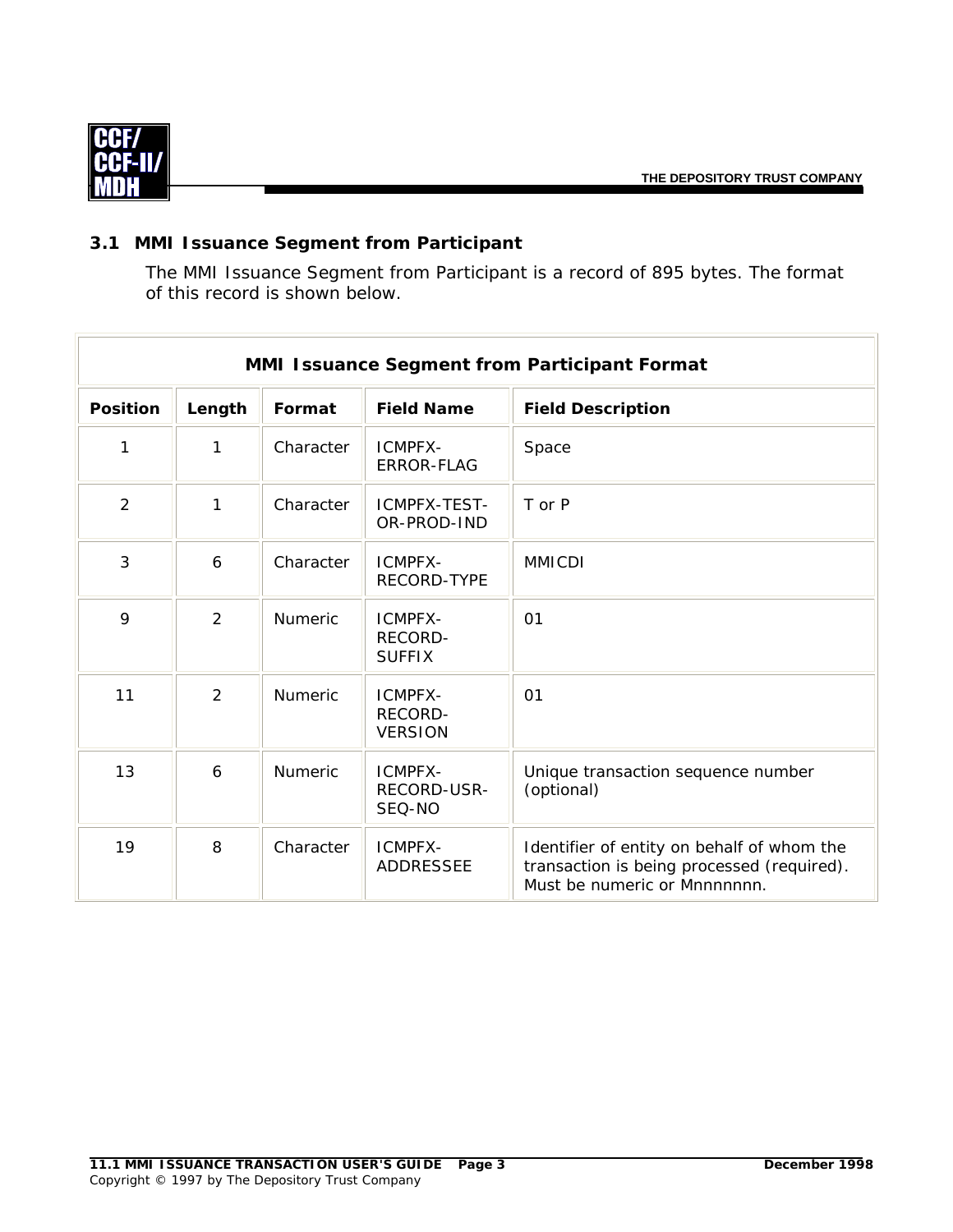$\overline{\mathbf{1}}$ 



|                 | <b>MMI Issuance Segment from Participant Format</b> |                |                              |                                                                                                                                                                                                                           |  |  |
|-----------------|-----------------------------------------------------|----------------|------------------------------|---------------------------------------------------------------------------------------------------------------------------------------------------------------------------------------------------------------------------|--|--|
| <b>Position</b> | Length                                              | Format         | <b>Field Name</b>            | <b>Field Description</b>                                                                                                                                                                                                  |  |  |
| 27              | 1                                                   | Character      | MMI-IN-PROD-<br><b>TYP</b>   | Type of MMI being issued (must be an<br>authorized issuance product type for the<br>issuer number, as established by DTC<br>Underwriting Department prior to the<br>submission of the issuance instruction<br>(required). |  |  |
|                 |                                                     |                |                              | A<br>= Institutional Cert of Deposit<br>= Corporate Commercial Paper-<br>В<br>new<br>$\mathbf C$<br>= Corporate VRDO in CP Mode                                                                                           |  |  |
|                 |                                                     |                |                              | E.<br>= Muni Commercial Paper-Tax<br>Exempt                                                                                                                                                                               |  |  |
|                 |                                                     |                |                              | = Muni Commercial Paper-Taxable<br>F<br>G<br>Muni CP-Tax Exempt VRDO/CP<br>$=$                                                                                                                                            |  |  |
|                 |                                                     |                |                              | mode<br>Muni CP-Taxable VRDO in CP<br>H<br>$=$<br>mode                                                                                                                                                                    |  |  |
|                 |                                                     |                |                              | Medium Term Note (excl. K & L)<br>J<br>$=$<br>K<br>Deposit Note, Medium-Term<br>$=$<br>= Bank Note, Medium-Term<br>L                                                                                                      |  |  |
|                 |                                                     |                |                              | N<br>= Bank Note, Short-Term<br><b>Discount Note</b><br>$\mathbf O$<br>$=$<br>Preferred Stock in CP-like mode<br>$\mathsf{P}$<br>$=$<br>$\Omega$<br><b>Bankers' Acceptance</b><br>$=$                                     |  |  |
| 28              | 1                                                   | Character      | MMI-INST-TYP                 | Type of transaction being submitted<br>(required)<br><b>Issuance Instruction</b><br>$=$<br>$\mathbf{C}$<br><b>Issuance Cancellation</b><br>$=$                                                                            |  |  |
| 29              | 15                                                  | <b>Numeric</b> | $MMI-IN-$<br><b>TRANS-NO</b> | An internal transaction number used by<br>the issuing agent to identify this<br>transaction, for printing on the deposit<br>ticket and issuance ticket; can contain<br>blanks (optional).                                 |  |  |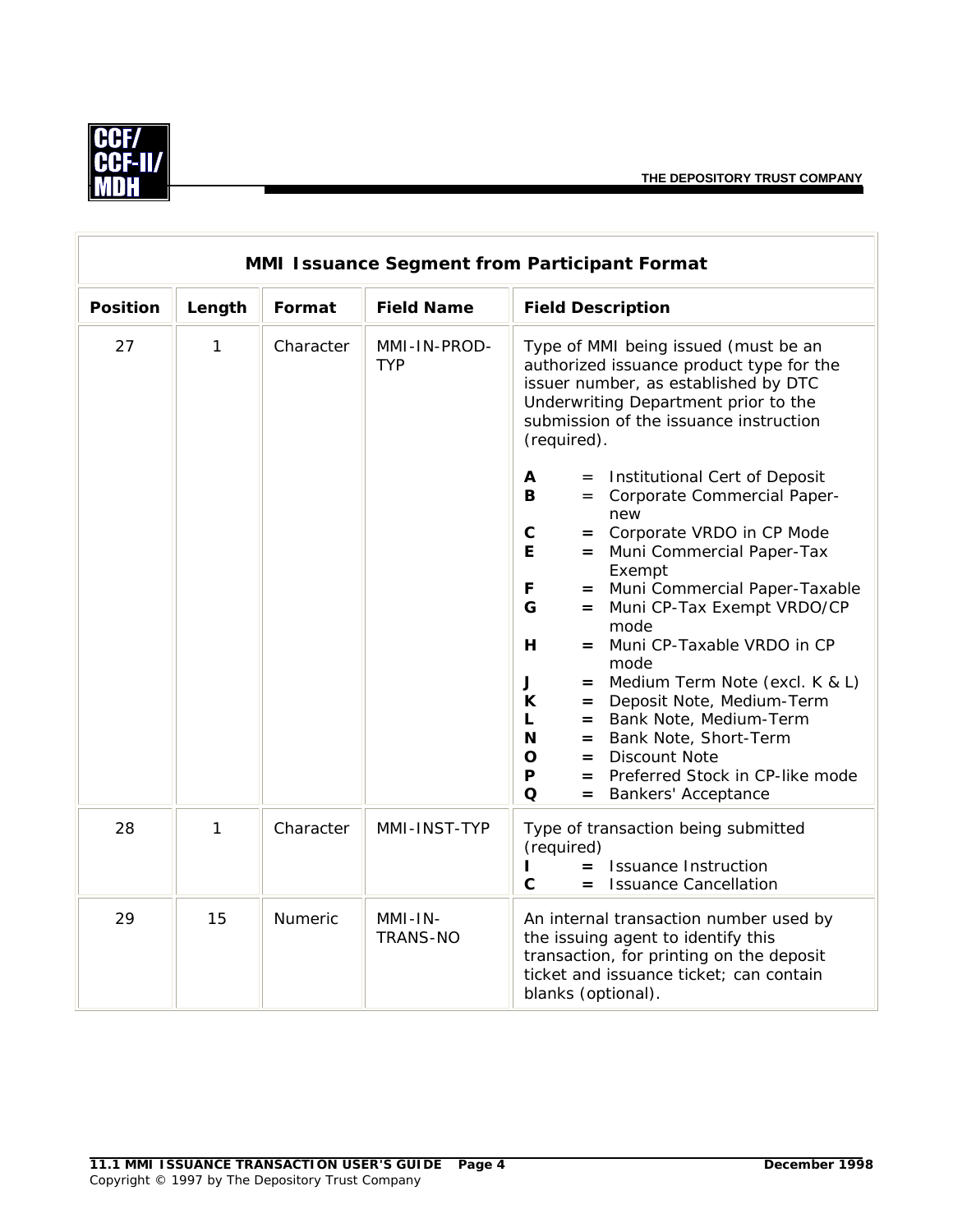

| MMI Issuance Segment from Participant Format |        |                |                               |                                                                                                                                                                                                                                                                                                                                   |  |  |
|----------------------------------------------|--------|----------------|-------------------------------|-----------------------------------------------------------------------------------------------------------------------------------------------------------------------------------------------------------------------------------------------------------------------------------------------------------------------------------|--|--|
| <b>Position</b>                              | Length | Format         | <b>Field Name</b>             | <b>Field Description</b>                                                                                                                                                                                                                                                                                                          |  |  |
| 44                                           | 8      | <b>Numeric</b> | MMI-IN-<br><b>ISSUING-AGT</b> | Number of the DTC participant submitting<br>the issuance instruction; right-justified<br>with leading zeroes (required).<br>Note: This must be an authorized issuing<br>agent for the issuer, as established by<br>DTC's Underwriting Department prior to<br>the submission of the issuance instruction.                          |  |  |
| 52                                           | 8      | Numeric        | MMI-IN-PAY-<br>AGT-NO         | Number of the DTC participant identified as<br>the paying agent on the issuance<br>instruction; right-justified with leading<br>zeroes (required).<br>Note: This must be an authorized paying<br>agent for the issuer, as established by<br>DTC's Underwriting Department prior to<br>the submission of the issuance instruction. |  |  |
| 60                                           | 12     | Character      | MMI-IN-CUSIP                  | Identifier of MMI issued.<br>Note: If the issuer number is established<br>on DTC's Issuer Control Table as a<br>discount issuer number, the 7th and 8th<br>positions of the CUSIP number are verified<br>on the basis of an industry-accepted<br>algorithm based on maturity date.                                                |  |  |
| 72                                           | 1      | Character      | MMI-IN-ISS-<br>EX-DTC-IND     | Indicator of whether the security was<br>issued outside DTC prior to becoming<br>eligible at DTC.<br>N<br>$=$ No<br>Yes<br>Υ<br>Not applicable<br>$Space =$                                                                                                                                                                       |  |  |
| 73                                           | 8      | Numeric        | MMI-IN-LAST-<br>PAY-DATE      | ccyymmdd<br>target payment date of last<br>payment made before<br>security was brought into<br>DTC; only for securities<br>previously issued ex-DTC<br>(zeroes if not applicable).                                                                                                                                                |  |  |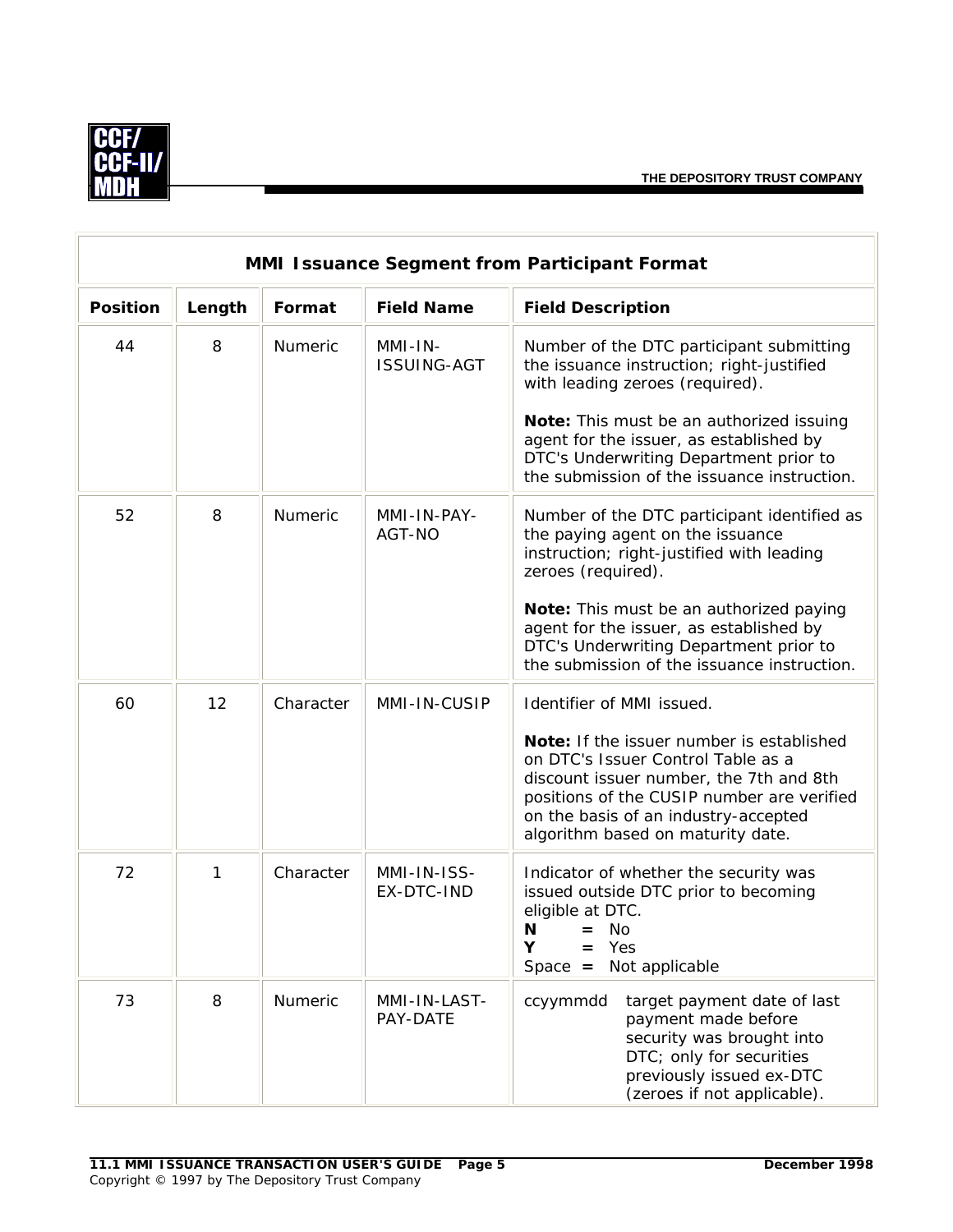

| MMI Issuance Segment from Participant Format |        |           |                                         |                          |                                                                                                                                                                                                                                                                                                                                                                                                                                                    |  |
|----------------------------------------------|--------|-----------|-----------------------------------------|--------------------------|----------------------------------------------------------------------------------------------------------------------------------------------------------------------------------------------------------------------------------------------------------------------------------------------------------------------------------------------------------------------------------------------------------------------------------------------------|--|
| <b>Position</b>                              | Length | Format    | <b>Field Name</b>                       | <b>Field Description</b> |                                                                                                                                                                                                                                                                                                                                                                                                                                                    |  |
| 81                                           | 8      | Numeric   | $MMI-IN-$<br>SETTLEMENT-<br><b>DATE</b> | ccyymmdd                 | date the pending deposit and<br>deliver order transaction must<br>be processed (required).                                                                                                                                                                                                                                                                                                                                                         |  |
| 89                                           | 8      | Numeric   | MMI-IN-<br>DATED-DATE                   | ccyymmdd                 | date from which income is<br>calculated $($ = effective date of<br>the issuance); back dating of<br>issuances is permitted<br>(required).                                                                                                                                                                                                                                                                                                          |  |
| 97                                           | 8      | Numeric   | MMI-IN-<br>MATURE-DATE                  | ccyymmdd                 | date on which the security<br>matures (required).                                                                                                                                                                                                                                                                                                                                                                                                  |  |
| 105                                          | 19     | Numeric   | MMI-IN-PRINC-<br><b>AMOUNT</b>          | 9(12)V9(7)               | (for a debt instrument) $=$<br>original principal (face value)<br>amount (for $PFD/CP$ ) = the<br>number of shares (required).                                                                                                                                                                                                                                                                                                                     |  |
| 124                                          | 15     | Numeric   | MMI-IN-<br>SETTLEMENT-<br><b>AMOUNT</b> | 9(13)V9(2)               | dollar amount and cent<br>amount due to change hands<br>upon completion of the MMI<br>issuance deliver order; can be<br>zero (required).                                                                                                                                                                                                                                                                                                           |  |
| 139                                          | 8      | Numeric   | MMI-IN-<br>RECEIVE-PART                 |                          | Number of the DTC participant receiving<br>the Issuance DO; right-justified with<br>leading zeroes (required).                                                                                                                                                                                                                                                                                                                                     |  |
| 147                                          | 79     | Character | $MMI-IN-$<br><b>COMMENT</b>             | (optional).<br>media).   | (Free-form text) settlement instructions<br>associated with the deliver order, if any<br>Note: If comments are supplied and the<br>issuance is for a dealer turnaround DO, the<br>comments are printed on the DO ticket as<br>comment line #1. If comments are<br>supplied as an issuance instruction, they<br>are printed on the DO ticket as comment<br>line $#2$ (comment line $#1$ on the DO ticket<br>contains a literal indicating the input |  |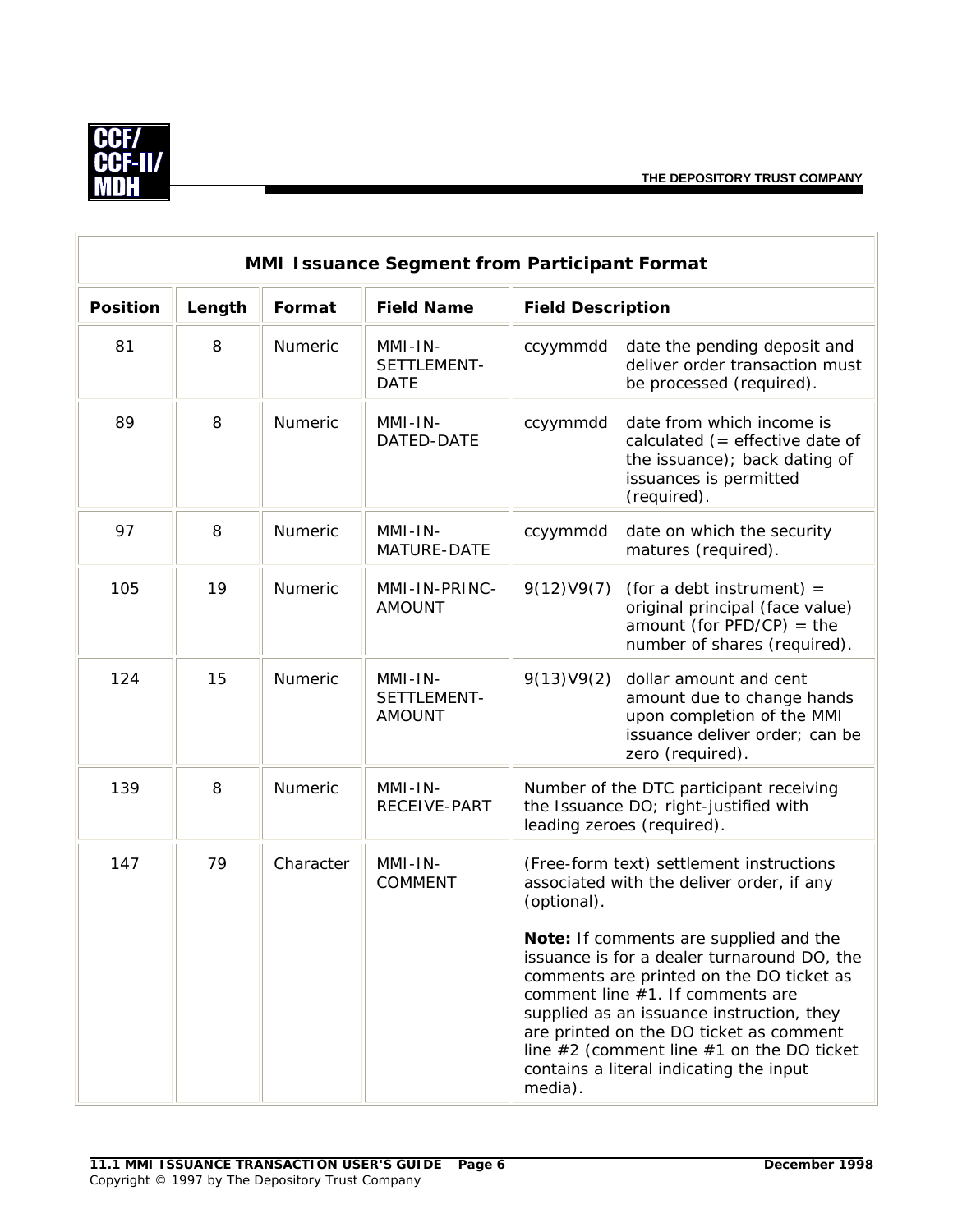$\overline{\mathbb{R}}$ 



 $\overline{r}$ 

|                 | MMI Issuance Segment from Participant Format |                |                               |                                                                                                                                                                                                                                      |  |  |  |
|-----------------|----------------------------------------------|----------------|-------------------------------|--------------------------------------------------------------------------------------------------------------------------------------------------------------------------------------------------------------------------------------|--|--|--|
| <b>Position</b> | Length                                       | Format         | <b>Field Name</b>             | <b>Field Description</b>                                                                                                                                                                                                             |  |  |  |
| 226             | 78                                           | Character      | MMI-IN-SPEC-<br><b>INST</b>   | (Free-form text) special instructions<br>related to the issuance, for S&P and IDSI<br>notifications (optional).                                                                                                                      |  |  |  |
| 304             | 9                                            | Numeric        | MMI-IN-MIN-<br><b>DENOM</b>   | Minimum trading denomination or shares<br>for the security issue (required).                                                                                                                                                         |  |  |  |
| 313             | 9                                            | <b>Numeric</b> | MMI-IN-INC-<br><b>SHR</b>     | Incremental amount of the minimum<br>denomination or shares for the security<br>issue (required).                                                                                                                                    |  |  |  |
| 322             | 1                                            | Numeric        | MMI-IN-AGE-<br>DIR-TYP        | Designates the type of sale.<br>It is used for billing purposes.<br>= Sales Agent Sale (Receiving<br>$\mathsf{s}$<br>Participant is billed)<br>= Direct Sale (Issuing Agent is<br>D<br>billed).<br>(Must = space if not applicable). |  |  |  |
| 323             | 6                                            | <b>Numeric</b> | MMI-IN-SALE-<br>PRICE-PER     | 9(3)V9(3)<br>sales price expressed as a<br>percentage of \$1,000 per<br>value.<br>(Must = Zero if not applicable).                                                                                                                   |  |  |  |
| 329             | 4                                            | Numeric        | MMI-IN-<br><b>COMMISS-PER</b> | 9(1)V9(3)<br>commission rate.<br>(Must = Zero if not applicable)                                                                                                                                                                     |  |  |  |
| 333             | 1                                            | Character      | MMI-IN-INC-<br>RTE-TYP        | Income rate indicator (required).<br>$=$ fixed<br>F<br>$\mathbf v$<br>$=$ variable<br>$Blank =$<br>discount MMI                                                                                                                      |  |  |  |
| 334             | $\mathbf{1}$                                 | Character      | MMI-IN-INC-<br>PAY-TYP        | Income structure associated with the<br>security being issued (required).<br>= Periodic Income Payments<br>P<br>Income at Maturity<br>L<br>$=$<br>Z<br>Discount<br>$=$                                                               |  |  |  |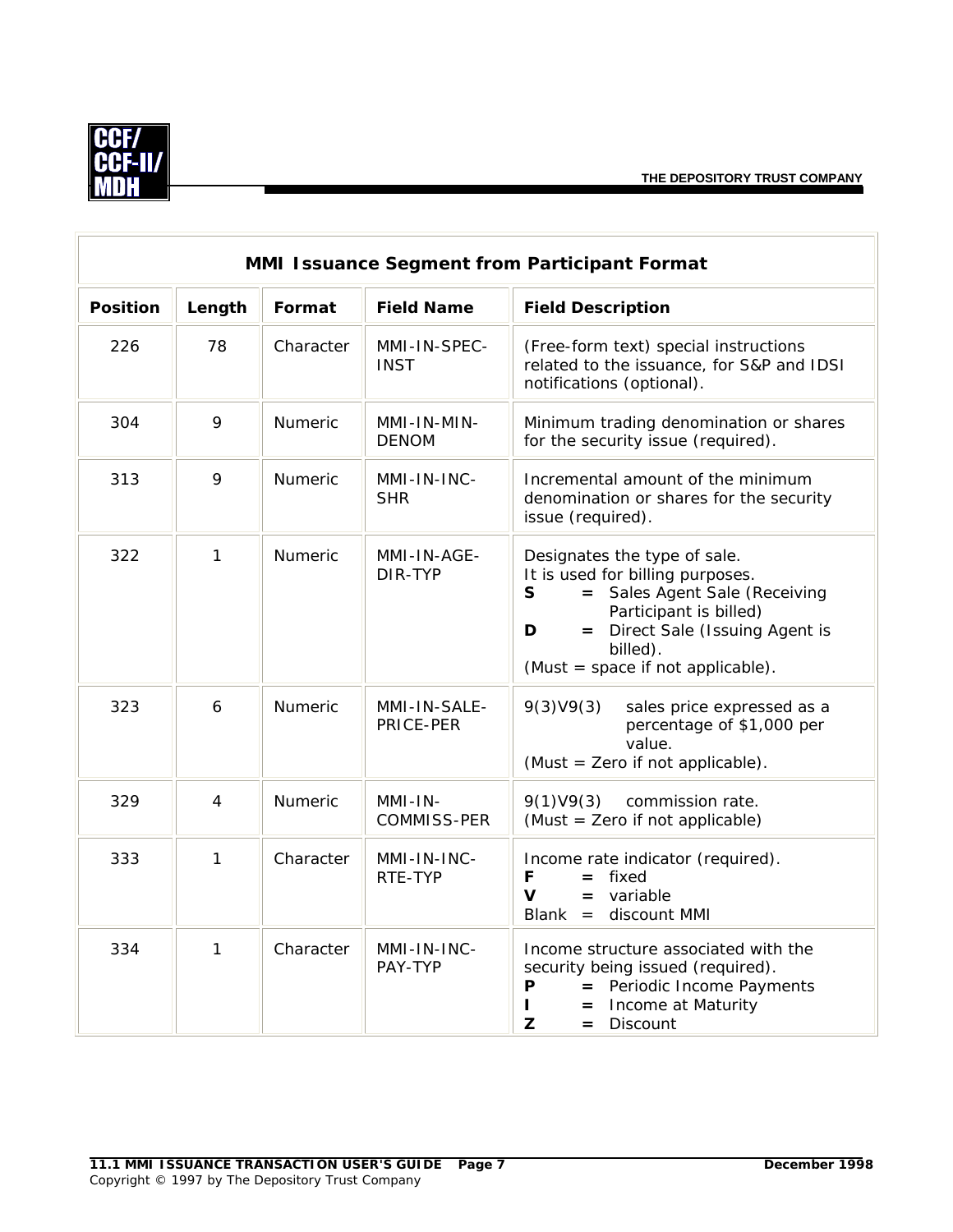

| MMI Issuance Segment from Participant Format |        |           |                                 |                                                                                                                                                                                                                                                                               |  |
|----------------------------------------------|--------|-----------|---------------------------------|-------------------------------------------------------------------------------------------------------------------------------------------------------------------------------------------------------------------------------------------------------------------------------|--|
| <b>Position</b>                              | Length | Format    | <b>Field Name</b>               | <b>Field Description</b>                                                                                                                                                                                                                                                      |  |
| 335                                          | 1      | Character | MMI-IN-IND-<br>PRIN-IND         | Indicator of whether the principal<br>payments are determined via a specific<br>index; for example, foreign currency or<br>commodity price (required).<br>N<br>$=$ No<br>Y<br>$=$ Yes                                                                                         |  |
| 336                                          | 1      | Character | MMI-IN-<br>AMORTIZ-IND          | Periodic principal payments indicator<br>(required).<br>N<br>$=$ No<br>Y<br>$=$ Yes                                                                                                                                                                                           |  |
| 337                                          | 1      | Character | MMI-IN-FOR-<br><b>CURR-IND</b>  | Security denomination in a currency other<br>than US Dollars (required).<br>$=$ No<br>N<br>Y<br>$=$ Yes                                                                                                                                                                       |  |
| 338                                          | 3      | Character | MMI-IN-FOR-<br><b>CURR-CODE</b> | $($ If MMI-IN-FOR-CURR-IND entry = N)<br>leave blank<br>$($ If MMI-IN-FOR-CURR-IND entry = Y)<br>denomination currency of security<br>Note: Entry must be a valid ISO currency<br>code.                                                                                       |  |
| 341                                          | 1      | Character | MMI-IN-US-<br><b>IND</b>        | $($ If MMI-IN-FOR-CURR-IND entry = Y)<br>indicator of whether income and/or<br>principal payments must be made in the<br>denomination foreign currency.<br><b>No</b><br>N<br>$=$<br>$=$ Yes<br>Y<br>$($ If MMI-IN-FOR-CURR-IND entry = N)<br>(Must = Space if not applicable) |  |
| 342                                          | 1      | Character | MMI-IN-PUT-<br><b>IND</b>       | Repayment PUT option terms are in effect.<br>$=$ No<br>N<br>Y<br>$=$ Yes<br>(Must = Space if not applicable)                                                                                                                                                                  |  |
| 343                                          | 1      | Character | MMI-IN-CALL-<br><b>IND</b>      | Issue has a CALL feature.<br>N<br>$=$ No<br>Υ<br>$=$ Yes<br>(Must = Space if not applicable)                                                                                                                                                                                  |  |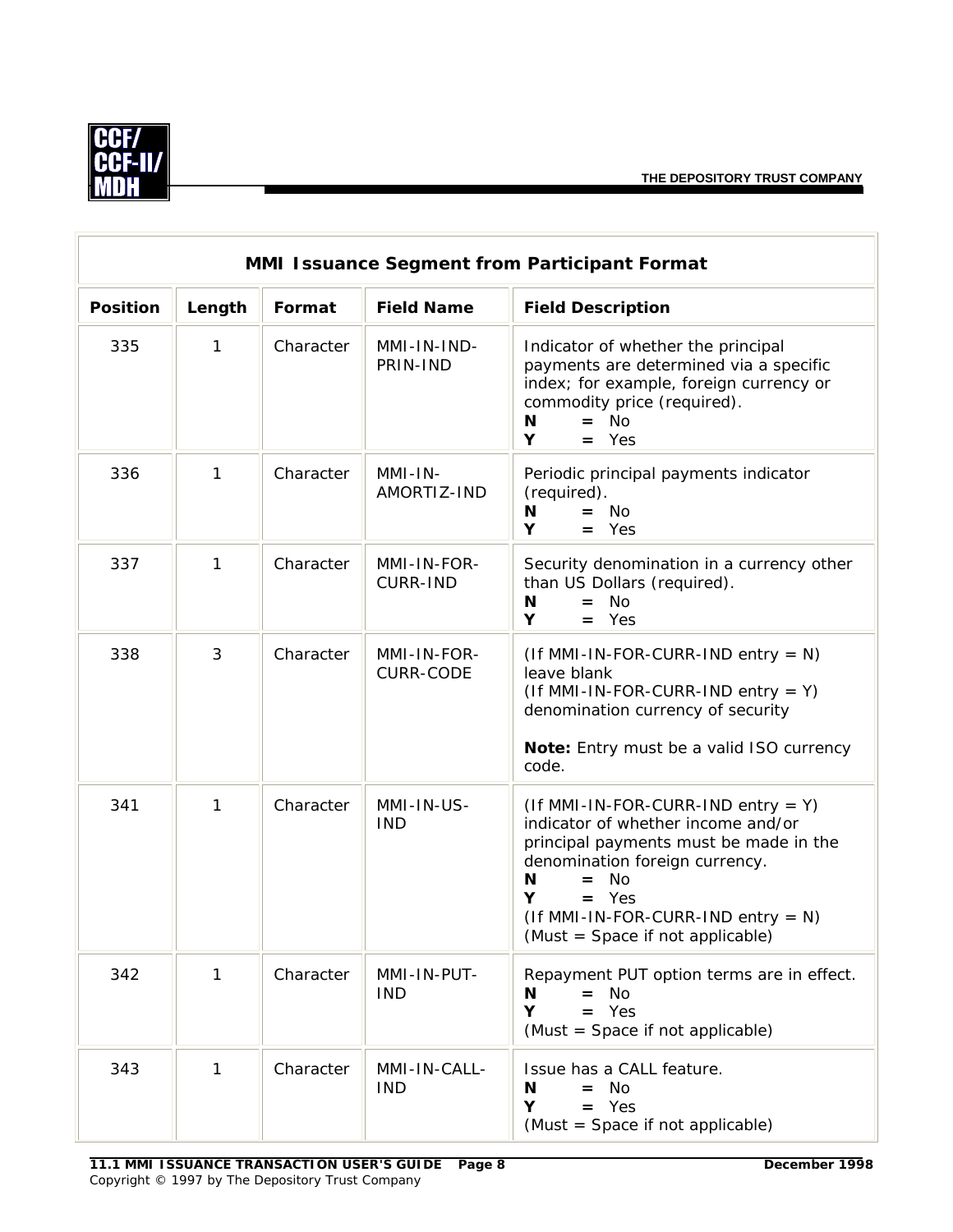

| <b>MMI Issuance Segment from Participant Format</b> |              |           |                                 |                                                                                                                                                                                                                                                                                                                            |  |  |
|-----------------------------------------------------|--------------|-----------|---------------------------------|----------------------------------------------------------------------------------------------------------------------------------------------------------------------------------------------------------------------------------------------------------------------------------------------------------------------------|--|--|
| <b>Position</b>                                     | Length       | Format    | <b>Field Name</b>               | <b>Field Description</b>                                                                                                                                                                                                                                                                                                   |  |  |
| 344                                                 | $\mathbf{1}$ | Character | MMI-IN-<br>CHANGE-IND           | The security has a feature allowing a<br>change in the frequency of income<br>payments.<br>N<br>$=$ No<br>Y<br>$=$ Yes<br>(Must = Space if not applicable)                                                                                                                                                                 |  |  |
| 345                                                 | 1            | Character | MMI-IN-PUT-<br><b>DEATH-IND</b> | Bond can be redeemed if the holder of the<br>securities dies.<br>N<br>$=$ No<br>$=$ Yes<br>Y<br>(Must = Space if not applicable)                                                                                                                                                                                           |  |  |
| 346                                                 | 1            | Character | MMI-IN-EXT-<br>MAT-IND          | MTN has an extendable maturity provision.<br>N<br>N <sub>o</sub><br>$=$<br>Y<br>$=$ Yes<br>(Must = Space if not applicable)                                                                                                                                                                                                |  |  |
| 347                                                 | $\mathbf{1}$ | Character | MMI-IN-RATE-<br>RES-IND         | (If variable-rate security) Indicator of<br>whether the spread/spread or spread<br>multiplier for a variable rate security can<br>be reset at the option of the Issuer<br>(If fixed-rate security) indicator of whether<br>the fixed rate can be reset.<br>N<br>$=$ No<br>Y<br>$=$ Yes<br>(Must = Space if not applicable) |  |  |
| 348                                                 | 1            | Character | MMI-IN-REN-<br>NOTE-IND         | Indicator of whether the security is<br>renewable.<br>N<br>$=$ No<br>Y<br>$=$ Yes<br>(Must = Space if not applicable)                                                                                                                                                                                                      |  |  |
| 349                                                 | 1            | Character | MMI-IN-STEP-<br>RTE-IND         | Indicator of whether the issue being made<br>eligible can have its income rate reset one<br>other time during its life.<br><b>No</b><br>N<br>$=$<br>Υ<br>Yes<br>$=$<br>(Must = Space if not applicable)                                                                                                                    |  |  |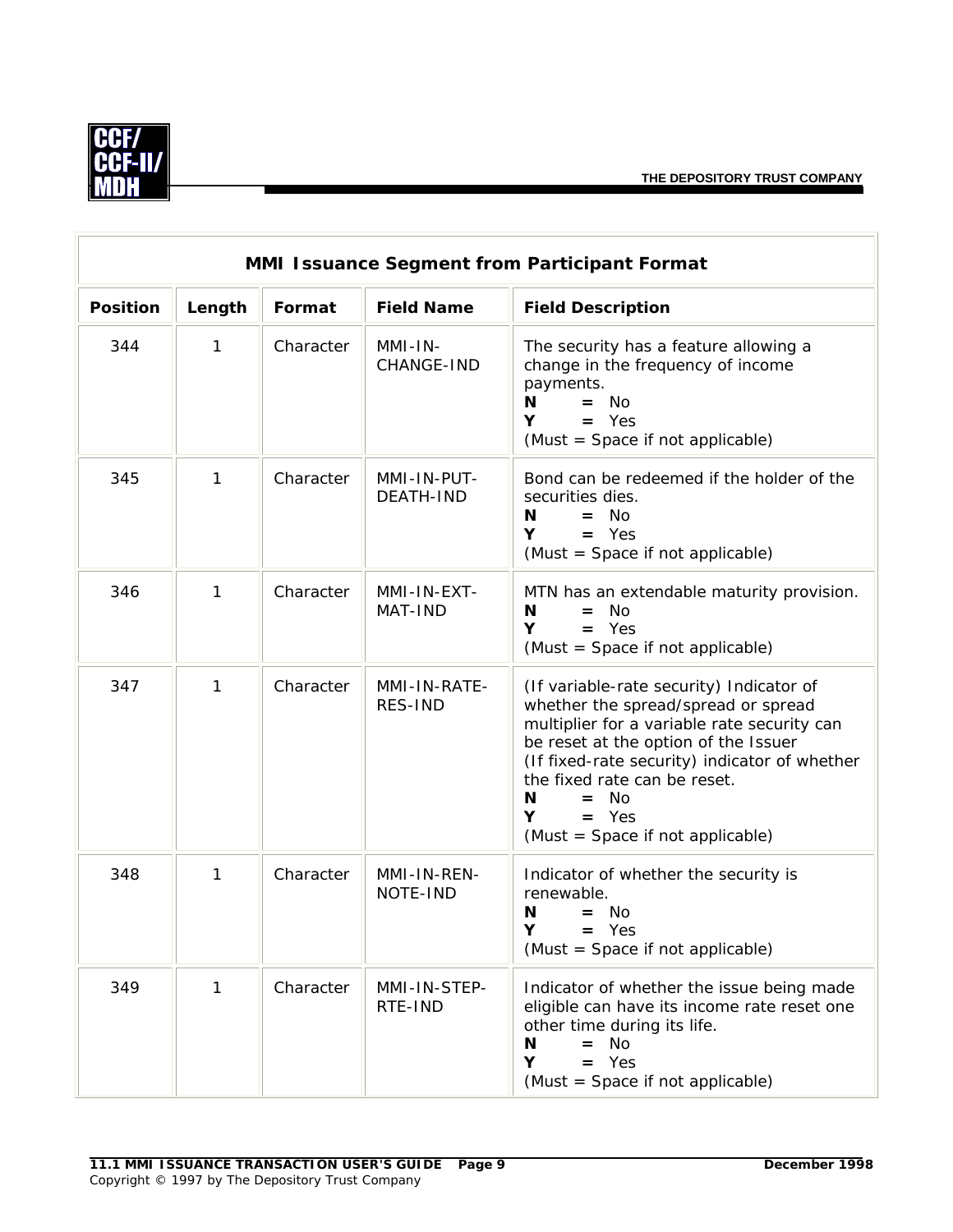

|                 | MMI Issuance Segment from Participant Format |           |                             |                                                                                                                                                                                                                                                                                                                                             |  |  |
|-----------------|----------------------------------------------|-----------|-----------------------------|---------------------------------------------------------------------------------------------------------------------------------------------------------------------------------------------------------------------------------------------------------------------------------------------------------------------------------------------|--|--|
| <b>Position</b> | Length                                       | Format    | <b>Field Name</b>           | <b>Field Description</b>                                                                                                                                                                                                                                                                                                                    |  |  |
| 350             | 9                                            | Numeric   | MMI-IN-STEP-<br><b>RTE</b>  | 9(3)V9(6)<br>income rate for the issue on<br>the effective date of income<br>rate change.<br>(Must = Zeroes if not applicable)                                                                                                                                                                                                              |  |  |
| 359             | 8                                            | Numeric   | MMI-IN-STEP-<br><b>DATE</b> | effective date of income rate<br>ccyymmdd<br>change.<br>(Must = Zeroes if not applicable)                                                                                                                                                                                                                                                   |  |  |
| 367             | 13                                           | Numeric   | MMI-IN-INC-<br>AMT-1ST      | 9(7)V9(6)<br>dollar amount of income per<br>\$1,000 face value to be paid<br>on the first income payment<br>date.<br>(Must = Zeroes if not applicable)                                                                                                                                                                                      |  |  |
| 380             | 9                                            | Numeric   | MMI-IN-INC-<br><b>RATE</b>  | 9(3)V9(6)<br>rate of interest or dividend to<br>be paid by the issued<br>security.<br>(Must = Zeroes if not applicable)                                                                                                                                                                                                                     |  |  |
| 389             | $\overline{2}$                               | Numeric   | MMI-IN-INC-<br>CALC-TYP     | Type of formula to be used for determining<br>income payments.<br>01<br>= Actual days elapsed/360-day<br>year<br>$=$ 30-day month/360-day year<br>02<br>Actual days elapsed/Actual days<br>03<br>$=$<br>in a year<br>= DTC IAM CP formula<br>04<br>05<br>$=$ Actual/365 or 366<br>06<br>$=$ Actual/365<br>(Must = Zeroes if not applicable) |  |  |
| 391             | 1                                            | Character | MMI-IN-INC-<br>PAY-INTR-TYP | (In conjunction with Income Payment<br>Interval Number in next field) Periodic<br>income payment frequency units.<br>Υ<br>= Years<br>Months<br>Μ<br>$=$<br>= Weeks<br>W<br>D<br>$=$ Days<br>(Must = Space if not applicable)                                                                                                                |  |  |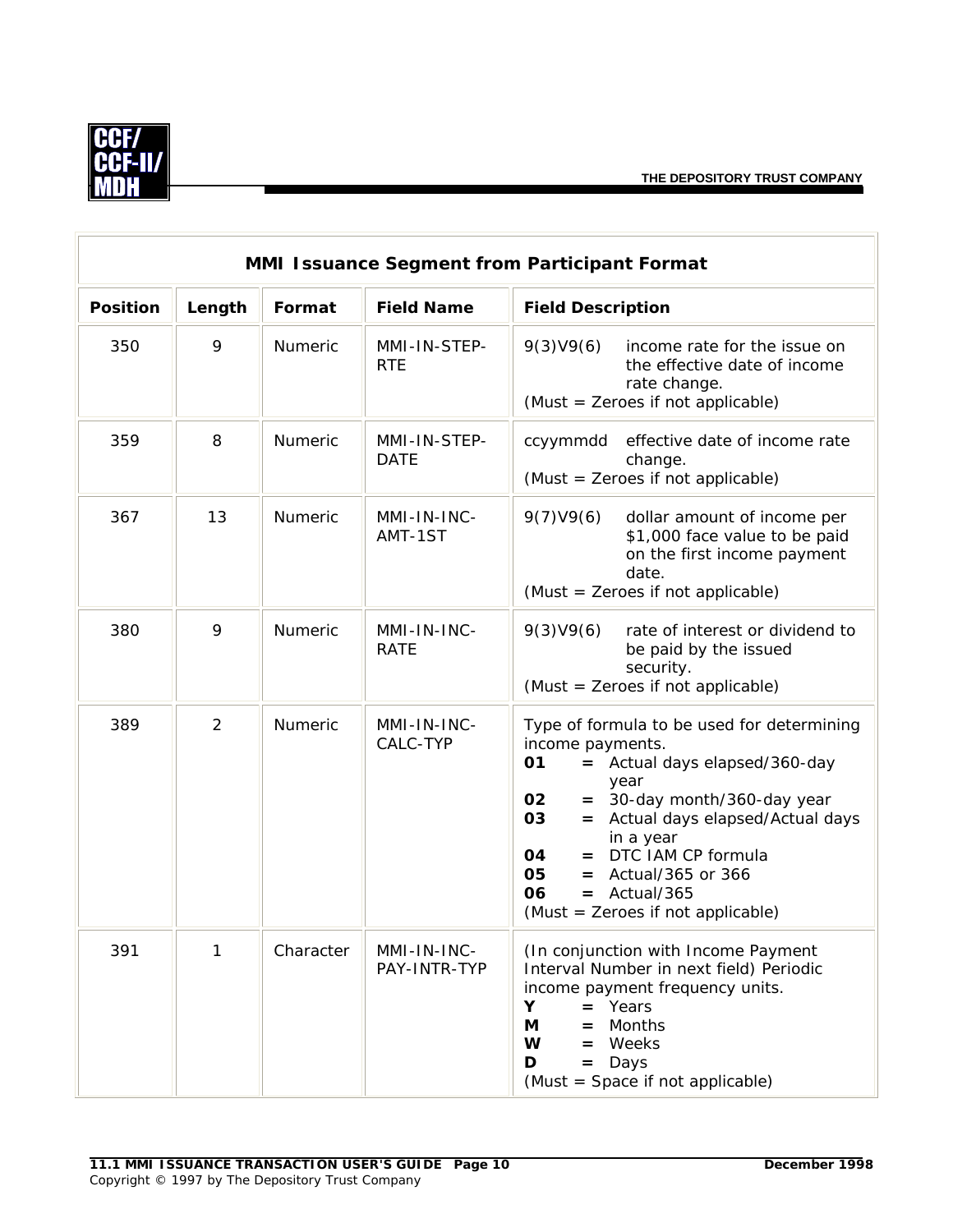

| MMI Issuance Segment from Participant Format |                |           |                                 |                                                                                                                                                                                                                                                                                       |  |
|----------------------------------------------|----------------|-----------|---------------------------------|---------------------------------------------------------------------------------------------------------------------------------------------------------------------------------------------------------------------------------------------------------------------------------------|--|
| <b>Position</b>                              | Length         | Format    | <b>Field Name</b>               | <b>Field Description</b>                                                                                                                                                                                                                                                              |  |
| 392                                          | $\mathfrak{Z}$ | Numeric   | MMI-IN-INC-<br><b>INTR-NO</b>   | (In conjunction with Income Payment<br>Interval Type in previous field) Periodic<br>income payment interval number<br>For example, a payment interval number<br>of 90 with a payment interval type of<br>D(ays) indicates payment every 90 days.<br>(Must = Zeroes if not applicable) |  |
| 395                                          | 8              | Numeric   | MMI-IN-<br>TARGET-DATE          | ccyymmdd<br>date the holder of the security<br>is targeted to receive the first<br>income payment.<br>(Must = Zeroes if not applicable)                                                                                                                                               |  |
| 403                                          | 8              | Numeric   | $MMI-IN-$<br><b>ACTUAL-DATE</b> | date the holder of the security<br>ccyymmdd<br>is to receive the first income<br>payment based on the<br>evaluating the Targeted First<br>Income Payment Date against<br>the US and LIBOR calendars<br>for a valid payment date.<br>(Must = Zeroes if not applicable)                 |  |
| 411                                          | 1              | Character | MMI-IN-MEAS-<br><b>TYP</b>      | Type of payable date accrual to be used to<br>determine the number of days in the<br>income payment calculation.<br>A<br>= Actual payment to actual<br>payment<br>Targeted payment to targeted<br>Т<br>$=$<br>payment<br>(Must = Space if not applicable)                             |  |
| 412                                          | 1              | Character | MMI-IN-METH-<br><b>TYP</b>      | Method for calculating the number of days<br>in the income accrual period.<br>$=$ Record to record date<br>R<br>Р<br>Payable to payable date<br>(Must = Space if not applicable)                                                                                                      |  |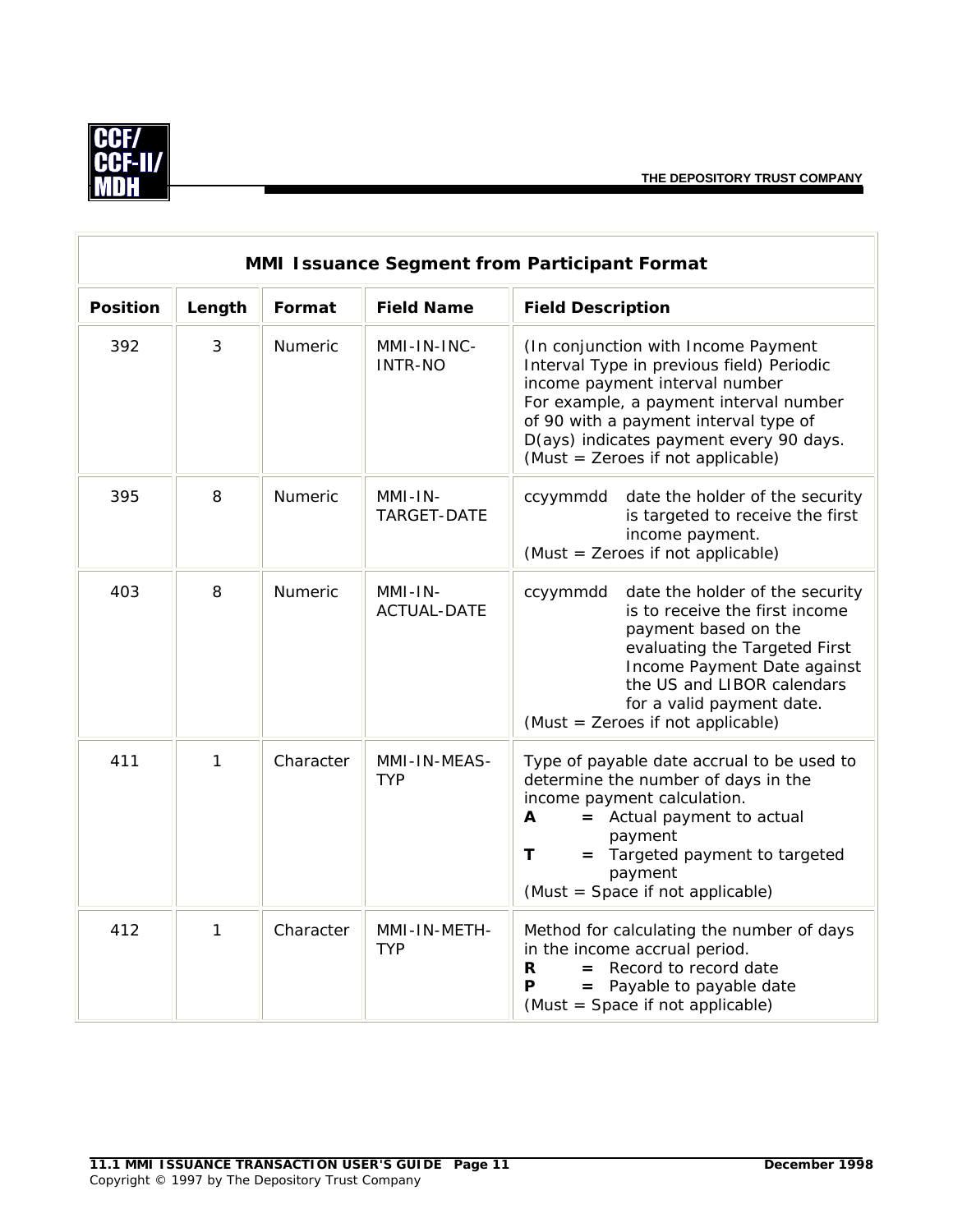

| <b>MMI Issuance Segment from Participant Format</b> |              |           |                                   |                                                                                                                                                                                                                                               |  |
|-----------------------------------------------------|--------------|-----------|-----------------------------------|-----------------------------------------------------------------------------------------------------------------------------------------------------------------------------------------------------------------------------------------------|--|
| <b>Position</b>                                     | Length       | Format    | <b>Field Name</b>                 | <b>Field Description</b>                                                                                                                                                                                                                      |  |
| 413                                                 | 8            | Numeric   | $MMI-IN-$<br>RECORD-DATE          | date on which holders of<br>ccyymmdd<br>record are determined for the<br>first income payment (must<br>be different from the entry in<br>the Income Payment<br>Payable/Record Date<br>Difference field).<br>(Must = Zeroes if not applicable) |  |
| 421                                                 | 3            | Numeric   | MMI-IN-DATE-<br><b>DIFF</b>       | The total number of days that record date<br>precedes the targeted income payment<br>date. This field and the First Income<br>Payment Record Date field are mutually<br>exclusive.<br>(Must = Zeroes if not applicable)                       |  |
| 424                                                 | $\mathbf{1}$ | Character | MMI-IN-INC-<br><b>BUS-CAL-IND</b> | Calendar to be used for computing the<br>number of days for payment, or the record<br>date if the previous field is used.<br>= Business Days<br>B<br>= Calendar Days<br>$\mathbf C$<br>(Must = Space if not applicable)                       |  |
| 425                                                 | $\mathbf{1}$ | Character | MMI-IN-INC-<br>WKND-IND           | Use day before or day after if the record<br>date is a holiday or weekend.<br>$=$ After<br>A<br>в<br>$=$ Before<br>(Must = Space if not applicable)                                                                                           |  |
| 426                                                 | $\mathbf{1}$ | Character | MMI-IN-RTE-<br>RES-INTR-TYP       | (In conjunction with the Income Rate<br>Reset Interval Number-next field) reset<br>frequency unit type.<br>Y<br>$=$ Years<br>Months<br>М<br>$=$<br>W<br>$=$ Weeks<br>Days<br>D<br>$=$<br>(Must = Space if not applicable)                     |  |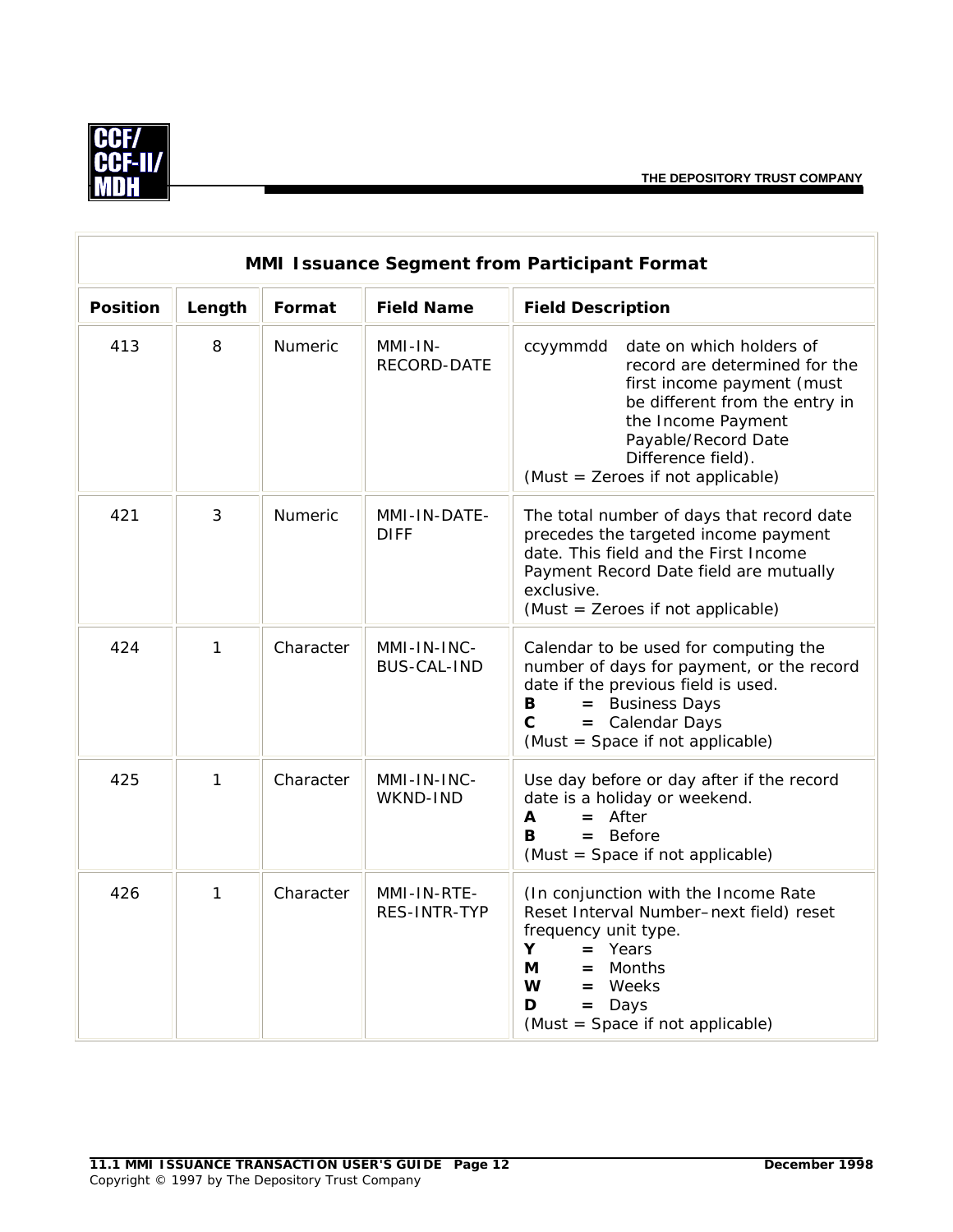

| <b>MMI Issuance Segment from Participant Format</b> |                |                |                                         |                                                                                                                                                                                                                                                                                          |  |
|-----------------------------------------------------|----------------|----------------|-----------------------------------------|------------------------------------------------------------------------------------------------------------------------------------------------------------------------------------------------------------------------------------------------------------------------------------------|--|
| <b>Position</b>                                     | Length         | Format         | <b>Field Name</b>                       | <b>Field Description</b>                                                                                                                                                                                                                                                                 |  |
| 427                                                 | $\mathfrak{Z}$ | <b>Numeric</b> | MMI-IN-RATE-<br>RES-INTR-NO             | (In conjunction with the Income Rate<br>Reset Interval Type-previous field), reset<br>frequency number.<br>For example, a rate reset interval number<br>of 90 with a rate reset interval type of<br>D(ays) indicates a rate reset every 90<br>days.<br>(Must = Zeroes if not applicable) |  |
| 430                                                 | $\mathbf{1}$   | Character      | MMI-IN-INC-<br>LIBOR-PAY-<br><b>IND</b> | Security's income payments indexed to<br>LIBOR.<br>$=$ No<br>N<br>Y<br>$=$ Yes<br>(Must = Space if not applicable)                                                                                                                                                                       |  |
| 431                                                 | 72             | Character      | MMI-IN-INC-<br>NAME-1                   | (Free-form text) name of the index on<br>which the income payment is based (first<br>part of name).<br>(Must = Space if not applicable)                                                                                                                                                  |  |
| 503                                                 | 72             | Character      | MMI-IN-INC-<br>NAME-2                   | (Free-form text) name of the index on<br>which the income payment is based<br>(second part of name).<br>(Must = Space if not applicable)                                                                                                                                                 |  |
| 575                                                 | $\mathbf{1}$   | Character      | MMI-IN-INDX-<br>MAT-INTR-TYP            | Time length of the index used to reset<br>index.<br>Y.<br>$=$ Years<br>Months<br>М<br>$=$<br>W<br>Weeks<br>$=$<br>D<br>$=$ Days<br>(Must = Space if not applicable)                                                                                                                      |  |
| 576                                                 | 3              | Numeric        | MMI-IN-INDX-<br>MAT-INTR-NO             | 000-999<br>number of index maturity<br>units.<br>(Must = Zeroes if not applicable)                                                                                                                                                                                                       |  |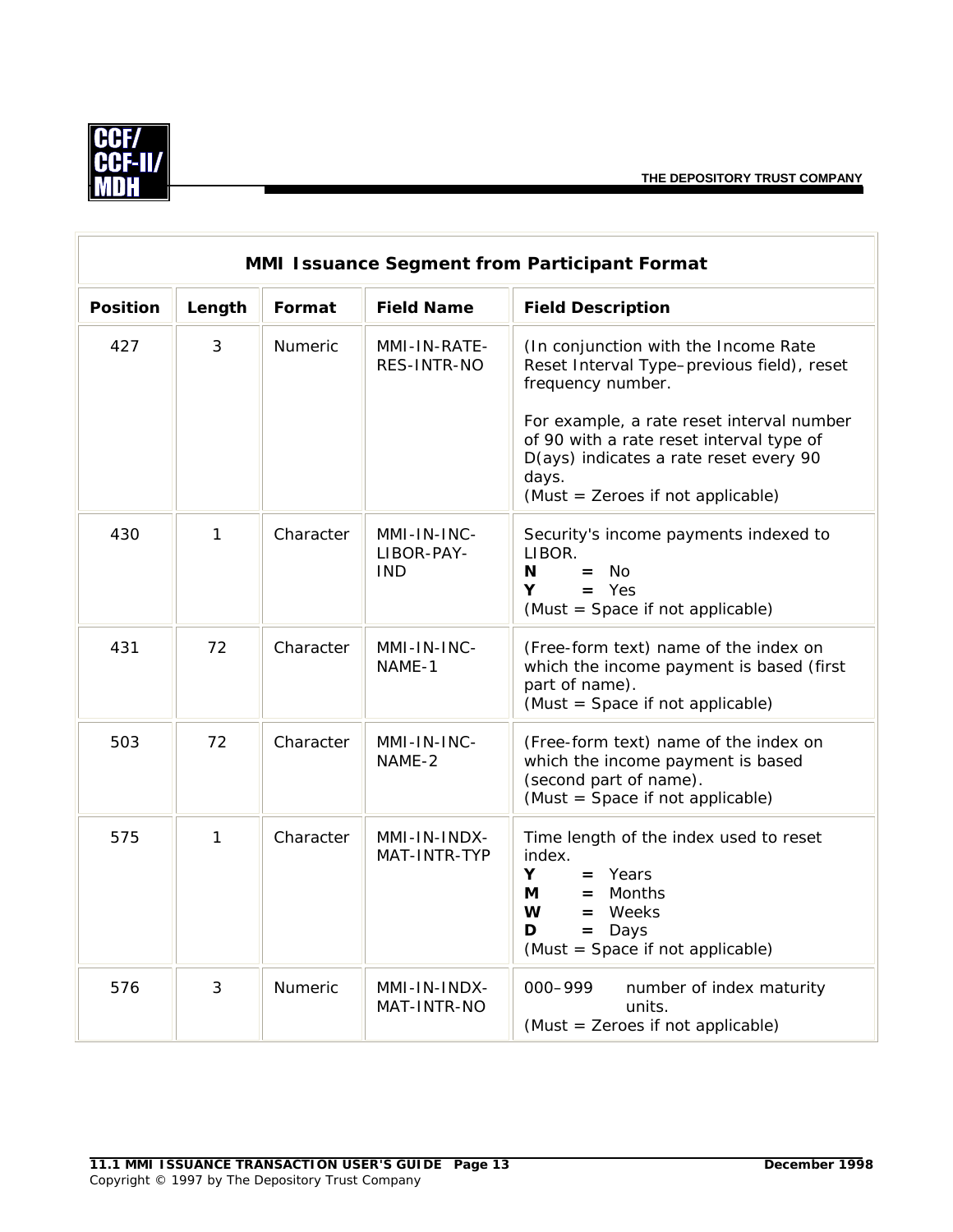

| MMI Issuance Segment from Participant Format |                |                |                            |                                                                                                                                                                                                                                                        |  |
|----------------------------------------------|----------------|----------------|----------------------------|--------------------------------------------------------------------------------------------------------------------------------------------------------------------------------------------------------------------------------------------------------|--|
| <b>Position</b>                              | Length         | Format         | <b>Field Name</b>          | <b>Field Description</b>                                                                                                                                                                                                                               |  |
| 579                                          | 1              | Character      | MMI-IN-INC-<br>PAY-SPR-TYP | $+/-$<br>sign of the percentage<br>spread, indicating whether<br>the spread is added to $(+)$ or<br>subtracted from (-) the<br>index's value when calculating<br>variable interest rate.<br>(Must = Space if not applicable)                           |  |
| 580                                          | $\overline{4}$ | Numeric        | MMI-IN-INC-<br>PAY-SPR-PER | 9(1)V9(3)<br>amount that is added to or<br>subtracted from the index's<br>value when calculating the<br>variable interest rate.<br>(Must = Zeroes if not applicable)                                                                                   |  |
| 584                                          | $\overline{2}$ | <b>Numeric</b> | MMI-IN-INC-<br>PAY-DOM     | (In conjunction with the Income Payment<br>DOM Business/Calendar<br>Indicator) income payment<br>day of month 01-31.<br>(Must = Zeroes if not applicable)                                                                                              |  |
| 586                                          | 1              | Character      | MMI-IN-INC-<br>PAY-DOM-IND | (In conjunction with the Income Payment<br>Day of Month field) income payment day.<br>= Business Days<br>B<br>= Calendar Days<br>$\mathbf{C}$<br>(Must = Space if not applicable)                                                                      |  |
| 587                                          | 1              | <b>Numeric</b> | MMI-IN-INC-<br>PAY-WOM     | (In conjunction with the Income Payment<br>Day of Week field) income payment week<br>of month.<br>$\mathbf 1$<br>$=$ First week<br>$\overline{2}$<br>= Second week<br>3<br>$=$ Third week<br>4<br>$=$ Fourth week<br>(Must = Zeroes if not applicable) |  |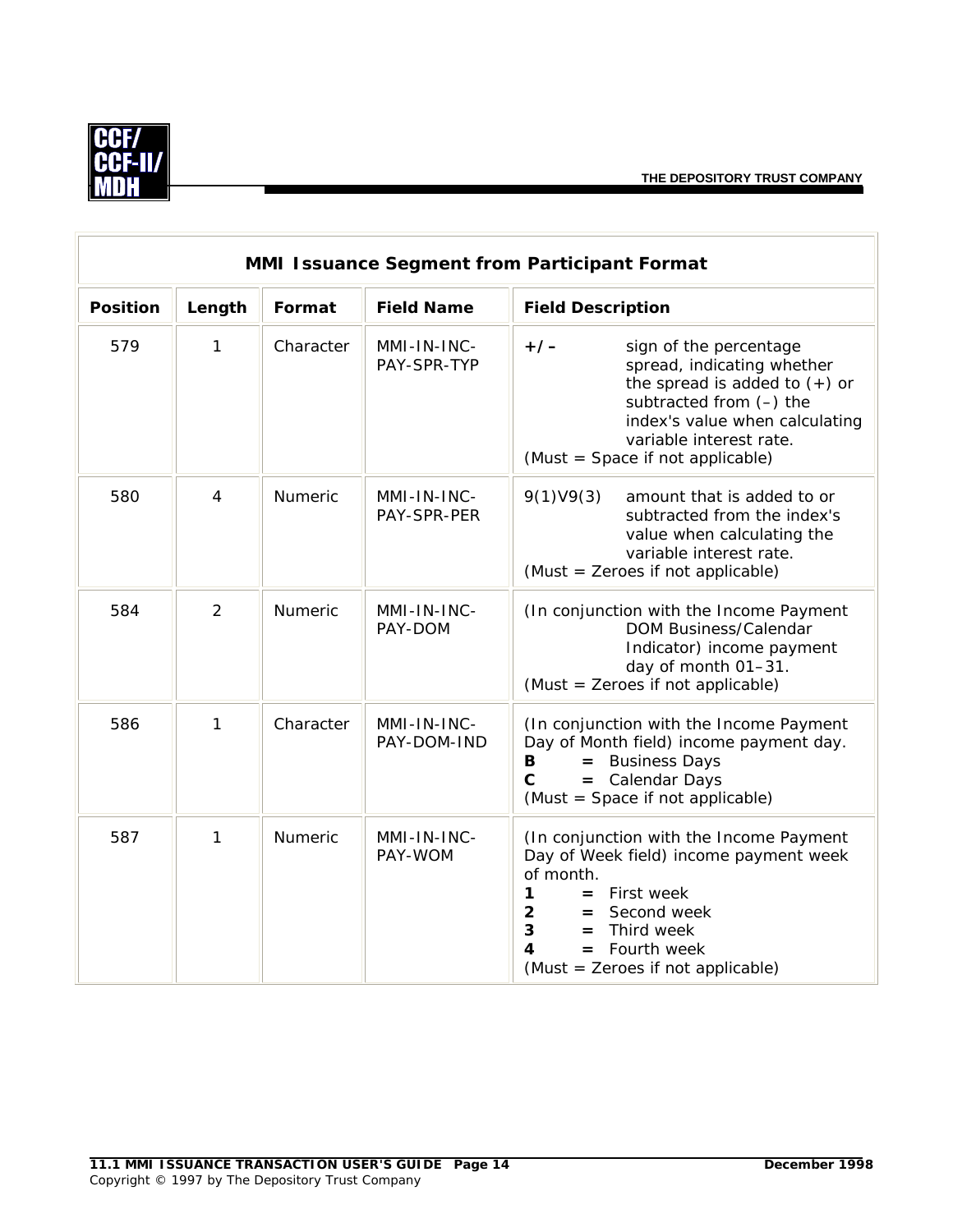

| MMI Issuance Segment from Participant Format |        |                |                                      |                                                                                                                                                                                                                                                                                               |  |  |  |  |
|----------------------------------------------|--------|----------------|--------------------------------------|-----------------------------------------------------------------------------------------------------------------------------------------------------------------------------------------------------------------------------------------------------------------------------------------------|--|--|--|--|
| <b>Position</b>                              | Length | Format         | <b>Field Name</b>                    | <b>Field Description</b>                                                                                                                                                                                                                                                                      |  |  |  |  |
| 588                                          | 1      |                | MMI-IN-INC-<br>PAY-DOW               | (In conjunction with the Income Payment<br>Week of Month field) income payment day<br>of week.<br>1<br>Monday<br>$=$<br>$\overline{2}$<br>$=$ Tuesday<br>$\mathbf{3}$<br>= Wednesday<br>$\overline{\mathbf{4}}$<br>Thursday<br>$=$<br>Friday<br>5<br>$=$<br>(Must = Zeroes if not applicable) |  |  |  |  |
| 589                                          | 1      | Character      | MMI-IN-<br>REPAY-FREQ-<br><b>TYP</b> | Frequency of repayment option (only if<br>Repayment Put Option Indicator = $Y$ ).<br>$=$ Annual<br>A<br>S<br>Semi-annual<br>$=$<br>$\mathbf Q$<br>= Quarterly<br><b>M</b><br>Monthly<br>$=$<br>$\mathbf O$<br>One Time Only<br>$=$<br>$=$ Irregular<br>(Must = Space if not applicable)       |  |  |  |  |
| 590                                          | 8      | Numeric        | MMI-IN-<br>START-DATE-<br>1ST        | (only if Repayment Put Option<br><b>CCYYMMDD</b><br>Indicator = $Y$ ) start date of<br>first tender period<br>(Must = Zeroes if not applicable)                                                                                                                                               |  |  |  |  |
| 598                                          | 8      | Numeric        | MMI-IN-END-<br>DATE-1st              | (only if Repayment Put Option<br>ccyymmdd<br>indicator = $Y$ ) end date of<br>first tender period.<br>(Must = Zeroes if not applicable)                                                                                                                                                       |  |  |  |  |
| 606                                          | 8      | <b>Numeric</b> | MMI-IN-PAY-<br>DATE-1ST              | (only if Repayment Put Option<br>ccyymmdd<br>indicator = $Y$ ) pay date of first<br>tender period.<br>(Must = Zeroes if not applicable)                                                                                                                                                       |  |  |  |  |
| 614                                          | 8      | Numeric        | MMI-IN-END-<br>DATE-LAST             | (only if Repayment Put Option<br>ccyymmdd<br>indicator = $Y$ ) end date of last<br>tender period.<br>(Must = Zeroes if not applicable)                                                                                                                                                        |  |  |  |  |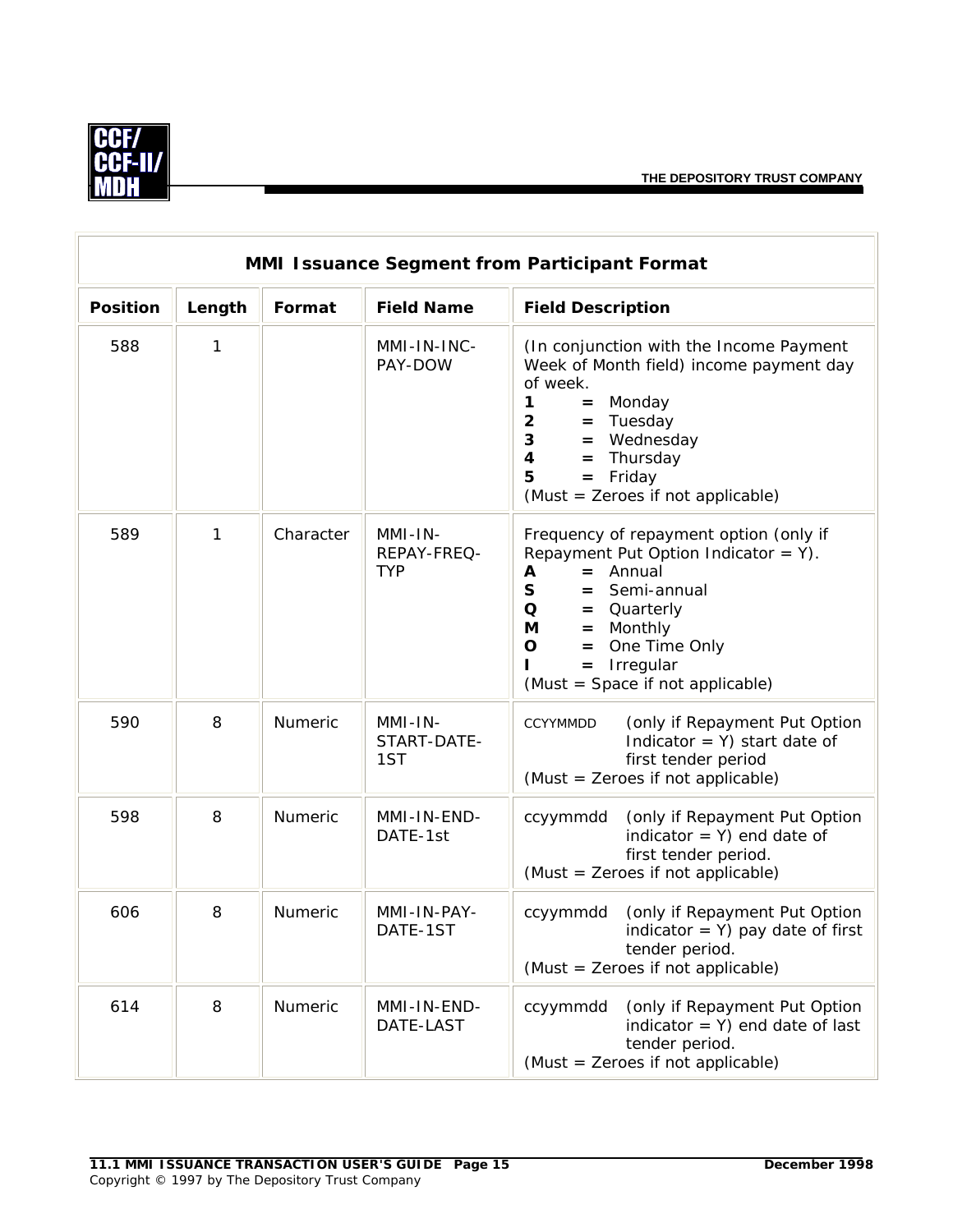

| MMI Issuance Segment from Participant Format |        |                |                            |                                                                                                                                                                                                                                                                                    |  |  |
|----------------------------------------------|--------|----------------|----------------------------|------------------------------------------------------------------------------------------------------------------------------------------------------------------------------------------------------------------------------------------------------------------------------------|--|--|
| <b>Position</b>                              | Length | Format         | <b>Field Name</b>          | <b>Field Description</b>                                                                                                                                                                                                                                                           |  |  |
| 622                                          | 8      | Numeric        | MMI-IN-CALL-<br>DATE-1ST   | (only if Repayment Put Option<br>ccyymmdd<br>Indicator = $Y$ ) first date the<br>issue can be called.<br>(Must = Zeroes if not applicable)                                                                                                                                         |  |  |
| 630                                          | 6      | <b>Numeric</b> | MMI-IN-CALL-<br>PRICE      | 9(3)V9(3)<br>(only if Repayment Put Option<br>Indicator = $Y$ ) percentage of<br>par paid if the security is<br>called on the first CALL date.<br>(Must = Zeroes if not applicable)                                                                                                |  |  |
| 636                                          | 1      | Character      | MMI-IN-PRIN-<br><b>TYP</b> | (In conjunction with the Principal Payment<br>Frequency Interview Number) periodic<br>principal payment frequency unit.<br>Y<br>$=$ Years<br>Months<br>М<br>$=$<br>W<br>$=$ Weeks<br>D<br>$=$ Days<br>(Must = Space if not applicable)                                             |  |  |
| 637                                          | 3      | Numeric        | MMI-IN-PRIN-<br><b>NO</b>  | (In conjunction with the Principal Payment<br>Frequency Interval Type) periodic principal<br>payment unit number.<br>For example, a payment interval number<br>of 90 with payment interval type of D(ays)<br>indicates payment every 90 days.<br>(Must = Zeroes if not applicable) |  |  |
| 640                                          | 2      | Numeric        | MMI-IN-PRIN-<br><b>DOM</b> | $01 - 31$<br>(in conjunction with the<br>Principal Payment DOM<br>Business/Calendar Indicator)<br>income payment day of the<br>month.<br>(Must = Zeroes if not applicable)                                                                                                         |  |  |
| 642                                          | 1      | Character      | MMI-IN-PRIN-<br>DOM-IND    | (In conjunction with the Principal Payment<br>Day of Month field) Principal Payment Day.<br>= Business Days<br>В<br>C<br>= Calendar Days<br>(Must = Space if not applicable)                                                                                                       |  |  |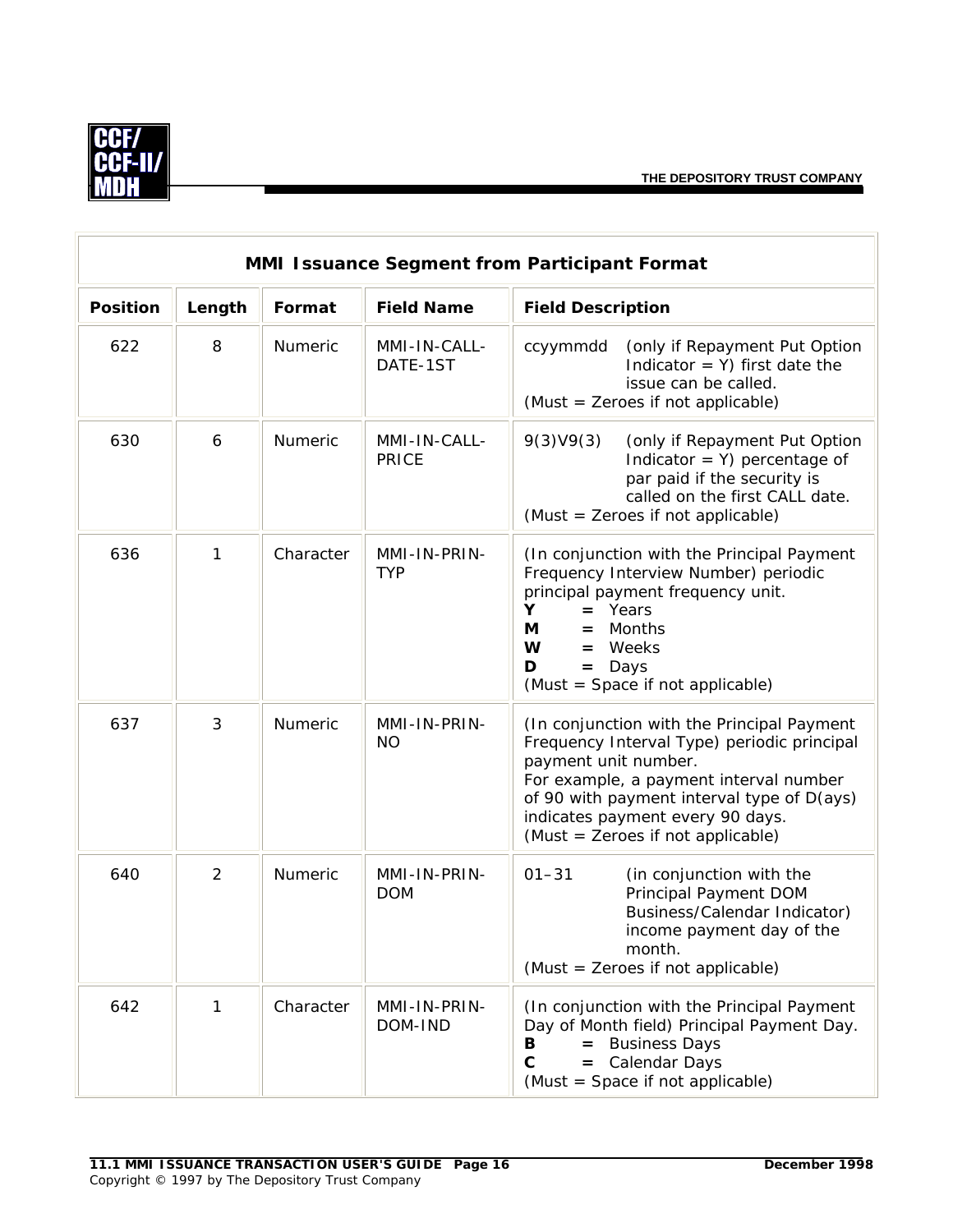

| <b>MMI Issuance Segment from Participant Format</b> |        |                |                                 |                                                                                                                                                                                                                                                                                        |  |  |
|-----------------------------------------------------|--------|----------------|---------------------------------|----------------------------------------------------------------------------------------------------------------------------------------------------------------------------------------------------------------------------------------------------------------------------------------|--|--|
| <b>Position</b>                                     | Length | Format         | <b>Field Name</b>               | <b>Field Description</b>                                                                                                                                                                                                                                                               |  |  |
| 643                                                 | 1      | Numeric        | MMI-IN-PRIN-<br><b>WOM</b>      | (In conjunction with the Principal Payment<br>Day of Week field) payment week of<br>month.<br>1<br>$=$ First week<br>$\overline{2}$<br>Second week<br>$=$<br>3<br>Third week<br>$=$<br>$=$ Fourth week<br>4<br>(Must = Zeroes if not applicable)                                       |  |  |
| 644                                                 | 1      | <b>Numeric</b> | MMI-IN-PRIN-<br><b>DOW</b>      | (In conjunction with the Principal Payment<br>Week of Month field) payment day of<br>week.<br>= Monday<br>1<br>$\overline{2}$<br>Tuesday<br>$=$<br>$3^{\circ}$<br>Wednesday<br>$=$<br>$\overline{\mathbf{4}}$<br>Thursday<br>$=$<br>$=$ Friday<br>5<br>(Must = Zero if not applicable) |  |  |
| 645                                                 | 8      | Numeric        | MMI-IN-PRIN-<br><b>TGT-DATE</b> | date the holder of the security<br>ccyymmdd<br>is targeted to receive the first<br>principal amount.<br>(Must = Zeroes if not applicable)                                                                                                                                              |  |  |
| 653                                                 | 8      | Numeric        | MMI-IN-PRIN-<br><b>ACT-DATE</b> | date the holder of security is<br>ccyymmdd<br>to receive the first principal<br>payment (based on<br>evaluating the Targeted First<br>Principal Payment Date<br>against the US and LIBOR<br>calendars for a valid Payment<br>date).<br>(Must = Zeroes if not applicable)               |  |  |
| 661                                                 | 8      | Numeric        | MMI-IN-PRIN-<br><b>REC-DATE</b> | ccyymmdd<br>record date of record for the<br>first principal payment; must<br>be different from entry in the<br>Principal Payment<br>Payable/Record Date<br>Difference field.<br>(Must = Zeroes if not applicable)                                                                     |  |  |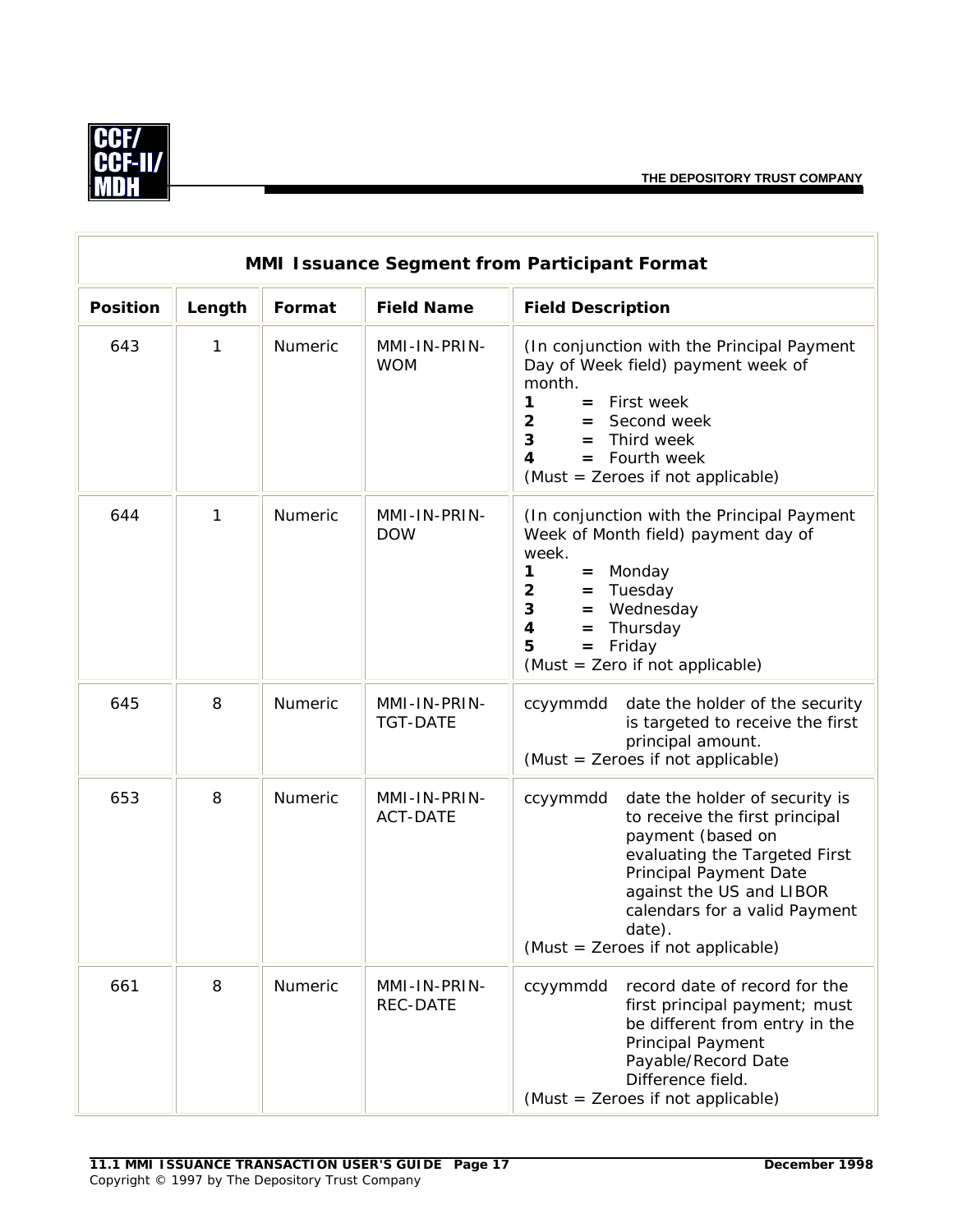

| MMI Issuance Segment from Participant Format |        |           |                                          |                                                                                                                                                                                                                            |  |  |
|----------------------------------------------|--------|-----------|------------------------------------------|----------------------------------------------------------------------------------------------------------------------------------------------------------------------------------------------------------------------------|--|--|
| <b>Position</b>                              | Length | Format    | <b>Field Name</b>                        | <b>Field Description</b>                                                                                                                                                                                                   |  |  |
| 669                                          | 2      | Numeric   | MMI-IN-PRIN-<br>REC-DATE-<br><b>DIFF</b> | Total number of days that record date<br>precedes the targeted principal payment<br>date (this field and the First Principal<br>Payment Record Date field are mutually<br>exclusive).<br>(Must = Zeroes if not applicable) |  |  |
| 671                                          | 1      | Character | MMI-IN-PRIN-<br><b>BUS-IND</b>           | Calendar to be used for computing the<br>number of days for payment, or the record<br>date if the previous field is used.<br>= Business Days<br>В<br>$\mathbf c$<br>= Calendar Days<br>(Must = Space if not applicable)    |  |  |
| 672                                          | 1      | Character | MMI-IN-PRIN-<br>WKD-IND                  | Identifies whether to use the day before or<br>the day after if the record date is a holiday<br>or weekend.<br>$=$ After<br>A<br>$=$ Before<br>R<br>(Must = Space if not applicable)                                       |  |  |
| 673                                          | 1      | Character | MMI-IN-PRIN-<br>LIB-IND                  | Security's principal payments indexed to<br>LIBOR.<br>Y<br>$=$ Yes<br>$=$ No<br>N<br>(Must = Space if not applicable)                                                                                                      |  |  |
| 674                                          | 72     | Character | MMI-IN-PRIN-<br>NAME-1                   | (Free-form text) name of the index on<br>which the principal payment is based (first<br>part of name).<br>(Must = Space if not applicable)                                                                                 |  |  |
| 746                                          | 72     | Character | MMI-IN-PRIN-<br>NAME-2                   | (Free-form text) name of the index on<br>which the principal payment is based<br>(second part of name).<br>(Must = Space if not applicable)                                                                                |  |  |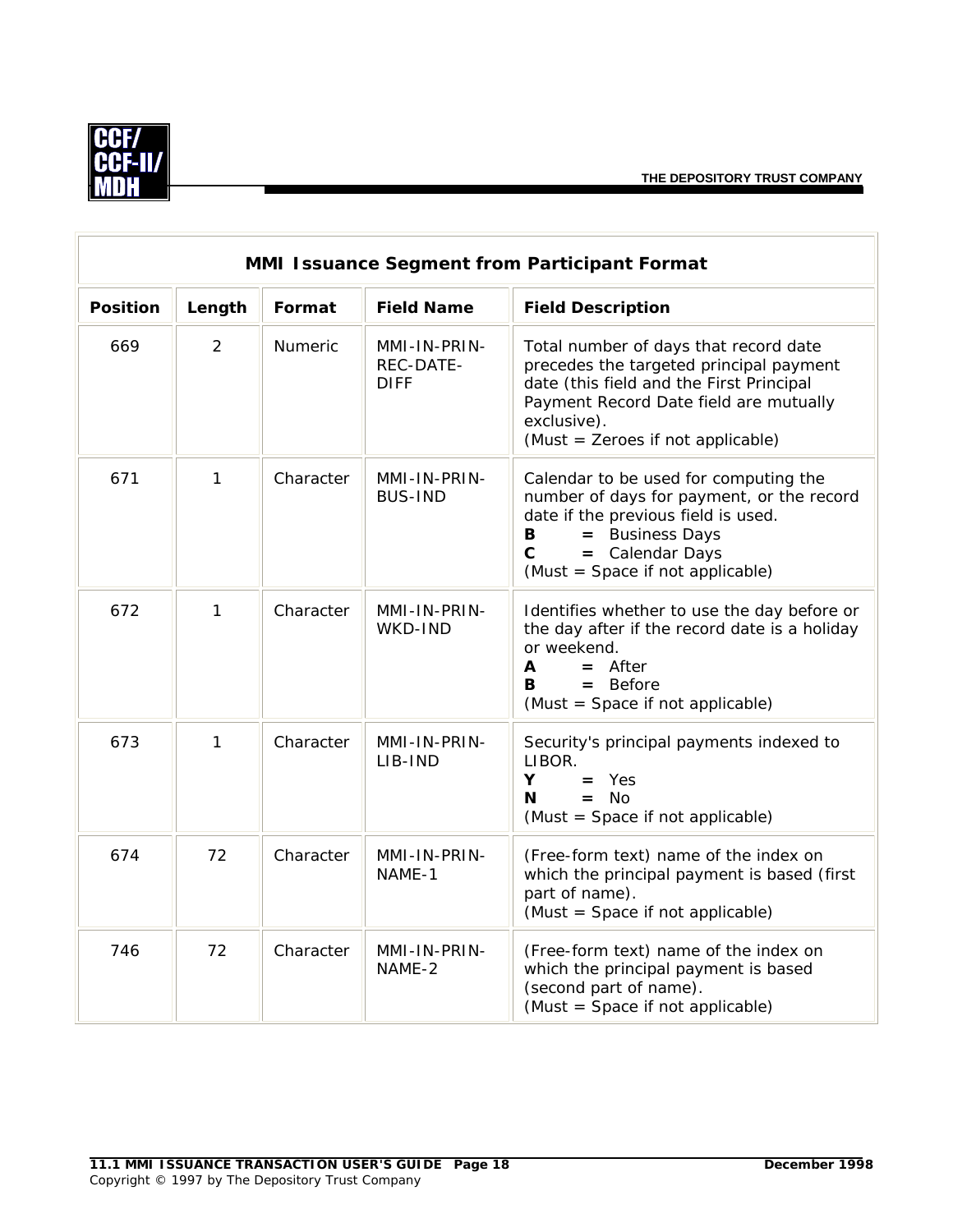

| <b>MMI Issuance Segment from Participant Format</b> |                |                |                                |                                                                                                                                                                                                                                                                                    |  |  |
|-----------------------------------------------------|----------------|----------------|--------------------------------|------------------------------------------------------------------------------------------------------------------------------------------------------------------------------------------------------------------------------------------------------------------------------------|--|--|
| <b>Position</b>                                     | Length         | Format         | <b>Field Name</b>              | <b>Field Description</b>                                                                                                                                                                                                                                                           |  |  |
| 818                                                 | 1              | Character      | MMI-IN-PRIN-<br>MAT-TYP        | (In conjunction with the Principal Payment<br>Indexed Maturity Interval Number) reset<br>frequency unit type.<br>$=$ Years<br>Y<br>Months<br>М<br>$=$<br>$=$ Weeks<br>W<br>D<br>$=$ Days<br>(Must = Space if not applicable)                                                       |  |  |
| 819                                                 | 3              | <b>Numeric</b> | MMI-IN-PRIN-<br>MAT-NO         | (In conjunction with the Principal Payment<br>Indexed Maturity Interval Type) reset<br>frequency number.<br>For example, a rate reset interval number<br>of 90 with a rate reset unit type of D(ays)<br>indicates a rate reset every 90 days.<br>(Must = Zeroes if not applicable) |  |  |
| 822                                                 | 1              | Character      | MMI-IN-PRIN-<br>SPR-TYP        | indicator of positive or<br>$+/-$<br>negative spread percentage.<br>(Must = Space if not applicable)                                                                                                                                                                               |  |  |
| 823                                                 | $\overline{4}$ | Numeric        | MMI-IN-PRIN-<br>SPR-PER        | 9(1)V9(3)<br>percentage spread from 0 to<br>100%.<br>(Must = Zeroes if not applicable)                                                                                                                                                                                             |  |  |
| 827                                                 | $\overline{2}$ | Numeric        | MMI-IN-PRIN-<br>SET-DAY        | The number of days after the maturity<br>date that final principal payment is to be<br>made.<br>(Must = Zeroes if not applicable)                                                                                                                                                  |  |  |
| 829                                                 | 1              | Character      | MMI-IN-PRIN-<br>FIN-IND        | Calendar to be used for computing the<br>number of days for the final principal<br>payment.<br><b>Business Days</b><br>в<br>$\mathbf{C}$<br>= Calendar Days<br>(Must = Space if not applicable)                                                                                    |  |  |
| 830                                                 | $\overline{2}$ | Numeric        | MMI-IN-DAYS-<br><b>INC-PAY</b> | The number of days after the maturity<br>date that final income payment is to be<br>made.<br>(Must = Zeroes if not applicable)                                                                                                                                                     |  |  |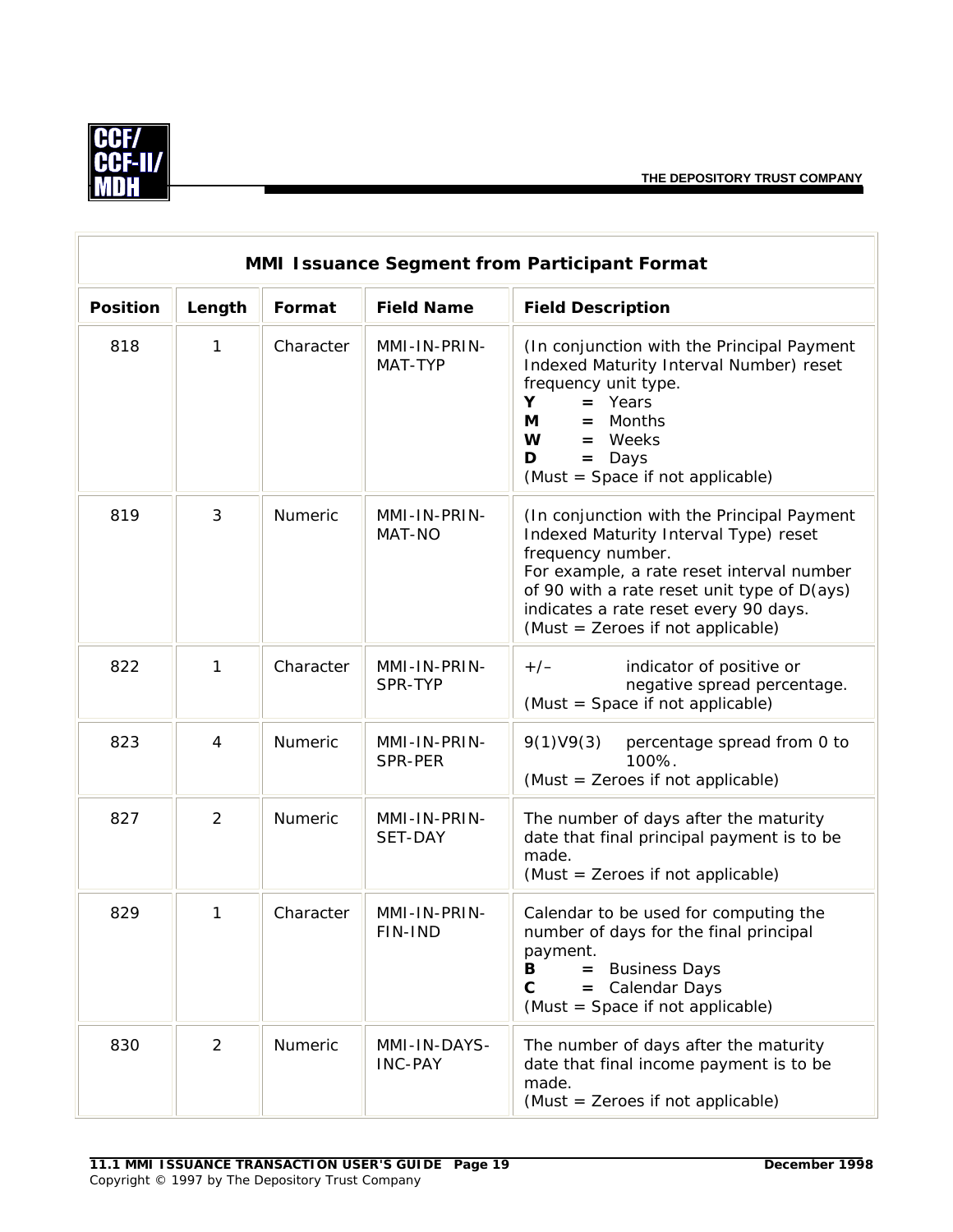

|                 | MMI Issuance Segment from Participant Format |                |                                                                                                                                               |                                                                                                             |  |  |
|-----------------|----------------------------------------------|----------------|-----------------------------------------------------------------------------------------------------------------------------------------------|-------------------------------------------------------------------------------------------------------------|--|--|
| <b>Position</b> | Length                                       | Format         | <b>Field Name</b>                                                                                                                             | <b>Field Description</b>                                                                                    |  |  |
| 832             | 1                                            | Character      | MMI-IN-FIN-<br>INC-IND<br>payment.<br><b>Business Days</b><br>В<br>$=$<br>= Calendar Days<br>$\mathbf{C}$<br>(Must = Space if not applicable) | Calendar to be used for computing the<br>number of days for the final income                                |  |  |
| 833             | 8                                            | <b>Numeric</b> | MMI-IN-BA-<br>DRAFT-DATE                                                                                                                      | ccyymmdd BA Date of Draft.<br>(Must = Zeroes if not applicable)                                             |  |  |
| 841             | 20                                           | Character      | MMI-IN-BA-<br><b>NAME</b>                                                                                                                     | (Free-form text) name of the Drawer of BA<br>Draft.<br>(Must = Space if not applicable)                     |  |  |
| 861             | 20                                           | Character      | MMI-IN-BA-<br>LOC-NAME                                                                                                                        | (Free-form text) name of the Bank<br>providing the BA Letter of Credit.<br>(Must = Space if not applicable) |  |  |
| 881             | 15                                           | Numeric        | MMI-IN-BA-<br>LOC-NO                                                                                                                          | BA letter of credit Number.<br>(Must = Zero's if not applicable)                                            |  |  |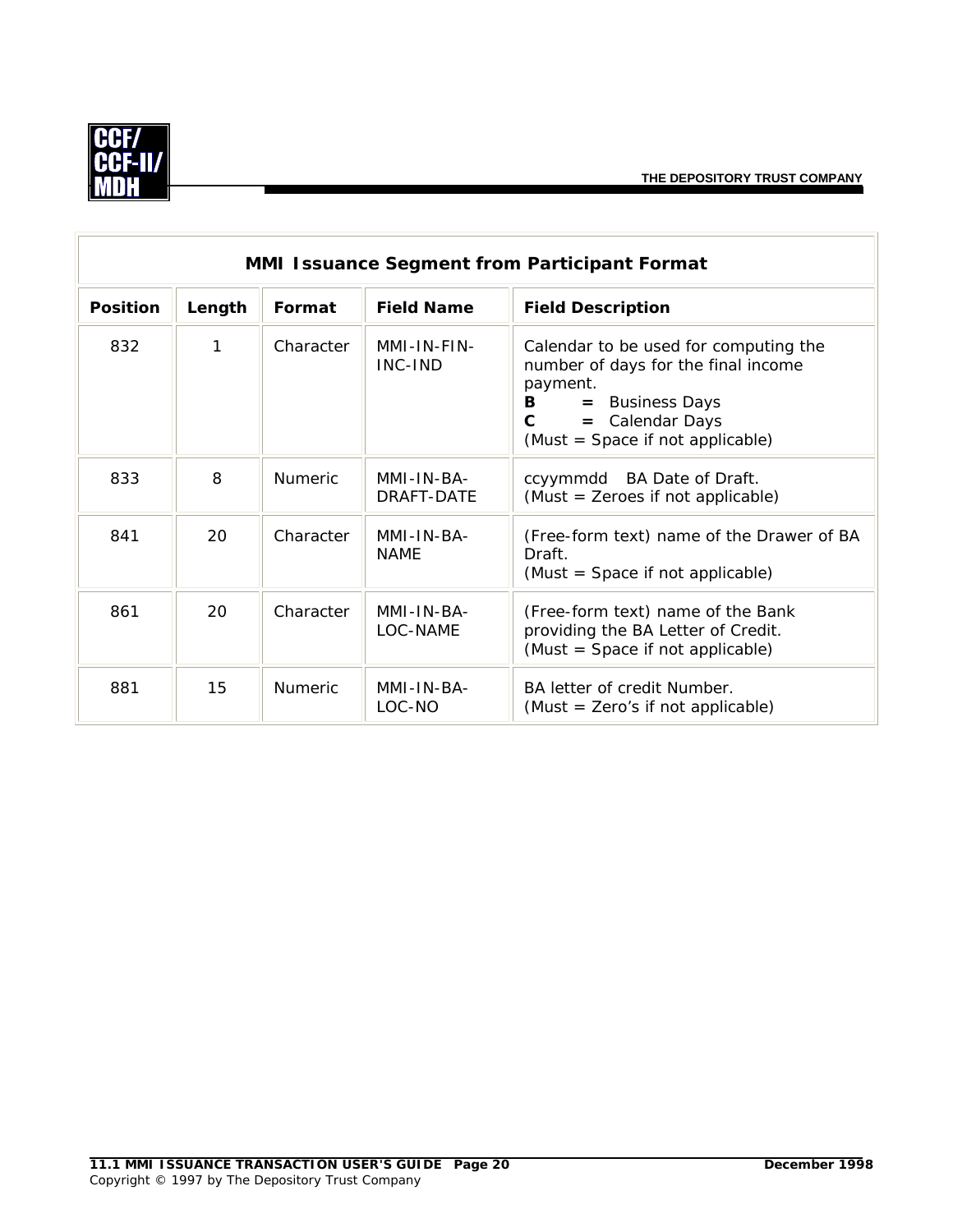<span id="page-23-0"></span>

#### **4 MMI Field Requirements**

Participants can use this chapter to determine which fields are applicable for specific MMI products. Distinction is made between Income Rate Type – fixed or variable – and Income Payment Type – periodic income payment, zero coupon, or income at maturity only.

This chapter is divided into two parts:

1) Field Requirements Part 1 describes fields applicable to the following MMI products:

- CP-525 Corporate Commercial Paper
- MC-330 Municipal Commercial Paper, Tax-Exempt (TECP)
- MT-330 Municipal Commercial Paper, Taxable (TECP)
- BA-502 Bankers' Acceptance
- DN-560 Discount Note
- BS-550 Bank Note, Short-Term
- 2) Field Requirements Part 2 describes fields applicable to the following MMI products:
	- MN-530 Medium-Term Note (excluding DP and BM)
	- BM-532 Bank Note, Medium-Term
	- DP-531 Deposit Note, Medium Term
	- CD-504 Institutional Certificate of Deposit
	- PC-120 Preferred Stock in Commercial Paper-Like Mode
	- CV-526 Corporate VRDO/CP
	- MV-320 Municipal Commercial Paper, Tax-Exempt VRDO/CP
	- MX-320 Municipal Commercial Paper, Taxable VRDO/CP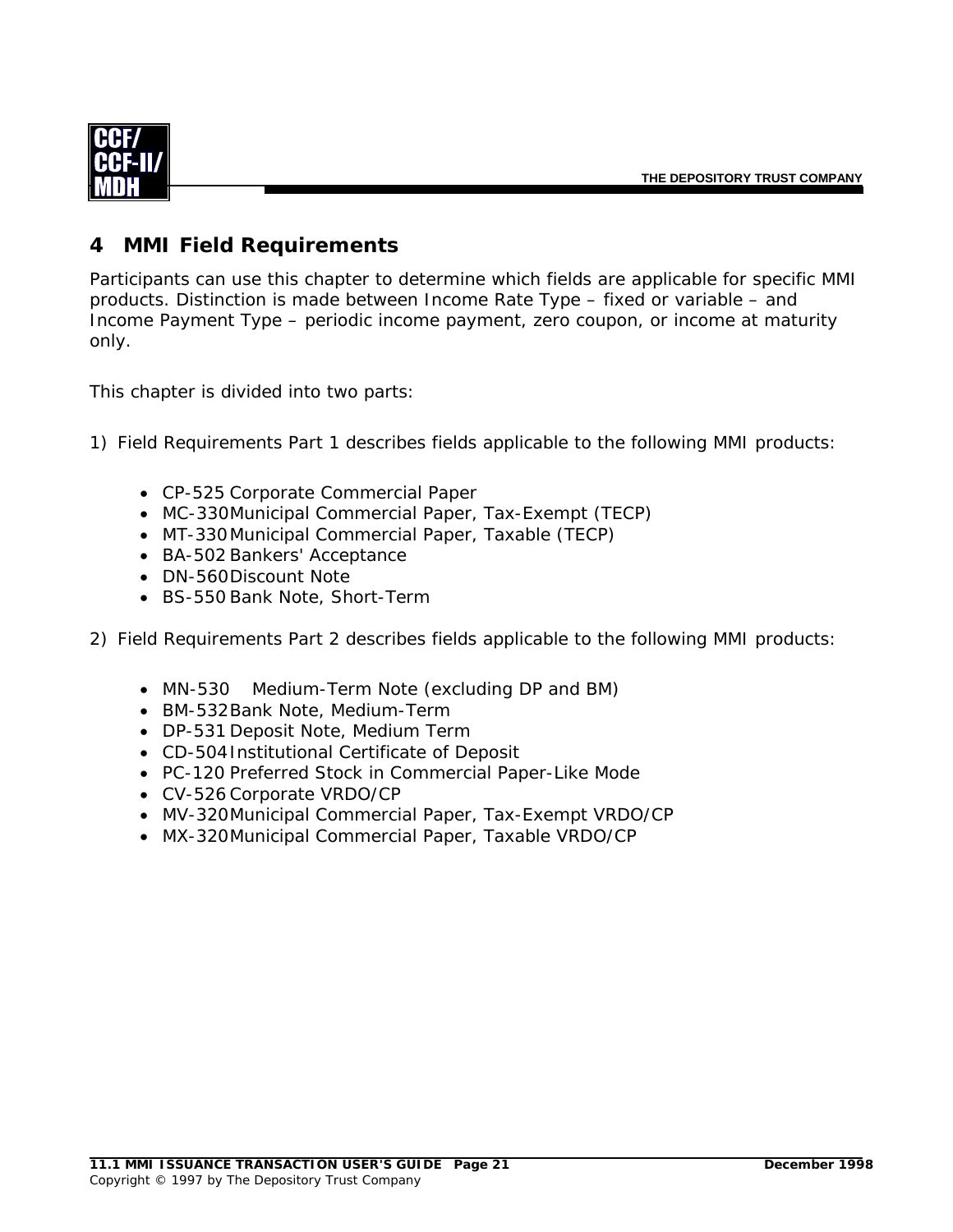<span id="page-24-0"></span>

#### **4.1 MMI Field Requirements (Part 1)**

#### *4.1.1 MMI Products: Corporate/Municipal Commercial Paper, Bankers' Acceptance, Discount Note and STBN*

The following charts/tables detail the fields applicable to the following MMI products:

- CP-525 Corporate Commercial Paper
- MC-330 Municipal Commercial Paper, Tax-Exempt
- MT-330 Municipal Commercial Paper, Taxable
- BA-502 Bankers' Acceptance
- DN-560 Discount Note
- BS-550 Bank Note, Short-Term

The following abbreviations are used to describe the types of MMIs (based on income rate type and income payment type) that are applicable to a specific field:

- F-PIP: Fixed-rate, periodic income payment MMI (Income Rate Type = F and Income Payment Type  $= P$ )
- V-PIP: Variable-rate, periodic income payment MMI (Income Rate Type = V and Income Payment Type  $= P$ )
- PIP: Fixed-rate and Variable-rate, periodic income payment MMI (Income Rate Type =  $F$  or V and Income Payment Type =  $P$ )
- Zero: Zero-coupon MMI Income Payment Type =  $D$ )
- F-IAM: Fixed-rate, income at maturity only MMI (Income Rate Type = F and Income Payment Type  $= 1$ )
- V-IAM: Variable-rate, income at maturity only MMI (Income Rate Type = V and Income Payment Type  $= 1$ )
- IAM: Fixed-rate and Variable-rate, income at maturity only MMI (Income Rate Type = F or V and Income Payment Type = I)

Fields not applicable to an MMI are indicated by N/A.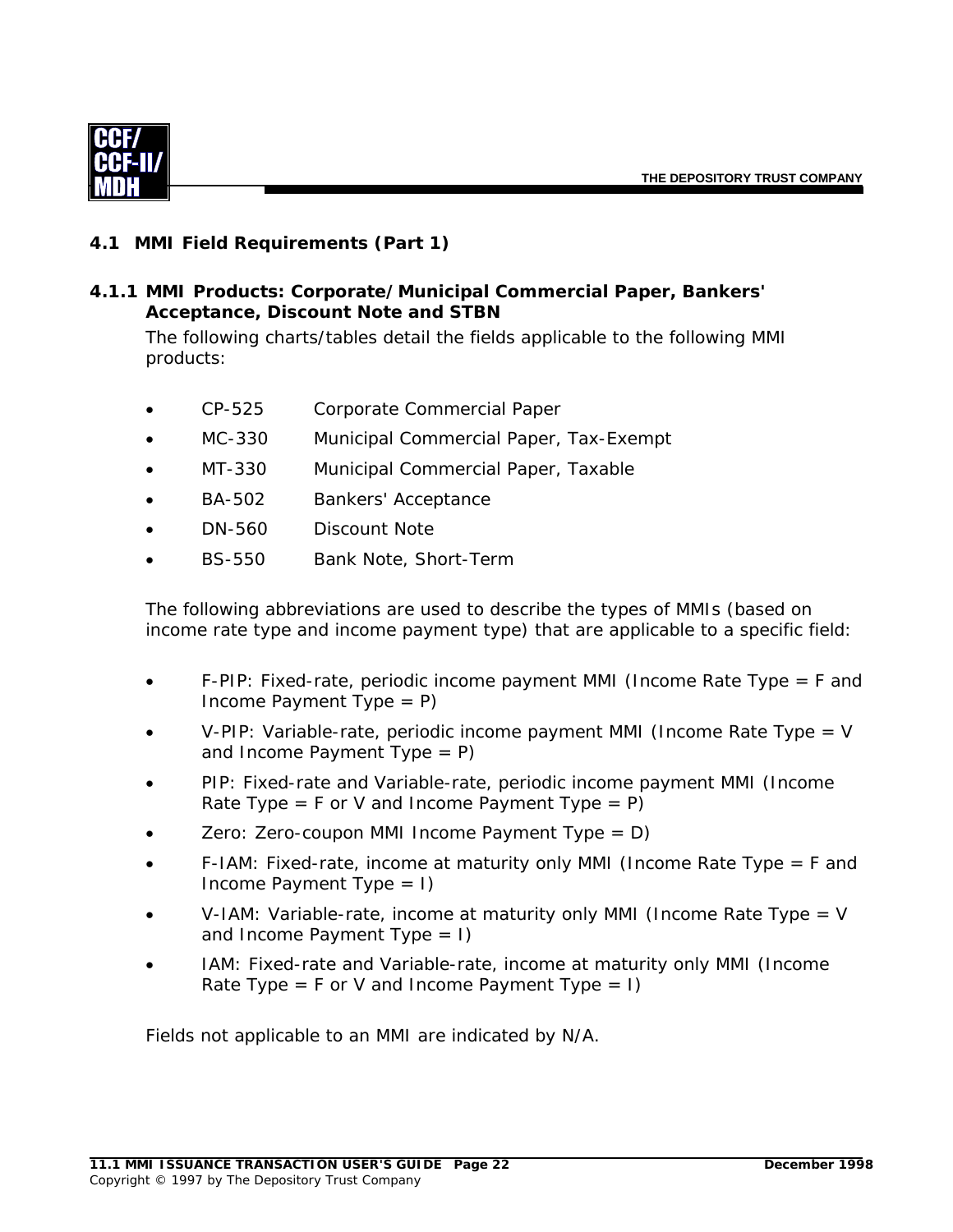<span id="page-25-0"></span>

#### *4.1.2 Notes*

The following notes apply to the charts/tables that follow:

- (a) If the Indexed Principal Indicator is equal to Y, then the Indexed Principal information must be supplied by the Issuing Agent.
- (b) If the Periodic/Amortizing Principal Indicator is equal to Y, then the Periodic Principal Payment information must be supplied by the Issuing Agent. For MMIs with periodic income payments, the corresponding income payment information (that is, dates and frequency) apply to principal payments also.
- (c) The following fields are the same fields but different literals are used depending on the income rate type and income payment type:
	- Income Rate %
	- Discount Rate
	- Income Rate (1st Payment)
- (d) The following fields are the same fields but different literals are used depending on the income rate type and income payment types:
	- Income Payment Amount per \$1000 (1st Payment)
	- **Income Payment Amount per \$1000 (At Maturity)**

If Foreign Currency Indicator is Y, a field is optional. The field is optional for V-PIP.

(e) The default value for the Accrual Period Method Type is P, payable to payable date accrual for fixed-rate periodic income payment.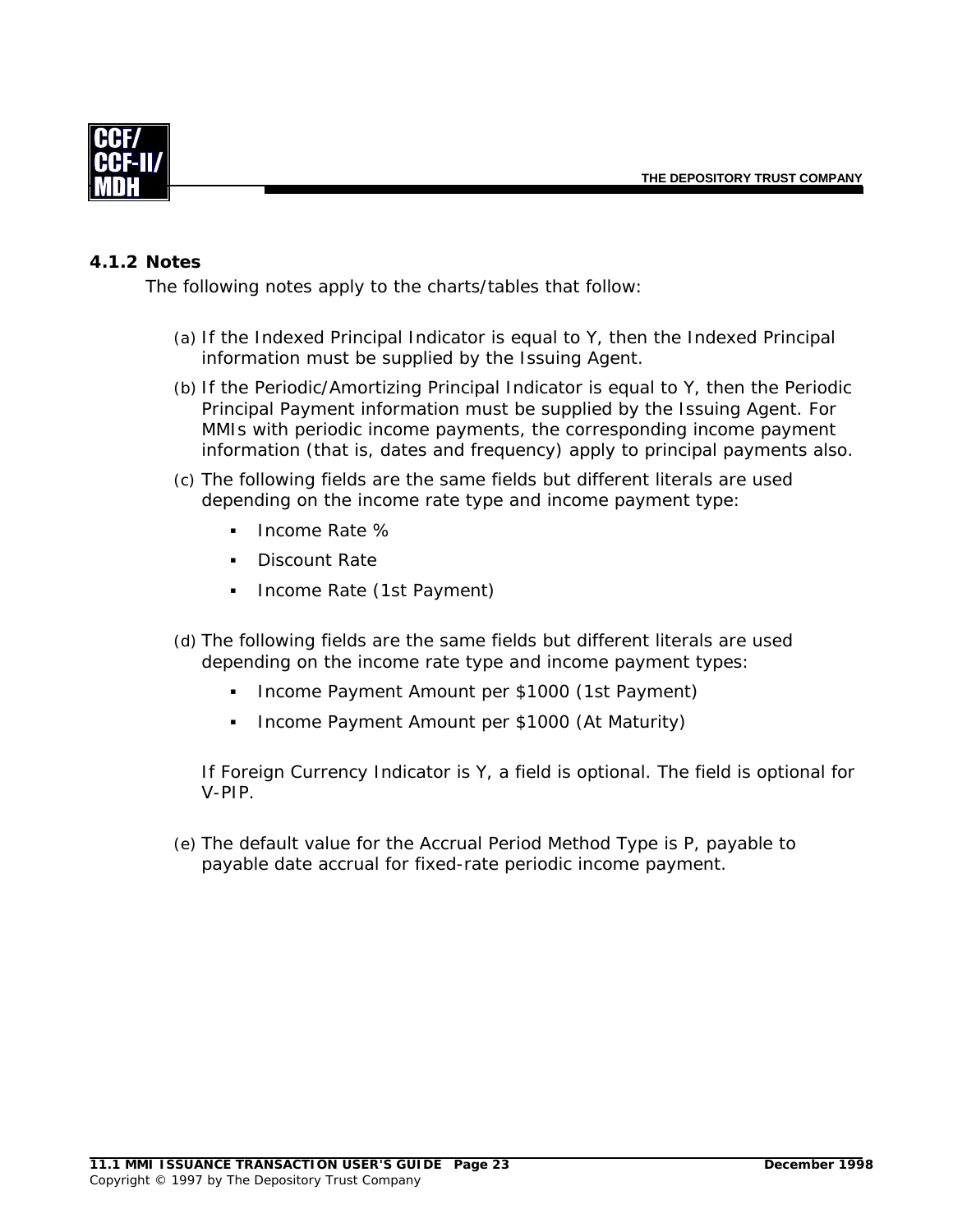$\overline{\phantom{a}}$ 

<span id="page-26-0"></span>

#### *4.1.3 Detailed MMI Field Requirements (Part 1)*

4.1.3.1 ISSUANCE, DO AND TICKET INFORMATION (PART 1)

| <b>ISSUANCE, DO AND TICKET INFO (PART 1)</b> |                           |                                  |                                  |      |                                  |  |  |  |
|----------------------------------------------|---------------------------|----------------------------------|----------------------------------|------|----------------------------------|--|--|--|
| <b>FIELD NAME</b>                            | <b>MMI PRODUCTS</b>       |                                  |                                  |      |                                  |  |  |  |
|                                              | <b>CP</b>                 | MC/MT                            | BA                               | DN   | <b>BS</b>                        |  |  |  |
| Issuance Product Type                        | <b>PIP</b><br>Zero<br>IAM | <b>PIP</b><br>Zero<br><b>IAM</b> | <b>PIP</b><br>Zero<br>IAM        | Zero | <b>PIP</b><br>Zero<br>IAM        |  |  |  |
| Instruction Type                             | <b>PIP</b><br>Zero<br>IAM | <b>PIP</b><br>Zero<br><b>IAM</b> | <b>PIP</b><br>Zero<br>IAM        | Zero | <b>PIP</b><br>Zero<br><b>IAM</b> |  |  |  |
| Income Rate Type                             | <b>PIP</b><br>IAM         | <b>PIP</b><br><b>IAM</b>         | <b>PIP</b><br>IAM                | Zero | <b>PIP</b><br>IAM                |  |  |  |
| Income Payment Type                          | <b>PIP</b><br>Zero<br>IAM | <b>PIP</b><br>Zero<br><b>IAM</b> | <b>PIP</b><br>Zero<br><b>IAM</b> | Zero | <b>PIP</b><br>Zero<br>IAM        |  |  |  |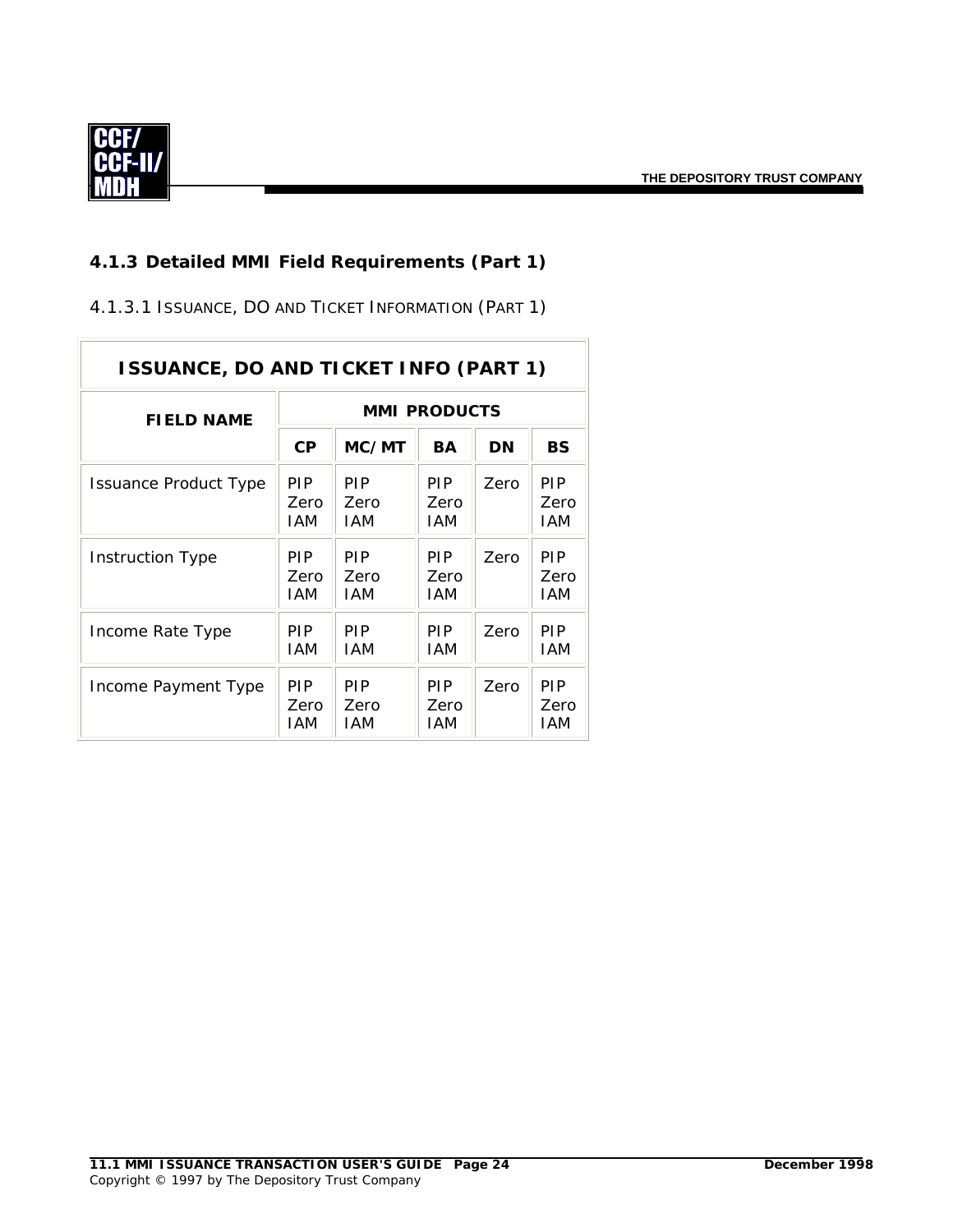÷.

<span id="page-27-0"></span>

## 4.1.3.2 ISSUANCE, DO AND TICKET INFO (PART 2)

| <b>ISSUANCE, DO AND TICKET INFO (PART 2)</b> |                                  |                                  |                                  |           |                                  |  |  |
|----------------------------------------------|----------------------------------|----------------------------------|----------------------------------|-----------|----------------------------------|--|--|
|                                              | <b>MMI PRODUCT</b>               |                                  |                                  |           |                                  |  |  |
| <b>FIELD NAME</b>                            | CP                               | MC/MT                            | <b>BA</b>                        | <b>DN</b> | <b>BS</b>                        |  |  |
| IA Transaction Number (Optional)             | PIP<br>Zero<br><b>IAM</b>        | PIP<br>Zero<br><b>IAM</b>        | <b>PIP</b><br>Zero<br><b>IAM</b> | Zero      | <b>PIP</b><br>Zero<br><b>IAM</b> |  |  |
| <b>Issuing Agent Number</b>                  | PIP<br>Zero<br><b>IAM</b>        | PIP<br>Zero<br><b>IAM</b>        | <b>PIP</b><br>Zero<br><b>IAM</b> | Zero      | <b>PIP</b><br>Zero<br><b>IAM</b> |  |  |
| Paying Agent Number                          | <b>PIP</b><br>Zero<br><b>IAM</b> | <b>PIP</b><br>Zero<br><b>IAM</b> | <b>PIP</b><br>Zero<br><b>IAM</b> | Zero      | <b>PIP</b><br>Zero<br><b>IAM</b> |  |  |
| <b>CUSIP Number</b>                          | <b>PIP</b><br>Zero<br><b>IAM</b> | <b>PIP</b><br>Zero<br><b>IAM</b> | <b>PIP</b><br>Zero<br><b>IAM</b> | Zero      | <b>PIP</b><br>Zero<br><b>IAM</b> |  |  |
| Ex-DTC Issuance Deposit Indicator            | N/A                              | N/A                              | N/A                              | N/A       | N/A                              |  |  |
| Settlement Date                              | PIP<br>Zero<br><b>IAM</b>        | PIP<br>Zero<br><b>IAM</b>        | PIP<br>Zero<br><b>IAM</b>        | Zero      | <b>PIP</b><br>Zero<br>IAM        |  |  |
| Dated Date                                   | PIP<br>Zero<br><b>IAM</b>        | PIP<br>Zero<br><b>IAM</b>        | <b>PIP</b><br>Zero<br><b>IAM</b> | Zero      | Pip<br>Zero<br><b>IAM</b>        |  |  |
| <b>Maturity Date</b>                         | <b>PIP</b><br>Zero<br><b>IAM</b> | <b>PIP</b><br>Zero<br><b>IAM</b> | <b>PIP</b><br>Zero<br><b>IAM</b> | Zero      | Pip<br>Zero<br><b>IAM</b>        |  |  |
| Face Value                                   | PIP<br>Zero<br><b>IAM</b>        | PIP<br>Zero<br>IAM               | <b>PIP</b><br>Zero<br><b>IAM</b> | Zero      | Pip<br>Zero<br><b>IAM</b>        |  |  |
| Settlement Amount                            | PIP<br>Zero<br><b>IAM</b>        | <b>PIP</b><br>Zero<br>IAM        | <b>PIP</b><br>Zero<br><b>IAM</b> | Zero      | Pip<br>Zero<br><b>IAM</b>        |  |  |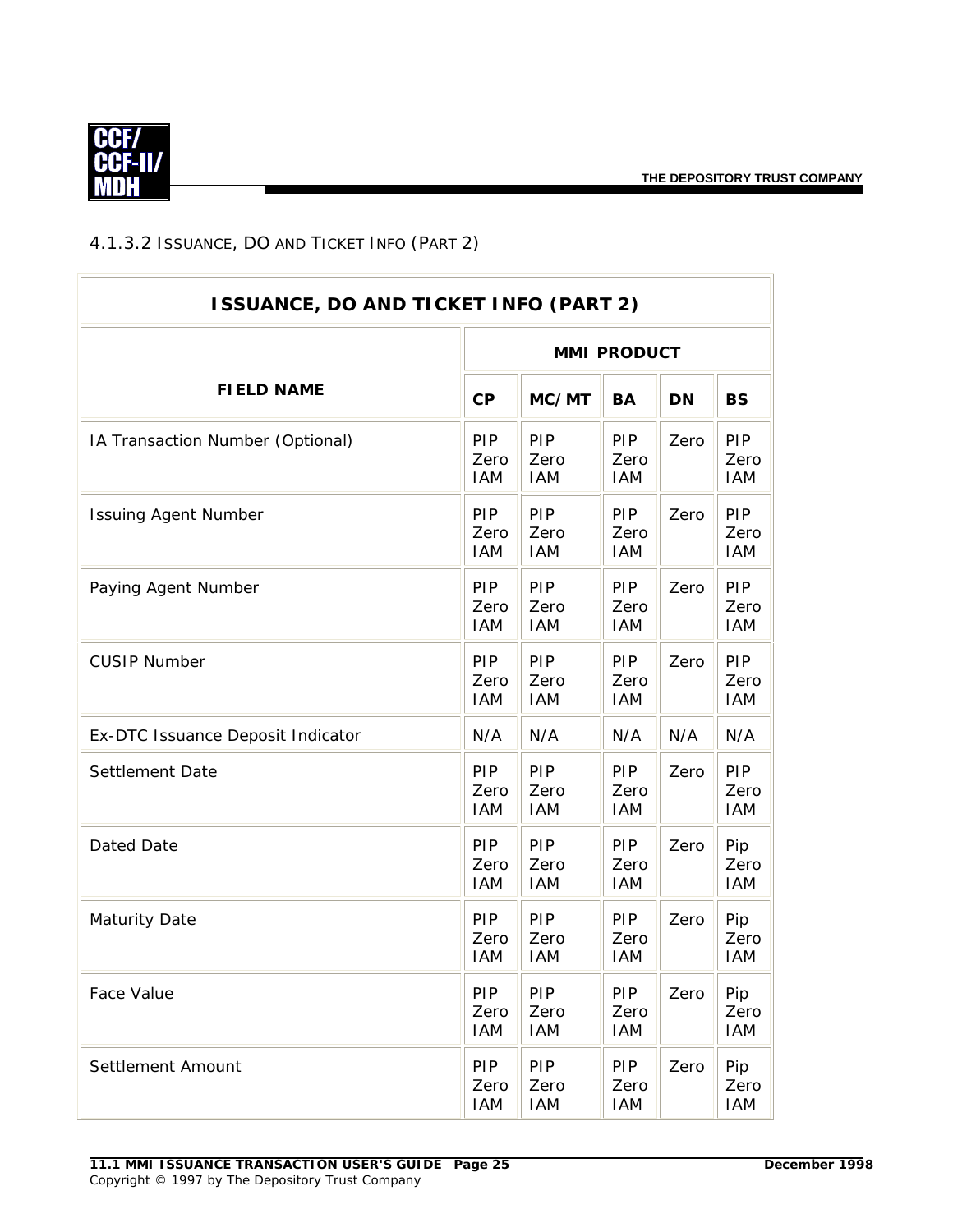$\overline{\phantom{0}}$ 



| <b>ISSUANCE, DO AND TICKET INFO (PART 2)</b><br><b>MMI PRODUCT</b><br><b>FIELD NAME</b><br>CP<br>MC/MT<br><b>BA</b><br><b>DN</b><br><b>BS</b><br>PIP<br>PIP<br>PIP<br>Pip<br>Zero<br>Receiving Participant Number<br>Zero<br>Zero<br>Zero<br>Zero<br><b>IAM</b><br><b>IAM</b><br><b>IAM</b><br><b>IAM</b><br>PIP<br>PIP<br><b>PIP</b><br>Deliver Order Comment (Optional)<br>Zero<br>Pip<br>Zero<br>Zero<br>Zero<br>Zero<br><b>IAM</b><br><b>IAM</b><br><b>IAM</b><br><b>IAM</b><br>PIP<br>PIP<br><b>PIP</b><br>Special Instructions (Optional)<br>Zero<br>Pip<br>Zero<br>Zero<br>Zero<br>Zero<br><b>IAM</b><br><b>IAM</b><br><b>IAM</b><br><b>IAM</b> |                                  |                           |                                  |      |                           |  |  |  |
|--------------------------------------------------------------------------------------------------------------------------------------------------------------------------------------------------------------------------------------------------------------------------------------------------------------------------------------------------------------------------------------------------------------------------------------------------------------------------------------------------------------------------------------------------------------------------------------------------------------------------------------------------------|----------------------------------|---------------------------|----------------------------------|------|---------------------------|--|--|--|
|                                                                                                                                                                                                                                                                                                                                                                                                                                                                                                                                                                                                                                                        |                                  |                           |                                  |      |                           |  |  |  |
|                                                                                                                                                                                                                                                                                                                                                                                                                                                                                                                                                                                                                                                        |                                  |                           |                                  |      |                           |  |  |  |
|                                                                                                                                                                                                                                                                                                                                                                                                                                                                                                                                                                                                                                                        |                                  |                           |                                  |      |                           |  |  |  |
|                                                                                                                                                                                                                                                                                                                                                                                                                                                                                                                                                                                                                                                        |                                  |                           |                                  |      |                           |  |  |  |
|                                                                                                                                                                                                                                                                                                                                                                                                                                                                                                                                                                                                                                                        |                                  |                           |                                  |      |                           |  |  |  |
| <b>Minimum Denomination Amount</b>                                                                                                                                                                                                                                                                                                                                                                                                                                                                                                                                                                                                                     | PIP<br>Zero<br><b>IAM</b>        | PIP<br>Zero<br><b>IAM</b> | PIP<br>Zero<br><b>IAM</b>        | Zero | Pip<br>Zero<br><b>IAM</b> |  |  |  |
| Incremental Denomination Amount Thereafter                                                                                                                                                                                                                                                                                                                                                                                                                                                                                                                                                                                                             | <b>PIP</b><br>Zero<br><b>IAM</b> | PIP<br>Zero<br><b>IAM</b> | <b>PIP</b><br>Zero<br><b>IAM</b> | Zero | Pip<br>Zero<br><b>IAM</b> |  |  |  |
| Sales Agent/Direct<br><b>Type</b>                                                                                                                                                                                                                                                                                                                                                                                                                                                                                                                                                                                                                      | N/A                              | N/A                       | N/A                              | N/A  | N/A                       |  |  |  |
| Sales Price Percentage                                                                                                                                                                                                                                                                                                                                                                                                                                                                                                                                                                                                                                 | N/A                              | N/A                       | N/A                              | N/A  | N/A                       |  |  |  |
| <b>Commission Percentage</b>                                                                                                                                                                                                                                                                                                                                                                                                                                                                                                                                                                                                                           | N/A                              | N/A                       | N/A                              | N/A  | N/A                       |  |  |  |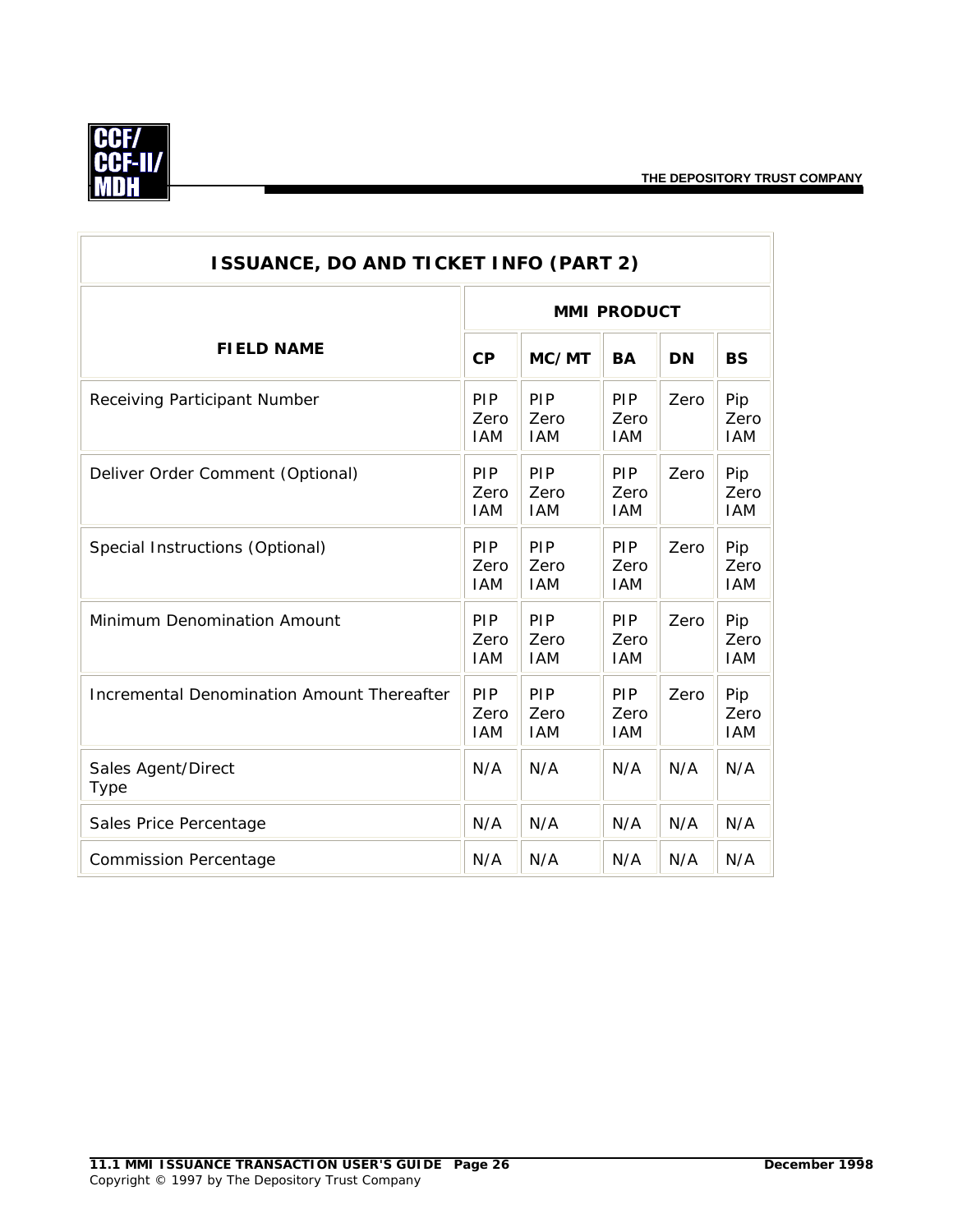<span id="page-29-0"></span>

#### 4.1.3.3 FEATURES

| <b>FEATURES</b>                               |                                  |                           |                                  |           |                                  |  |  |
|-----------------------------------------------|----------------------------------|---------------------------|----------------------------------|-----------|----------------------------------|--|--|
| <b>FIELD NAME</b>                             | <b>MMI PRODUCTS</b>              |                           |                                  |           |                                  |  |  |
|                                               | CP                               | MC/MT                     | <b>BA</b>                        | <b>DN</b> | <b>BS</b>                        |  |  |
| Indexed Principal Indicator (a)               | PIP<br>Zero<br><b>IAM</b>        | PIP<br>Zero<br><b>IAM</b> | PIP<br>Zero<br><b>IAM</b>        | Zero      | PIP<br>Zero<br><b>IAM</b>        |  |  |
| Periodic/Amortizing Principal Indicator (b)   | <b>PIP</b><br>Zero<br><b>IAM</b> | PIP<br>Zero<br><b>IAM</b> | <b>PIP</b><br>Zero<br><b>IAM</b> | Zero      | PIP<br>Zero<br><b>IAM</b>        |  |  |
| Foreign Currency Indicator                    | <b>PIP</b><br>Zero<br><b>IAM</b> | PIP<br>Zero<br><b>IAM</b> | <b>PIP</b><br>Zero<br><b>IAM</b> | Zero      | <b>PIP</b><br>Zero<br><b>IAM</b> |  |  |
| Foreign Currency Code ID                      | <b>PIP</b><br>Zero<br><b>IAM</b> | PIP<br>Zero<br><b>IAM</b> | <b>PIP</b><br>Zero<br><b>IAM</b> | Zero      | <b>PIP</b><br>Zero<br><b>IAM</b> |  |  |
| US Dollar Payment Option Indicator            | PIP<br>Zero<br><b>IAM</b>        | PIP<br>Zero<br><b>IAM</b> | PIP<br>Zero<br><b>IAM</b>        | Zero      | PIP<br>Zero<br><b>IAM</b>        |  |  |
| Repayment (Put) Option Indicator              | N/A                              | N/A                       | N/A                              | N/A       | N/A                              |  |  |
| Call Indicator                                | N/A                              | N/A                       | N/A                              | N/A       | N/A                              |  |  |
| Changeable Income Payment Frequency Indicator | N/A                              | N/A                       | N/A                              | N/A       | N/A                              |  |  |
| Repayment (Put) Upon Death Indicator          | N/A                              | N/A                       | N/A                              | N/A       | N/A                              |  |  |
| Extendable Maturity Indicator                 | N/A                              | N/A                       | N/A                              | N/A       | N/A                              |  |  |
| Income Rate Reset Indicator                   | N/A                              | N/A                       | N/A                              | N/A       | N/A                              |  |  |
| Renewable Note Indicator                      | N/A                              | N/A                       | N/A                              | N/A       | N/A                              |  |  |
| Income Step-Up Indicator                      | N/A                              | N/A                       | N/A                              | N/A       | N/A                              |  |  |
| Income Step-Up Rate                           | N/A                              | N/A                       | N/A                              | N/A       | N/A                              |  |  |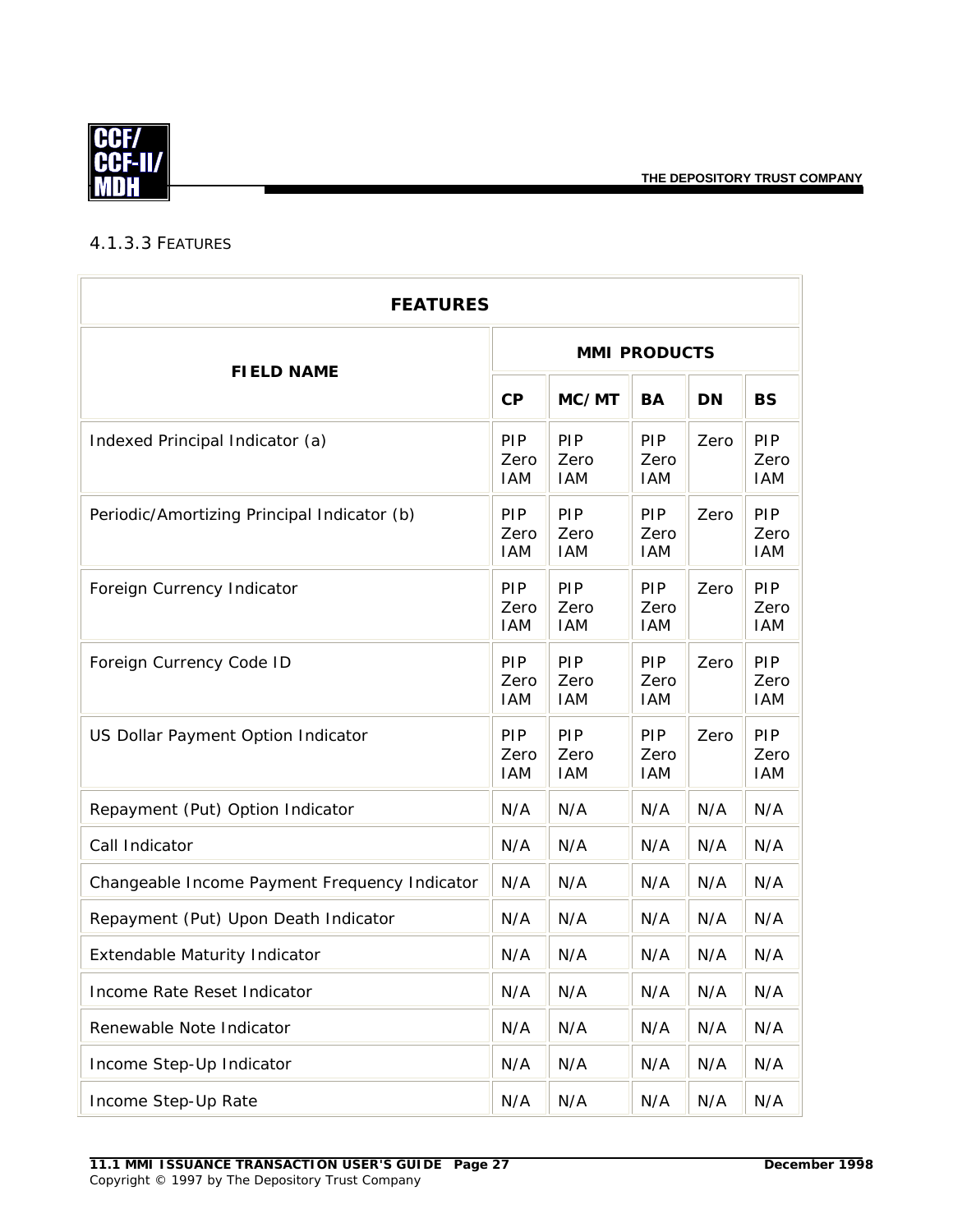

| <b>FEATURES</b>     |                     |       |     |           |           |  |
|---------------------|---------------------|-------|-----|-----------|-----------|--|
| <b>FIELD NAME</b>   | <b>MMI PRODUCTS</b> |       |     |           |           |  |
|                     | CP                  | MC/MT | BA  | <b>DN</b> | <b>BS</b> |  |
| Income Step-Up Date | N/A                 | N/A   | N/A | N/A       | N/A       |  |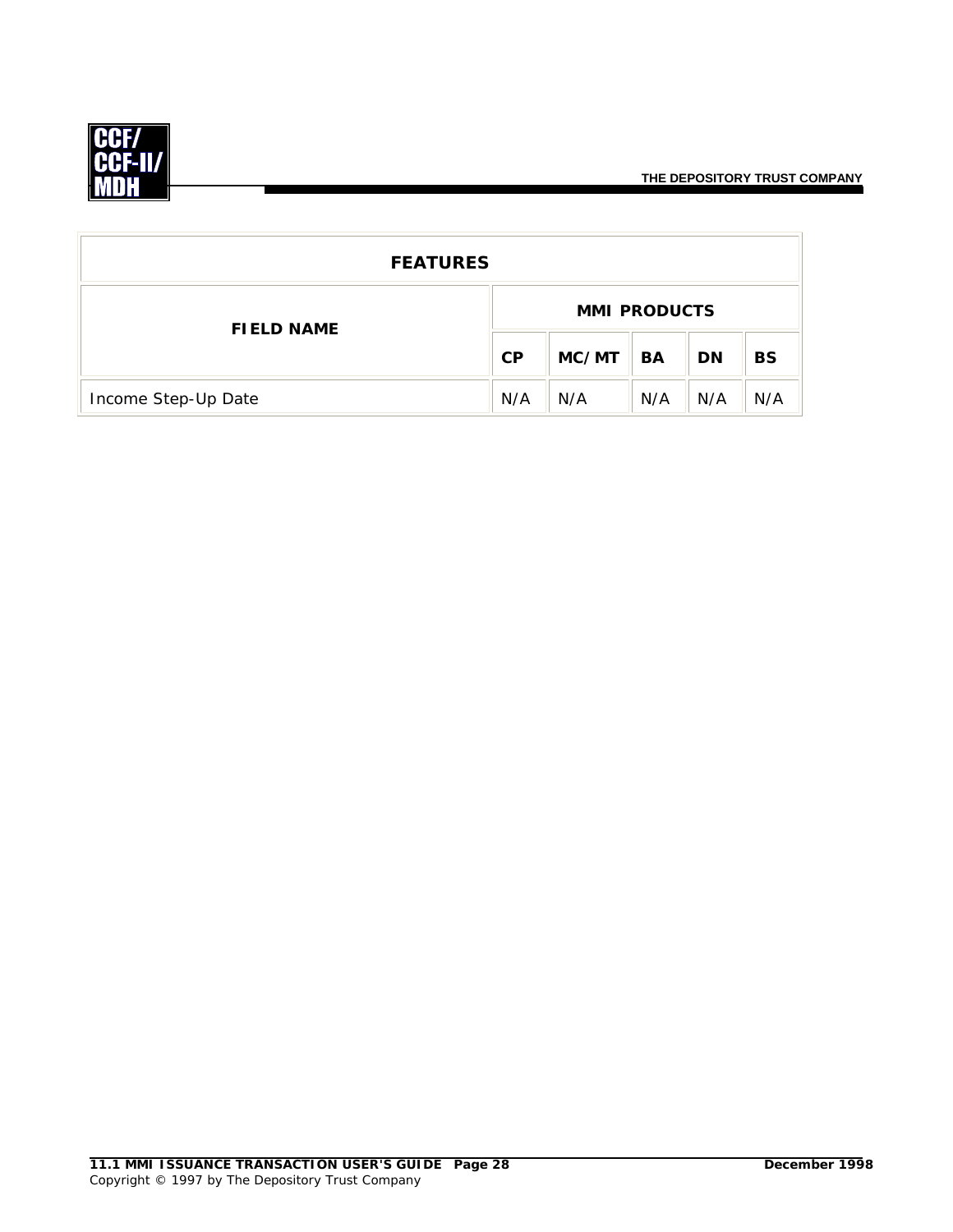<span id="page-31-0"></span>

#### 4.1.3.4 INCOME PAYMENT INFORMATION

| <b>INCOME PAYMENT INFORMATION</b>                                                          |                     |                |                |           |                |  |  |
|--------------------------------------------------------------------------------------------|---------------------|----------------|----------------|-----------|----------------|--|--|
| <b>FIELD NAME</b>                                                                          | <b>MMI PRODUCTS</b> |                |                |           |                |  |  |
|                                                                                            | CP                  | MC/MT          | <b>BA</b>      | <b>DN</b> | <b>BS</b>      |  |  |
| Income Rate % (c)                                                                          | F-PIP<br>F-IAM      | F-PIP<br>F-IAM | F-PIP<br>F-IAM | N/A       | F-PIP<br>F-IAM |  |  |
| Discount Rate (c)                                                                          | Zero                | Zero           | Zero           | Zero      | Zero           |  |  |
| Income Rate (1st Payment) (Optional) (c)                                                   | V-PIP               | V-PIP          | V-PIP          | N/A       | V-PIP          |  |  |
| Income Payment per \$1000 (1st Payment) (d)                                                | F-PIP<br>V-PIP      | F-PIP<br>V-PIP | F-PIP<br>V-PIP | N/A       | F-PIP<br>V-PIP |  |  |
| Income Payment per \$1000 (At Maturity) (d)                                                | F-IAM               | F-IAM          | F-IAM          | N/A       | F-IAM          |  |  |
| Income Calculation Formula Type                                                            | F-PIP<br>F-IAM      | F-PIP<br>F-IAM | F-PIP<br>F-IAM | N/A       | F-PIP<br>F-IAM |  |  |
| Income Payment Interval Type                                                               | F-PIP<br>V-PIP      | F-PIP<br>V-PIP | F-PIP<br>V-PIP | N/A       | F-PIP<br>V-PIP |  |  |
| Income Payment Interval Number                                                             | F-PIP<br>V-PIP      | F-PIP<br>V-PIP | F-PIP<br>V-PIP | N/A       | F-PIP<br>V-PIP |  |  |
| Targeted 1st Income Payment Date                                                           | F-PIP<br>V-PIP      | F-PIP<br>V-PIP | F-PIP<br>V-PIP | N/A       | F-PIP<br>V-PIP |  |  |
| Actual 1st Income Payment Date                                                             | F-PIP<br>V-PIP      | F-PIP<br>V-PIP | F-PIP<br>V-PIP | N/A       | F-PIP<br>V-PIP |  |  |
| Income Payment Accrual Period Measure Type                                                 | F-PIP<br>V-PIP      | F-PIP<br>V-PIP | F-PIP<br>V-PIP | N/A       | F-PIP<br>V-PIP |  |  |
| Income Payment Accrual Period Method Type (e)                                              | N/A                 | N/A            | N/A            | N/A       | N/A            |  |  |
| First Income Payment Record Date                                                           | N/A                 | N/A            | N/A            | N/A       | N/A            |  |  |
| Income Payment Payable/Record Date Difference<br>(# of days record date precedes pay date) | N/A                 | N/A            | N/A            | N/A       | N/A            |  |  |
| Income Payment Business/Calendar Indicator                                                 | N/A                 | N/A            | N/A            | N/A       | N/A            |  |  |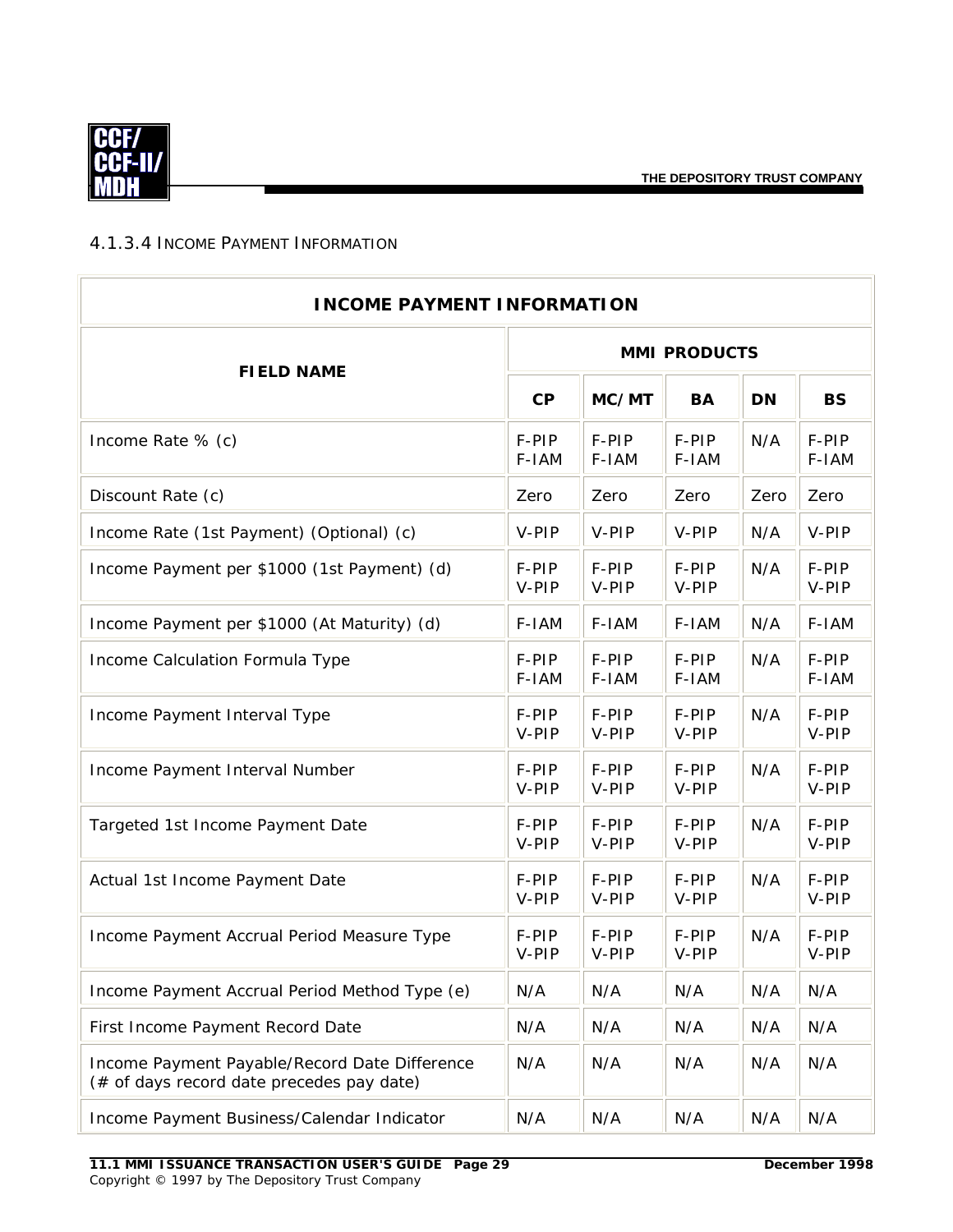

**THE DEPOSITORY TRUST COMPANY**

| <b>INCOME PAYMENT INFORMATION</b>         |           |                     |     |           |           |  |  |
|-------------------------------------------|-----------|---------------------|-----|-----------|-----------|--|--|
| <b>FIELD NAME</b>                         |           | <b>MMI PRODUCTS</b> |     |           |           |  |  |
|                                           | <b>CP</b> | MC/MT               | BA  | <b>DN</b> | <b>BS</b> |  |  |
| Income Payment Weekend/ Holiday Indicator | N/A       | N/A                 | N/A | N/A       | N/A       |  |  |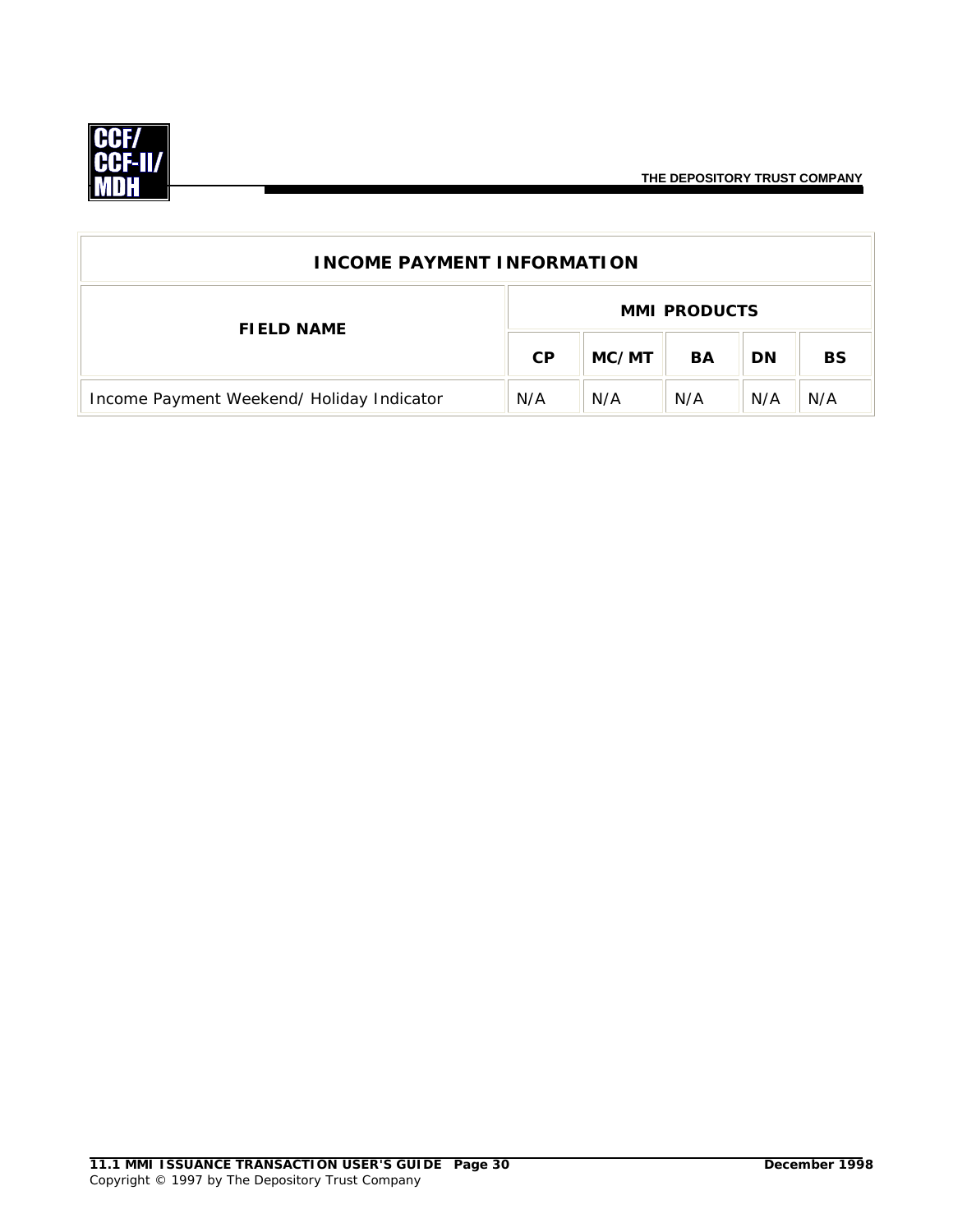<span id="page-33-0"></span>

#### 4.1.3.5 VARIABLE RATE INCOME PAYMENT INFORMATION

| Variable Rate Income Payment Information       |                     |                |                |           |                |
|------------------------------------------------|---------------------|----------------|----------------|-----------|----------------|
|                                                | <b>MMI Products</b> |                |                |           |                |
| <b>Field Name</b>                              | CP                  | MC/MT          | <b>BA</b>      | <b>DN</b> | <b>BS</b>      |
| Income Rate Reset Interval Type                | V-PIP<br>V-IAM      | V-PIP<br>V-IAM | V-PIP<br>V-IAM | N/A       | V-PIP<br>V-IAM |
| Income Rate Reset Interval Number              | V-PIP<br>V-IAM      | V-PIP<br>V-IAM | V-PIP<br>V-IAM | N/A       | V-PIP<br>V-IAM |
| LIBOR Indexed Income Payment Indicator         | V-PIP<br>V-IAM      | V-PIP<br>V-IAM | V-PIP<br>V-IAM | N/A       | V-PIP<br>V-IAM |
| Variable Rate Index Name-Part 1                | V-PIP<br>V-IAM      | V-PIP<br>V-IAM | V-PIP<br>V-IAM | N/A       | V-PIP<br>V-IAM |
| Variable Rate Index Name-Part 2                | V-PIP<br>V-IAM      | V-PIP<br>V-IAM | V-PIP<br>V-IAM | N/A       | V-PIP<br>V-IAM |
| Income Payment Index Maturity Interval Type    | V-PIP<br>V-IAM      | V-PIP<br>V-IAM | V-PIP<br>V-IAM | N/A       | V-PIP<br>V-IAM |
| Income Payment Index Maturity Interval Number  | V-PIP<br>V-IAM      | V-PIP<br>V-IAM | V-PIP<br>V-IAM | N/A       | V-PIP<br>V-IAM |
| Income Payment Spread Sign Type                | V-PIP<br>V-IAM      | V-PIP<br>V-IAM | V-PIP<br>V-IAM | N/A       | V-PIP<br>V-IAM |
| Income Payment Spread Percentage               | V-PIP<br>V-IAM      | V-PIP<br>V-IAM | V-PIP<br>V-IAM | N/A       | V-PIP<br>V-IAM |
| Income Payment Day of Month (DOM)              | V-PIP               | V-PIP          | V-PIP          | N/A       | V-PIP          |
| Income Payment DOM Business/Calendar Indicator | V-PIP               | V-PIP          | V-PIP          | N/A       | V-PIP          |
| Income Payment Week of Month                   | V-PIP               | V-PIP          | V-PIP          | N/A       | V-PIP          |
| Income Payment Day of Week                     | V-PIP               | V-PIP          | V-PIP          | N/A       | V-PIP          |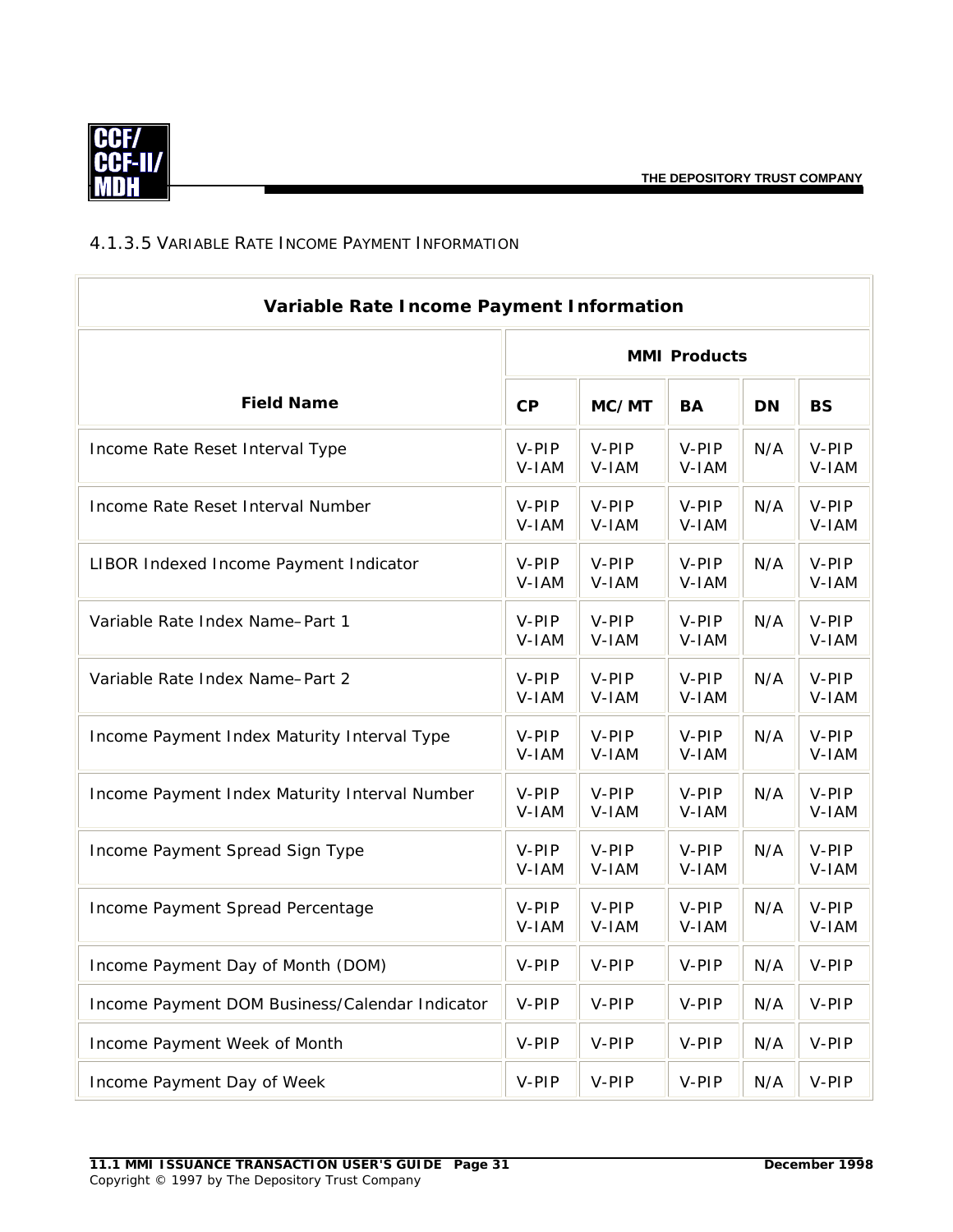<span id="page-34-0"></span>

#### 4.1.3.6 PUT OPTION INFORMATION

| <b>PUT OPTION INFORMATION</b>        |                     |       |           |     |           |  |  |
|--------------------------------------|---------------------|-------|-----------|-----|-----------|--|--|
| <b>FIELD NAME</b>                    | <b>MMI PRODUCTS</b> |       |           |     |           |  |  |
|                                      | CP                  | MC/MT | <b>BA</b> | DN  | <b>BS</b> |  |  |
| Repayment Frequency Option Type      | N/A                 | N/A   | N/A       | N/A | N/A       |  |  |
| Start Date of 1st Tender Period      | N/A                 | N/A   | N/A       | N/A | N/A       |  |  |
| <b>Fnd Date of 1st Tender Period</b> | N/A                 | N/A   | N/A       | N/A | N/A       |  |  |
| Pay Date of 1st Tender Period        | N/A                 | N/A   | N/A       | N/A | N/A       |  |  |
| End Date of Last Tender Period       | N/A                 | N/A   | N/A       | N/A | N/A       |  |  |
| 1st Call Date                        | N/A                 | N/A   | N/A       | N/A | N/A       |  |  |
| Call Price Percentage                | N/A                 | N/A   | N/A       | N/A | N/A       |  |  |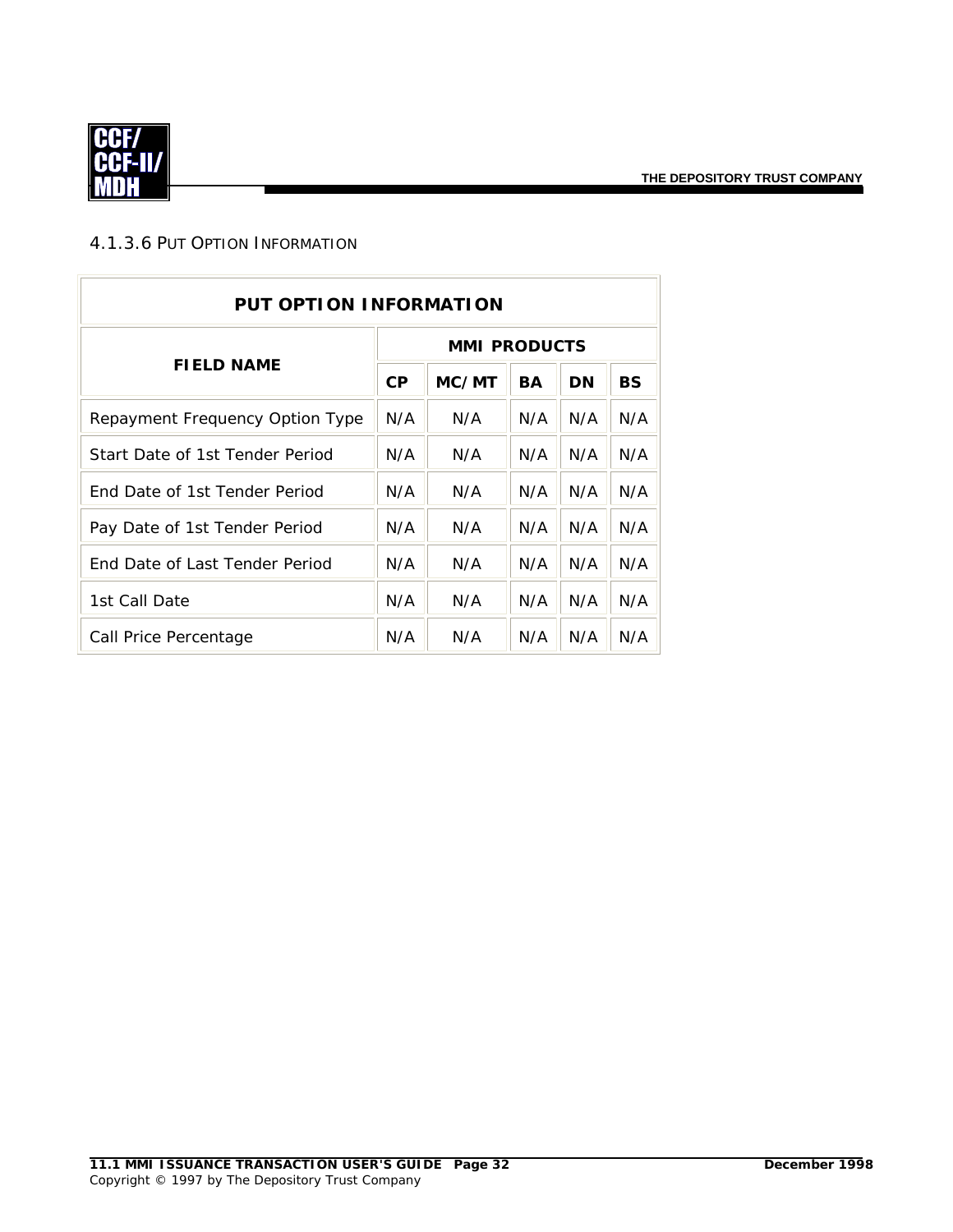<span id="page-35-0"></span>

#### 4.1.3.7 PERIODIC PRINCIPAL PAYMENT INFORMATION

| PERIODIC PRINCIPAL PAYMENT INFORMATION                                                            |                                  |                           |                                  |           |                                  |  |
|---------------------------------------------------------------------------------------------------|----------------------------------|---------------------------|----------------------------------|-----------|----------------------------------|--|
| <b>FIELD NAME</b>                                                                                 | <b>MMI PRODUCTS</b>              |                           |                                  |           |                                  |  |
|                                                                                                   | CP                               | MC/MT                     | <b>BA</b>                        | <b>DN</b> | <b>BS</b>                        |  |
| Principal Payment Interval Type (b)                                                               | PIP<br>Zero<br><b>IAM</b>        | PIP<br>Zero<br><b>IAM</b> | <b>PIP</b><br>Zero<br><b>IAM</b> | Zero      | PIP<br>Zero<br><b>IAM</b>        |  |
| Principal Payment Interval Number (b)                                                             | PIP<br>Zero<br><b>IAM</b>        | PIP<br>Zero<br><b>IAM</b> | PIP<br>Zero<br><b>IAM</b>        | Zero      | PIP<br>Zero<br><b>IAM</b>        |  |
| Principal Payment Day of Month (DOM) (b)                                                          | PIP<br>Zero<br><b>IAM</b>        | PIP<br>Zero<br><b>IAM</b> | PIP<br>Zero<br><b>IAM</b>        | Zero      | PIP<br>Zero<br><b>IAM</b>        |  |
| Principal Payment DOM Business/Calendar Indicator (b)                                             | PIP<br>Zero<br><b>IAM</b>        | PIP<br>Zero<br><b>IAM</b> | PIP<br>Zero<br><b>IAM</b>        | Zero      | PIP<br>Zero<br><b>IAM</b>        |  |
| Principal Payment Week of Month (WOM) (b)                                                         | PIP<br>Zero<br><b>IAM</b>        | PIP<br>Zero<br><b>IAM</b> | PIP<br>Zero<br><b>IAM</b>        | Zero      | PIP<br>Zero<br><b>IAM</b>        |  |
| Principal Payment Day of Week (DOW) (b)                                                           | PIP<br>Zero<br><b>IAM</b>        | PIP<br>Zero<br><b>IAM</b> | PIP<br>Zero<br><b>IAM</b>        | Zero      | PIP<br>Zero<br><b>IAM</b>        |  |
| Targeted First Principal Payment Date (b)                                                         | PIP<br>Zero<br><b>IAM</b>        | PIP<br>Zero<br><b>IAM</b> | PIP<br>Zero<br><b>IAM</b>        | Zero      | PIP<br>Zero<br><b>IAM</b>        |  |
| Actual First Principal Payment Date (b)                                                           | PIP<br>Zero<br><b>IAM</b>        | PIP<br>Zero<br>IAM        | PIP<br>Zero<br><b>IAM</b>        | Zero      | PIP<br>Zero<br><b>IAM</b>        |  |
| First Principal Payment Record Date (b)                                                           | <b>PIP</b><br>Zero<br><b>IAM</b> | PIP<br>Zero<br>IAM        | <b>PIP</b><br>Zero<br><b>IAM</b> | Zero      | <b>PIP</b><br>Zero<br>IAM        |  |
| Principal Payment Payable/Record Date Difference (# of<br>days record date precedes pay date) (b) | <b>PIP</b><br>Zero<br><b>IAM</b> | PIP<br>Zero<br><b>IAM</b> | <b>PIP</b><br>Zero<br><b>IAM</b> | Zero      | <b>PIP</b><br>Zero<br><b>IAM</b> |  |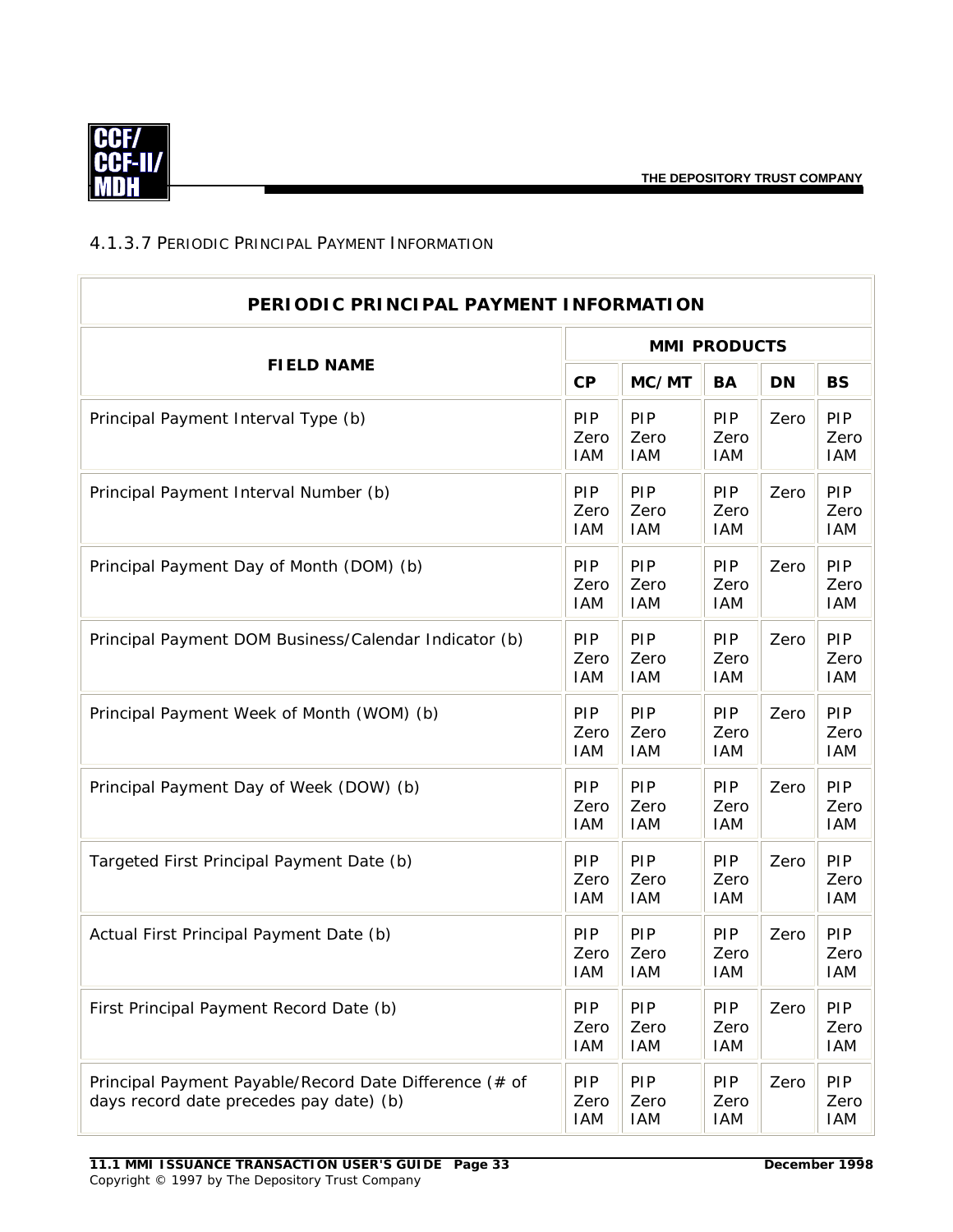

| PERIODIC PRINCIPAL PAYMENT INFORMATION            |                                  |                                   |                                  |           |                                  |  |  |
|---------------------------------------------------|----------------------------------|-----------------------------------|----------------------------------|-----------|----------------------------------|--|--|
| <b>FIELD NAME</b>                                 | <b>MMI PRODUCTS</b>              |                                   |                                  |           |                                  |  |  |
|                                                   | CP                               | MC/MT                             | <b>BA</b>                        | <b>DN</b> | <b>BS</b>                        |  |  |
| Principal Payment Business/Calendar Indicator (b) | <b>PIP</b><br>Zero<br><b>IAM</b> | <b>PIP</b><br><b>Zero</b><br>I AM | <b>PIP</b><br>Zero<br><b>IAM</b> | Zero      | <b>PIP</b><br>Zero<br><b>IAM</b> |  |  |
| Principal Payment Weekend/Holiday Indicator (b)   | <b>PIP</b><br>Zero<br>IAM.       | <b>PIP</b><br>Zero<br><b>IAM</b>  | <b>PIP</b><br>Zero<br><b>IAM</b> | Zero      | <b>PIP</b><br>Zero<br>IAM        |  |  |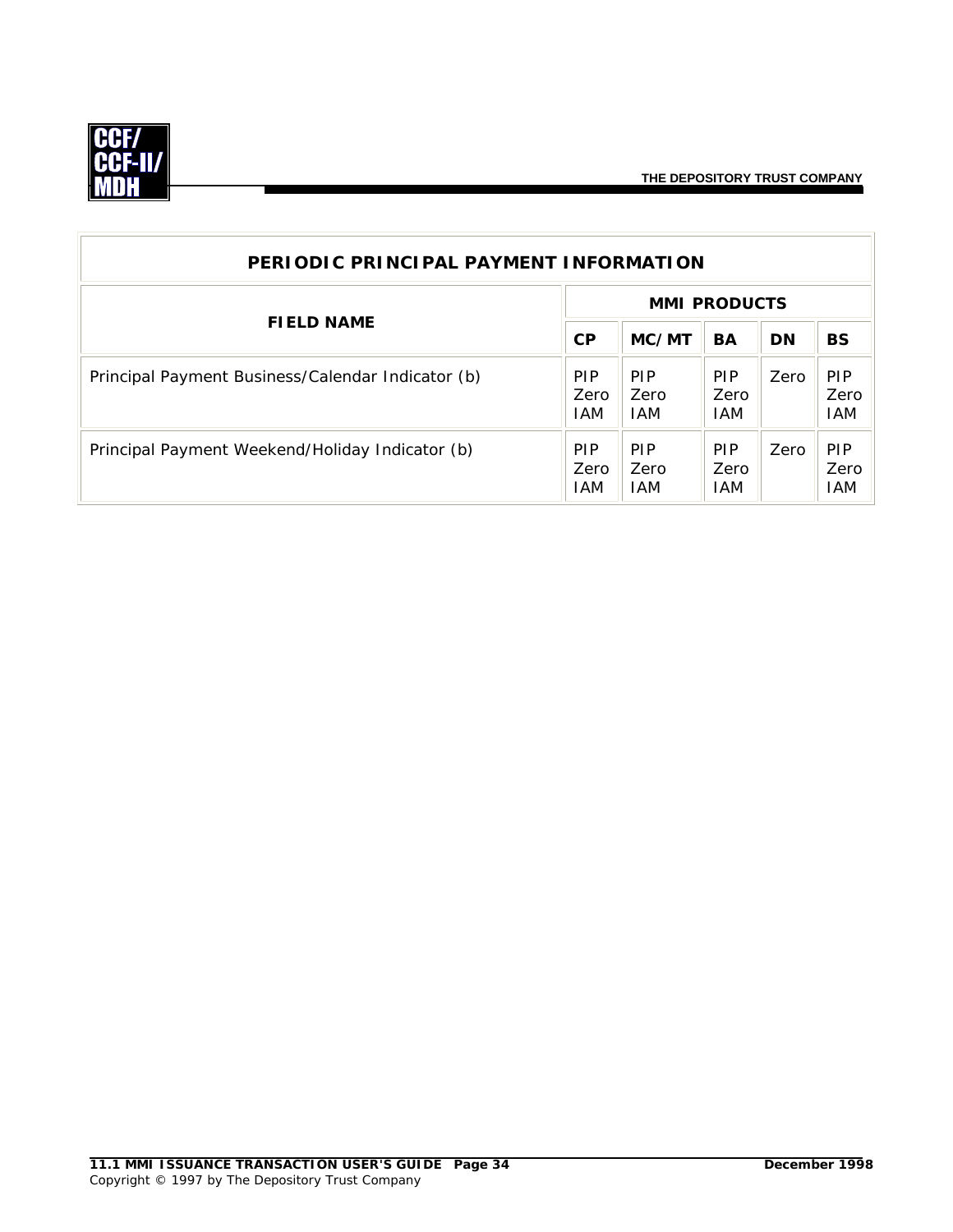

#### <span id="page-37-0"></span>4.1.3.8 INDEXED PRINCIPAL PAYMENT INFORMATION

| <b>INDEXED PRINCIPAL PAYMENT INFORMATION</b>                            |                                  |                                  |                                  |           |                           |  |  |
|-------------------------------------------------------------------------|----------------------------------|----------------------------------|----------------------------------|-----------|---------------------------|--|--|
|                                                                         | <b>MMI PRODUCTS</b>              |                                  |                                  |           |                           |  |  |
| <b>FIELD NAME</b>                                                       | CP                               | MC/MT                            | <b>BA</b>                        | <b>DN</b> | <b>BS</b>                 |  |  |
| LIBOR Indexed Principal Payment Indicator (a)                           | PIP<br>Zero<br><b>IAM</b>        | PIP<br>Zero<br><b>IAM</b>        | PIP<br>Zero<br><b>IAM</b>        | Zero      | PIP<br>Zero<br><b>IAM</b> |  |  |
| Principal Index/Formula Name - Part 1 (a)                               | <b>PIP</b><br>Zero<br><b>IAM</b> | PIP<br>Zero<br><b>IAM</b>        | <b>PIP</b><br>Zero<br><b>IAM</b> | Zero      | PIP<br>Zero<br><b>IAM</b> |  |  |
| Principal Index/Formula Name - Part 2 (a)                               | <b>PIP</b><br>Zero<br><b>IAM</b> | PIP<br>Zero<br><b>IAM</b>        | <b>PIP</b><br>Zero<br><b>IAM</b> | Zero      | PIP<br>Zero<br><b>IAM</b> |  |  |
| Principal Payment Indexed Maturity Interval Type (a)                    | <b>PIP</b><br>Zero<br><b>IAM</b> | PIP<br>Zero<br><b>IAM</b>        | PIP<br>Zero<br><b>IAM</b>        | Zero      | PIP<br>Zero<br><b>IAM</b> |  |  |
| Principal Payment Indexed Maturity Interval Number (a)                  | PIP<br>Zero<br><b>IAM</b>        | PIP<br>Zero<br><b>IAM</b>        | <b>PIP</b><br>Zero<br><b>IAM</b> | Zero      | PIP<br>Zero<br><b>IAM</b> |  |  |
| Principal Payment Spread Sign Type (a)                                  | PIP<br>Zero<br><b>IAM</b>        | PIP<br>Zero<br><b>IAM</b>        | PIP<br>Zero<br><b>IAM</b>        | Zero      | PIP<br>Zero<br><b>IAM</b> |  |  |
| Principal Payment Spread Percentage (a)                                 | PIP<br>Zero<br><b>IAM</b>        | PIP<br>Zero<br><b>IAM</b>        | PIP<br>Zero<br><b>IAM</b>        | Zero      | PIP<br>Zero<br><b>IAM</b> |  |  |
| Settlement Days Principal Payment After Maturity Date<br>(Optional) (a) | <b>PIP</b><br>Zero<br><b>IAM</b> | PIP<br>Zero<br><b>IAM</b>        | <b>PIP</b><br>Zero<br><b>IAM</b> | Zero      | PIP<br>Zero<br>IAM        |  |  |
| Final Principal Payment Calendar/Business Day Indicator<br>(a)          | <b>PIP</b><br>Zero<br>IAM        | <b>PIP</b><br>Zero<br><b>IAM</b> | <b>PIP</b><br>Zero<br><b>IAM</b> | Zero      | PIP<br>Zero<br>IAM        |  |  |
| Settlement Days Income Payment After Maturity Date<br>(Optional) (a)    | <b>PIP</b><br>Zero<br>IAM        | PIP<br>Zero<br>IAM               | <b>PIP</b><br>Zero<br><b>IAM</b> | Zero      | <b>PIP</b><br>Zero<br>IAM |  |  |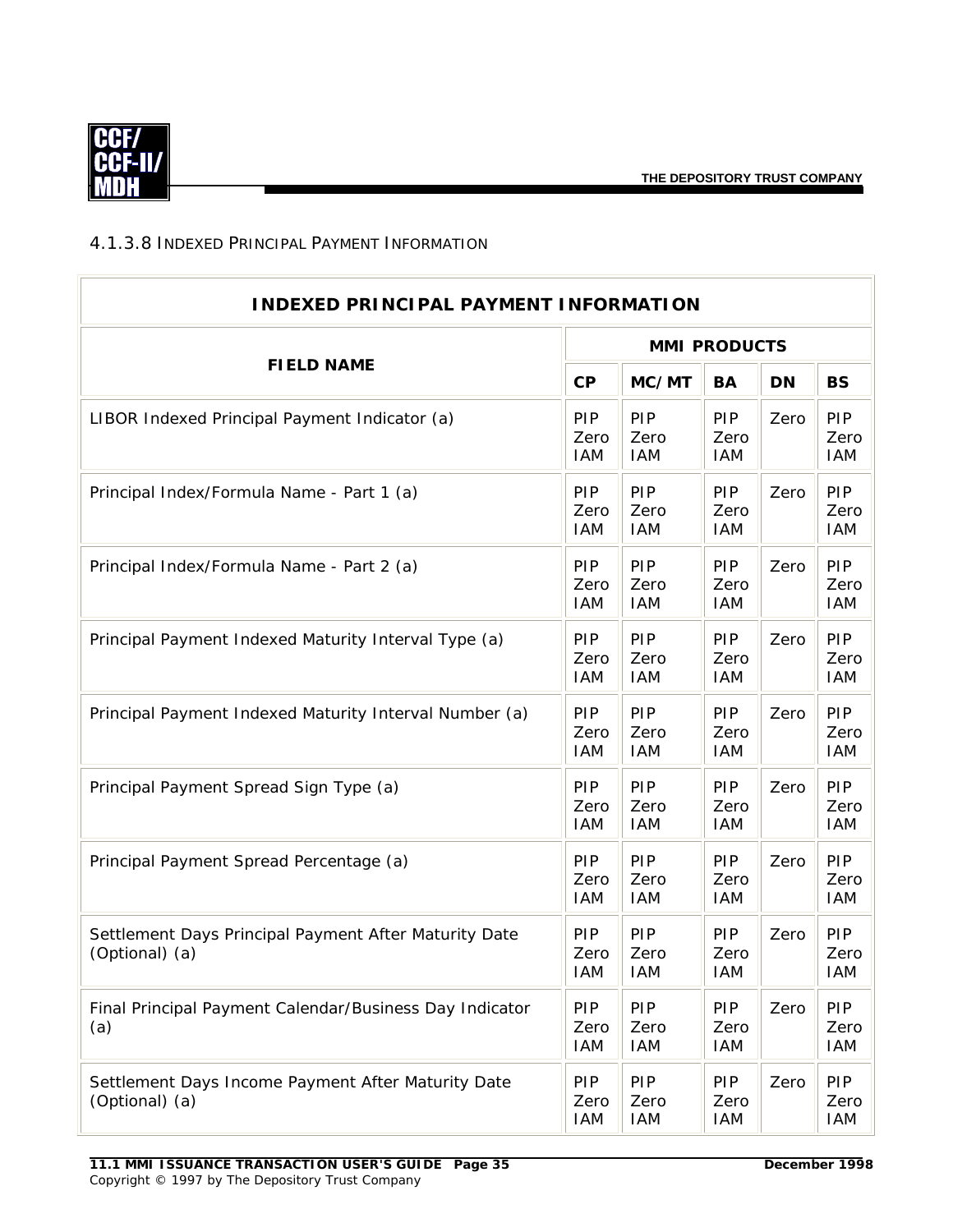

| <b>INDEXED PRINCIPAL PAYMENT INFORMATION</b>             |                           |                                  |                                  |           |                                  |  |
|----------------------------------------------------------|---------------------------|----------------------------------|----------------------------------|-----------|----------------------------------|--|
|                                                          |                           |                                  | <b>MMI PRODUCTS</b>              |           |                                  |  |
| <b>FIELD NAME</b>                                        |                           | MC/MT                            | BA                               | <b>DN</b> | <b>BS</b>                        |  |
| Final Income Payment Calendar/Business Day Indicator (a) | <b>PIP</b><br>Zero<br>IAM | <b>PIP</b><br>Zero<br><b>IAM</b> | <b>PIP</b><br>Zero<br><b>IAM</b> | Zero      | <b>PIP</b><br>Zero<br><b>IAM</b> |  |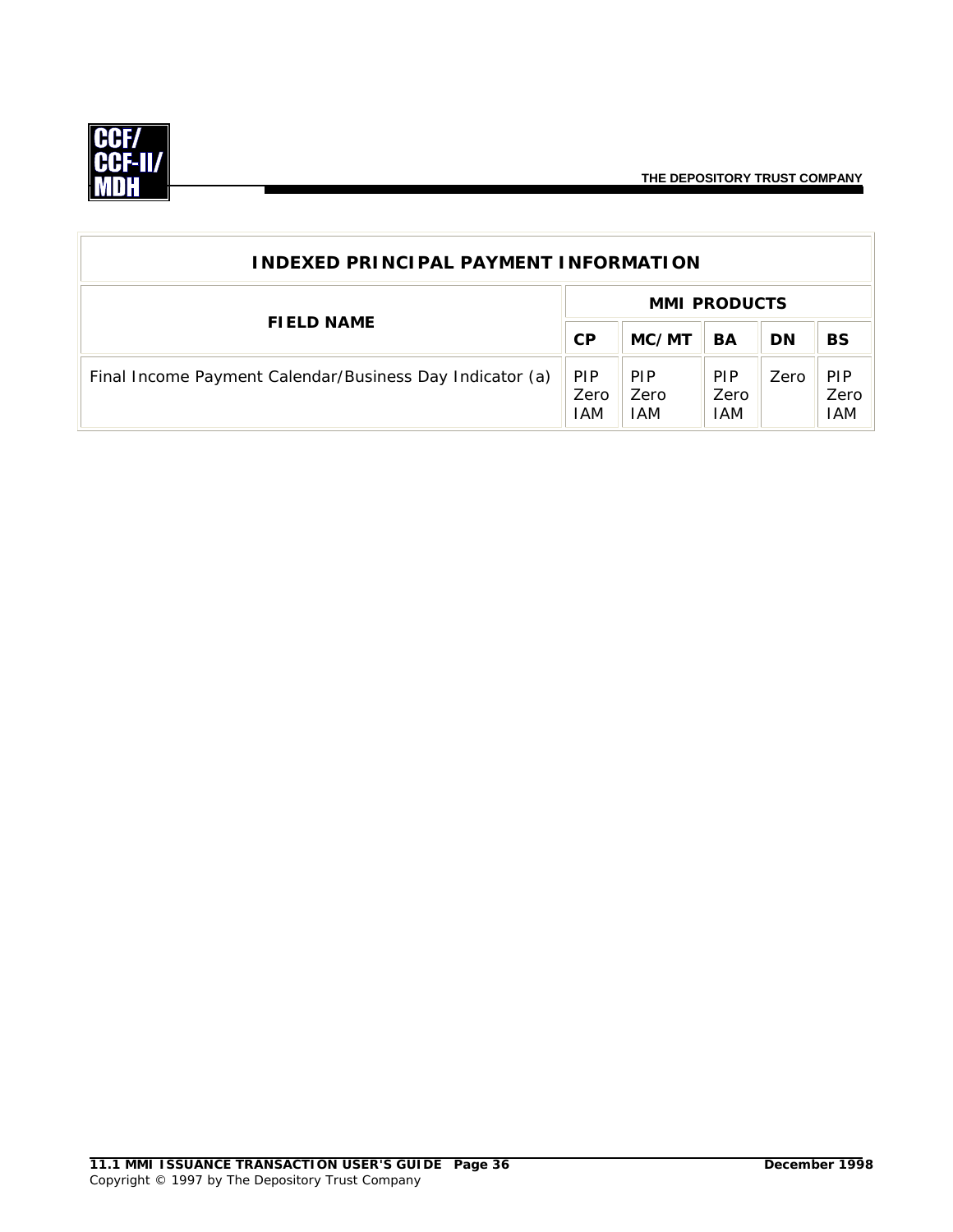$\overline{\mathbb{L}}$ 



 $\overline{\Gamma}$ 

## 4.1.3.9 BANKERS' ACCEPTANCE ISSUANCE INFORMATION

| <b>BANKERS ACCEPTANCE ISSUANCE INFORMATION</b> |     |       |                                  |     |           |  |  |
|------------------------------------------------|-----|-------|----------------------------------|-----|-----------|--|--|
|                                                | CP  | MC/MT | <b>BA</b>                        | DN  | <b>BS</b> |  |  |
| <b>BA Draft Date</b>                           | N/A | N/A   | <b>PIP</b><br>Zero<br>IAM        | N/A | N/A       |  |  |
| <b>BA Drawer Name</b>                          | N/A | N/A   | <b>PIP</b><br>Zero<br>IAM        | N/A | N/A       |  |  |
| BA Letter of Credit Bank Name                  | N/A | N/A   | <b>PIP</b><br><b>Zero</b><br>IAM | N/A | N/A       |  |  |
| <b>BA Letter of Credit Number</b>              | N/A | N/A   | <b>PIP</b><br><b>Zero</b><br>IAM | N/A | N/A       |  |  |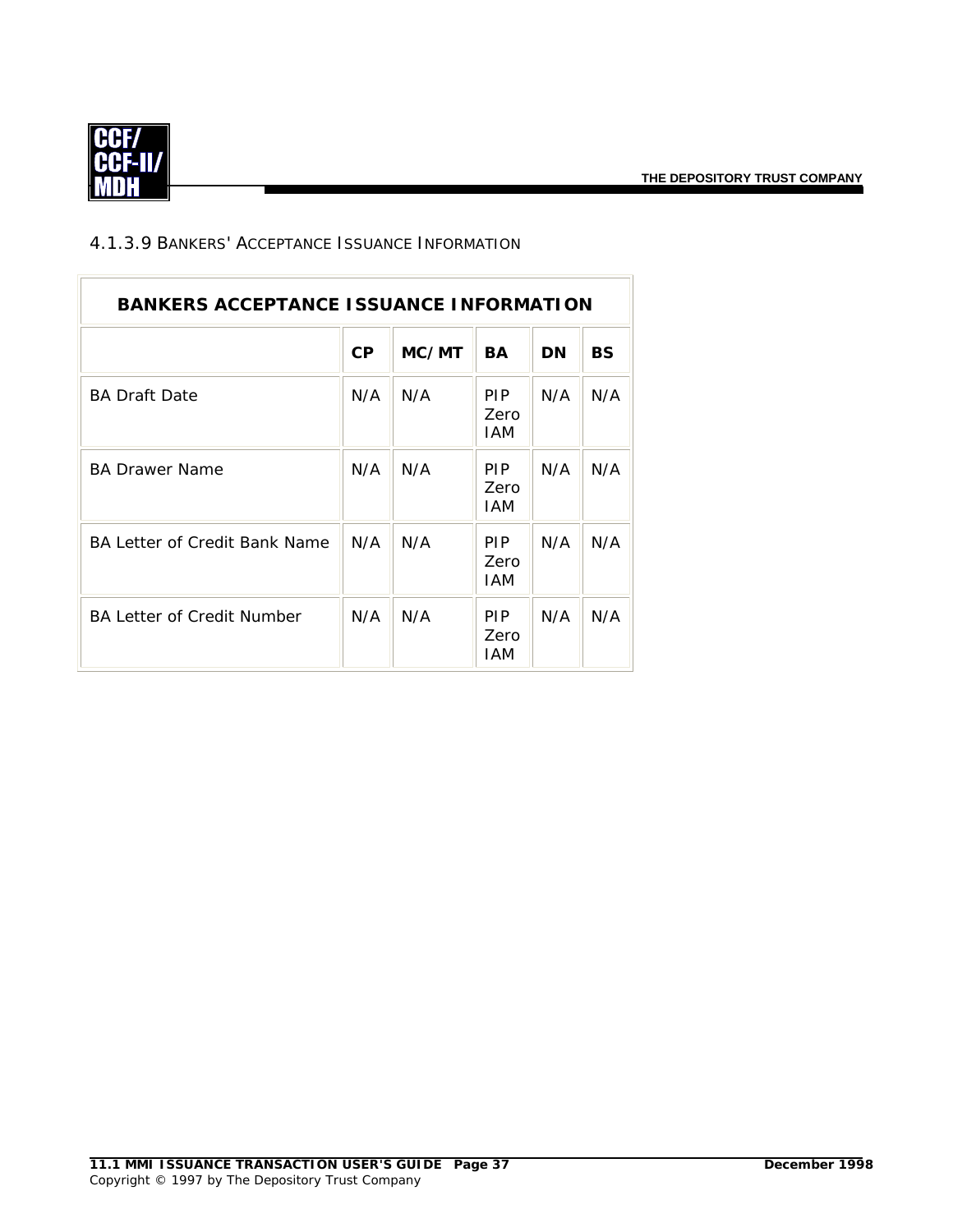

#### 4.1.3.10 BANKERS' ACCEPTANCE COMMODITY INFORMATION

| <b>BANKERS ACCEPTANCE COMMODITY INFORMATION</b> |                           |                           |                           |           |                           |
|-------------------------------------------------|---------------------------|---------------------------|---------------------------|-----------|---------------------------|
|                                                 | CP                        | MC/MT                     | <b>BA</b>                 | <b>DN</b> | <b>BS</b>                 |
| <b>Issuance Product Type</b>                    | PIP<br>Zero<br><b>IAM</b> | PIP<br>Zero<br><b>IAM</b> | PIP<br>Zero<br><b>IAM</b> | Zero      | PIP<br>Zero<br><b>IAM</b> |
| <b>Instruction Type</b>                         | PIP<br>Zero<br><b>IAM</b> | PIP<br>Zero<br><b>IAM</b> | PIP<br>Zero<br><b>IAM</b> | Zero      | PIP<br>Zero<br><b>IAM</b> |
| Income Rate Type                                | PIP<br>Zero<br><b>IAM</b> | PIP<br>Zero<br><b>IAM</b> | PIP<br>Zero<br><b>IAM</b> | Zero      | PIP<br>Zero<br><b>IAM</b> |
| Income Payment Type                             | PIP<br>Zero<br><b>IAM</b> | PIP<br>Zero<br><b>IAM</b> | PIP<br>Zero<br><b>IAM</b> | Zero      | PIP<br>Zero<br><b>IAM</b> |
| <b>BA Commodity Name</b>                        | N/A                       | N/A                       | PIP<br>Zero<br><b>IAM</b> | N/A       | N/A                       |
| <b>BA Dollar Valuation Amount</b>               | N/A                       | N/A                       | PIP<br>Zero<br><b>IAM</b> | N/A       | N/A                       |
| <b>BA Valuation Percentage</b>                  | N/A                       | N/A                       | PIP<br>Zero<br><b>IAM</b> | N/A       | N/A                       |
| BA Country/State of Origin                      | N/A                       | N/A                       | PIP<br>Zero<br><b>IAM</b> | N/A       | N/A                       |
| BA Country/State of Destination                 | N/A                       | N/A                       | PIP<br>Zero<br><b>IAM</b> | N/A       | N/A                       |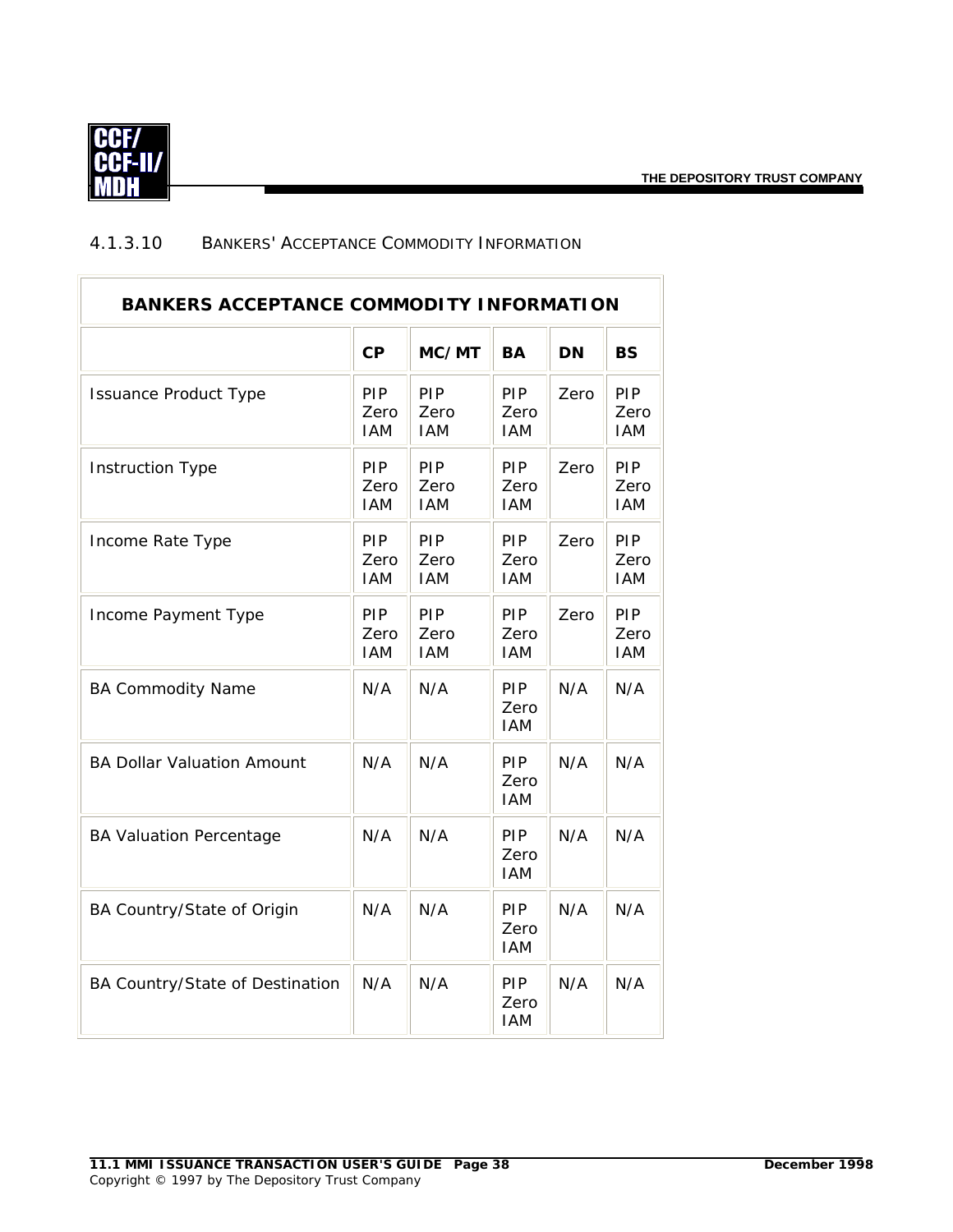

# **4.2 MMI Field Requirements (Part 2)**

- *4.2.1 MMI Products: MTN, MTBN, MTDN, CD, PFD/CP and Corp/Muni VRDO/CP*  The following tables/charts below detail the fields applicable to the following MMI products:
	- MN-530 Medium-Term Note (excluding DP and BM)
	- BM-532 Bank Note, Medium-Term
	- DP-531 Deposit Note, Medium-Term
	- CD-504 Institutional Certificate of Deposit
	- PC-120 Preferred Stock in Commercial Paper-Like Mode
	- CV-526 Corporate VRDO/CP
	- MV-320 Municipal Commercial Paper, Tax-Exempt VRDO/CP
	- MX-320 Municipal Commercial Paper, Taxable VRDO/CP

The following abbreviations are used to describe the types of MMIs (based on income rate type and income payment type) that are applicable to a specific field:

- F-PIP: Fixed-rate, periodic income payment MMI (Income Rate Type = F and Income Payment Type  $= P$ )
- V-PIP: VARIABLE-rate, periodic income payment MMI (Income Rate Type = V and Income Payment Type = P)
- PIP: Fixed-rate and Variable-rate, periodic income payment MMI (Income Rate Type = F or V and Income Payment Type =  $P$ )
- Zero: Zero-coupon MMI (Income Payment Type =  $D$ )
- F-IAM: FIXED-rate, income at maturity only MMI (Income Rate Type = F and Income Payment Type= I)
- V-IAM: Variable-rate, income at maturity only MMI (Income Rate Type = V and Income Payment Type  $= 1$ )
- IAM: Fixed-rate and Variable-rate, income at maturity only MMI (Income Rate Type = F or V and Income Payment Type = I)

The literal N/A is used when the field is not applicable to a MMI.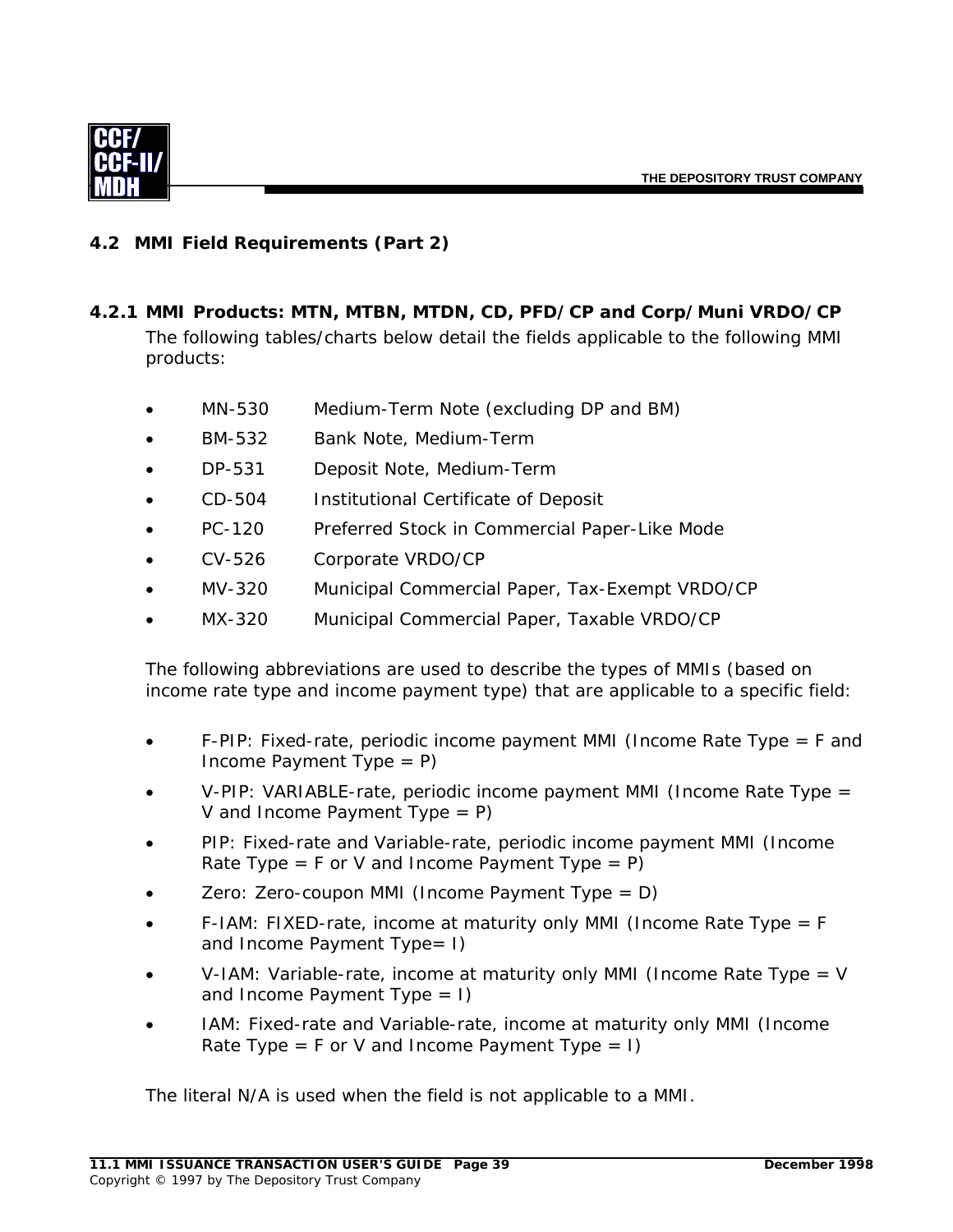

#### *4.2.2 Notes*

The notes listed below apply to the following tables and charts:

- (a) The following fields are the same fields but different literals are used depending on the issuance product type:
	- Face Value (applicable to all MMIs except Preferred Stock in CP-Like Mode)
	- Number of Shares (applicable only to Preferred Stock in CP-Like Mode)
- (b) The following fields are the same fields but different literals are used depending on the issuance product type:
	- Minimum Denomination Amount (applicable to all MMIs except Preferred Stock in CP-Like Mode)
	- Minimum Number of Shares (applicable only to Preferred Stock in CP-Like Mode)
- (c) The following fields are the same fields but different literals are used depending on the issuance product type:
	- **Incremental Denomination Amount Thereafter (applicable to all MMIs** except Preferred Stock in CP-Like Mode)
	- Incremental Number of Shares Thereafter (applicable only to Preferred Stock in CP-Like Mode)
- (d) If the Indexed Principal Indicator is equal to Y, then the Index Principal information must be supplied by the Participant.
- (e) If the Periodic/Amortizing Principal Indicator is equal to Y, then the Periodic Principal Payment information must be supplied by the Participant. For MMIs with periodic income payments, the corresponding income payment information (i.e., dates and frequency) apply to principal payments also.
- (f) If the Repayment (Put) Option Indicator is equal to Y, then the Put information must be supplied by the Participant.
- (g) If the Call Indicator is equal to Y, then the Call information must be supplied by the Participant.
- (h) The following fields are the same fields but different literals are used depending on the income rate type and income payment type:
	- Income Rate %
	- Discount Rate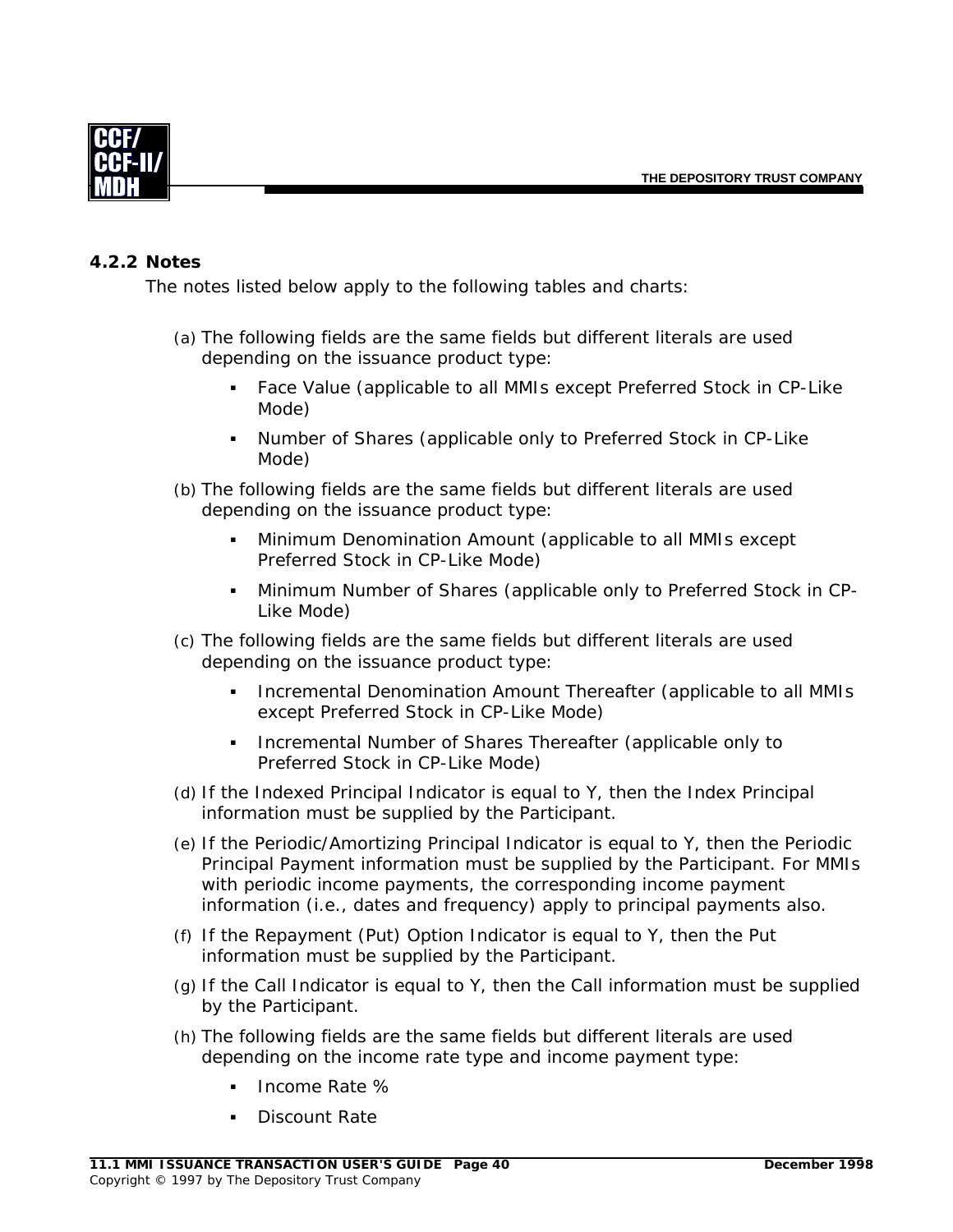

- **Income Rate (1st Payment)**
- (i) The following fields are the same fields but different literals are used depending on the income rate type and income payment type:
	- **Income Payment per \$1000 (1st Payment)**
	- **Income Payment per \$1000 (At Maturity)**
- (j) The default value for the Accrual Period Method Type is 'P' (Payable to payable date accrual) for fixed-rate periodic income payment MMIs.
- (k) The default value for the Income Payment Business/Calendar Indicator is 'C' (calendar days) for fixed-rate periodic income payment MMIs listed below.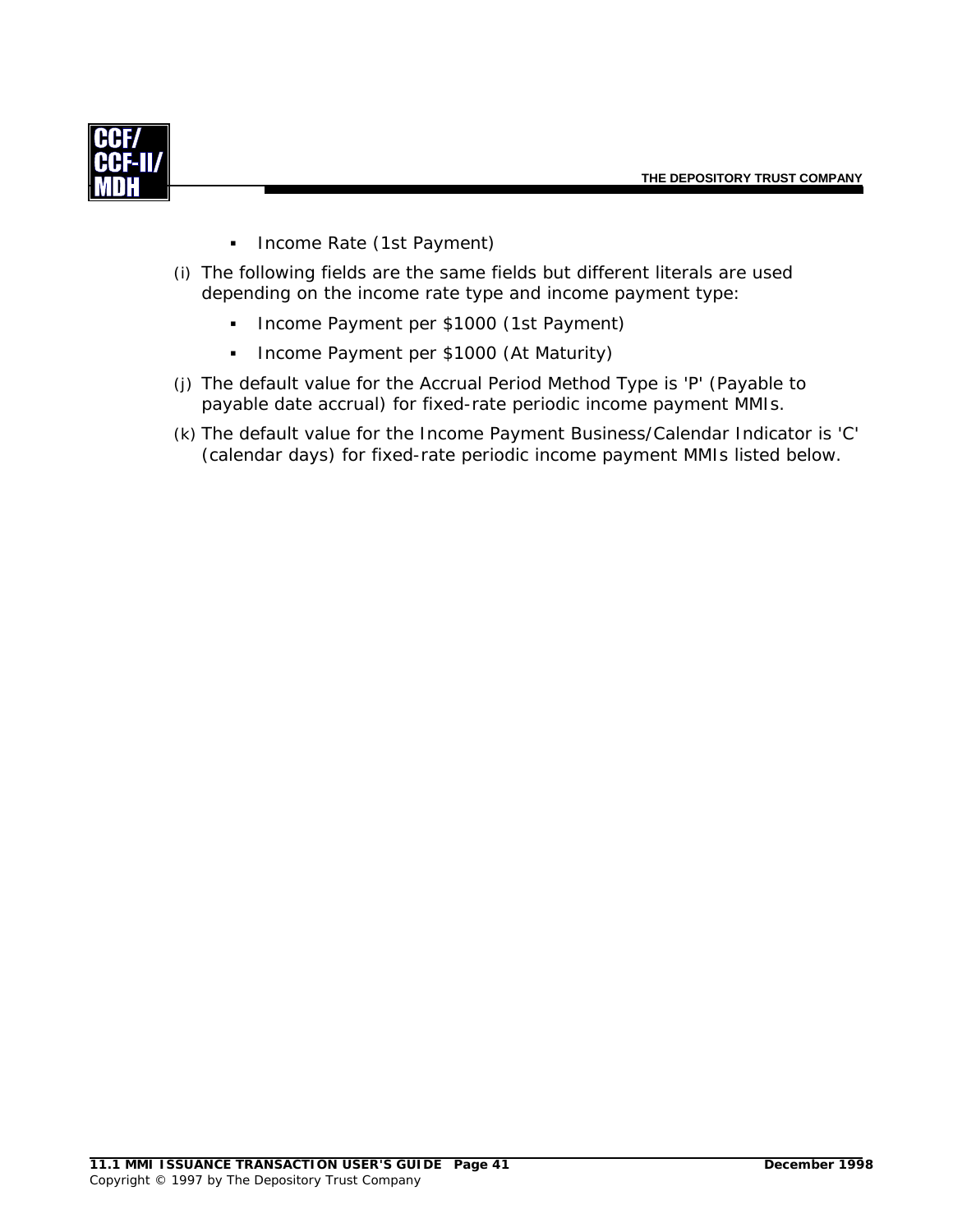

# *4.2.3 Detailed MMI Field Requirements (Part 2)*

4.2.3.1 ISSUANCE, DO AND TICKET INFORMATION (PART 1)

| <b>ISSUANCE, DO AND TICKET INFORMATION (PART 1)</b> |                           |                           |                          |                          |  |  |
|-----------------------------------------------------|---------------------------|---------------------------|--------------------------|--------------------------|--|--|
|                                                     | MN/BM/DP                  | <b>CD</b>                 | <b>PC</b>                | CV/MV/MX                 |  |  |
| Issuance Product Type                               | PIP<br>Zero<br>IAM        | PIP.<br>Zero<br>IAM       | <b>PIP</b><br><b>IAM</b> | <b>PIP</b><br><b>IAM</b> |  |  |
| Instruction Type                                    | <b>PIP</b><br>Zero<br>IAM | <b>PIP</b><br>Zero<br>IAM | <b>PIP</b><br><b>IAM</b> | <b>PIP</b><br><b>IAM</b> |  |  |
| Income Rate Type                                    | <b>PIP</b><br>Zero<br>IAM | <b>PIP</b><br>Zero<br>IAM | <b>PIP</b><br><b>IAM</b> | <b>PIP</b><br><b>IAM</b> |  |  |
| Income Payment Type                                 | <b>PIP</b><br>Zero<br>IAM | PIP.<br>Zero<br>IAM       | <b>PIP</b><br><b>IAM</b> | <b>PIP</b><br><b>IAM</b> |  |  |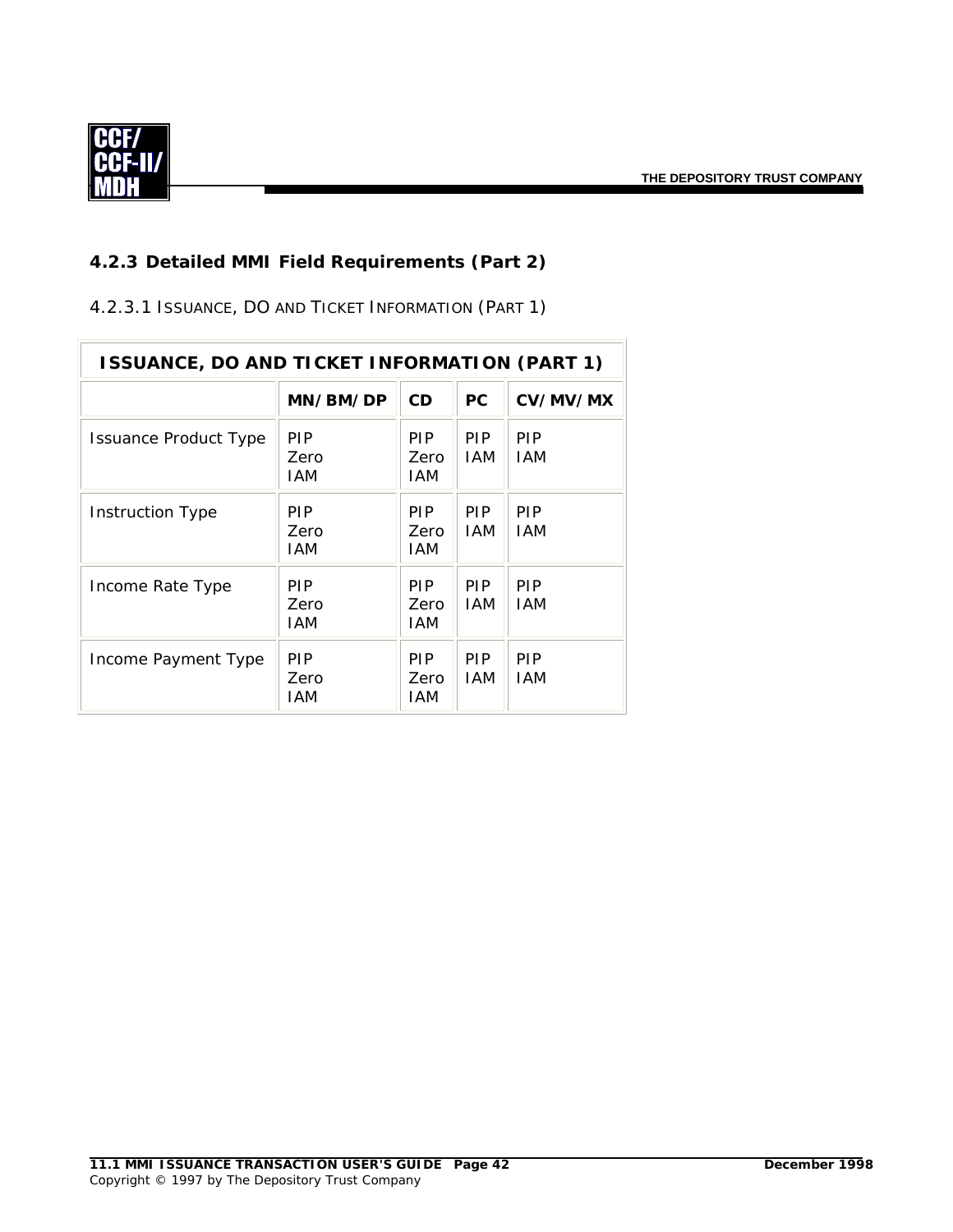

# 4.2.3.2 ISSUANCE, DO AND TICKET INFORMATION (PART 2)

|                                   | <b>ISSUANCE, DO AND TICKET INFO-PART 2</b> |                                  |                          |                          |  |  |
|-----------------------------------|--------------------------------------------|----------------------------------|--------------------------|--------------------------|--|--|
| <b>FIELD NAME</b>                 |                                            | <b>MMI PRODUCTS</b>              |                          |                          |  |  |
|                                   | MN/BM/DP                                   | CD                               | <b>PC</b>                | CV/MV/MX                 |  |  |
| IA Transaction Number (Optional)  | PIP<br>Zero<br><b>IAM</b>                  | <b>PIP</b><br>Zero<br><b>IAM</b> | <b>PIP</b><br><b>IAM</b> | PIP<br><b>IAM</b>        |  |  |
| <b>Issuing Agent Number</b>       | PIP<br>Zero<br><b>IAM</b>                  | PIP<br>Zero<br><b>IAM</b>        | <b>PIP</b><br><b>IAM</b> | PIP<br><b>IAM</b>        |  |  |
| Paying Agent Number               | PIP<br>Zero<br><b>IAM</b>                  | PIP<br>Zero<br><b>IAM</b>        | PIP<br><b>IAM</b>        | PIP<br><b>IAM</b>        |  |  |
| <b>CUSIP Number</b>               | PIP<br>Zero<br><b>IAM</b>                  | PIP<br>Zero<br><b>IAM</b>        | <b>PIP</b><br><b>IAM</b> | PIP<br><b>IAM</b>        |  |  |
| Ex-DTC Issuance Deposit Indicator | PIP<br>Zero<br><b>IAM</b>                  | PIP<br>Zero<br><b>IAM</b>        | PIP<br><b>IAM</b>        | PIP<br><b>IAM</b>        |  |  |
| Settlement Date                   | PIP<br>Zero<br><b>IAM</b>                  | PIP<br>Zero<br><b>IAM</b>        | <b>PIP</b><br><b>IAM</b> | PIP<br><b>IAM</b>        |  |  |
| Dated Date                        | PIP<br>Zero<br><b>IAM</b>                  | PIP<br>Zero<br><b>IAM</b>        | <b>PIP</b><br><b>IAM</b> | PIP<br><b>IAM</b>        |  |  |
| <b>Maturity Date</b>              | PIP<br>Zero<br><b>IAM</b>                  | <b>PIP</b><br>Zero<br><b>IAM</b> | <b>PIP</b><br><b>IAM</b> | <b>PIP</b><br><b>IAM</b> |  |  |
| Face Value (a)                    | <b>PIP</b><br>Zero<br><b>IAM</b>           | <b>PIP</b><br>Zero<br><b>IAM</b> | <b>PIP</b><br><b>IAM</b> | PIP<br><b>IAM</b>        |  |  |
| Number of Shares (a)              | N/A                                        | N/A                              | <b>PIP</b><br><b>IAM</b> | N/A                      |  |  |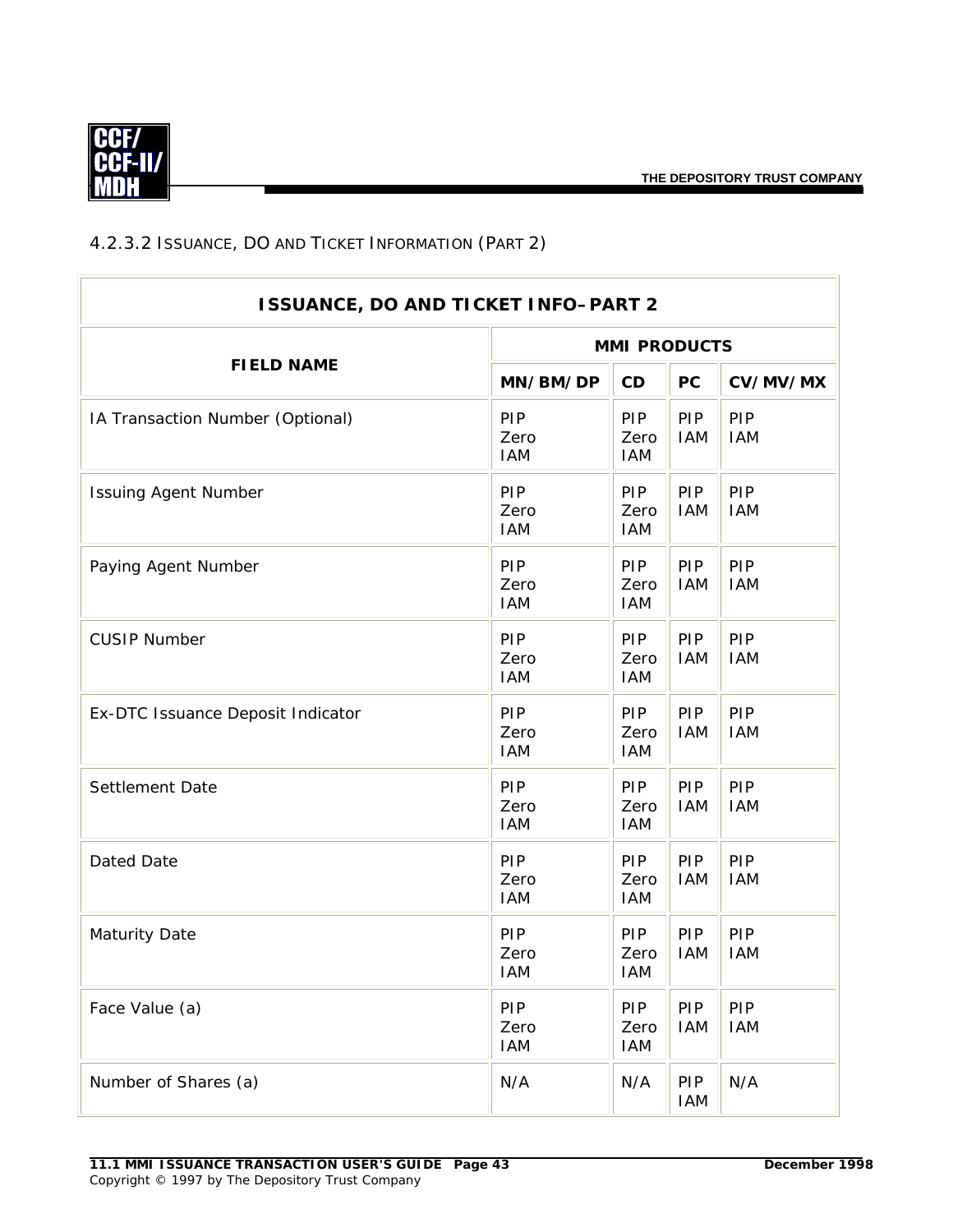

| <b>ISSUANCE, DO AND TICKET INFO-PART 2</b>     |                                  |                                  |                   |                   |  |  |
|------------------------------------------------|----------------------------------|----------------------------------|-------------------|-------------------|--|--|
|                                                | <b>MMI PRODUCTS</b>              |                                  |                   |                   |  |  |
| <b>FIELD NAME</b>                              | MN/BM/DP                         | CD                               | <b>PC</b>         | CV/MV/MX          |  |  |
| Settlement Amount                              | PIP<br>Zero<br><b>IAM</b>        | PIP<br>Zero<br><b>IAM</b>        | PIP<br><b>IAM</b> | PIP<br><b>IAM</b> |  |  |
| Receiving Participant Number                   | PIP<br>Zero<br><b>IAM</b>        | PIP<br>Zero<br><b>IAM</b>        | PIP<br><b>IAM</b> | PIP<br><b>IAM</b> |  |  |
| Deliver Order Comment (Optional)               | PIP<br>Zero<br><b>IAM</b>        | <b>PIP</b><br>Zero<br><b>IAM</b> | PIP<br><b>IAM</b> | PIP<br><b>IAM</b> |  |  |
| Special Instructions (Optional)                | PIP<br>Zero<br><b>IAM</b>        | PIP<br>Zero<br><b>IAM</b>        | PIP<br><b>IAM</b> | PIP<br><b>IAM</b> |  |  |
| Minimum Denomination Amount (b)                | PIP<br>Zero<br><b>IAM</b>        | <b>PIP</b><br>Zero<br><b>IAM</b> | PIP<br><b>IAM</b> | PIP<br><b>IAM</b> |  |  |
| Minimum Number of Shares (b)                   | N/A                              | N/A                              | PIP<br><b>IAM</b> | N/A               |  |  |
| Incremental Denomination Amount Thereafter (c) | PIP<br>Zero<br><b>IAM</b>        | PIP<br>Zero<br><b>IAM</b>        | N/A               | PIP<br><b>IAM</b> |  |  |
| Incremental Number of Shares Thereafter (c)    | N/A                              | N/A                              | PIP<br><b>IAM</b> | N/A               |  |  |
| Sales Agent/Direct Type                        | PIP<br>Zero<br><b>IAM</b>        | N/A                              | N/A               | N/A               |  |  |
| Sales Price Percentage                         | <b>PIP</b><br>Zero<br><b>IAM</b> | N/A                              | N/A               | N/A               |  |  |
| <b>Commission Percentage</b>                   | PIP<br>Zero<br><b>IAM</b>        | N/A                              | N/A               | N/A               |  |  |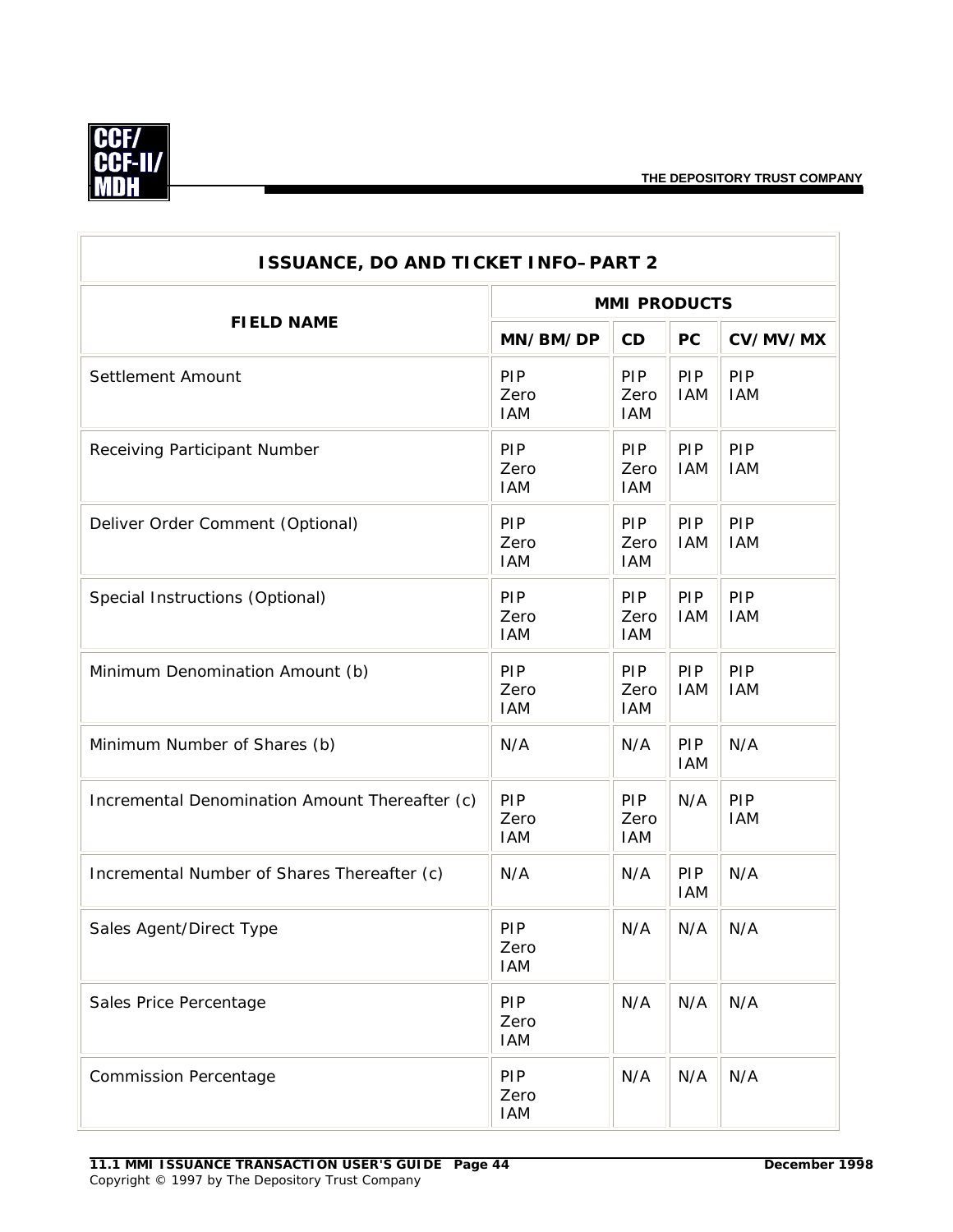

# <span id="page-47-0"></span>4.2.3.3 FEATURES

| <b>FEATURES</b>                               |                                  |                                  |                   |                   |  |  |
|-----------------------------------------------|----------------------------------|----------------------------------|-------------------|-------------------|--|--|
|                                               | <b>MMI PRODUCT</b>               |                                  |                   |                   |  |  |
| <b>FIELD NAME</b>                             | MN/BM/DP                         | CD                               | PC                | CV/MV/MX          |  |  |
| Indexed Principal Indicator (d)               | PIP<br>Zero<br><b>IAM</b>        | PIP<br>Zero<br><b>IAM</b>        | PIP<br><b>IAM</b> | PIP<br><b>IAM</b> |  |  |
| Periodic/Amortizing Principal Indicator (e)   | PIP<br>Zero<br><b>IAM</b>        | PIP<br>Zero<br><b>IAM</b>        | PIP<br><b>IAM</b> | PIP<br><b>IAM</b> |  |  |
| Foreign Currency Indicator                    | PIP<br>Zero<br><b>IAM</b>        | PIP<br>Zero<br><b>IAM</b>        | PIP<br><b>IAM</b> | PIP<br><b>IAM</b> |  |  |
| Foreign Currency Code                         | PIP<br>Zero<br><b>IAM</b>        | PIP<br>Zero<br><b>IAM</b>        | PIP<br><b>IAM</b> | PIP<br><b>IAM</b> |  |  |
| US Dollar Payment Option Indicator            | PIP<br>Zero<br><b>IAM</b>        | <b>PIP</b><br>Zero<br><b>IAM</b> | PIP<br><b>IAM</b> | PIP<br><b>IAM</b> |  |  |
| Repayment (Put) Option Indicator (f)          | PIP<br>Zero<br><b>IAM</b>        | N/A                              | N/A               | N/A               |  |  |
| Call Indicator (g)                            | PIP<br>Zero<br><b>IAM</b>        | N/A                              | PIP<br><b>IAM</b> | PIP<br><b>IAM</b> |  |  |
| Changeable Income Payment Frequency Indicator | PIP<br>Zero<br><b>IAM</b>        | N/A                              | N/A               | N/A               |  |  |
| Repayment (Put) Upon Death Indicator          | PIP<br>Zero<br><b>IAM</b>        | N/A                              | N/A               | N/A               |  |  |
| <b>Extendable Maturity Indicator</b>          | <b>PIP</b><br>Zero<br><b>IAM</b> | N/A                              | N/A               | N/A               |  |  |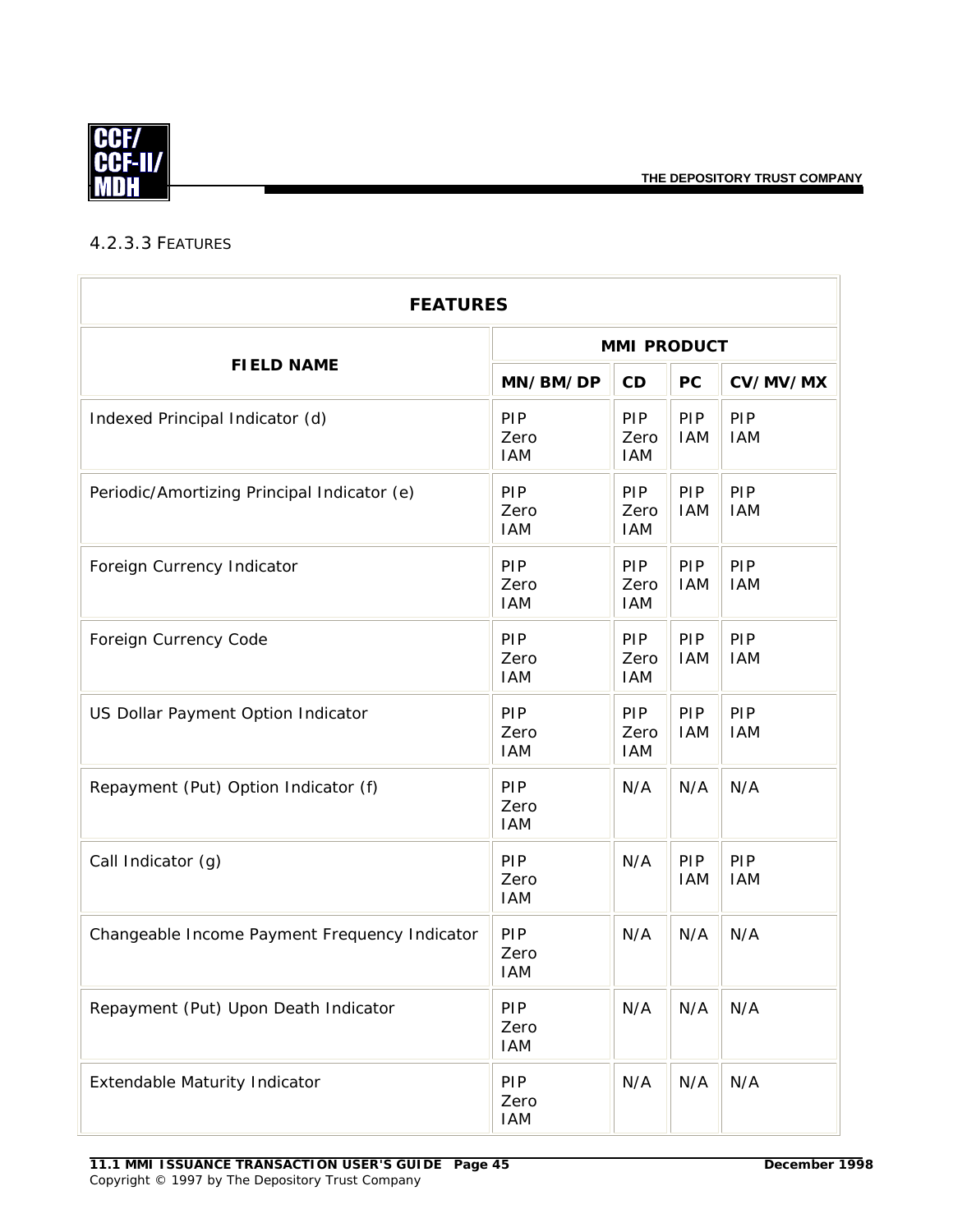

| <b>FEATURES</b>             |                                  |     |           |          |  |
|-----------------------------|----------------------------------|-----|-----------|----------|--|
| <b>FIELD NAME</b>           | <b>MMI PRODUCT</b>               |     |           |          |  |
|                             | MN/BM/DP                         | CD  | <b>PC</b> | CV/MV/MX |  |
| Income Rate Reset Indicator | <b>PIP</b><br><b>IAM</b>         | N/A | N/A       | N/A      |  |
| Renewable Note Indicator    | <b>PIP</b><br>Zero<br><b>IAM</b> | N/A | N/A       | N/A      |  |
| Income Step-Up Indicator    | <b>PIP</b><br><b>IAM</b>         | N/A | N/A       | N/A      |  |
| Income Step-Up Rate         | <b>PIP</b><br><b>IAM</b>         | N/A | N/A       | N/A      |  |
| Income Step-Up Date         | <b>PIP</b><br><b>IAM</b>         | N/A | N/A       | N/A      |  |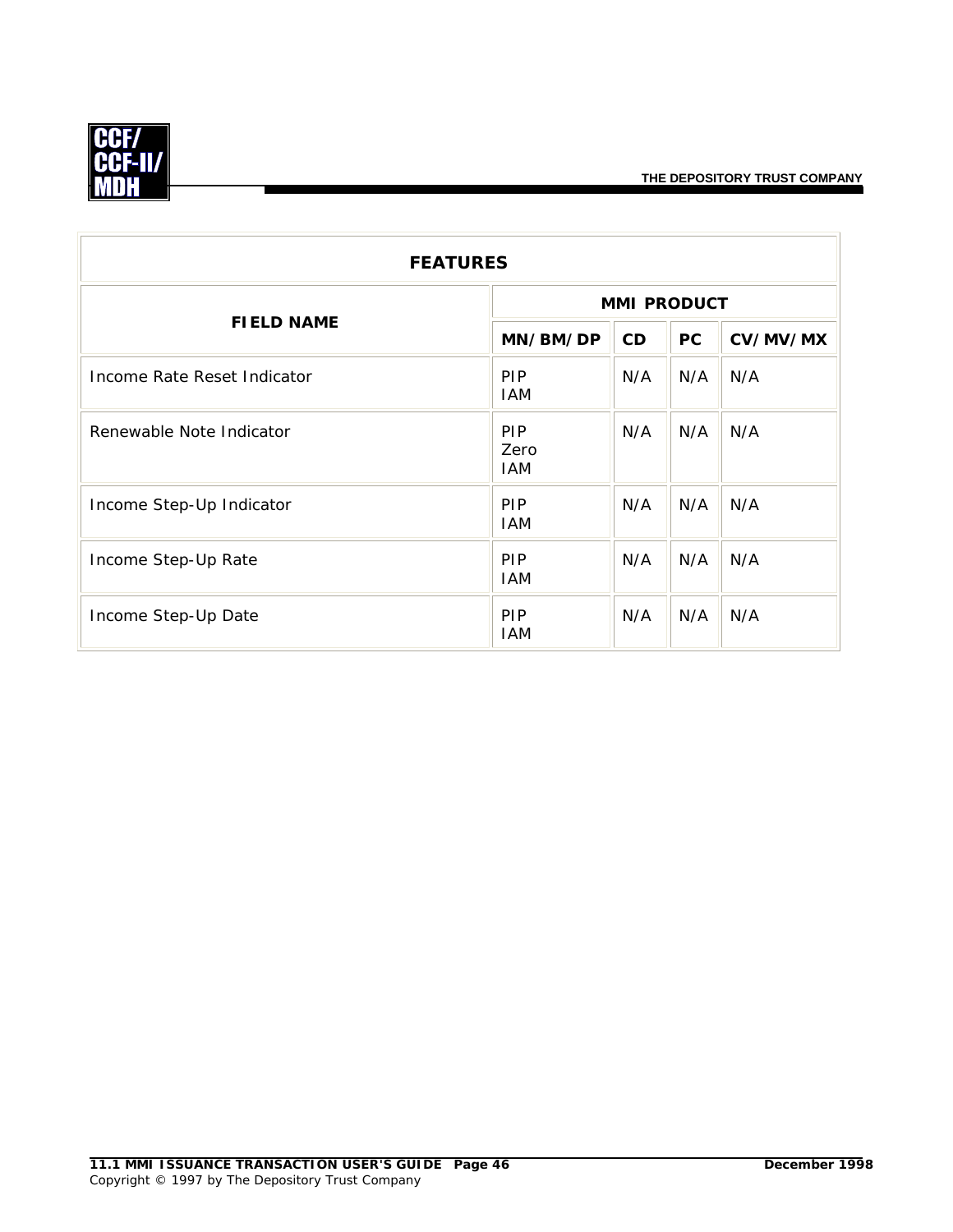$\overline{\mathbf{u}}$ 



Ге

# <span id="page-49-0"></span>4.2.3.4 INCOME PAYMENT INFORMATION

| <b>INCOME PAYMENT INFORMATION</b>                                                                  |                     |       |                |                |  |  |
|----------------------------------------------------------------------------------------------------|---------------------|-------|----------------|----------------|--|--|
|                                                                                                    | <b>MMI PRODUCTS</b> |       |                |                |  |  |
| <b>FIELD NAME</b>                                                                                  | MN/BM/DP            | CD    | PC             | CV/MV/MX       |  |  |
| Income Rate % (h)                                                                                  | F-PIP               | F-PIP | F-PIP          | F-PIP          |  |  |
|                                                                                                    | F-IAM               | F-IAM | F-IAM          | F-IAM          |  |  |
| Discount Rate (h)                                                                                  | Zero                | Zero  | N/A            | N/A            |  |  |
| Income Rate (1st Payment) (Optional) (h)                                                           | V-PIP               | V-PIP | V-PIP          | V-PIP          |  |  |
| Income Payment Amount Per \$1,000 (1st                                                             | F-PIP               | F-PIP | F-PIP          | F-PIP          |  |  |
| Payment) (i)                                                                                       | F-IAM               | F-IAM | F-IAM          | F-IAM          |  |  |
| Income Payment per \$1000 (At Maturity) (i)                                                        | F-IAM               | F-IAM | F-IAM          | F-IAM          |  |  |
| Income Calculation Formula Type                                                                    | F-PIP               | F-PIP | F-PIP          | F-PIP          |  |  |
|                                                                                                    | F-IAM               | F-IAM | F-IAM          | F-IAM          |  |  |
| Income Payment Interval Type                                                                       | F-PIP               | F-PIP | F-PIP          | F-PIP          |  |  |
|                                                                                                    | V-PIP               | V-PIP | V-PIP          | V-PIP          |  |  |
| Income Payment Interval Number                                                                     | F-PIP               | F-PIP | F-PIP          | F-PIP          |  |  |
|                                                                                                    | V-PIP               | V-PIP | V-PIP          | V-PIP          |  |  |
| Targeted 1st Income Payment Date                                                                   | F-PIP               | F-PIP | F-PIP          | F-PIP          |  |  |
|                                                                                                    | V-PIP               | V-PIP | V-PIP          | V-PIP          |  |  |
| Actual 1st Income Payment Date                                                                     | F-PIP               | F-PIP | F-PIP          | F-PIP          |  |  |
|                                                                                                    | V-PIP               | V-PIP | V-PIP          | V-PIP          |  |  |
| Income Payment Accrual Period Measure Type                                                         | F-PIP               | F-PIP | F-PIP          | F-PIP          |  |  |
|                                                                                                    | V-PIP               | V-PIP | V-PIP          | V-PIP          |  |  |
| Income Payment Accrual Period Method Type (j)                                                      | F-PIP               | F-PIP | F-PIP          | F-PIP          |  |  |
|                                                                                                    | V-PIP               | V-PIP | V-PIP          | V-PIP          |  |  |
| First Income Payment Record Date                                                                   | F-PIP<br>V-PIP      | N/A   | F-PIP<br>V-PIP | F-PIP<br>V-PIP |  |  |
| Income Payment Payable/Record Date<br>Difference $($ $#$ of days record date precedes pay<br>date) | F-PIP<br>V-PIP      | N/A   | F-PIP<br>V-PIP | F-PIP<br>V-PIP |  |  |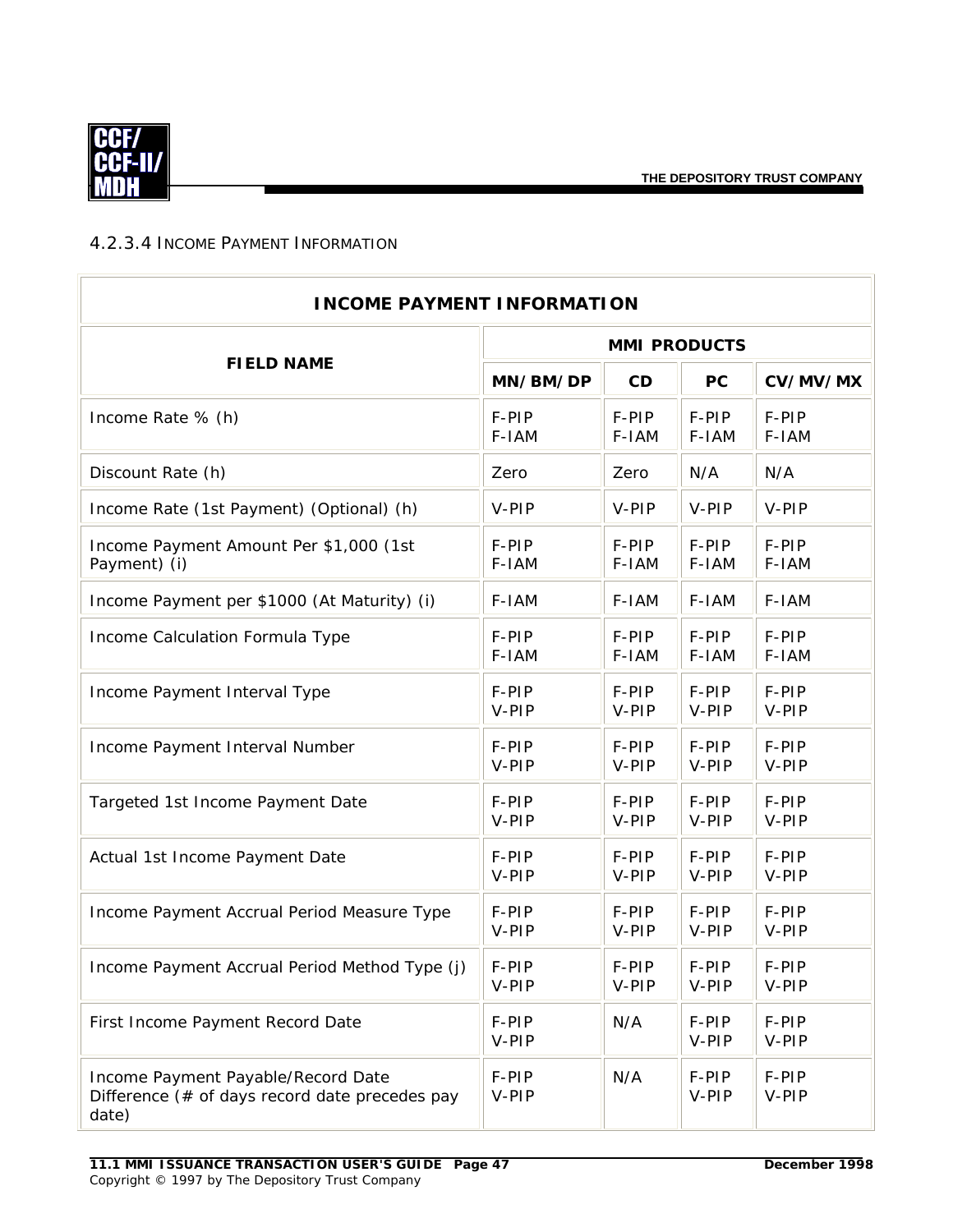

| <b>INCOME PAYMENT INFORMATION</b>                 |                     |           |                  |                |  |  |
|---------------------------------------------------|---------------------|-----------|------------------|----------------|--|--|
| <b>FIELD NAME</b>                                 | <b>MMI PRODUCTS</b> |           |                  |                |  |  |
|                                                   | MN/BM/DP            | <b>CD</b> | <b>PC</b>        | CV/MV/MX       |  |  |
| Income Payment Business/Calendar Indicator<br>(k) | F-PIP<br>V-PIP      | N/A       | F-PIP<br>$V-PIP$ | F-PIP<br>V-PIP |  |  |
| Income Payment Weekend/Holiday Indicator          | F-PIP<br>V-PIP      | N/A       | F-PIP<br>V-PIP   | F-PIP<br>V-PIP |  |  |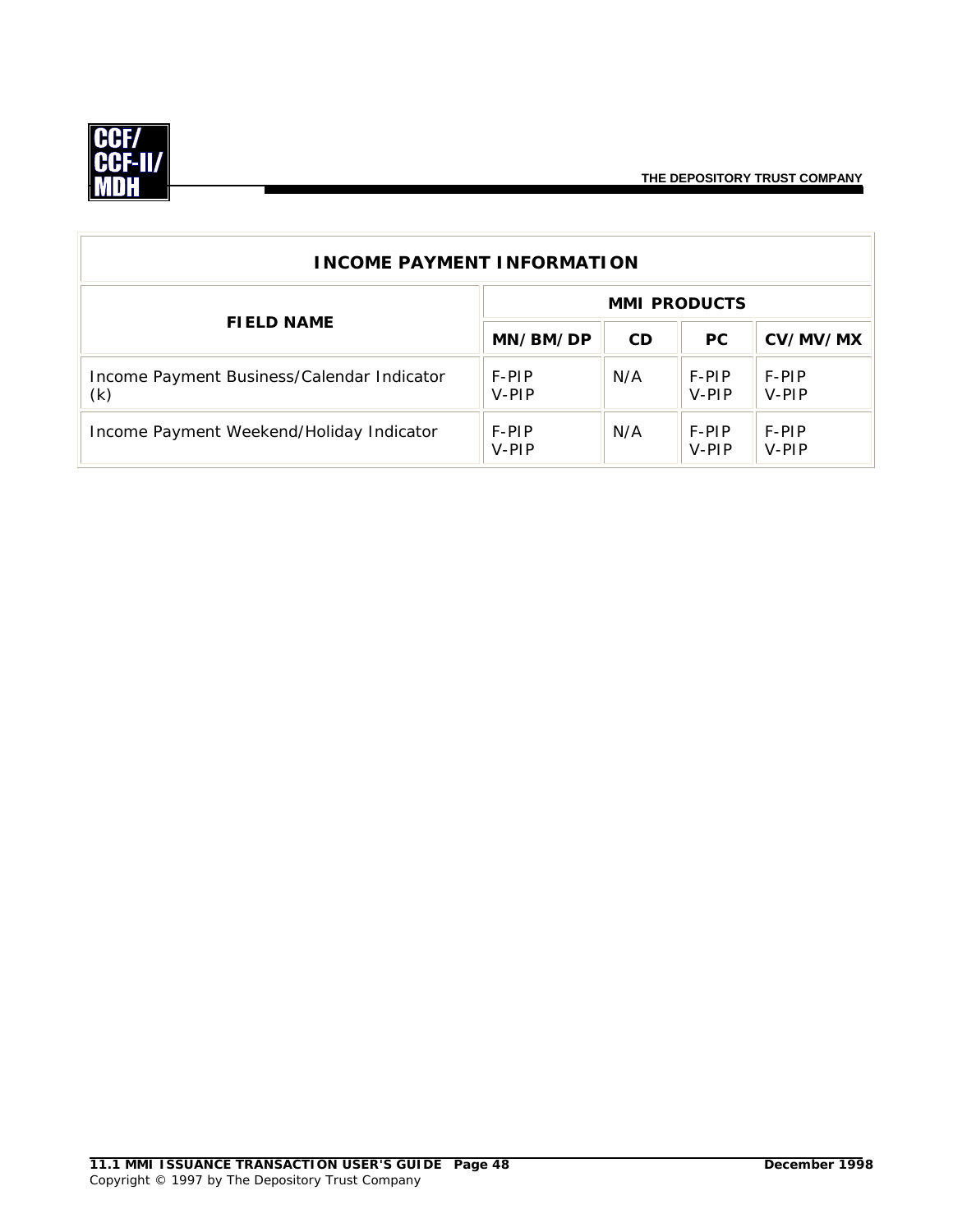

## <span id="page-51-0"></span>4.2.3.5 VARIABLE RATE INCOME PAYMENT INFORMATION

| <b>VARIABLE RATE INCOME PAYMENT INFORMATION</b>   |          |           |           |          |  |
|---------------------------------------------------|----------|-----------|-----------|----------|--|
|                                                   | MN/BM/DP | <b>CD</b> | <b>PC</b> | CV/MV/MX |  |
| Income Rate Reset Interval Type                   | V-PIP    | V-PIP     | $V-PIP$   | V-PIP    |  |
|                                                   | V-AM     | V-IAM     | V-IAM     | V-IAM    |  |
| Income Rate Reset Interval Number                 | V-PIP    | $V-PIP$   | $V-PIP$   | V-PIP    |  |
|                                                   | V-AM     | V-IAM     | V-IAM     | V-IAM    |  |
| LIBOR Indexed Income Payment Indicator            | V-PIP    | V-PIP     | $V-PIP$   | V-PIP    |  |
|                                                   | V-AM     | V-IAM     | V-IAM     | V-IAM    |  |
| Variable Rate Income Index Name - Part 1          | V-PIP    | V-PIP     | V-PIP     | V-PIP    |  |
|                                                   | V-AM     | V-IAM     | V-IAM     | V-IAM    |  |
| Variable Rate Income Index Name - Part 2          | V-PIP    | V-PIP     | V-PIP     | V-PIP    |  |
|                                                   | V-AM     | V-IAM     | V-IAM     | V-IAM    |  |
| Income Payment Index Maturity Interval Type       | V-PIP    | V-PIP     | V-PIP     | V-PIP    |  |
|                                                   | V-AM     | V-IAM     | V-IAM     | V-IAM    |  |
| Income Payment Index Maturity Interval Number     | V-PIP    | V-PIP     | V-PIP     | V-PIP    |  |
|                                                   | V-AM     | V-IAM     | V-IAM     | V-IAM    |  |
| Income Payment Spread Sign Type                   | V-PIP    | V-PIP     | V-PIP     | V-PIP    |  |
|                                                   | V-AM     | V-IAM     | V-IAM     | V-IAM    |  |
| Income Payment Spread Percentage                  | V-PIP    | V-PIP     | V-PIP     | V-PIP    |  |
|                                                   | V-AM     | V-IAM     | V-IAM     | V-IAM    |  |
| Income Payment Day of Month (DOM)                 | V-PIP    | V-PIP     | V-PIP     | V-PIP    |  |
| Income Payment DOM Business/Calendar<br>Indicator | V-PIP    | V-PIP     | V-PIP     | V-PIP    |  |
| Income Payment Week of Month                      | V-PIP    | V-PIP     | V-PIP     | V-PIP    |  |
| Income Payment Day of Week                        | V-PIP    | V-PIP     | V-PIP     | V-PIP    |  |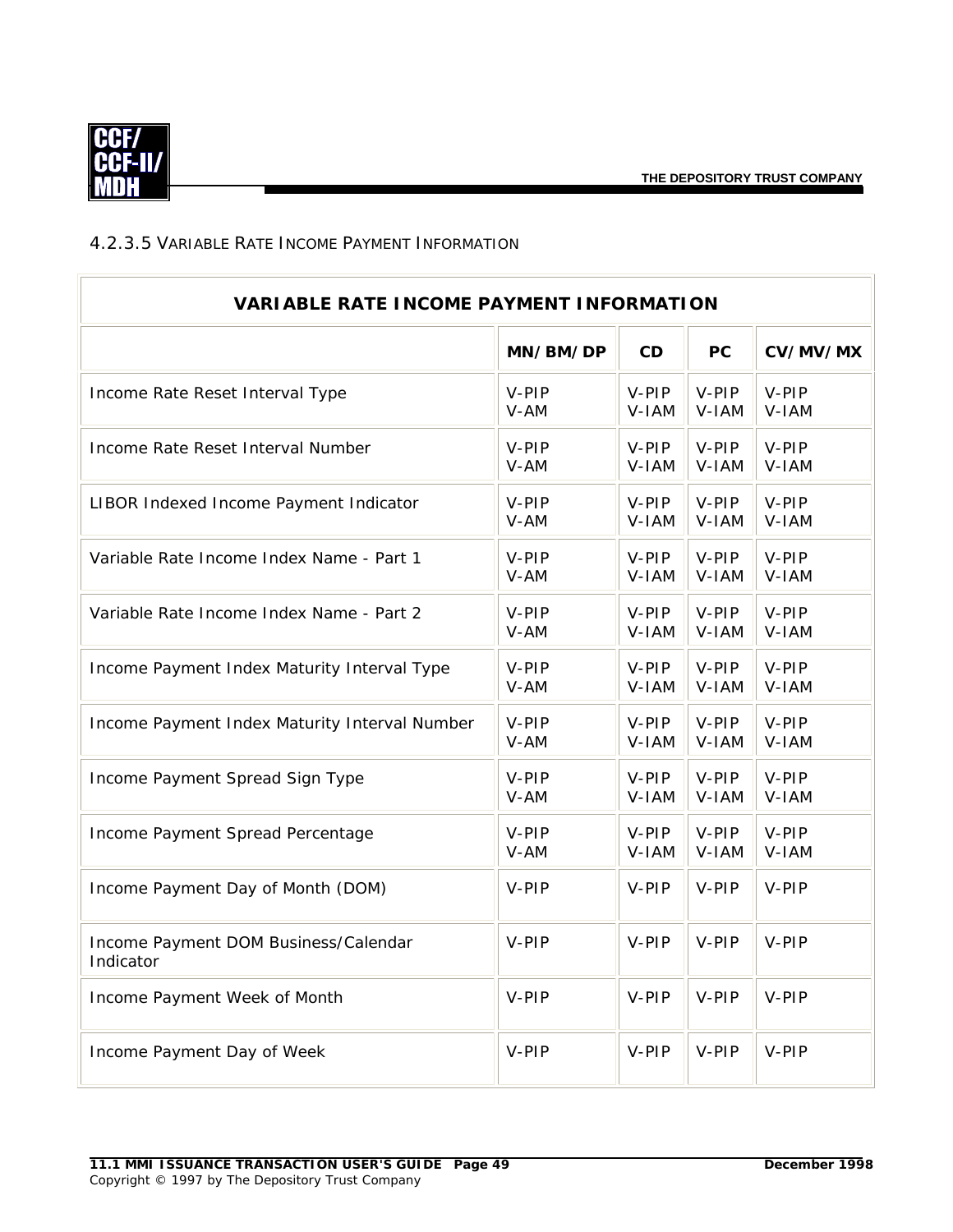

#### <span id="page-52-0"></span>4.2.3.6 PUT INFORMATION

| <b>PUT INFORMATION</b>              |                                  |     |           |          |
|-------------------------------------|----------------------------------|-----|-----------|----------|
|                                     | MN/BM/DP                         | CD  | <b>PC</b> | CV/MV/MX |
| Repayment Frequency Option Type (f) | <b>PIP</b><br>Zero<br><b>IAM</b> | N/A | N/A       | N/A      |
| Start Date of 1st Tender Period (f) | <b>PIP</b><br>Zero<br><b>IAM</b> | N/A | N/A       | N/A      |
| End Date of 1st Tender Period (f)   | <b>PIP</b><br>Zero<br>IAM        | N/A | N/A       | N/A      |
| Pay Date of 1st Tender Period (f)   | <b>PIP</b><br>Zero<br>IAM        | N/A | N/A       | N/A      |
| End Date of Last Tender Period (f)  | <b>PIP</b><br>Zero<br><b>IAM</b> | N/A | N/A       | N/A      |

#### <span id="page-52-1"></span>4.2.3.7 CALL INFORMATION

| <b>CALL INFORMATION</b>   |                                  |           |                          |                          |
|---------------------------|----------------------------------|-----------|--------------------------|--------------------------|
|                           | MN/BM/DP                         | <b>CD</b> | <b>PC</b>                | CV/MV/MX                 |
| 1st Call Date (g)         | <b>PIP</b><br>Zero<br><b>IAM</b> | N/A       | <b>PIP</b><br><b>IAM</b> | <b>PIP</b><br><b>IAM</b> |
| Call Price Percentage (g) | <b>PIP</b><br>Zero<br><b>IAM</b> | N/A       | <b>PIP</b><br><b>IAM</b> | <b>PIP</b><br><b>IAM</b> |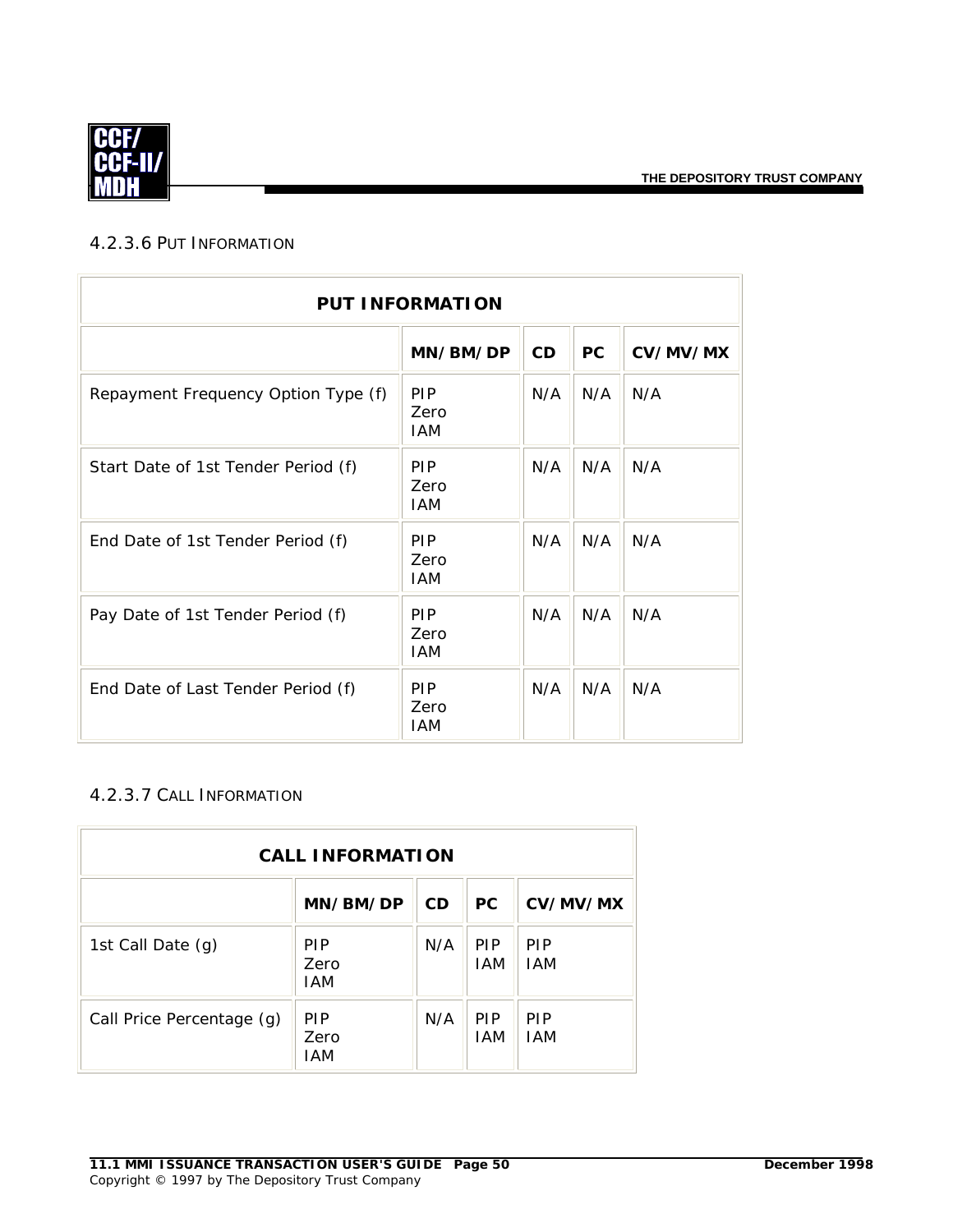

## <span id="page-53-0"></span>4.2.3.8 PERIODIC PRINCIPAL PAYMENT INFORMATION

| PERIODIC PRINCIPAL PAYMENT INFORMATION                                                            |                                  |                                  |                   |                   |  |
|---------------------------------------------------------------------------------------------------|----------------------------------|----------------------------------|-------------------|-------------------|--|
|                                                                                                   | MN/BM/DP                         | CD                               | <b>PC</b>         | CV/MV/MX          |  |
| Principal Payment Frequency Interval Type (e)                                                     | <b>PIP</b><br>Zero<br><b>IAM</b> | PIP<br>Zero<br><b>IAM</b>        | PIP<br><b>IAM</b> | PIP<br><b>IAM</b> |  |
| Principal Payment Frequency Interval Number (e)                                                   | PIP<br>Zero<br><b>IAM</b>        | PIP<br>Zero<br><b>IAM</b>        | PIP<br><b>IAM</b> | PIP<br><b>IAM</b> |  |
| Principal Payment Day of Month (DOM) (e)                                                          | PIP<br>Zero<br><b>IAM</b>        | PIP<br>Zero<br><b>IAM</b>        | PIP<br><b>IAM</b> | PIP<br><b>IAM</b> |  |
| Principal Payment DOM Business/Calendar Indicator<br>(e)                                          | PIP<br>Zero<br><b>IAM</b>        | PIP<br>Zero<br><b>IAM</b>        | PIP<br><b>IAM</b> | PIP<br><b>IAM</b> |  |
| Principal Payment Week of Month (WOM) (e)                                                         | PIP<br>Zero<br><b>IAM</b>        | PIP<br>Zero<br><b>IAM</b>        | PIP<br><b>IAM</b> | PIP<br><b>IAM</b> |  |
| Principal Payment Day of Week (DOW) (e)                                                           | <b>PIP</b><br>Zero<br><b>IAM</b> | PIP<br>Zero<br><b>IAM</b>        | PIP<br><b>IAM</b> | PIP<br><b>IAM</b> |  |
| Targeted First Principal Payment Date (e)                                                         | PIP<br>Zero<br><b>IAM</b>        | PIP<br>Zero<br><b>IAM</b>        | PIP<br><b>IAM</b> | PIP<br><b>IAM</b> |  |
| Actual First Principal Payment Date (e)                                                           | PIP<br>Zero<br><b>IAM</b>        | PIP<br>Zero<br><b>IAM</b>        | PIP<br><b>IAM</b> | PIP<br><b>IAM</b> |  |
| First Principal Payment Record Date (e)                                                           | PIP<br>Zero<br><b>IAM</b>        | PIP<br>Zero<br><b>IAM</b>        | PIP<br><b>IAM</b> | PIP<br><b>IAM</b> |  |
| Principal Payment Payable/Record Date Difference (#<br>of days record date precedes pay date) (e) | <b>PIP</b><br>Zero<br>IAM        | <b>PIP</b><br>Zero<br><b>IAM</b> | PIP<br><b>IAM</b> | PIP<br><b>IAM</b> |  |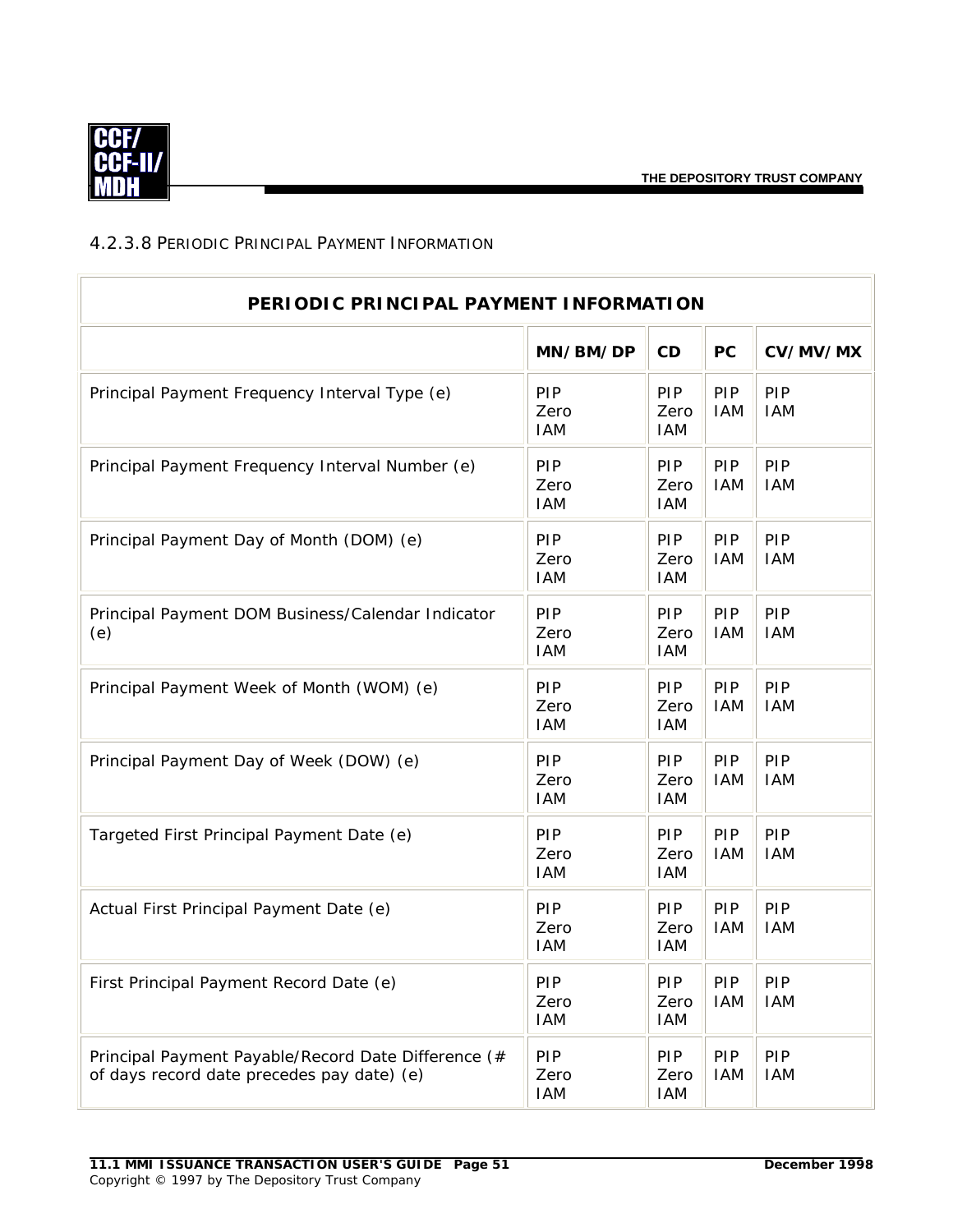

| PERIODIC PRINCIPAL PAYMENT INFORMATION            |                                  |                                  |                    |                          |
|---------------------------------------------------|----------------------------------|----------------------------------|--------------------|--------------------------|
|                                                   | MN/BM/DP                         | <b>CD</b>                        | <b>PC</b>          | CV/MV/MX                 |
| Principal Payment Business/Calendar Indicator (e) | <b>PIP</b><br>Zero<br>IAM        | <b>PIP</b><br>Zero<br><b>IAM</b> | <b>PIP</b><br>IAM. | <b>PIP</b><br><b>IAM</b> |
| Principal Payment Weekend/Holiday Indicator (e)   | <b>PIP</b><br>Zero<br><b>IAM</b> | <b>PIP</b><br>Zero<br>IAM        | <b>PIP</b><br>IAM. | <b>PIP</b><br><b>IAM</b> |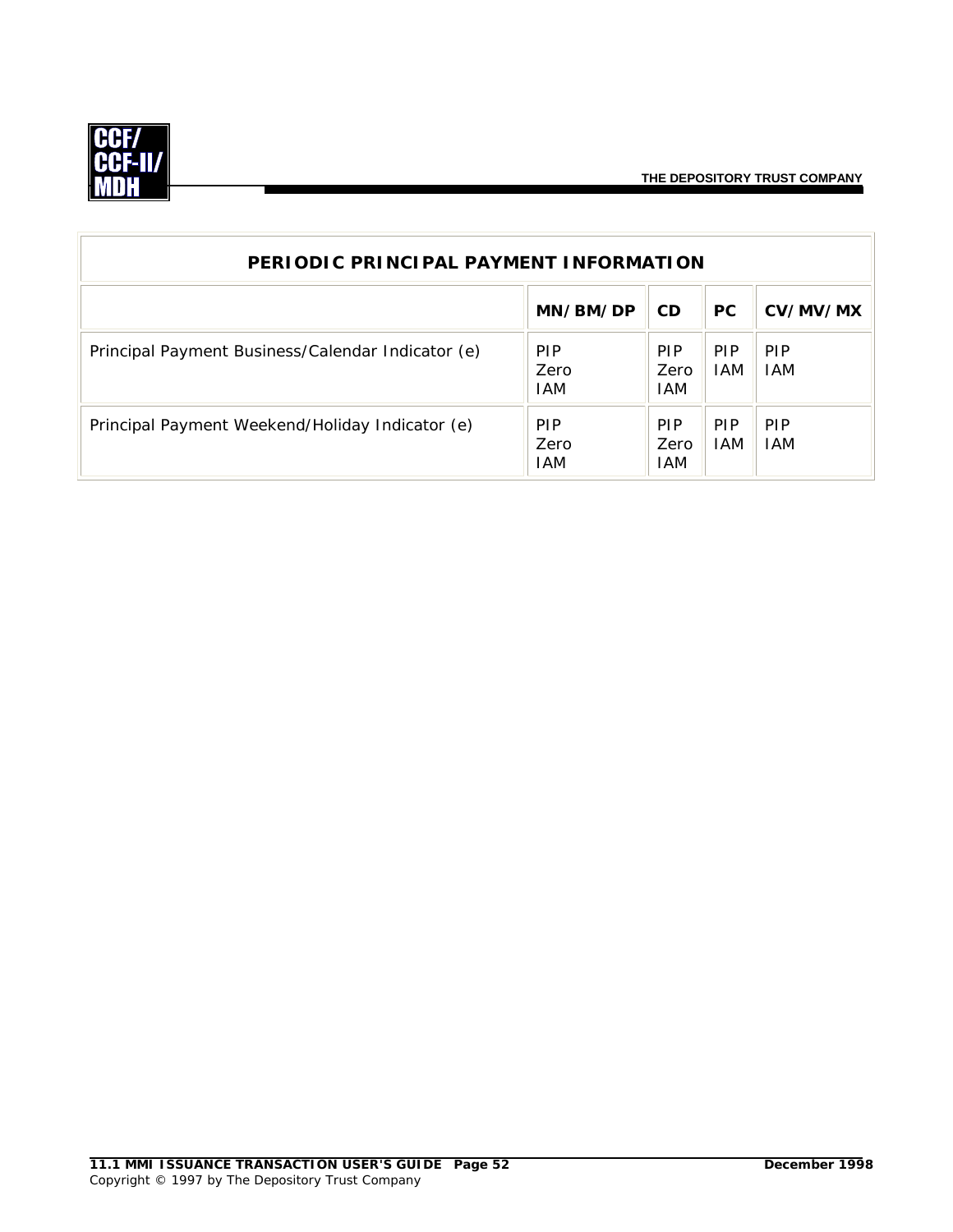

#### <span id="page-55-0"></span>4.2.3.9 INDEXED PRINCIPAL PAYMENT INFORMATION

| <b>INDEXED PRINCIPAL PAYMENT INFORMATION</b>                         |                                  |                           |                   |                   |  |
|----------------------------------------------------------------------|----------------------------------|---------------------------|-------------------|-------------------|--|
|                                                                      | MN/BM/DP                         | CD                        | <b>PC</b>         | CV/MV/MX          |  |
| LIBOR Indexed Principal Payment Indicator (d)                        | PIP<br>Zero<br><b>IAM</b>        | PIP<br>Zero<br><b>IAM</b> | PIP<br><b>IAM</b> | PIP<br><b>IAM</b> |  |
| Principal Index/Formula Name-Part 1 (d)                              | PIP<br>Zero<br><b>IAM</b>        | PIP<br>Zero<br><b>IAM</b> | PIP<br><b>IAM</b> | PIP<br><b>IAM</b> |  |
| Principal Index/Formula Name-Part 2 (d)                              | PIP<br>Zero<br><b>IAM</b>        | PIP<br>Zero<br><b>IAM</b> | PIP<br><b>IAM</b> | PIP<br><b>IAM</b> |  |
| Principal Payment Indexed Maturity Interval Type (d)                 | PIP<br>Zero<br><b>IAM</b>        | PIP<br>Zero<br><b>IAM</b> | PIP<br><b>IAM</b> | PIP<br><b>IAM</b> |  |
| Principal Payment Indexed Maturity Interval Number<br>(d)            | PIP<br>Zero<br><b>IAM</b>        | PIP<br>Zero<br><b>IAM</b> | PIP<br><b>IAM</b> | PIP<br><b>IAM</b> |  |
| Principal Payment Spread Sign Type (d)                               | PIP<br>Zero<br><b>IAM</b>        | PIP<br>Zero<br><b>IAM</b> | PIP<br><b>IAM</b> | PIP<br><b>IAM</b> |  |
| Principal Payment Spread Percentage (d)                              | <b>PIP</b><br>Zero<br><b>IAM</b> | PIP<br>Zero<br><b>IAM</b> | PIP<br><b>IAM</b> | PIP<br><b>IAM</b> |  |
| Settle. Days Principal Payment After Maturity Date<br>(Optional) (d) | <b>PIP</b><br>Zero<br><b>IAM</b> | PIP<br>Zero<br><b>IAM</b> | PIP<br><b>IAM</b> | PIP<br><b>IAM</b> |  |
| Final Principal Payment Calendar/Business Day<br>Indicator (d)       | PIP<br>Zero<br>IAM               | PIP<br>Zero<br><b>IAM</b> | PIP<br><b>IAM</b> | PIP<br><b>IAM</b> |  |
| Settle. Days Income Payment After Maturity Date<br>(Optional) (d)    | <b>PIP</b><br>Zero<br><b>IAM</b> | PIP<br>Zero<br><b>IAM</b> | PIP<br><b>IAM</b> | PIP<br><b>IAM</b> |  |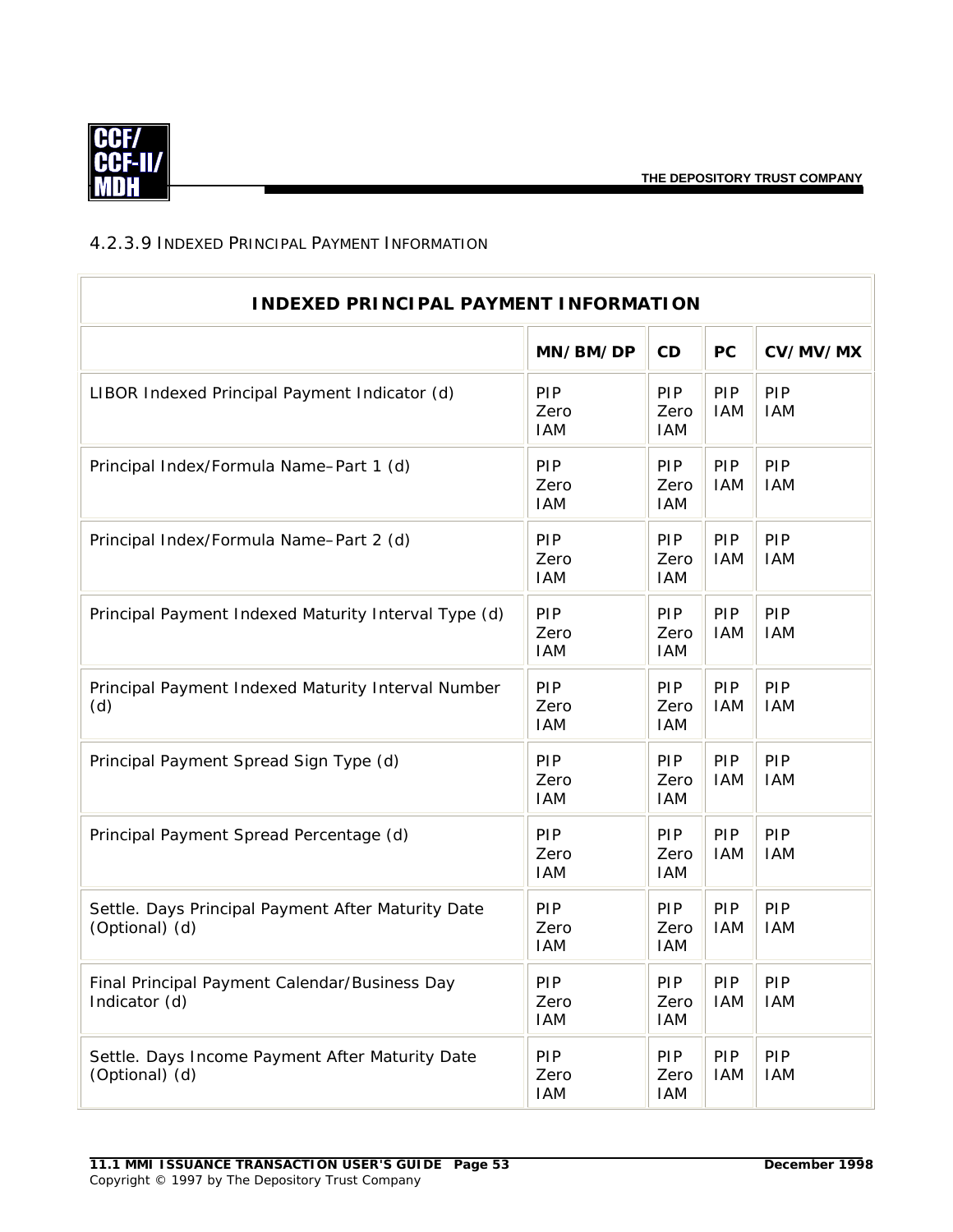

| <b>INDEXED PRINCIPAL PAYMENT INFORMATION</b>                |                                  |                           |                          |                          |
|-------------------------------------------------------------|----------------------------------|---------------------------|--------------------------|--------------------------|
|                                                             | MN/BM/DP                         | CD.                       | PC.                      | CV/MV/MX                 |
| Final Income Payment Calendar/Business Day<br>Indicator (d) | <b>PIP</b><br>Zero<br><b>IAM</b> | <b>PIP</b><br>Zero<br>IAM | <b>PIP</b><br><b>IAM</b> | <b>PIP</b><br><b>IAM</b> |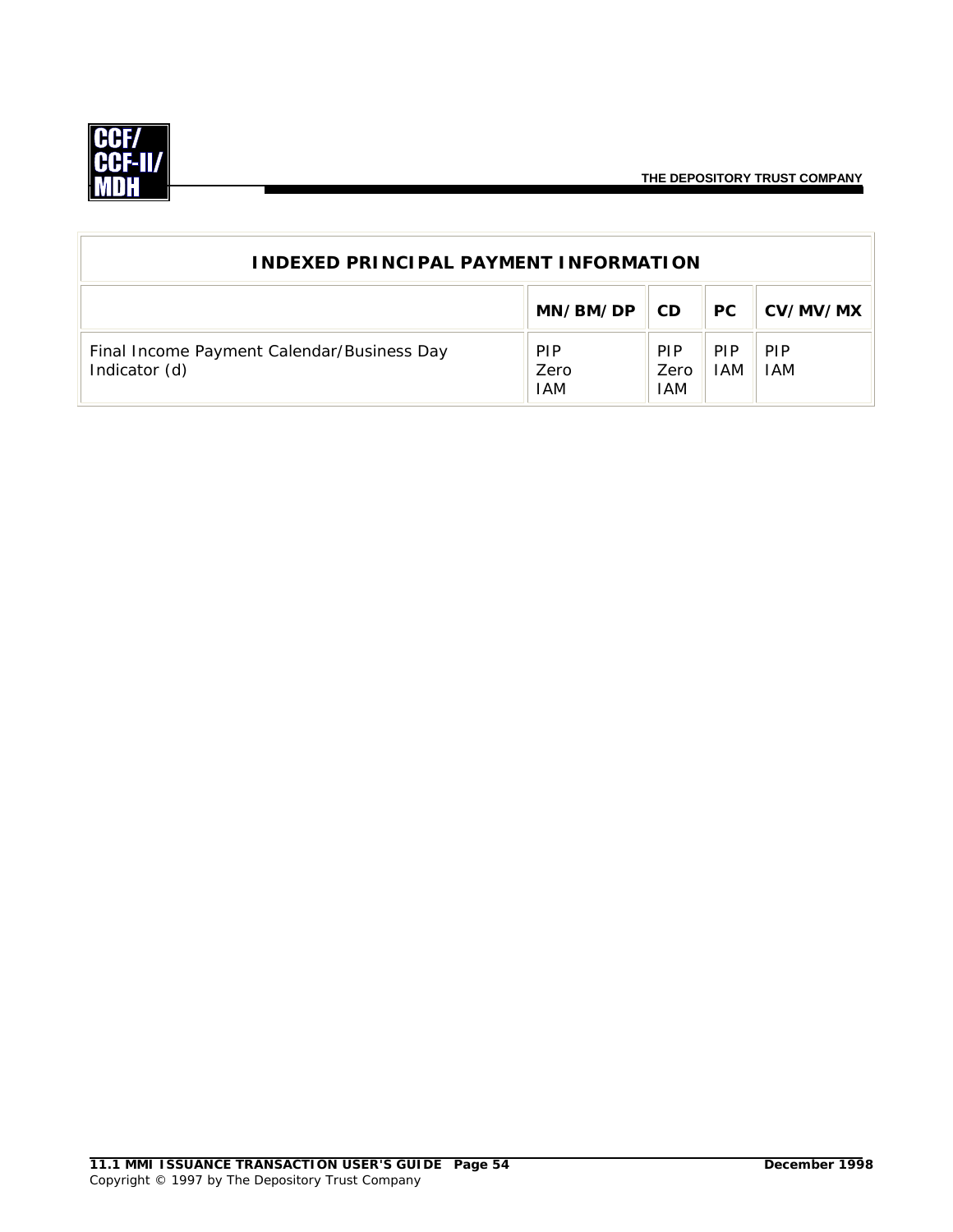

#### 4.2.3.10 BANKERS' ACCEPTANCE ISSUANCE INFORMATION

| <b>BANKERS' ACCEPTANCE ISSUANCE INFORMATION</b> |          |           |     |          |  |
|-------------------------------------------------|----------|-----------|-----|----------|--|
|                                                 | MN/BM/DP | <b>CD</b> | PC. | CV/MV/MX |  |
| <b>BA Draft Date</b>                            | N/A      | N/A       | N/A | N/A      |  |
| <b>BA Drawer Name</b>                           | N/A      | N/A       | N/A | N/A      |  |
| BA Letter of Credit Bank Name                   | N/A      | N/A       | N/A | N/A      |  |
| <b>BA Letter of Credit Number</b>               | N/A      | N/A       | N/A | N/A      |  |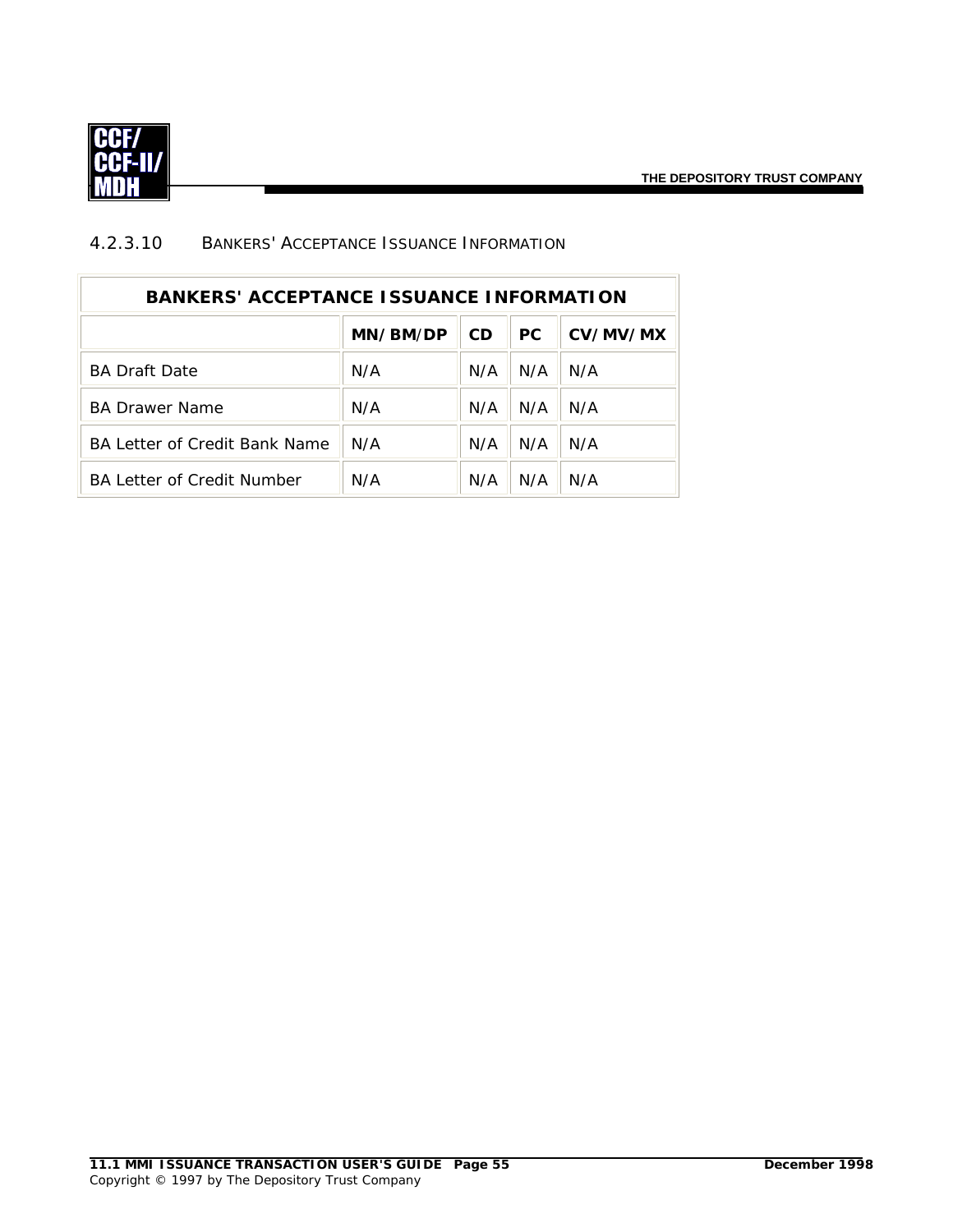

| <b>BANKERS' ACCEPTANCE COMMODITY INFORMATION</b> |          |           |           |          |  |
|--------------------------------------------------|----------|-----------|-----------|----------|--|
|                                                  | MN/BM/DP | <b>CD</b> | <b>PC</b> | CV/MV/MX |  |
| <b>Issuance Product Type</b>                     | N/A      | N/A       | N/A       | N/A      |  |
| <b>Instruction Type</b>                          | N/A      | N/A       | N/A       | N/A      |  |
| Income Rate Type                                 | N/A      | N/A       | N/A       | N/A      |  |
| Income Payment Type                              | N/A      | N/A       | N/A       | N/A      |  |
| <b>BA Commodity Name</b>                         | N/A      | N/A       | N/A       | N/A      |  |
| <b>BA Dollar Valuation Amount</b>                | N/A      | N/A       | N/A       | N/A      |  |
| <b>BA Valuation Percentage</b>                   | N/A      | N/A       | N/A       | N/A      |  |
| BA Country/State of Origin                       | N/A      | N/A       | N/A       | N/A      |  |
| BA Country/State of Destination                  | N/A      | N/A       | N/A       | N/A      |  |

#### 4.2.3.11 BANKERS' ACCEPTANCE COMMODITY INFORMATION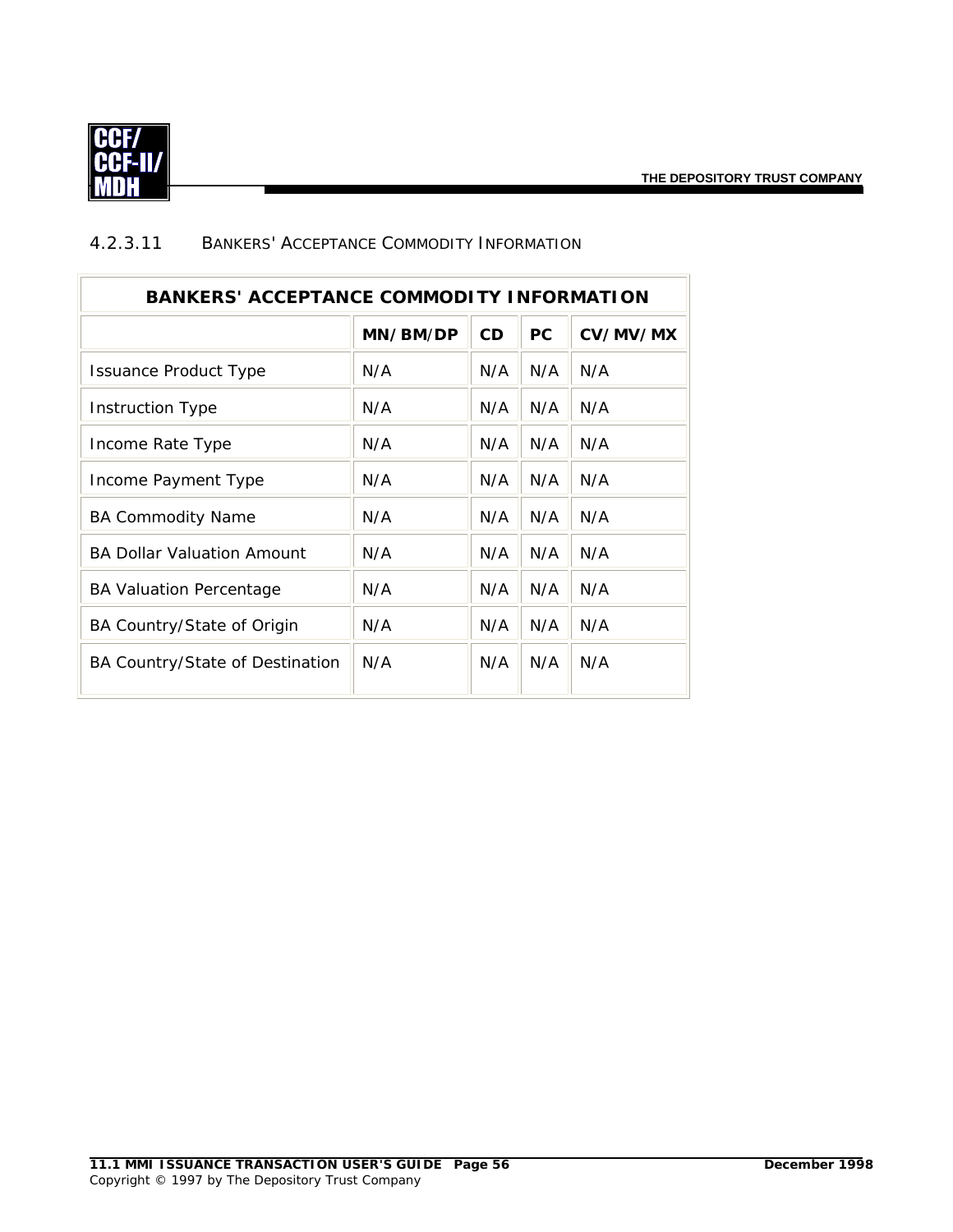

# **5 Appendix A. MMI Error Codes**

The following describes the errors that can be received during the edit of a MMI Issuance transaction. This error list describes both the Field Identifier and the Error Code. These codes are defined in DTF file ICMFIL for Field Identifiers and ICMERR for Error Codes.

|                              |                      |               | <b>MMI Error codes</b>                                                                                                                                                                                                                                                                                                 |
|------------------------------|----------------------|---------------|------------------------------------------------------------------------------------------------------------------------------------------------------------------------------------------------------------------------------------------------------------------------------------------------------------------------|
| <b>Field Name</b>            | <b>Field</b><br>Code | Error<br>Code | <b>Description</b>                                                                                                                                                                                                                                                                                                     |
| <b>Issuance Product Type</b> | <b>GAAX</b>          | 9AAE          | Issuance Product Type not equal to A thru C, E<br>thru H, J thru L or N thru Q.                                                                                                                                                                                                                                        |
|                              |                      |               | Note: D, I and M are reserved for current<br>discount CP, IAM CP and MTN, respectively.                                                                                                                                                                                                                                |
|                              |                      | 9AAE          | Issuance Product Type not equal to the issuance<br>product type on the Issuer Number Table for the<br>issuer number specified.                                                                                                                                                                                         |
|                              |                      | 9AAE          | Issuance Product Type = A (Institutional<br>Certificate of Deposit) and the fields which are<br>not applicable were not initialized to the default<br>value of spaces or zeroes (refer to section 4,<br>MMI Field Requirements, on page 21, for a list of<br>fields which are not applicable to this product<br>type). |
|                              |                      | 9AAE          | Issuance Product Type = $B$ (Corporate<br>Commercial Paper) and the fields which are not<br>applicable were not initialized to the default<br>value of spaces or zeroes (refer to section 4,<br>MMI Field Requirements, on page 21, for a list of<br>fields which are not applicable to this product<br>type).         |
|                              |                      | 9AAE          | Issuance Product Type = $C$ (Corporate VRDO in<br>CP Mode) and the fields which are not applicable<br>were not initialized to the default value of spaces<br>or zeroes (refer to section 4, MMI Field<br>Requirements, on page 21, for a list of fields<br>which are not applicable to this product type).             |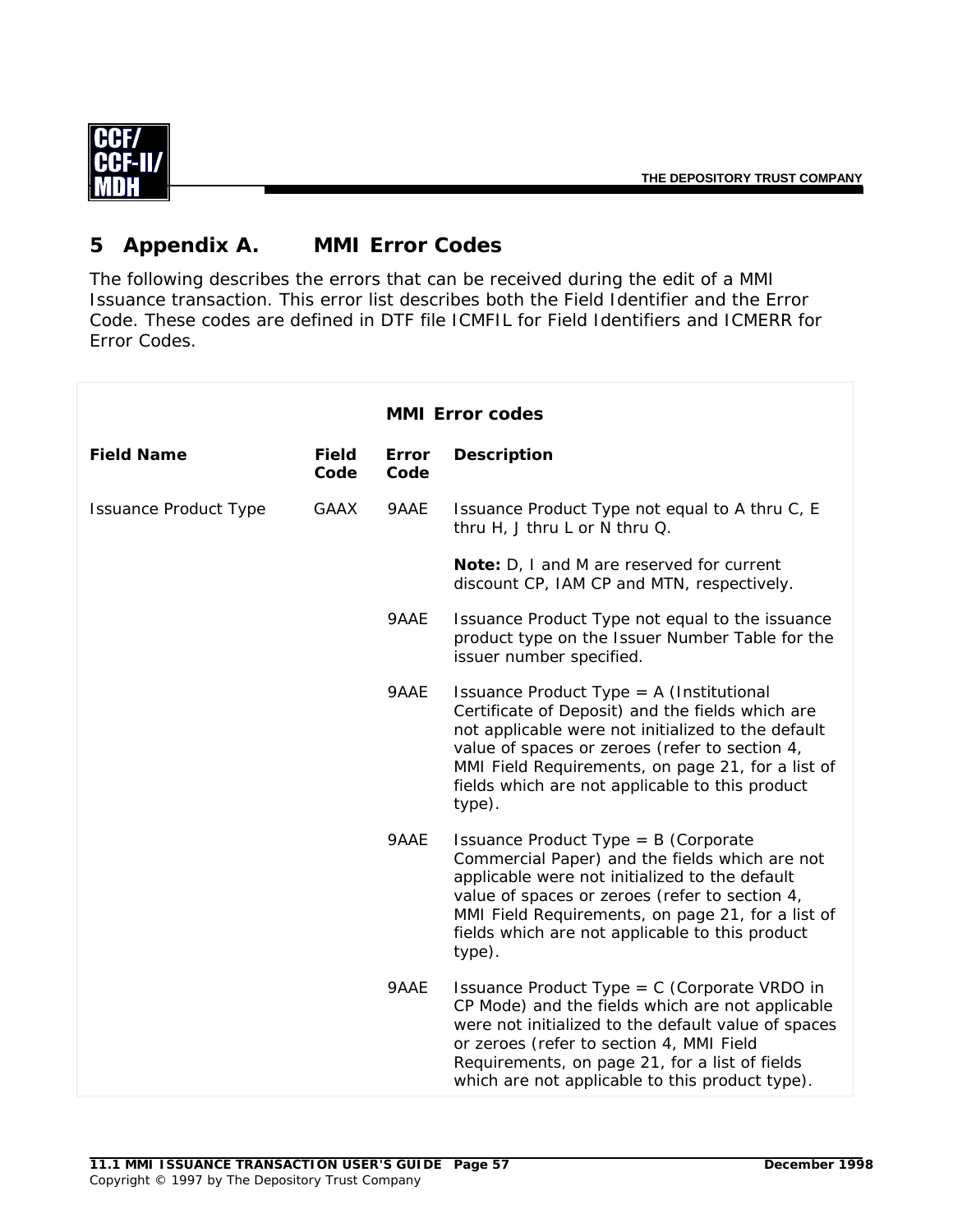

|                                             |                      |               | <b>MMI Error codes</b>                                                                                                                                                                                                                                                                                                                              |
|---------------------------------------------|----------------------|---------------|-----------------------------------------------------------------------------------------------------------------------------------------------------------------------------------------------------------------------------------------------------------------------------------------------------------------------------------------------------|
| <b>Field Name</b>                           | <b>Field</b><br>Code | Error<br>Code | <b>Description</b>                                                                                                                                                                                                                                                                                                                                  |
| <b>Issuance Product Type</b><br>(Continued) |                      | 9AAE          | Issuance Product Type = $E$ (Tax-Exempt<br>Municipal Commercial Paper) and the fields<br>which are not applicable were not initialized to<br>the default value of spaces or zeroes (refer to<br>section 4, MMI Field Requirements, on page 21,<br>for a list of fields which are not applicable to this<br>product type).                           |
|                                             |                      | 9AAE          | Issuance Product Type = F (Taxable Municipal<br>Commercial Paper) and the fields which are not<br>applicable were not initialized to the default<br>value of spaces or zeroes (refer to section 4,<br>MMI Field Requirements, on page 21, for a list of<br>fields which are not applicable to this product<br>type).                                |
|                                             |                      | 9AAE          | Issuance Product Type = $G$ (Tax-Exempt<br>Municipal VRDO/CP) and the fields which are not<br>applicable were not initialized to the default<br>value of spaces or zeroes (refer to section 4,<br>MMI Field Requirements, on page 21, for a list of<br>fields which are not applicable to this product<br>type).                                    |
|                                             |                      | 9AAE          | Issuance Product Type = H (Taxable Municipal<br>VRDO/CP) and the fields which are not applicable<br>were not initialized to the default value of spaces<br>or zeroes (refer to section 4, MMI Field<br>Requirements, on page 21, for a list of fields<br>which are not applicable to this product type).                                            |
|                                             |                      | 9AAE          | Issuance Product Type = J (Medium-Term Note<br>excluding Medium-Term Deposit Note and Bank<br>Note) and the fields which are not applicable<br>were not initialized to the default value of spaces<br>or zeroes (refer to section 4, MMI Field<br>Requirements, on page 21, for a list of fields<br>which are not applicable to this product type). |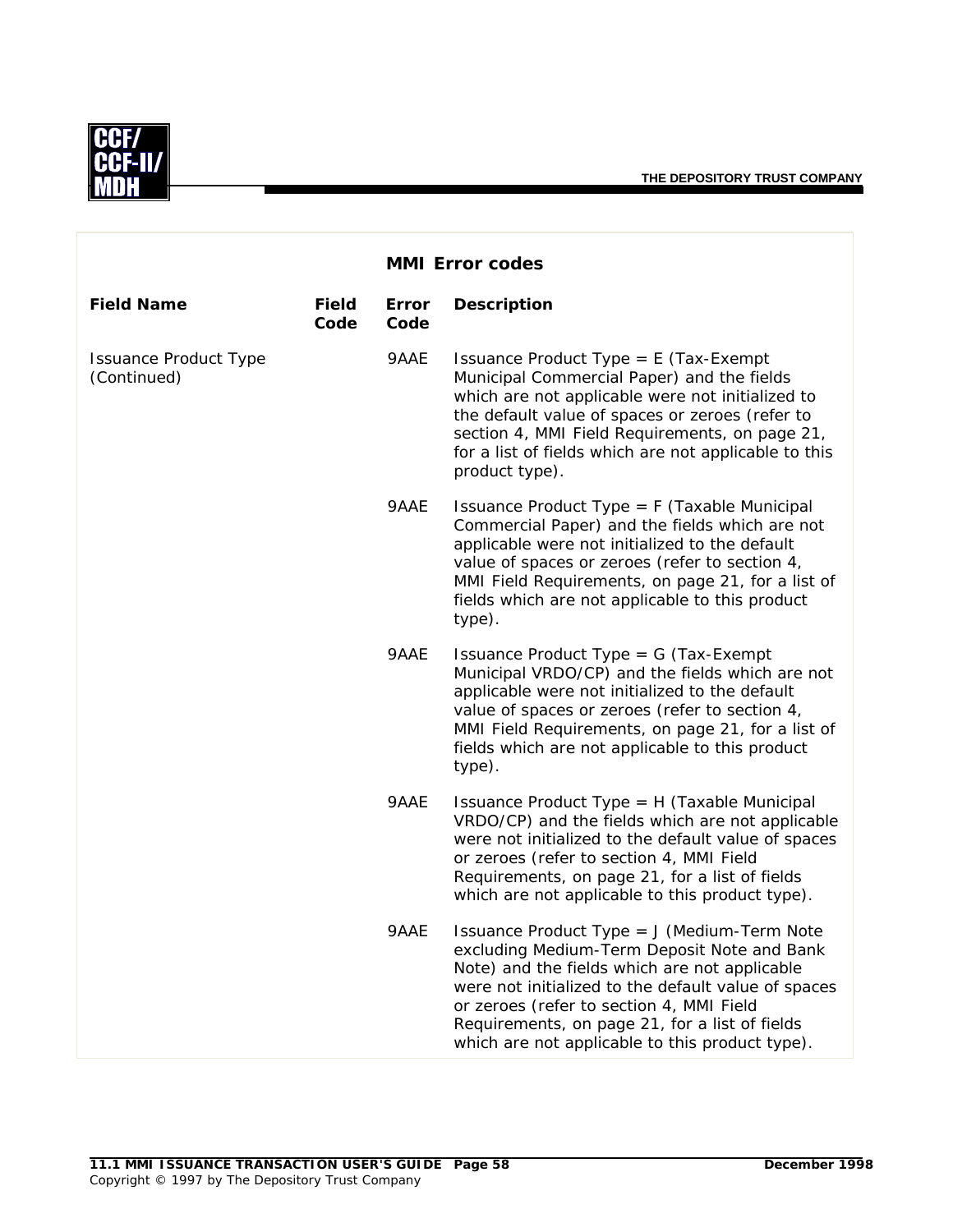

|                                             |                      |               | <b>MMI Error codes</b>                                                                                                                                                                                                                                                                                            |
|---------------------------------------------|----------------------|---------------|-------------------------------------------------------------------------------------------------------------------------------------------------------------------------------------------------------------------------------------------------------------------------------------------------------------------|
| <b>Field Name</b>                           | <b>Field</b><br>Code | Error<br>Code | <b>Description</b>                                                                                                                                                                                                                                                                                                |
| <b>Issuance Product Type</b><br>(Continued) |                      | 9AAE          | Issuance Product Type = K (Deposit Note) and<br>the fields which are not applicable were not<br>initialized to the default value of spaces or zeroes<br>(refer to section 4, MMI Field Requirements, on<br>page 21, for a list of fields which are not<br>applicable to this product type).                       |
|                                             |                      | 9AAE          | Issuance Product Type = L (Medium-Term Bank<br>Note) and the fields which are not applicable<br>were not initialized to the default value of spaces<br>or zeroes (refer to section 4, MMI Field<br>Requirements, on page 21, for a list of fields<br>which are not applicable to this product type).              |
|                                             |                      | 9AAE          | Issuance Product Type = N (Short-Term Bank<br>Note) and the fields which are not applicable<br>were not initialized to the default value of spaces<br>or zeroes (refer to section 4, MMI Field<br>Requirements, on page 21, for a list of fields<br>which are not applicable to this product type).               |
|                                             |                      | 9AAE          | Issuance Product Type = O (Discount Note) and<br>the fields which are not applicable were not<br>initialized to the default value of spaces or zeroes<br>(refer to section 4, MMI Field Requirements, on<br>page 21, for a list of fields which are not<br>applicable to this product type).                      |
|                                             |                      | 9AAE          | Issuance Product Type = P (Preferred Stock in<br>CP-Like Mode) and the fields which are not<br>applicable were not initialized to the default<br>value of spaces or zeroes (refer to section 4,<br>MMI Field Requirements, on page 21, for a list of<br>fields which are not applicable to this product<br>type). |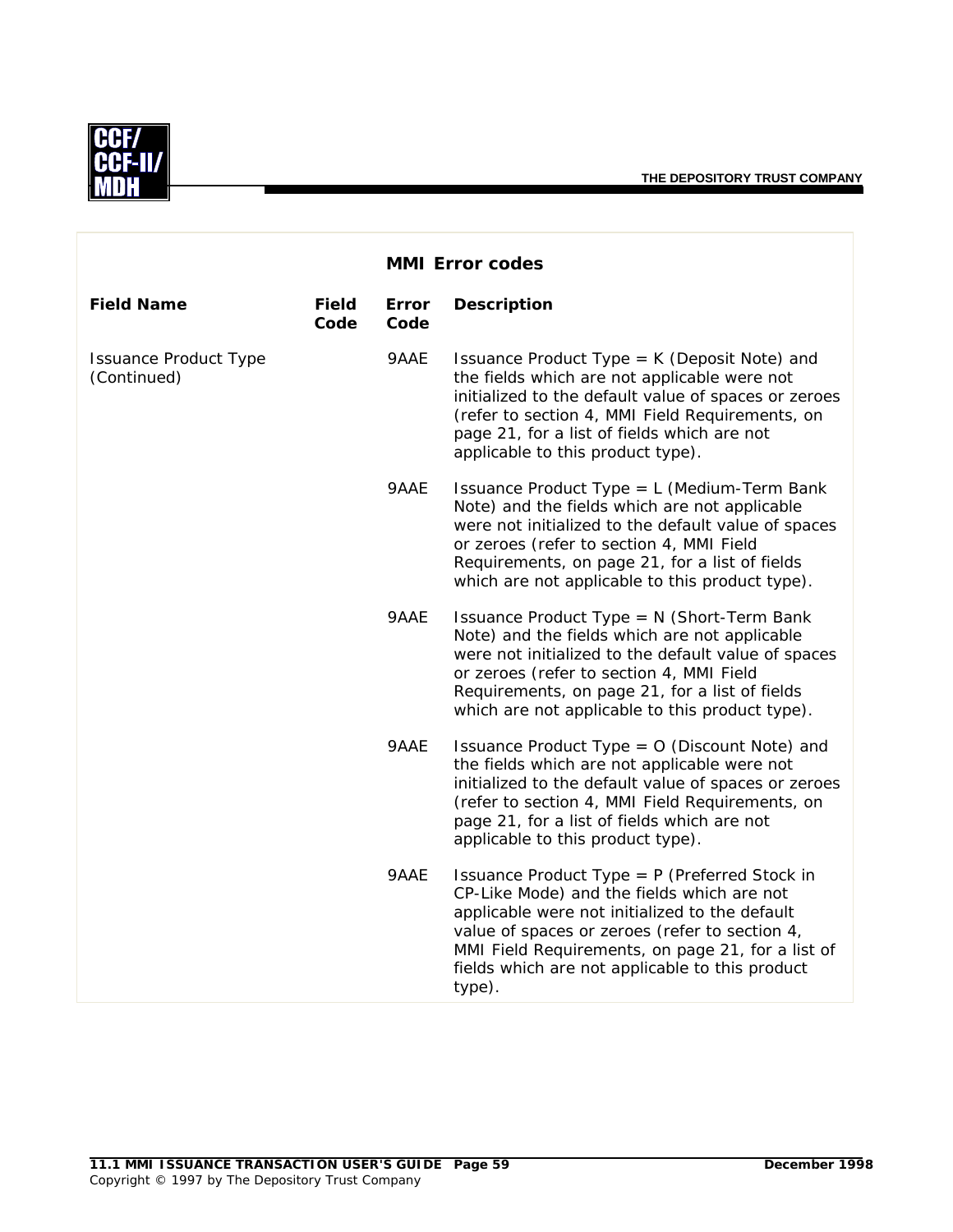

|                                             |                      |                      | <b>MMI Error codes</b>                                                                                                                                                                                                                                                                                |
|---------------------------------------------|----------------------|----------------------|-------------------------------------------------------------------------------------------------------------------------------------------------------------------------------------------------------------------------------------------------------------------------------------------------------|
| <b>Field Name</b>                           | <b>Field</b><br>Code | <b>Error</b><br>Code | <b>Description</b>                                                                                                                                                                                                                                                                                    |
| <b>Issuance Product Type</b><br>(Continued) |                      | 9AAE                 | Issuance Product Type = Q (Bankers'<br>Acceptance) and the fields which are not<br>applicable were not initialized to the default<br>value of spaces or zeroes (refer to section 4,<br>MMI Field Requirements, on page 21, for a list of<br>fields which are not applicable to this product<br>type). |
| <b>Instruction Type</b>                     | <b>GAAY</b>          | 9AAE                 | Instruction type is not equal to I or C.                                                                                                                                                                                                                                                              |
| <b>Issuing Agent Number</b>                 | CAAJ                 | 9AAF                 | Issuing Agent number is not numeric.                                                                                                                                                                                                                                                                  |
|                                             |                      | 9AAH                 | Issuing agent number = zeroes.                                                                                                                                                                                                                                                                        |
|                                             |                      | 9AAT                 | Issuing agent number is not a DTC Participant.                                                                                                                                                                                                                                                        |
|                                             |                      | 9AAU                 | Issuing agent number is chilled for SDFS valued<br>DO <sub>S</sub> .                                                                                                                                                                                                                                  |
|                                             |                      | <b>MAAA</b>          | Issuing agent number is not a valid issuing agent<br>on DTC Master Table for the specified Issuance<br>Product Type                                                                                                                                                                                   |
|                                             |                      |                      | Note: Passing this edit check implies that the<br>issuing agent is SDFS eligible.                                                                                                                                                                                                                     |
|                                             |                      | <b>MAAB</b>          | Issuing agent number is not eligible for the<br>issuer number specified; that is, the issuing<br>agent number is not found on the Issuance<br>Control Table for the issuer number specified in<br>the issuance instruction.                                                                           |
|                                             |                      | 9AAW                 | Issuing Agent Number is chilled for SDFS free<br>DO <sub>S</sub> .                                                                                                                                                                                                                                    |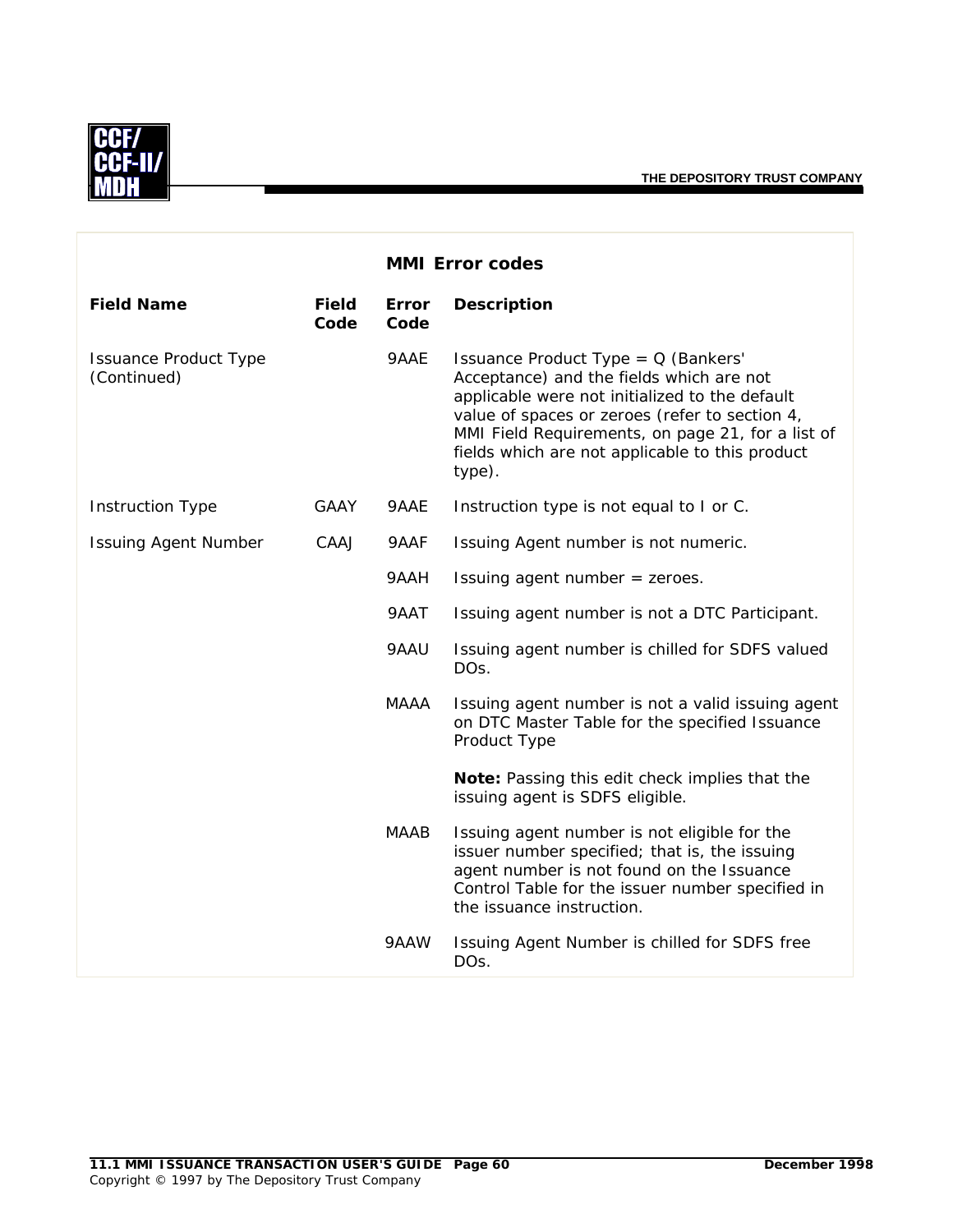

|                     |                      |                      | <b>MMI Error codes</b>                                                                                                                                                                                                                                                                          |
|---------------------|----------------------|----------------------|-------------------------------------------------------------------------------------------------------------------------------------------------------------------------------------------------------------------------------------------------------------------------------------------------|
| <b>Field Name</b>   | <b>Field</b><br>Code | <b>Error</b><br>Code | <b>Description</b>                                                                                                                                                                                                                                                                              |
| Paying Agent Number | CAAK                 | MAAA                 | Paying Agent Number is not a valid paying agent<br>on DTC Master Table for the specified Issuance<br>Product Type                                                                                                                                                                               |
|                     |                      |                      | Note: Passing this edit check implies that the<br>paying agent is SDFS eligible.                                                                                                                                                                                                                |
|                     |                      | 9AAT                 | Paying Agent Number is not a DTC Participant.                                                                                                                                                                                                                                                   |
|                     |                      | <b>MAAB</b>          | Paying Agent Number is not eligible for the<br>issuer number specified; that is, the paying<br>agent number is not found on the Issuance<br>Control Table for the issuer number and issuing<br>agent number specified in the issuance<br>instruction.                                           |
|                     |                      | 9AAF                 | Paying Agent Number is not numeric.                                                                                                                                                                                                                                                             |
| <b>CUSIP Number</b> | GAAA                 | 9AAH                 | First 6 characters of the CUSIP Number (issuer<br>$number$ ) = zeroes.                                                                                                                                                                                                                          |
|                     |                      | <b>9AA0</b>          | CUSIP Number is invalid (positions 1-8 of the<br>CUSIP number is not equal to A-H, J-N, P-Z or 0-<br>9, or position 9 of the CUSIP number is not equal<br>to $0-9$ ).                                                                                                                           |
|                     |                      |                      | Note: The letters I and O are not valid<br>characters to be used for the CUSIP number.                                                                                                                                                                                                          |
|                     |                      | 9AA1                 | Invalid check digit for CUSIP Number.                                                                                                                                                                                                                                                           |
|                     |                      | <b>MAAC</b>          | First 6 characters of the CUSIP Number (issuer<br>number) not found on the Issuer Number Table;<br>issuer number status = $D$ (pending delete) on<br>the Issuer Number Table; or the acronym's<br>status = $D$ (pending delete) on the Issuer<br>Acronym Table for the specified issuer number. |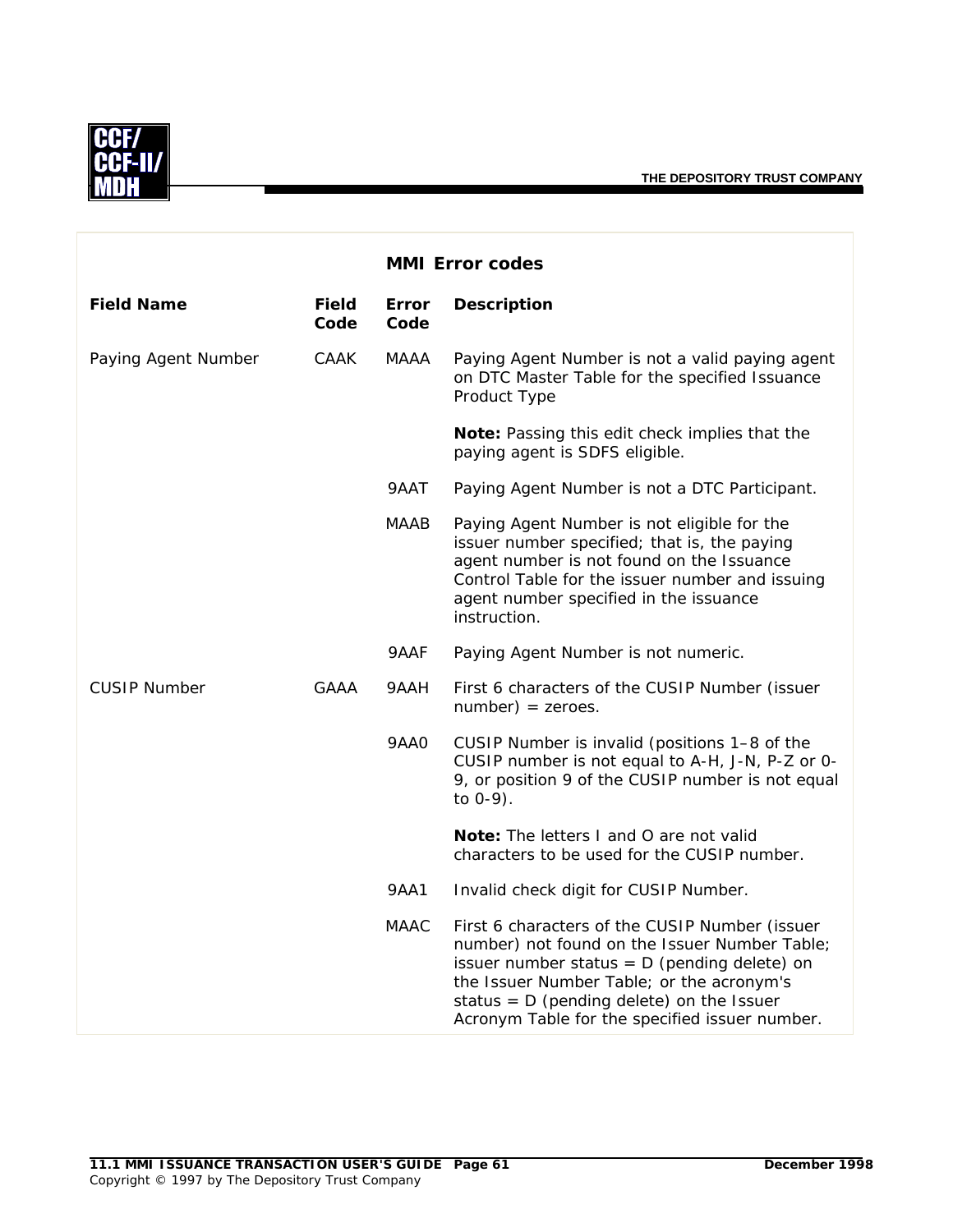

|                                    |                      |               | <b>MMI Error codes</b>                                                                                                                                                                                                                                                                  |
|------------------------------------|----------------------|---------------|-----------------------------------------------------------------------------------------------------------------------------------------------------------------------------------------------------------------------------------------------------------------------------------------|
| <b>Field Name</b>                  | <b>Field</b><br>Code | Error<br>Code | <b>Description</b>                                                                                                                                                                                                                                                                      |
| <b>CUSIP Number</b><br>(continued) |                      | <b>MAAC</b>   | First 6 characters of the CUSIP Number (issuer<br>number) are not found on the Issuer Number<br>Table; the issuer number status = $F$ (frozen) on<br>the Issuer Number Table; or the acronym's<br>status = $F$ (frozen) on the Issuer Acronym Table<br>for the specified issuer number. |
|                                    |                      | <b>9AA9</b>   | Seventh and eighth position of the CUSIP<br>Number (issue number) does not equal one of<br>the valid issue numbers established for each<br>possible maturity date month and day.                                                                                                        |
|                                    |                      |               | Note: Applies to issuer numbers set up on the<br>Issuer Number Table as discount issuer<br>numbers. This implies that the span from dated<br>date to maturity date is 1 year or less.                                                                                                   |
|                                    |                      | MAAD          | CUSIP Number's Maturity Date on the MFC<br>Security Table (as an active CUSIP) is less than<br>the current date                                                                                                                                                                         |
|                                    |                      |               | Note: Applies to additional issuance instructions<br>only.                                                                                                                                                                                                                              |
|                                    |                      | MAAE          | CUSIP Number is inactive on MFC Security Table.                                                                                                                                                                                                                                         |
|                                    |                      | <b>MAAF</b>   | Issuance and Deliver Order information on the<br>issuance instruction does not match the original<br>issuance instruction's Issuance and Deliver Order<br>information.                                                                                                                  |
|                                    |                      |               | Note: Applies to additional issuance instructions<br>only.                                                                                                                                                                                                                              |
|                                    |                      | <b>MAAG</b>   | Features on the issuance instruction do not<br>match the original issuance instruction's Features<br>(see the fields listed in Section 4.1.3.3 and<br>4.2.3.3, Features.                                                                                                                |
|                                    |                      |               | Note: this applies to additional issuance<br>instructions only.                                                                                                                                                                                                                         |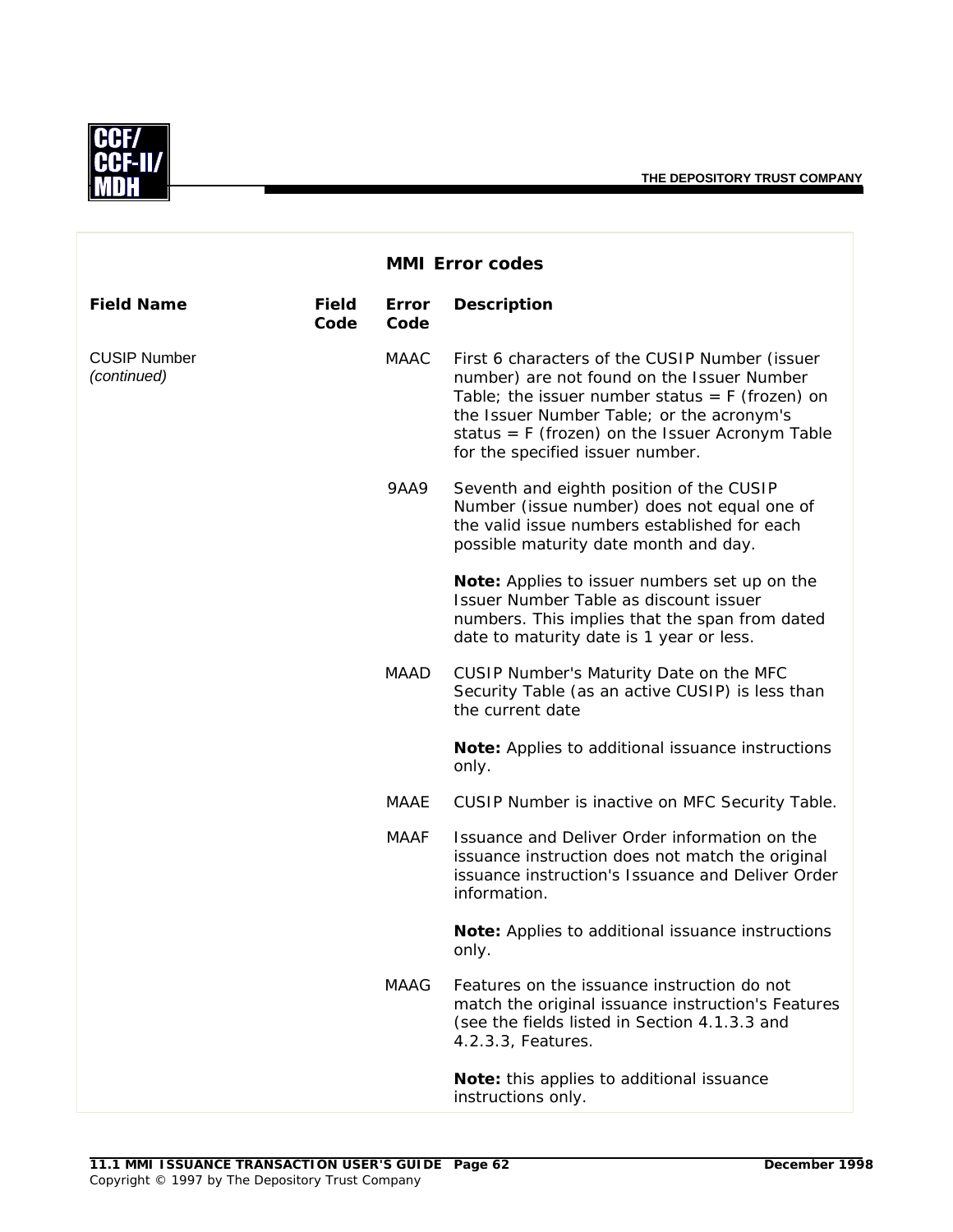**THE DEPOSITORY TRUST COMPANY**



|                                    |                      | <b>MMI Error codes</b> |                                                                                                                                                                                                                                                                                   |
|------------------------------------|----------------------|------------------------|-----------------------------------------------------------------------------------------------------------------------------------------------------------------------------------------------------------------------------------------------------------------------------------|
| <b>Field Name</b>                  | <b>Field</b><br>Code | Error<br>Code          | <b>Description</b>                                                                                                                                                                                                                                                                |
| <b>CUSIP Number</b><br>(continued) |                      | <b>MAAH</b>            | Income Payment information on the issuance<br>instruction does not match the original issuance<br>instruction's Income Payment information (see<br>the fields listed in the Section 4.1.3.4 and<br>4.2.3.4, Income Payment Information).                                          |
|                                    |                      |                        | Note: This applies to additional issuance<br>instructions only.                                                                                                                                                                                                                   |
|                                    |                      | MAAI                   | Variable Rate Income Payment information on<br>the issuance instruction does not match the<br>original issuance instruction's Variable Rate<br>Income Payment information (see the fields<br>listed in Section 4.1.3.5 and 4.2.3.5, Variable<br>Rate Income Payment Information). |
|                                    |                      |                        | Note: This applies to additional issuance<br>instructions only.                                                                                                                                                                                                                   |
|                                    |                      | MAAJ                   | Principal Payment information on the issuance<br>instruction does not match the original issuance<br>instruction's Principal Payment information (see<br>the fields listed in Sections 4.1.3.7, 4.1.3.8,<br>4.2.3.8, and 4.2.3.9, Principal Payment<br>Information).              |
|                                    |                      |                        | Note: This applies to additional issuance<br>instructions only.                                                                                                                                                                                                                   |
|                                    |                      | <b>MAAK</b>            | Indexed Principal Payment information on the<br>issuance instruction does not match the original<br>issuance instruction's Indexed Principal Payment<br>information (see the fields listed in Sections<br>4.1.3.8 and 4.2.3.9, Indexed Principal Payment<br>Information).         |
|                                    |                      |                        | Note: This applies to additional issuance<br>instructions only.                                                                                                                                                                                                                   |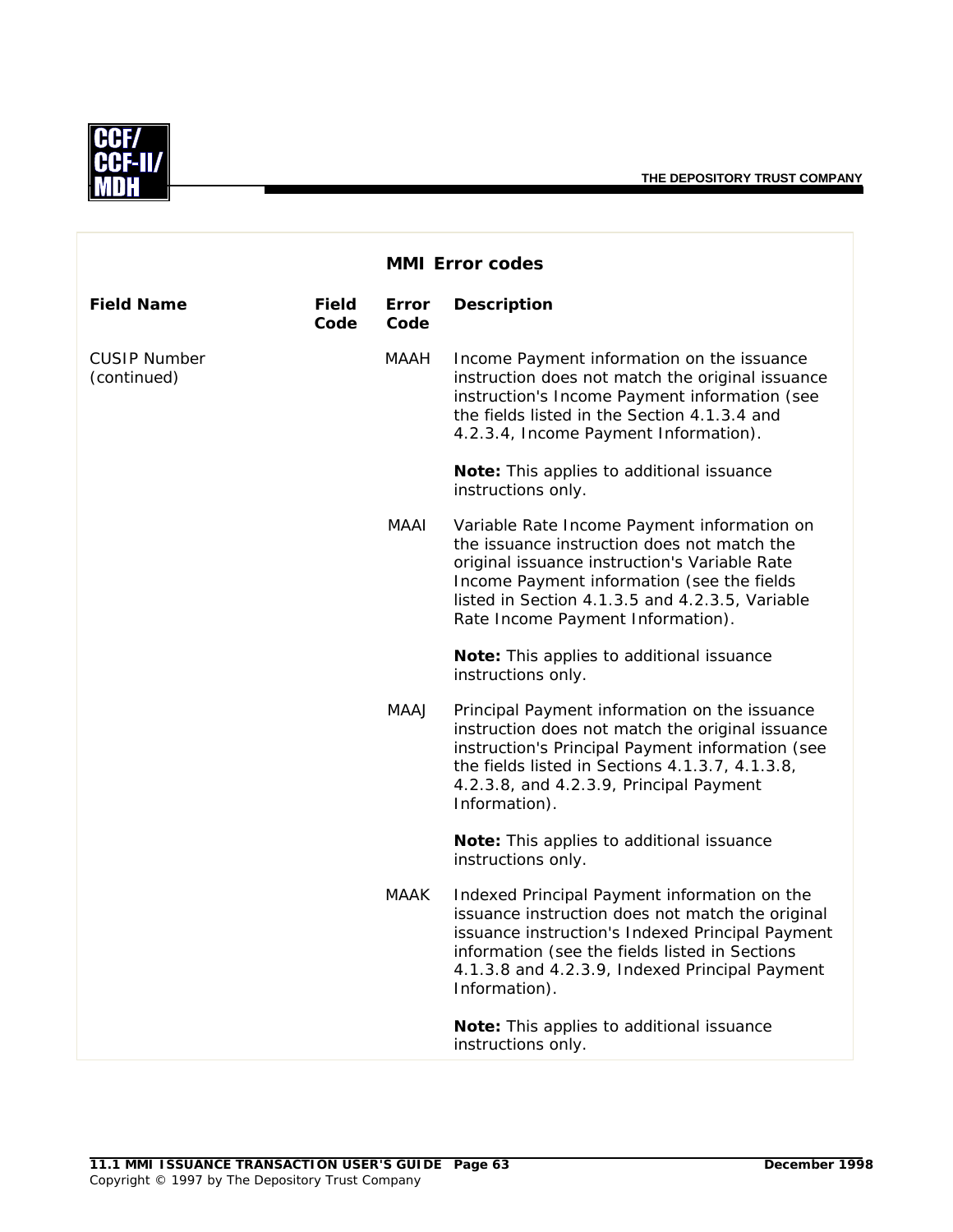

|                                             |                      |               | <b>MMI Error codes</b>                                                                                                                                                                                                                                                                                                                                                                                                                                                                                                            |
|---------------------------------------------|----------------------|---------------|-----------------------------------------------------------------------------------------------------------------------------------------------------------------------------------------------------------------------------------------------------------------------------------------------------------------------------------------------------------------------------------------------------------------------------------------------------------------------------------------------------------------------------------|
| <b>Field Name</b>                           | <b>Field</b><br>Code | Error<br>Code | <b>Description</b>                                                                                                                                                                                                                                                                                                                                                                                                                                                                                                                |
| <b>CUSIP Number</b><br>(continued)          |                      | <b>MAAL</b>   | Put Option and Call Information; information on<br>the issuance instruction does not match the<br>original issuance instruction's Put Option and Call<br>information (see the fields listed in Sections<br>4.1.3.6, 4.2.3.6, and 4.2.3.7, Put Option and<br>Call Information                                                                                                                                                                                                                                                      |
|                                             |                      |               | Note: Applies to additional issuance instructions<br>only.                                                                                                                                                                                                                                                                                                                                                                                                                                                                        |
|                                             |                      | MAAM          | CUSIP Number already exists for a Bankers'<br>Acceptance (that is, no additional issuance<br>instructions allowed for a Bankers' Acceptance).                                                                                                                                                                                                                                                                                                                                                                                     |
| <b>Ex-DTC Issuance Deposit</b><br>Indicator | EAAM                 | 9AAE          | The Ex-DTC Issuance Deposit Indicator is not<br>equal to Y or N.                                                                                                                                                                                                                                                                                                                                                                                                                                                                  |
|                                             |                      | 9AAE          | This indicator $= N$ and the Last Payment Date is<br>not blank.                                                                                                                                                                                                                                                                                                                                                                                                                                                                   |
| Last Payment Date                           | <b>BAAG</b>          | 9AAJ          | Invalid month for Last Payment Date (that is,<br>months not equal to $1-12$ ;<br><b>or</b><br>Invalid day for Last Payment Date (that is, day is<br>not equal to 1-31 for months 1, 3, 5, 7, 8, 10,<br>12; day is not equal to 1-30 for months 4, 6, 9<br>and 11; day is not equal to 1-28 for month 2 of<br>a non-leap year; day is not equal to 1-29 for<br>month 2 of a leap year);<br>or<br>Invalid year for Last Paymt Date (that is, year is<br>not numeric).<br>Note: This can be validated using the CALENDAR<br>routine. |
|                                             |                      | 9AAJ          | This date is greater than the DTC Settlement<br>Date.                                                                                                                                                                                                                                                                                                                                                                                                                                                                             |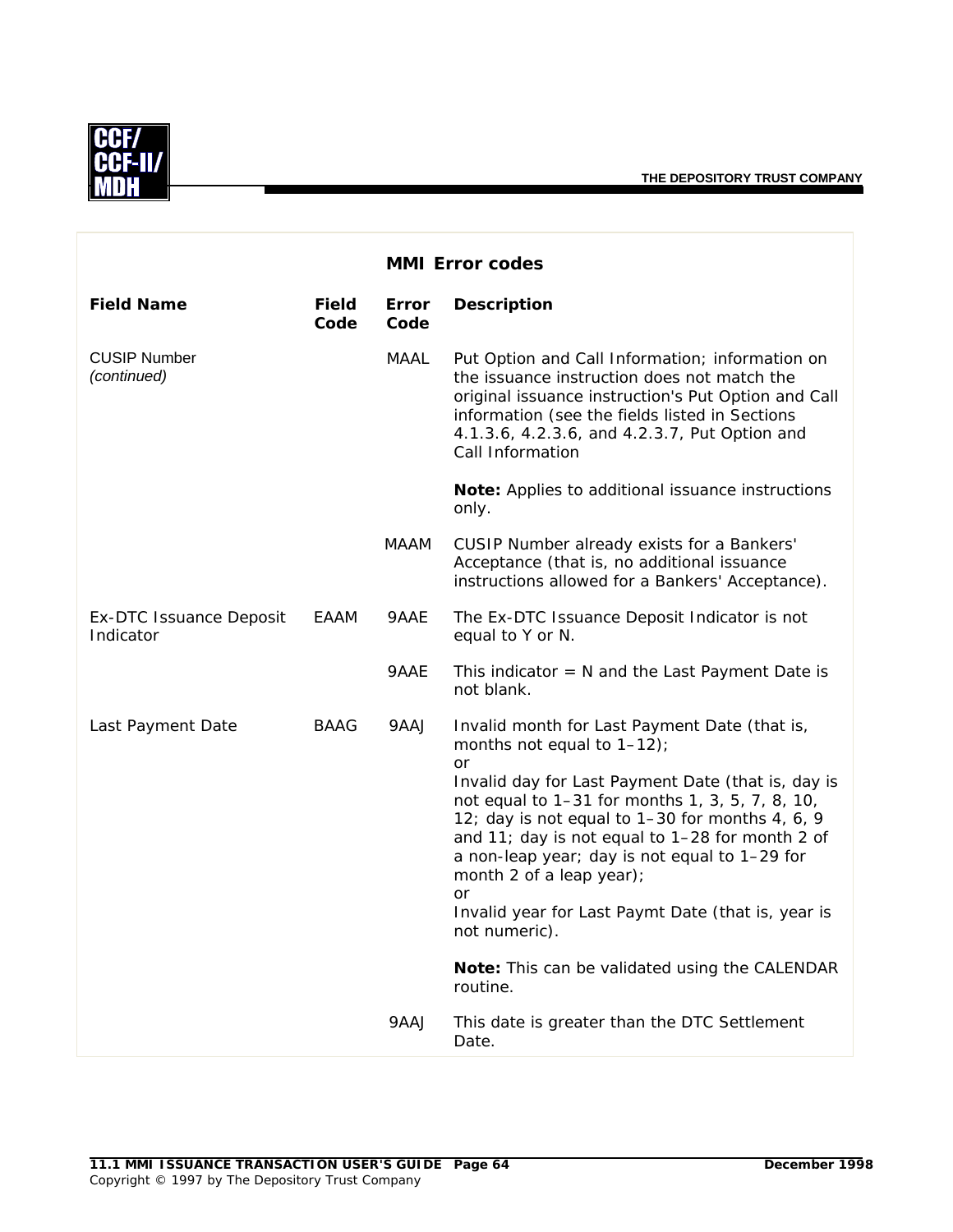

|                   |                      | <b>MMI Error codes</b> |                                                                                                                                                                                                                                                                                                                                                                                                                                                          |
|-------------------|----------------------|------------------------|----------------------------------------------------------------------------------------------------------------------------------------------------------------------------------------------------------------------------------------------------------------------------------------------------------------------------------------------------------------------------------------------------------------------------------------------------------|
| <b>Field Name</b> | <b>Field</b><br>Code | <b>Error</b><br>Code   | <b>Description</b>                                                                                                                                                                                                                                                                                                                                                                                                                                       |
| Settlement Date   | BAAA                 | 9AAJ                   | Invalid month for Settlement Date (that is,<br>month is not equal to $1-12$ ;<br>or<br>Invalid day for Settlement Date. (that is, day is<br>not equal to 1-31 for months 1, 3, 5, 7, 8, 10,<br>12; day is not equal to 1-30 for months 4, 6, 9<br>and 11; day is not equal to 1-28 for month 2 of<br>a non-leap year; day is not equal to 1-29 for<br>month 2 of a leap year);<br>or<br>Invalid year for Settlement Date (i.e., year is not<br>numeric). |
|                   |                      |                        | Note: This can be validated using the CALENDAR<br>routine.                                                                                                                                                                                                                                                                                                                                                                                               |
|                   |                      | 9AAE                   | Settlement Date is less than dated date.                                                                                                                                                                                                                                                                                                                                                                                                                 |
|                   |                      | 9AA8                   | Settlement Date is less than the current date.                                                                                                                                                                                                                                                                                                                                                                                                           |
|                   |                      | 9AAJ                   | Settlement Date is not a valid DTC settlement<br>date.                                                                                                                                                                                                                                                                                                                                                                                                   |
|                   |                      | 9AAJ                   | Number of calendar days from the current date<br>to the settlement date is greater than 15 days.                                                                                                                                                                                                                                                                                                                                                         |
|                   |                      | 9AAJ                   | Settlement date is greater than or equal to the<br>First Income Payment Record Date.                                                                                                                                                                                                                                                                                                                                                                     |
|                   |                      |                        | Note: Applies when the field First Income<br>Payment Record Date is applicable.                                                                                                                                                                                                                                                                                                                                                                          |
|                   |                      | 9AAJ                   | Settlement date is greater than or equal to the<br>First Income Payment Date minus the Income<br>Payment Record/Payable Date Difference.                                                                                                                                                                                                                                                                                                                 |
|                   |                      |                        | Note: Applies when the field Income Payment<br>Record/Payable Date Difference is applicable.                                                                                                                                                                                                                                                                                                                                                             |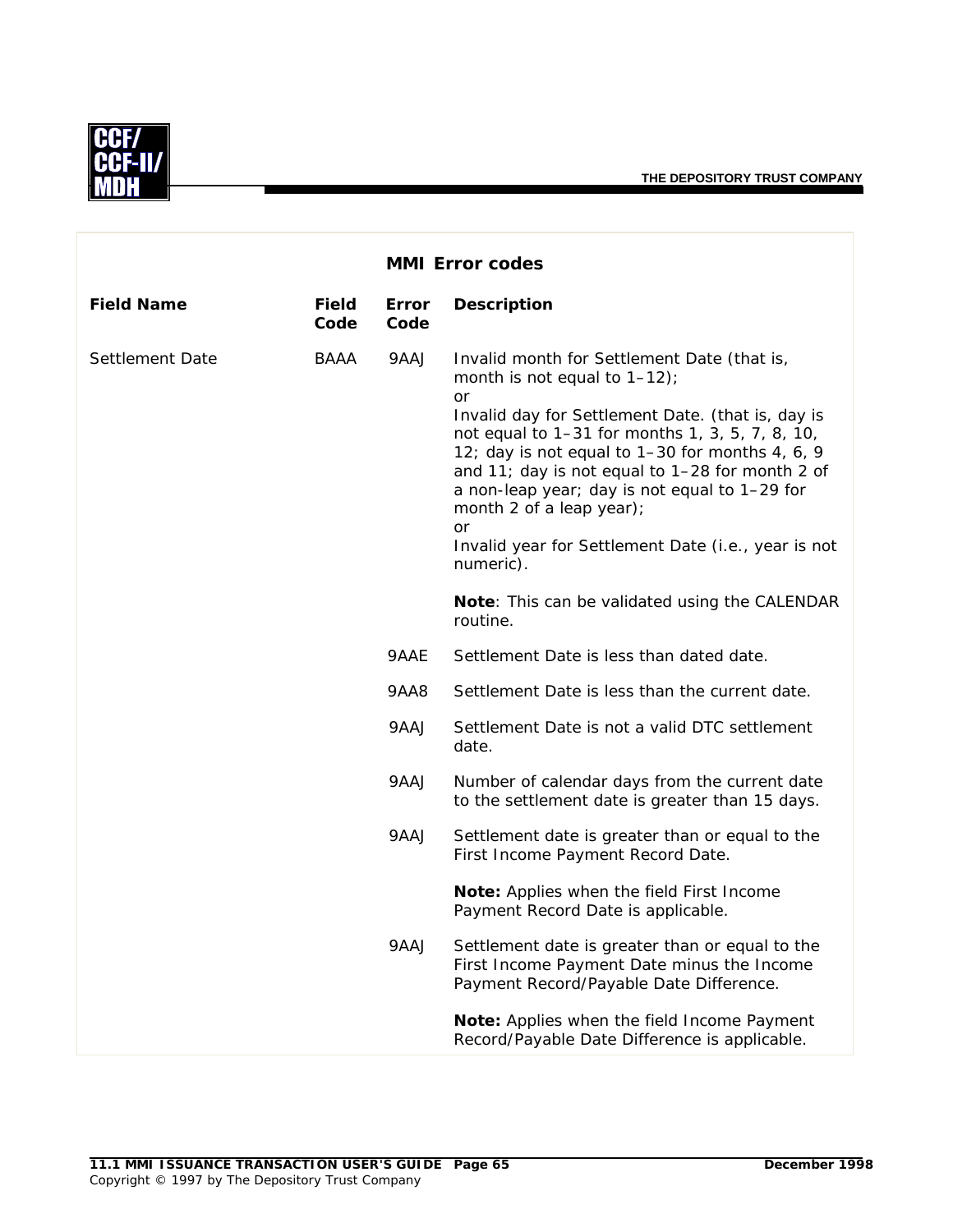

|                                           |                      |               | <b>MMI Error codes</b>                                                                                                                                                                                                                                                                                                                                                                                                                     |
|-------------------------------------------|----------------------|---------------|--------------------------------------------------------------------------------------------------------------------------------------------------------------------------------------------------------------------------------------------------------------------------------------------------------------------------------------------------------------------------------------------------------------------------------------------|
| <b>Field Name</b>                         | <b>Field</b><br>Code | Error<br>Code | <b>Description</b>                                                                                                                                                                                                                                                                                                                                                                                                                         |
| Dated Date                                | <b>BAAH</b>          | 9AAJ          | Invalid month for dated date (that is, month is<br>not equal to $1-12$ );<br>or<br>Invalid day for dated date. (that is, day is not<br>equal to 1-31 for months 1, 3, 5, 7, 8, 10, 12;<br>day is not equal to 1-30 for months 4, 6, 9 and<br>11; day is not equal to 1-28 for month 2 of a<br>non-leap year; day is not equal to 1-29 for<br>month 2 of a leap year);<br>or<br>Invalid year for dated date (i.e., year is not<br>numeric). |
|                                           |                      |               | <b>Note:</b> This can be validated using the CALENDAR<br>routine.                                                                                                                                                                                                                                                                                                                                                                          |
| Maturity Date or<br>Mandatory Tender Date | BAAI                 | 9AAJ          | Invalid month for date (that is, month is not<br>equal to $1-12$ );<br><b>or</b><br>Invalid day for date (that is, day is not equal to<br>1-31 for months 1, 3, 5, 7, 8, 10, 12; day is not<br>equal to $1-30$ for months 4, 6, 9 and 11; day is<br>not equal to 1-28 for month 2 of a non-leap<br>year; day is not equal to 1-29 for month 2 of a<br>leap year);<br><b>or</b><br>Invalid year for date (that is, year is not<br>numeric). |
|                                           |                      |               | Note: This can be validated using the CALENDAR<br>routine.                                                                                                                                                                                                                                                                                                                                                                                 |
|                                           |                      | 9AAE          | The span from Dated Date to Maturity Date is<br>greater than 1 year.                                                                                                                                                                                                                                                                                                                                                                       |
|                                           |                      |               | Note: Applies to issuer numbers set up on the<br>Issuer Number Table as discount user numbers.<br>This implies that the span from Dated Date to<br>Maturity Date is one year or less.                                                                                                                                                                                                                                                      |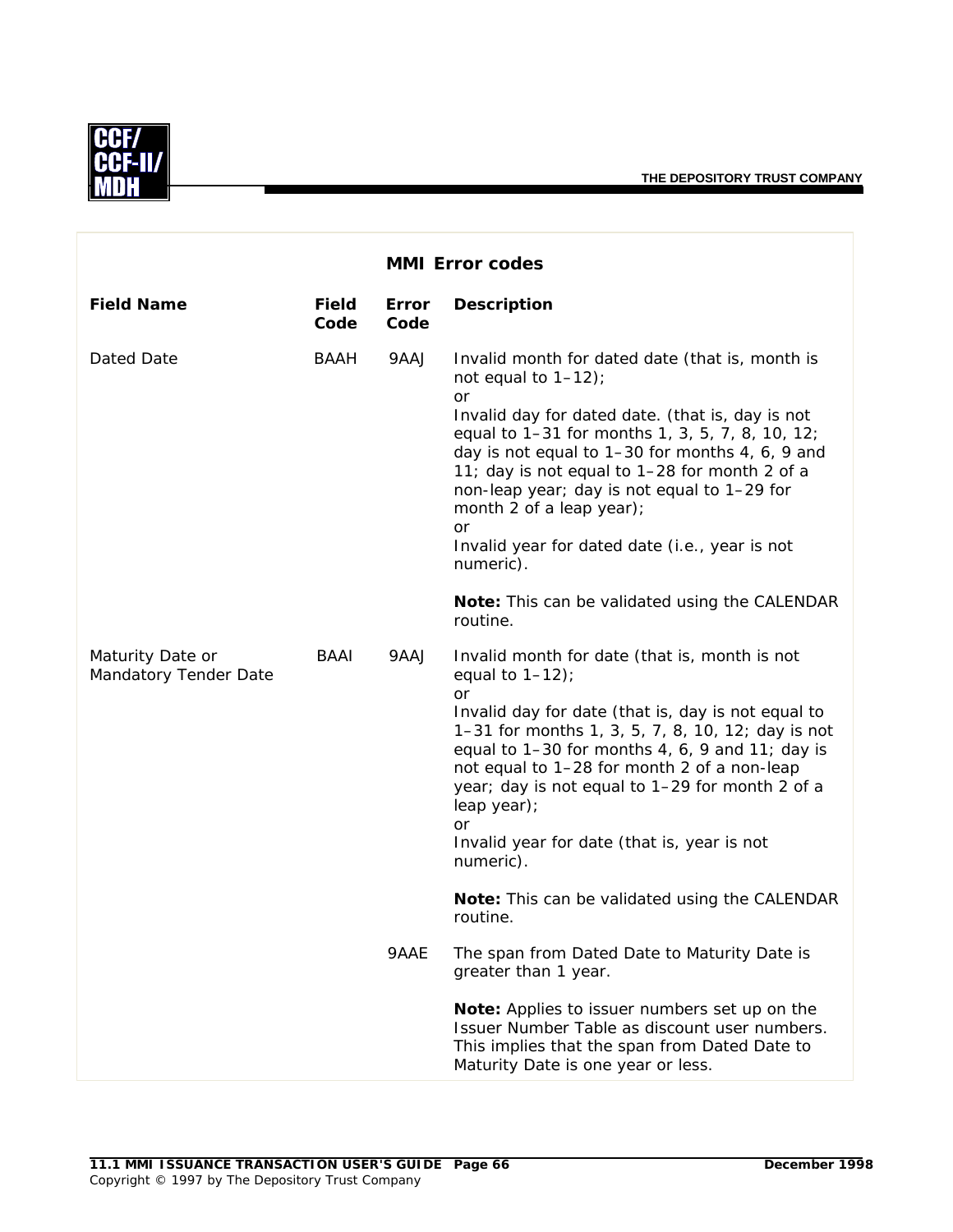

|                                                          |                      |                      | <b>MMI Error codes</b>                                                                                                                                                                                                                                      |
|----------------------------------------------------------|----------------------|----------------------|-------------------------------------------------------------------------------------------------------------------------------------------------------------------------------------------------------------------------------------------------------------|
| <b>Field Name</b>                                        | <b>Field</b><br>Code | <b>Error</b><br>Code | <b>Description</b>                                                                                                                                                                                                                                          |
| Maturity Date or<br>Mandatory Tender Date<br>(continued) |                      | 9AAE                 | The seventh and eight position of the CUSIP<br>Number (issue number) is not equal to DTC's<br>calculated maturity date.                                                                                                                                     |
|                                                          |                      |                      | Note: Applies to issuer numbers set up on the<br>Issuer Number Table as discount user numbers.<br>This implies that the span from Dated Date to<br>Maturity date is one year or less.                                                                       |
|                                                          |                      | 9AAZ                 | Date is not greater than the Settlement Date.                                                                                                                                                                                                               |
|                                                          |                      | 9AAJ                 | Date is not a valid DTC Settlement Date and the<br>span from the dated date to the maturity date or<br>mandatory tender date is less than 5 years.                                                                                                          |
|                                                          |                      | 9AAE                 | Date is not greater than dated date.                                                                                                                                                                                                                        |
|                                                          |                      | <b>MAAN</b>          | First 6 characters of the CUSIP Number (issuer<br>number) is not valid for maturities of the year<br>specified.                                                                                                                                             |
|                                                          |                      |                      | Note:<br>1. Applies to issuer number set up on the Issuer<br>Number Table as discount issuer numbers<br>and the span from dated date to maturity is<br>less than one year.<br>2. This edit is not applicable to Mandatory<br>Tender Date (used for PFD/CP). |
|                                                          |                      | 9AAJ                 | Maturity date is not a valid LIBOR settlement<br>date and the span from the dated date to the<br>maturity date is less than 5 years.                                                                                                                        |
|                                                          |                      |                      | <b>Note:</b> Applies to MMIs indexed to LIBOR for<br>income or principal payments.                                                                                                                                                                          |
|                                                          |                      | 9AAJ                 | Maturity length (span from dated date to<br>maturity date) is less than 6 calendar months.                                                                                                                                                                  |
|                                                          |                      |                      | Note: Applies to Bankers' Acceptance.                                                                                                                                                                                                                       |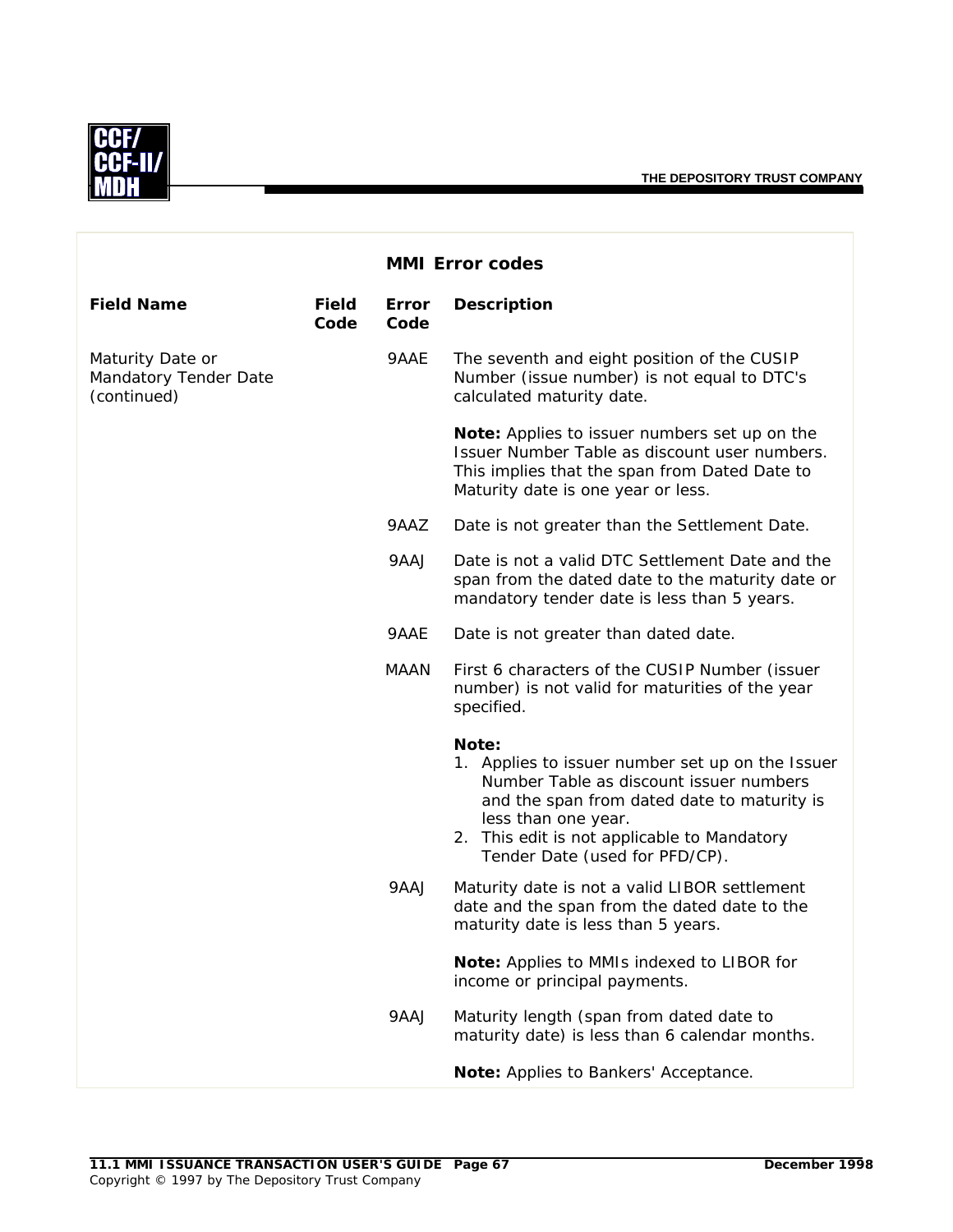

|                                                          |                      |                      | <b>MMI Error codes</b>                                                                                                                                                                   |
|----------------------------------------------------------|----------------------|----------------------|------------------------------------------------------------------------------------------------------------------------------------------------------------------------------------------|
| <b>Field Name</b>                                        | <b>Field</b><br>Code | <b>Error</b><br>Code | <b>Description</b>                                                                                                                                                                       |
| Maturity Date or<br>Mandatory Tender Date<br>(continued) |                      | 9AAJ                 | Maturity length (span from dated date to<br>maturity date) is greater than 1 year.                                                                                                       |
|                                                          |                      |                      | Note: Applies to Corporate CP.                                                                                                                                                           |
|                                                          |                      | 9AAJ                 | The maturity length (span from dated date to<br>maturity date) is less than or equal to 180<br>calendar days and the Income Payment Type is<br>not equal to I (Income at Maturity Only). |
|                                                          |                      |                      | Note: Applies to Corporate and Municipal<br>VRDO/CP.                                                                                                                                     |
|                                                          |                      | 9AAJ                 | The maturity date is greater than the bond<br>maturity date on Issuer Number Table.                                                                                                      |
|                                                          |                      |                      | Note: Applies to Corporate and Municipal<br>VRDO/CP.                                                                                                                                     |
| Face Values or # of<br><b>Shares</b>                     | <b>DAAA</b>          | 9AAF                 | Field is not numeric.                                                                                                                                                                    |
|                                                          |                      | 9AAH                 | Field is equal to zeroes.                                                                                                                                                                |
|                                                          |                      | 9AA2                 | Field is greater than 50,000,000 for valued DOs.                                                                                                                                         |
|                                                          |                      | 9AA3                 | Field is greater than 999,999,999 for free DOs.                                                                                                                                          |
| Settlement Amount                                        | <b>DAAT</b>          | 9AAF                 | Settlement amount is not numeric.                                                                                                                                                        |
|                                                          |                      | <b>9AA4</b>          | Settlement amount is greater than<br>\$9,999,999,999.99.                                                                                                                                 |
|                                                          |                      | <b>9AA9</b>          | The settlement amount is less than the<br>liquidation preference amount face value.                                                                                                      |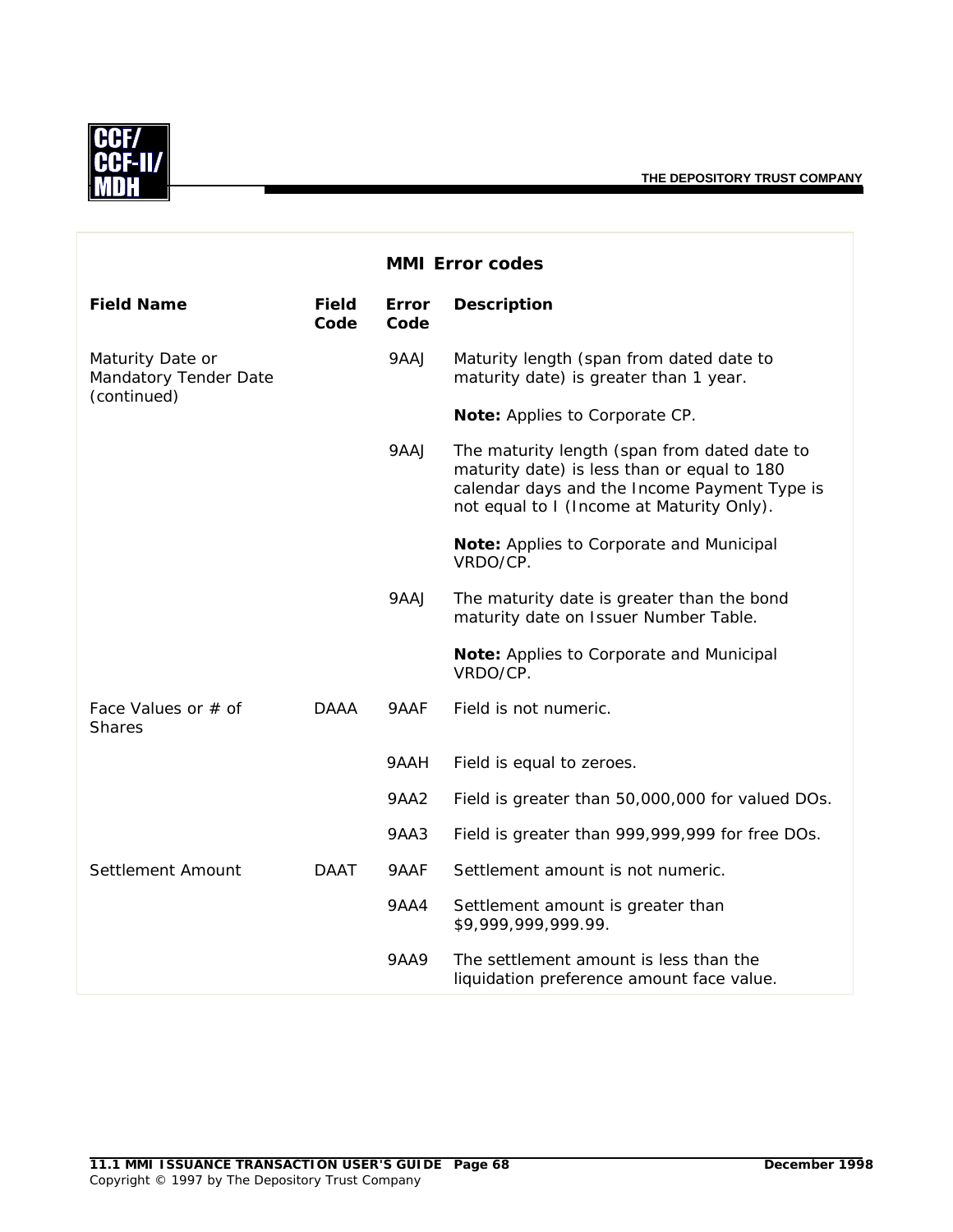

|                                                                        |               |               | <b>MMI Error codes</b>                                            |
|------------------------------------------------------------------------|---------------|---------------|-------------------------------------------------------------------|
| <b>Field Name</b>                                                      | Field<br>Code | Error<br>Code | <b>Description</b>                                                |
| Receiving Participant<br>Number                                        | CAAL          | 9AAF          | Receiving Participant number is not numeric.                      |
|                                                                        |               | 9AAH          | Receiving Participant number is equal to zeroes.                  |
|                                                                        |               | 9AAT          | Receiving Participant number is not a DTC<br>Participant.         |
|                                                                        |               | 9AAY          | Receiving Participant number is not SDFS<br>eligible.             |
|                                                                        |               | 9AAU          | Receiving Participant number is chilled for SDFS<br>valued DOs.   |
|                                                                        |               | 9AAW          | Receiving Participant number is chilled for SDFS<br>free DOs.     |
|                                                                        |               | <b>MAAO</b>   | Receiving Participant number is equal to issuing<br>agent number. |
| Minimum Denomination<br>Amount or Number of<br><b>Shares</b>           | <b>DAAU</b>   | 9AAF          | Field is not numeric.                                             |
|                                                                        |               | 9AAH          | Field is equal to zeroes.                                         |
| Incremental Denomina-<br>tion Amount or Number<br>of Shares Thereafter | <b>DAAV</b>   | 9AAF          | Field is not numeric.                                             |
|                                                                        |               | 9AAH          | Field is equal to zeroes.                                         |
| Sales Agent/Direct Type                                                | GAA1          | 9AAE          | Sales agent/Direct type is not equal to S or D.                   |
| Sales Price Percentage                                                 | <b>DAAW</b>   | 9AAF          | Sales Price Percentage is not numeric.                            |
|                                                                        |               | 9AAH          | Sales Price Percentage is equal to zeroes.                        |
| <b>Commission Percentage</b>                                           | <b>DAAX</b>   | 9AAF          | Commission rate is not numeric.                                   |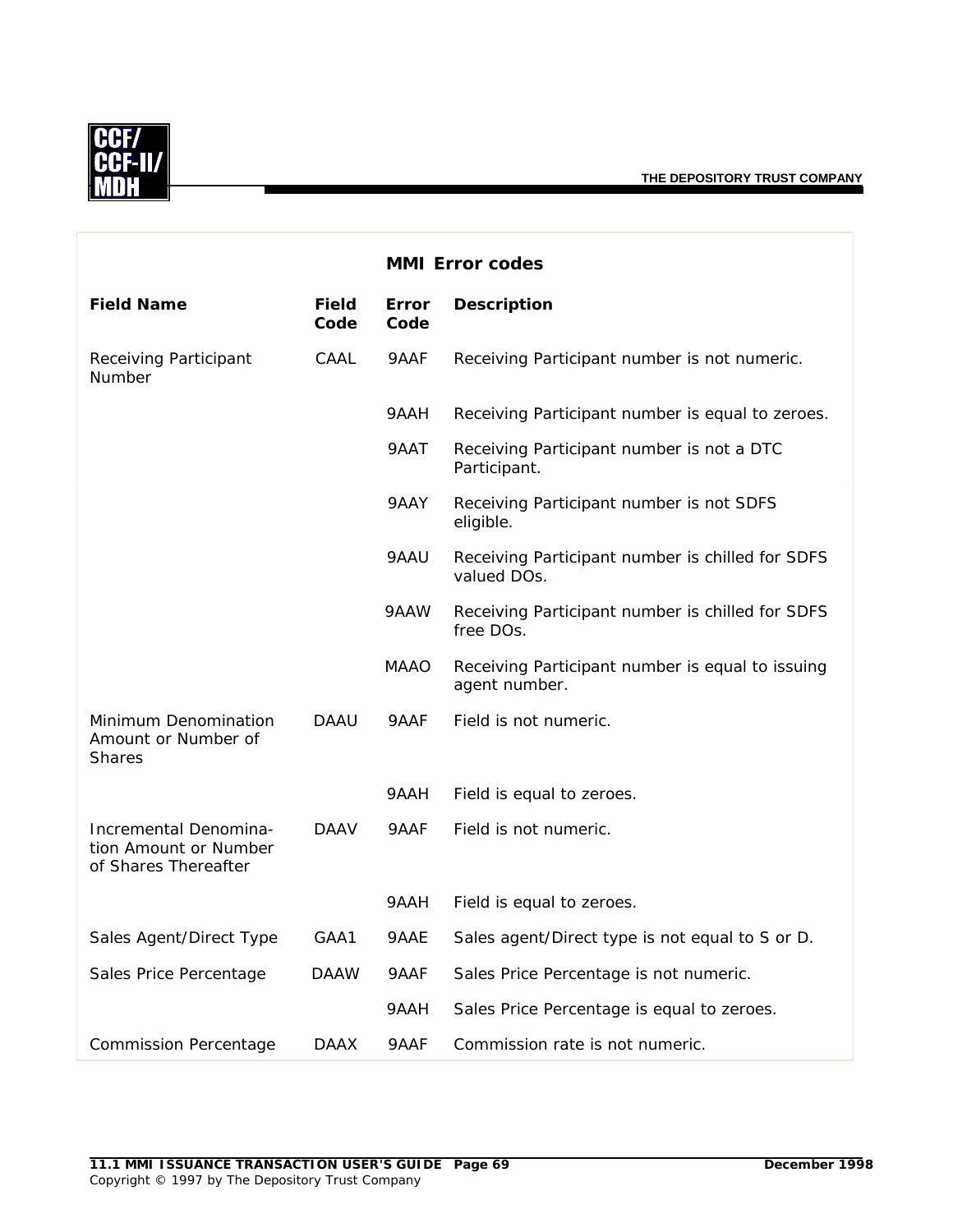

|                              |                      |               | <b>MMI Error codes</b>                                                                                                                                                                                                                                  |
|------------------------------|----------------------|---------------|---------------------------------------------------------------------------------------------------------------------------------------------------------------------------------------------------------------------------------------------------------|
| <b>Field Name</b>            | <b>Field</b><br>Code | Error<br>Code | <b>Description</b>                                                                                                                                                                                                                                      |
| <b>Cutoff Time</b>           | <b>AAAH</b>          | 9AAL          | Past cutoff time (3 pm) for valued issuance DOs.                                                                                                                                                                                                        |
|                              |                      | 9AAL          | Past cutoff time (5 pm) for free issuance<br>instructions requiring MFC Security Table add.                                                                                                                                                             |
|                              |                      | 9AAL          | Past cutoff time (6:15 pm) for free issuance<br>instructions requiring no MFC Security Table add.                                                                                                                                                       |
|                              |                      | 9AAL          | Past cutoff time (5:00 pm) for issuance<br>cancellations.                                                                                                                                                                                               |
|                              |                      | <b>MAAP</b>   | Issuance cancellation does not match a pending<br>issuance instruction.                                                                                                                                                                                 |
| Miscellaneous Edit<br>Checks | <b>AAAH</b>          | <b>9AA6</b>   | The issuance instruction is a duplicate issuance<br>instruction based on CUSIP Number,<br>transmission time stamp, input media, individual<br>user signon, individual user number, individual<br>user terminal/transmission ID and instruction<br>type. |
|                              |                      | <b>9AA7</b>   | The issuance instruction or turnaround DO was<br>rejected by ATP.                                                                                                                                                                                       |
|                              | GAAA                 | 9AAN          | The CUSIP Number for an issuance instruction or<br>dealer turnaround DO was not eligible (for<br>example, not found on DTC Master Table) at<br>cutoff time.                                                                                             |
| Income Rate Type             | <b>FAAD</b>          | 9AAE          | Rate type is not equal to F or V and Income<br>Payment Type is equal to P or I.                                                                                                                                                                         |
|                              |                      | 9AAE.         | Income Rate Type = $V$ and Variable Rate Type =<br>N on the Issuer Number Table.                                                                                                                                                                        |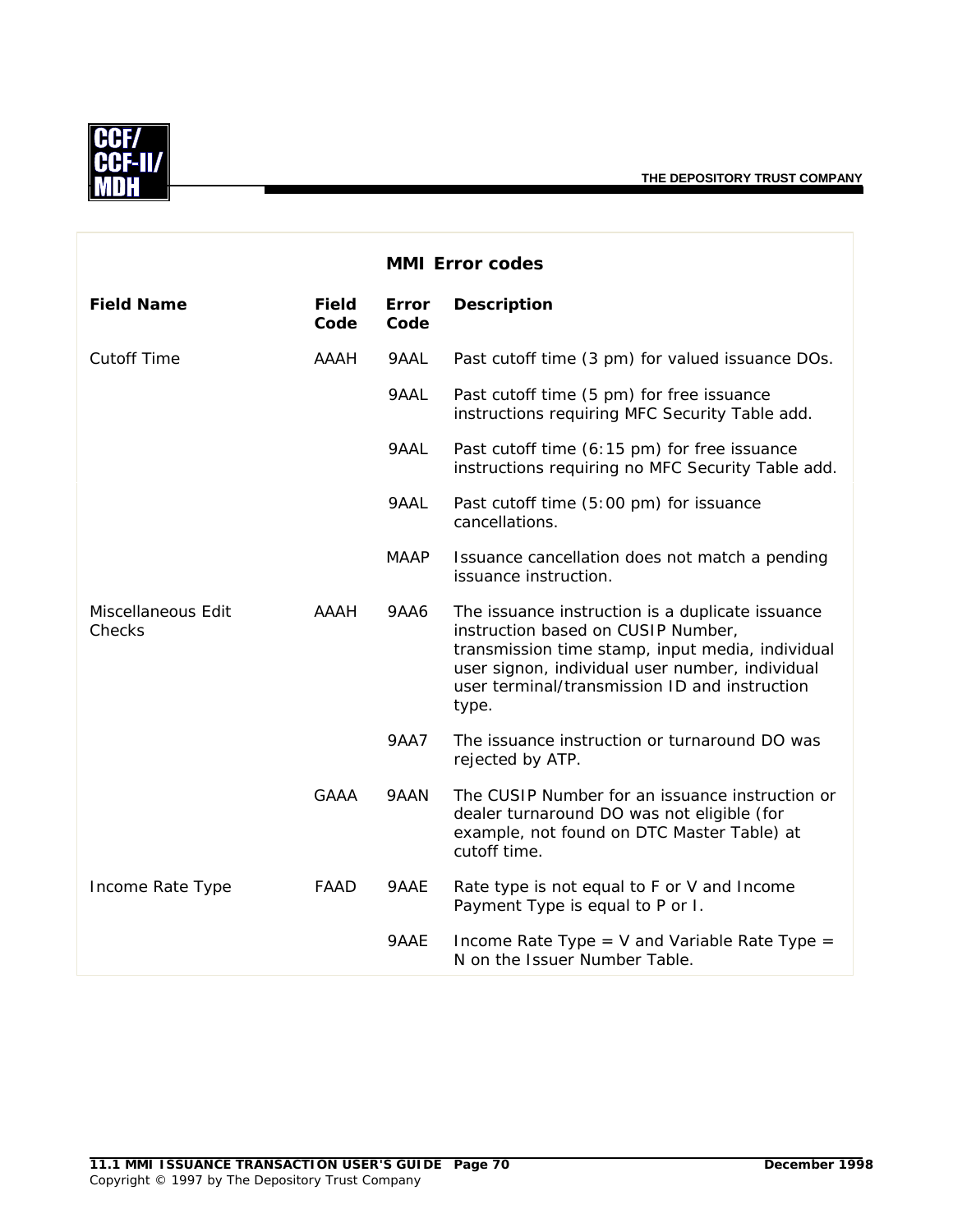

|                     |                      |               | <b>MMI Error codes</b>                                                                                                                                                                                                       |
|---------------------|----------------------|---------------|------------------------------------------------------------------------------------------------------------------------------------------------------------------------------------------------------------------------------|
| <b>Field Name</b>   | <b>Field</b><br>Code | Error<br>Code | <b>Description</b>                                                                                                                                                                                                           |
| Income Payment Type | <b>GAAO</b>          | 9AAE          | Income Payment Type is not equal to P, Z or I.                                                                                                                                                                               |
|                     |                      | 9AAE          | Income Payment Type is not equal to Z for<br>Discount Notes.                                                                                                                                                                 |
|                     |                      | 9AAE          | Income Payment Type is not equal to P or I and<br>the Issuance Product Type = $C$ , $G$ , H or P<br>(Corporate VRDO/CP, Tax-exempt and Taxable<br>Municipal VRDO/CP, and Preferred Stock in CP-<br>like mode, respectively). |
|                     |                      | 9AAE          | Income Payment Type is not equal to Z and the<br>issuer number is set up as a discount issuer<br>number.                                                                                                                     |
|                     |                      | 9AAE          | Rate Type $=$ F and Income Payment Type is not<br>equal to P or I.                                                                                                                                                           |
|                     |                      | 9AAE          | Rate Type $=$ V and the Income Payment Type is<br>not equal to P or I.                                                                                                                                                       |
|                     |                      | 9AAE          | Income Payment Type = $P$ , Income Rate Type =<br>F and the fields which were not applicable did not<br>contain the default value of spaces or zeroes.                                                                       |
|                     |                      |               | Note: Refer to section 4, MMI Field<br>Requirements, on page 21, for a list of fields not<br>applicable based on income rate type and income<br>payment type.                                                                |
|                     |                      | 9AAE          | Income Payment Type $=$ P and the Income Rate<br>Type = $V$ , and the fields which were not<br>applicable did not contain the default value of<br>spaces or zeroes.                                                          |
|                     |                      |               | Note: Refer to section 4, MMI Field<br>Requirements, on page 21, for a list of fields not<br>applicable based on income rate type and income<br>payment type.                                                                |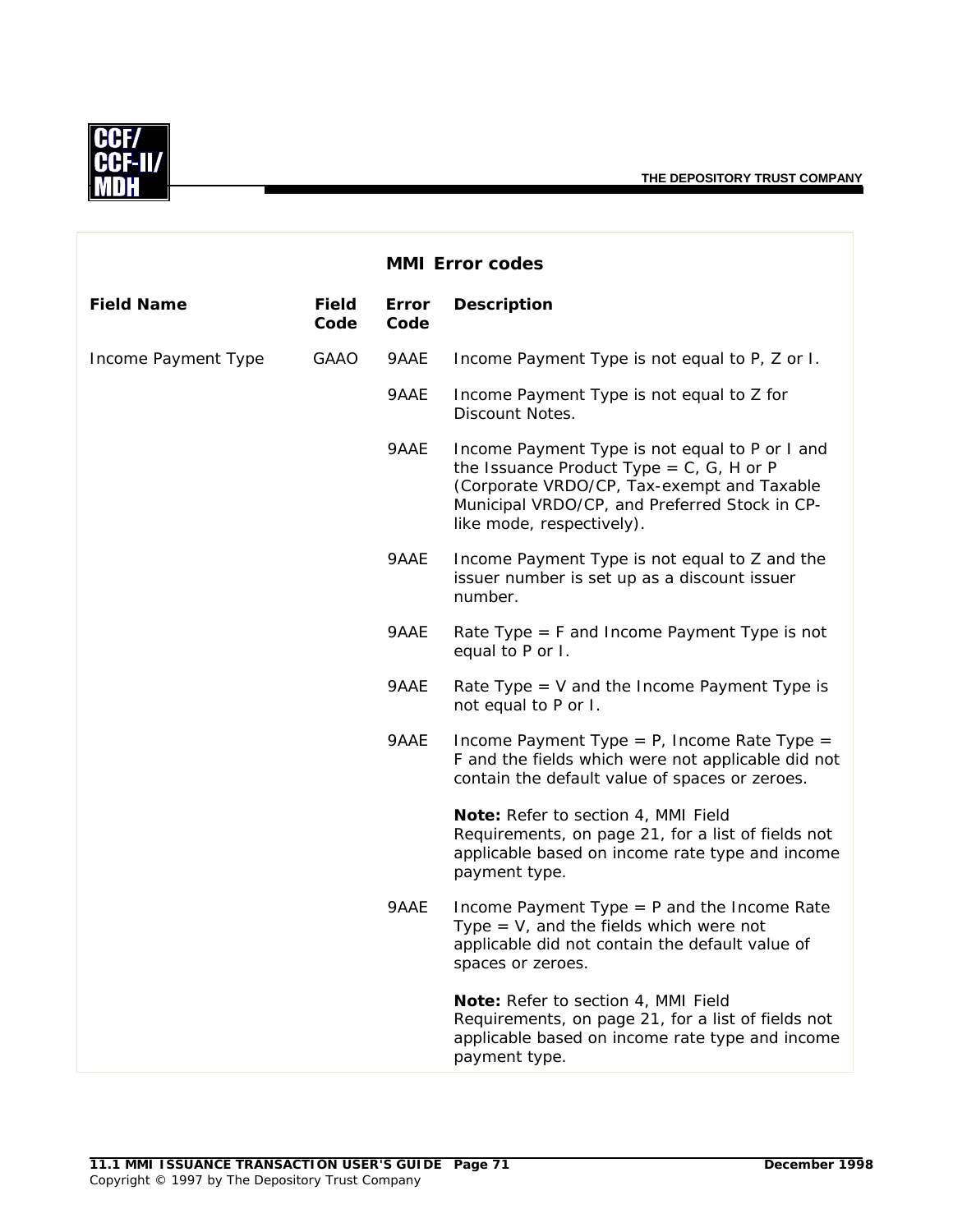

|                                    |                      |                      | <b>MMI Error codes</b>                                                                                                                                               |
|------------------------------------|----------------------|----------------------|----------------------------------------------------------------------------------------------------------------------------------------------------------------------|
| <b>Field Name</b>                  | <b>Field</b><br>Code | <b>Error</b><br>Code | <b>Description</b>                                                                                                                                                   |
| Income Payment Type<br>(continued) |                      | 9AAE                 | Income Payment Type $=$ Z, and the fields which<br>were not applicable did not contain the default<br>value of spaces or zeroes.                                     |
|                                    |                      |                      | Note: Refer to section 4, MMI Field<br>Requirements, on page 21, for a list of fields not<br>applicable based on income rate type and income<br>payment type.        |
|                                    |                      | 9AAE                 | Income Payment Type $= 1$ , and the Income Rate<br>Type $=$ F, and the fields which were not<br>applicable did not contain the default value of<br>spaces or zeroes. |
|                                    |                      |                      | Note: Refer to section 4, MMI Field<br>Requirements, on page 21, for a list of fields not<br>applicable based on income rate type and income<br>payment type.        |
|                                    |                      | 9AAE                 | Income Payment Type $= 1$ , and the Income Rate<br>Type $=$ V, and the fields which were not<br>applicable did not contain the default value of<br>spaces or zeroes. |
|                                    |                      |                      | Note: Refer to section 4, MMI Field<br>Requirements, on page 21, for a list of fields not<br>applicable based on income rate type and income<br>payment type.        |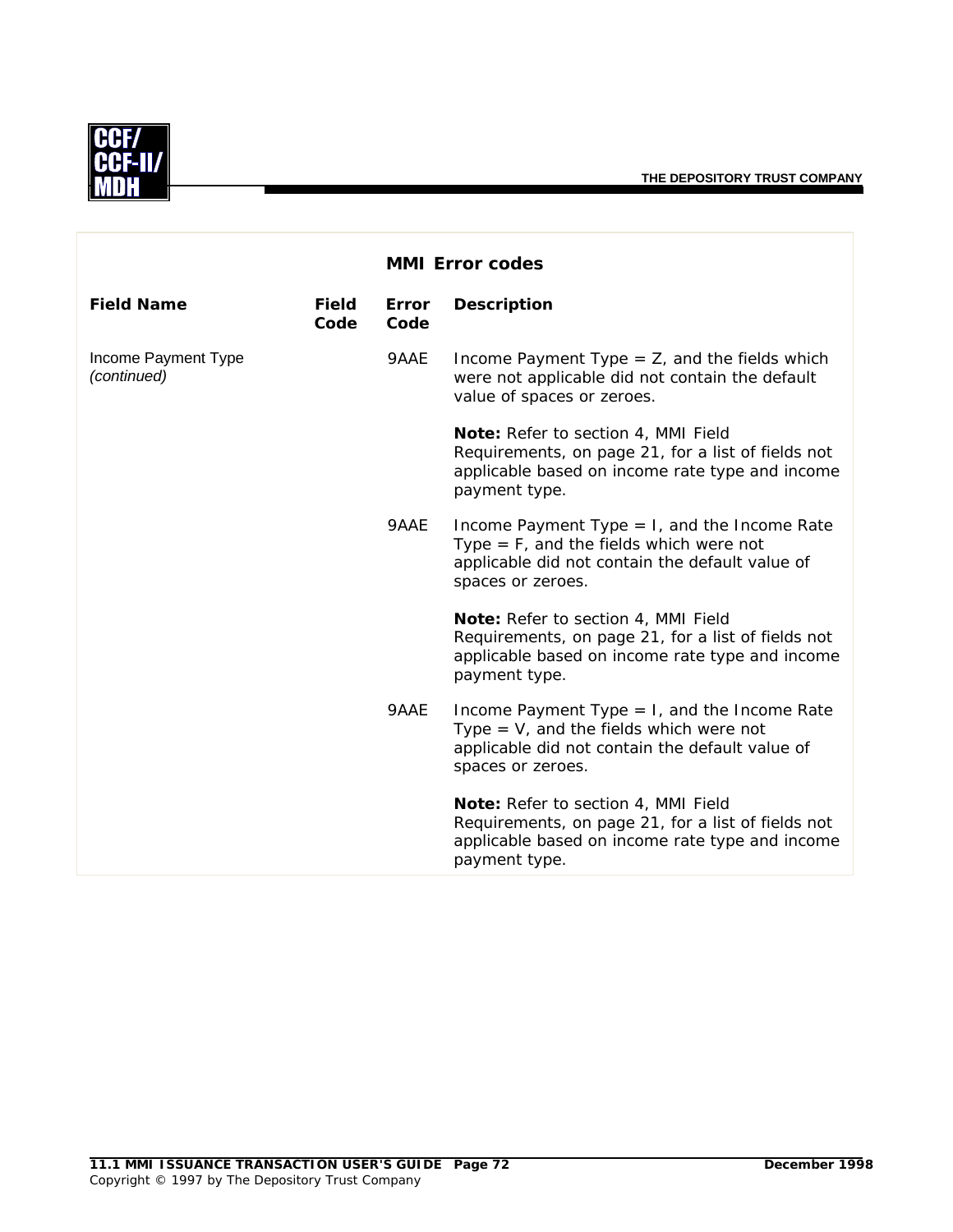

|                                            |                      |                      | <b>MMI Error codes</b>                                                                                                                          |
|--------------------------------------------|----------------------|----------------------|-------------------------------------------------------------------------------------------------------------------------------------------------|
| <b>Field Name</b>                          | <b>Field</b><br>Code | <b>Error</b><br>Code | <b>Description</b>                                                                                                                              |
| <b>Indexed Principal</b><br>Indicator      | EAAN                 | 9AAE                 | Indexed principal indicator is not equal to Y or N.                                                                                             |
|                                            |                      | 9AAE                 | Indicator on the Issuer Number Table is set to N<br>and the indicator on the issuance instruction is<br>equal to Y.                             |
|                                            |                      | 9AAE                 | Indexed Principal Indicator $= N$ and the fields<br>that were not applicable do not contain the<br>default value of zeroes or spaces.           |
|                                            |                      |                      | Note: Refer to the Indexed Principal Information<br>subsection of section 4, MMI Field Requirements,<br>on page 21.                             |
| Periodic/Amortizing<br>Principal Indicator | EAA0                 | 9AAE                 | Indicator is not equal to Y or N.                                                                                                               |
|                                            |                      | 9AAE                 | Indicator on the Issuer Number Table is set to N<br>and the indicator on the issuance instruction is<br>equal to Y.                             |
|                                            |                      | 9AAE                 | Periodic/Amortizing Principal Indicator = N and<br>the fields that were not applicable do not contain<br>the default value of zeroes or spaces. |
|                                            |                      |                      | Note: Refer to the Principal Payment<br>Information subsection of section 4, MMI Field<br>Requirements, on page 21.                             |
| Foreign Currency<br>Indicator              | EAAP                 | 9AAE                 | Foreign Currency Indicator is not equal to Y or N.                                                                                              |
|                                            |                      | 9AAE                 | Indicator on the Issuer Number Table is set to N<br>and indicator on the issuance instruction is equal<br>to Y                                  |
|                                            |                      | 9AAE                 | The difference between maturity date and<br>settlement date is less than 30 days                                                                |
|                                            |                      |                      | Note: Applies to Corporate CP with foreign<br>currency indicator $=$ Y.                                                                         |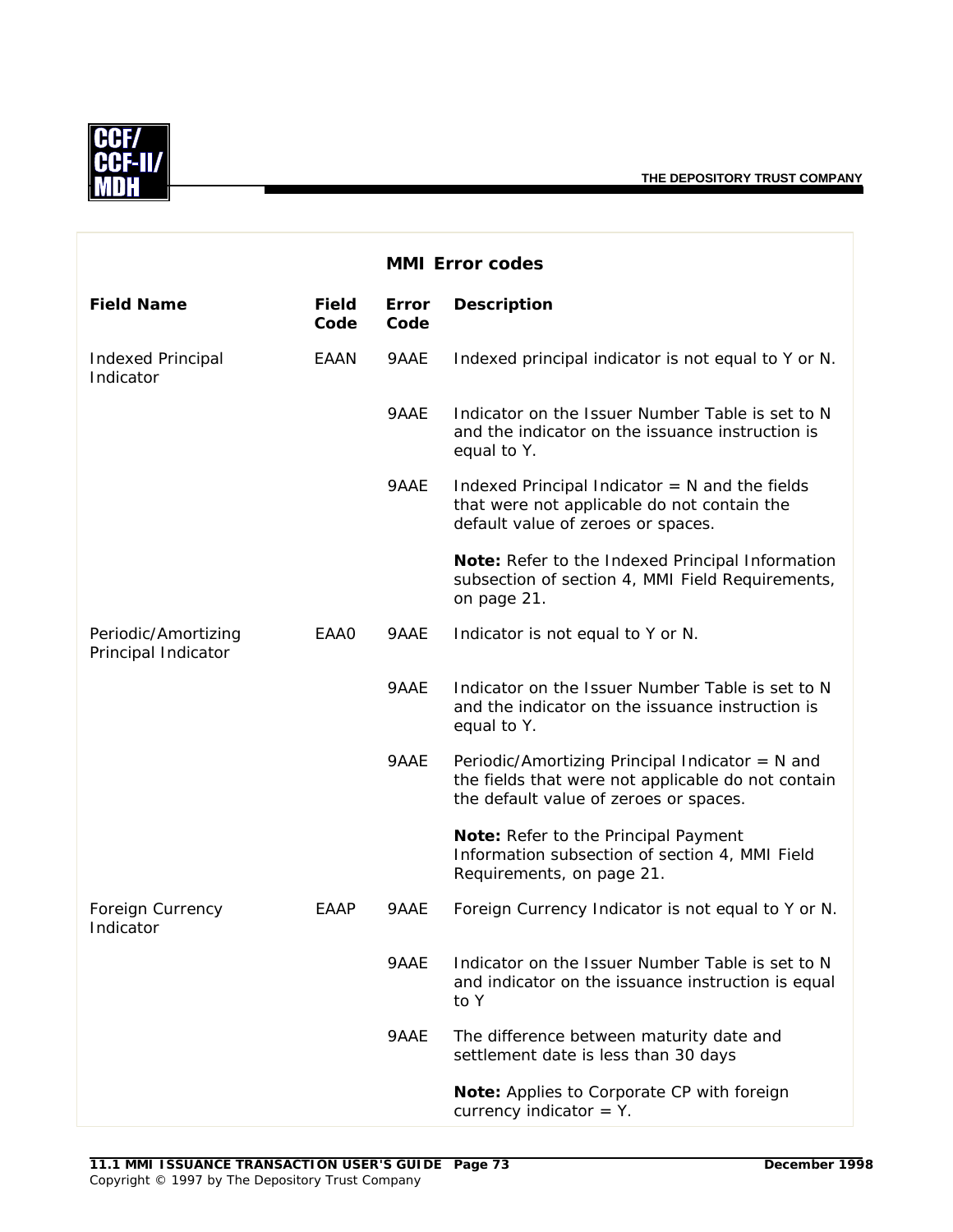

|                                              |                      |                      | <b>MMI Error codes</b>                                                                                                                                                                                                                                                                                                                     |
|----------------------------------------------|----------------------|----------------------|--------------------------------------------------------------------------------------------------------------------------------------------------------------------------------------------------------------------------------------------------------------------------------------------------------------------------------------------|
| <b>Field Name</b>                            | <b>Field</b><br>Code | <b>Error</b><br>Code | <b>Description</b>                                                                                                                                                                                                                                                                                                                         |
| Foreign Currency Code<br>ID                  | GAAI                 | 9AAE                 | Foreign Currency Code ID is not a valid ISO<br>currency code.                                                                                                                                                                                                                                                                              |
|                                              |                      | 9AAE                 | Foreign Currency Indicator $= N$ and the Foreign<br>Currency Code ID is not equal to USD (US<br>Dollars).                                                                                                                                                                                                                                  |
|                                              |                      | 9AAE                 | Foreign Currency Indicator $=$ Y and the Foreign<br>Currency Code ID is equal to USD (US Dollars).                                                                                                                                                                                                                                         |
| <b>US Dollar Payment</b><br>Option Indicator | EAAQ                 | 9AAE                 | US Dollar Payment Indicator must be Y or N<br>when the Foreign Currency Indicator = $Y$ .                                                                                                                                                                                                                                                  |
|                                              |                      | 9AAE                 | US Dollar Payment Indicator is not blank and the<br>foreign Currency Indicator = $N$ .                                                                                                                                                                                                                                                     |
| Repayment (PUT) Option<br>Indicator          | EAAR                 | 9AAE                 | The repayment PUT Option Indicator is not equal<br>to Y or.                                                                                                                                                                                                                                                                                |
|                                              |                      | 9AAE                 | The indicator on the Issuer Number Table is set<br>to N and the indicator on the issuance instruction<br>is equal to Y.                                                                                                                                                                                                                    |
|                                              |                      | 9AAE                 | Repayment PUT Option Indicator $= N$ and the<br>following fields were not applicable and do not<br>contain the default value of zeroes or spaces:<br>Repayment PUT Option Frequency:<br>space default<br>Start Date 1st Tender:<br>default<br>zero<br>End Date 1st Tender:<br>default<br>zero<br>End Date Last Tender:<br>default.<br>zero |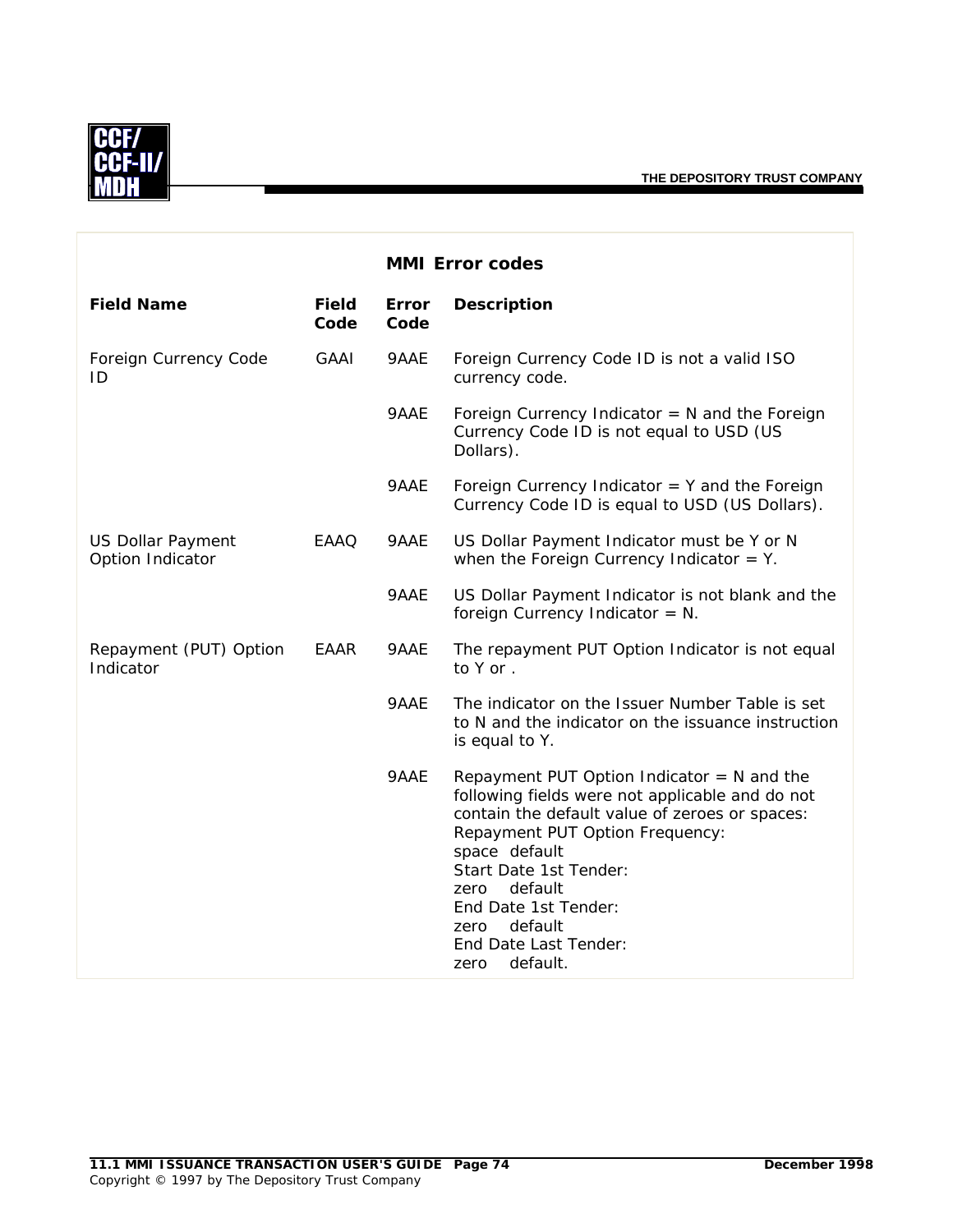

|                                                       |                      |                      | <b>MMI Error codes</b>                                                                                                                                                                                 |
|-------------------------------------------------------|----------------------|----------------------|--------------------------------------------------------------------------------------------------------------------------------------------------------------------------------------------------------|
| <b>Field Name</b>                                     | <b>Field</b><br>Code | <b>Error</b><br>Code | <b>Description</b>                                                                                                                                                                                     |
| Call Indicator                                        | EAAS                 | 9AAE                 | Call indicator is not equal to Y or N.                                                                                                                                                                 |
|                                                       |                      | 9AAE                 | Indicator on the Issuer Number Table is set to N<br>and the indicator on the issuance instruction is<br>equal to Y.                                                                                    |
|                                                       |                      | 9AAE                 | If the Call Indicator $= N$ , the following fields are<br>not applicable and do not contain the default<br>value:<br>First Call Date (default = $zero$ )<br>Call Price Percentage (default = $zero$ ). |
| Changeable Income Pay-<br>ment Frequency<br>Indicator | EAAT                 | 9AAE                 | Changeable Income Payment Frequency<br>Indicator is not equal to Y or N.                                                                                                                               |
|                                                       |                      | 9AAE                 | Indicator on the Issuer Number Table is set to N<br>and the indicator on the issuance instruction is<br>equal to Y.                                                                                    |
| Repayment (PUT) Option<br>Upon Death Indicator        | EAAU                 | 9AAE                 | Repayment (PUT) Option Upon Death Indicator is<br>not equal to Y or N.                                                                                                                                 |
|                                                       |                      | 9AAE                 | The indicator on the Issuer Number Table is set<br>to N and the indicator on the issuance instruction<br>$= Y$ .                                                                                       |
| Taxable Indicator                                     | EAA <sub>2</sub>     | 9AAE                 | Taxable Indicator is not equal to Y or N.                                                                                                                                                              |
|                                                       |                      | 9AAE                 | Indicator on the Issuer Number Table is set to N<br>and the indicator on the issuance instruction $= Y$ .                                                                                              |
| <b>Extendable Maturity</b><br>Indicator               | EAAV                 | 9AAE                 | Extension of maturity indicator is not equal to Y<br>or N.                                                                                                                                             |
|                                                       |                      | 9AAE                 | Indicator on the Issuer Number Table is set to N<br>and the indicator on the issuance instruction is<br>equal to Y.                                                                                    |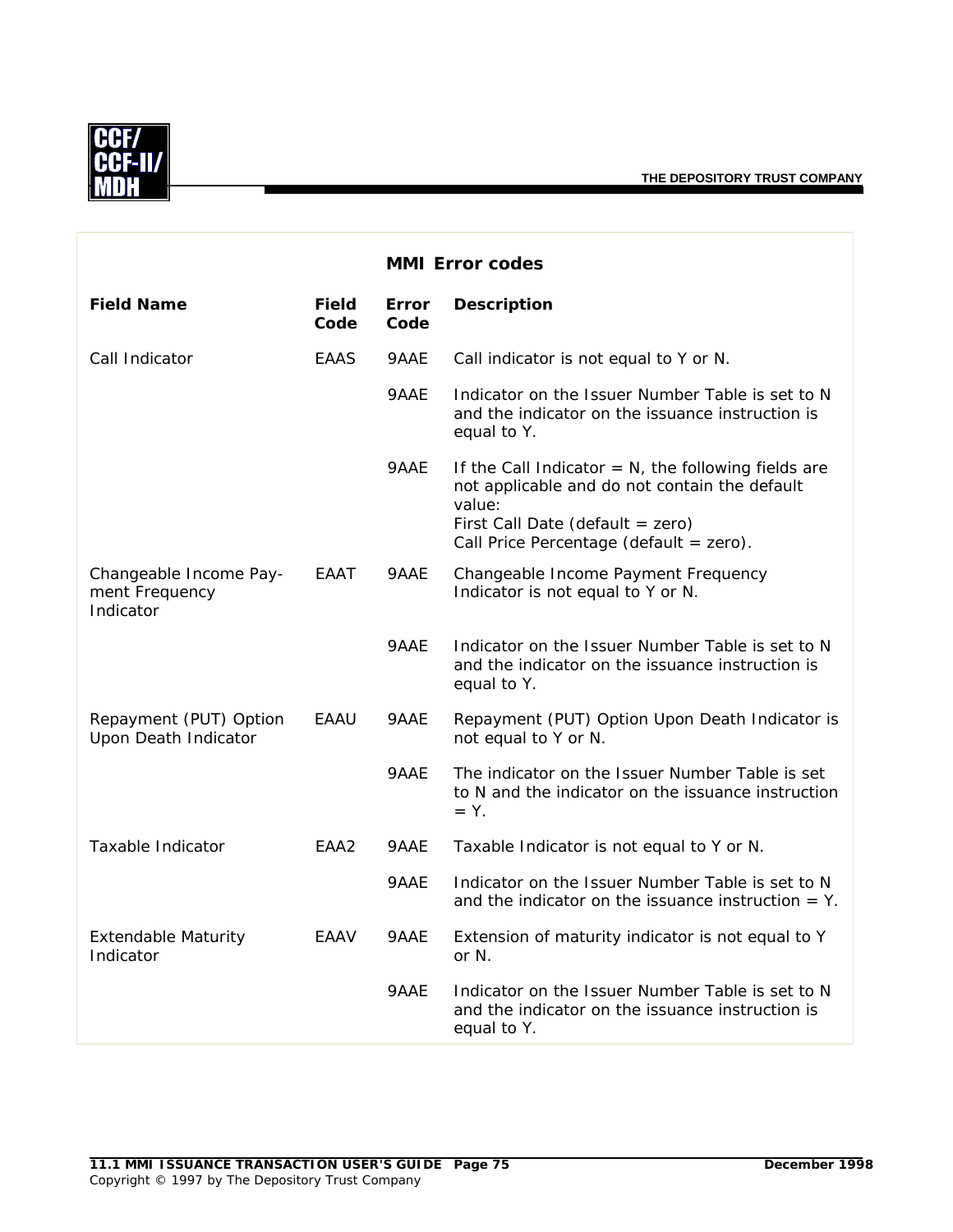

|                                  |                      |                      | <b>MMI Error codes</b>                                                                                              |
|----------------------------------|----------------------|----------------------|---------------------------------------------------------------------------------------------------------------------|
| <b>Field Name</b>                | <b>Field</b><br>Code | <b>Error</b><br>Code | <b>Description</b>                                                                                                  |
| Income Rate Reset<br>Indicator   | <b>EAAW</b>          | 9AAE                 | Income rate reset indicator is not equal to Y or<br>N.                                                              |
|                                  |                      | 9AAE                 | Indicator on the Issuer Number Table is set to N<br>and the indicator on the issuance instruction is<br>equal to Y. |
| Renewable Note<br>Indicator      | EAAX                 | 9AAE                 | Renewable note indicator is not equal to Y or N.                                                                    |
|                                  |                      | 9AAE                 | Indicator on the Issuer Number Table is set to N<br>and the indicator on the issuance instruction is<br>equal to Y. |
|                                  |                      | 9AAE                 | Renewable note indicator is equal to Y and the<br>Extendable Maturity Indicator = $Y$ .                             |
| Income Step-Up Rate<br>Indicator | EAAY                 | 9AAE                 | Income Step-Up Rate Indicator is not equal to Y<br>or N.                                                            |
| Income Step-Up Rate              | <b>FAAE</b>          | 9AAF                 | Income Step-Up Rate is not numeric.                                                                                 |
|                                  |                      | 9AAH                 | Income Step-Up Rate is equal to zero and<br>Income Step-Up Rate Indicator = $Y$ .                                   |
|                                  |                      | 9AAE                 | Income Step-Up Rate is not equal to zero and<br>Income Step-Up Rate Indicator = $N$ .                               |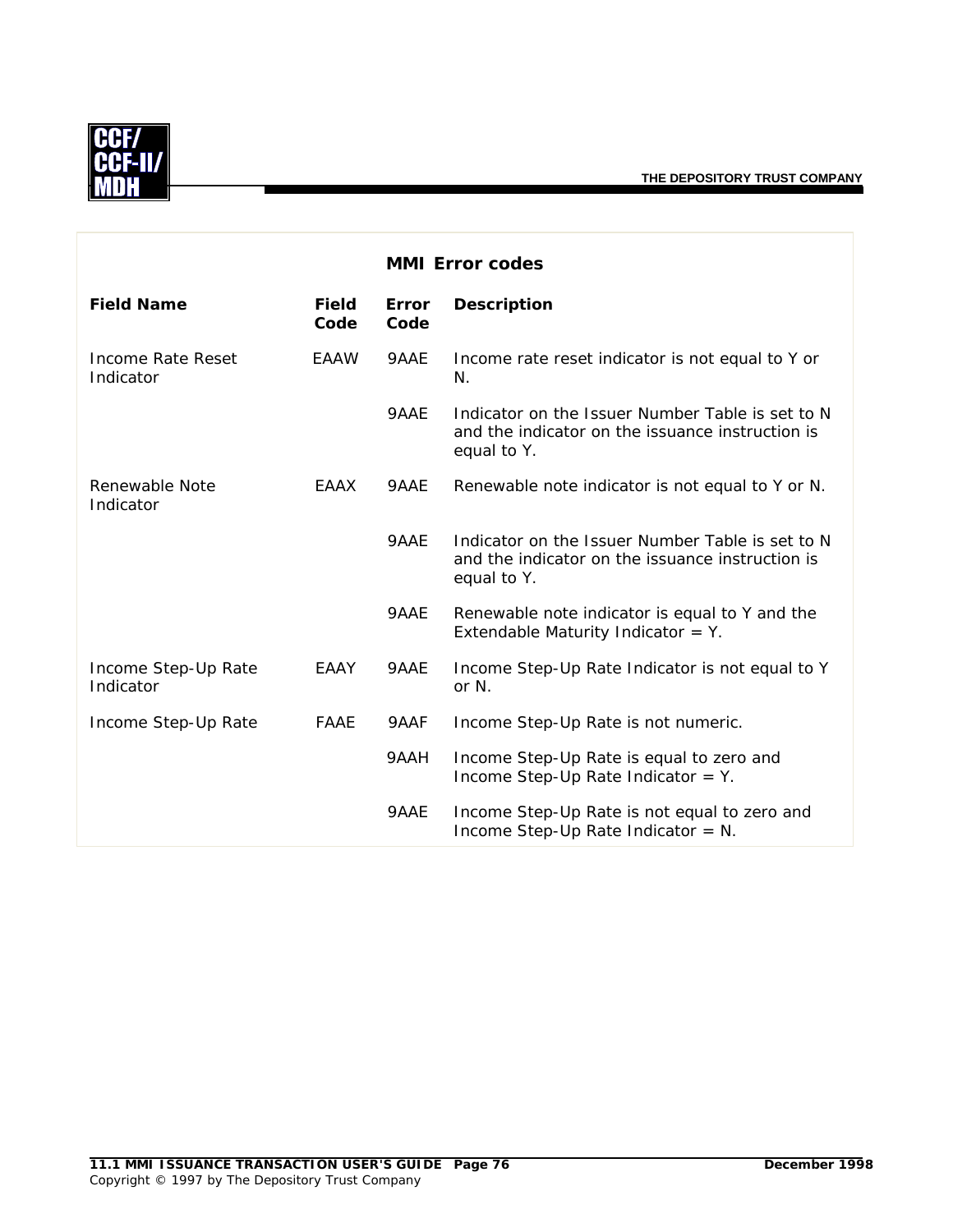

|                                                        |                      |                      | <b>MMI Error codes</b>                                                                                                                                                                                                                                                                                                                                                                                                                                                     |
|--------------------------------------------------------|----------------------|----------------------|----------------------------------------------------------------------------------------------------------------------------------------------------------------------------------------------------------------------------------------------------------------------------------------------------------------------------------------------------------------------------------------------------------------------------------------------------------------------------|
| <b>Field Name</b>                                      | <b>Field</b><br>Code | <b>Error</b><br>Code | <b>Description</b>                                                                                                                                                                                                                                                                                                                                                                                                                                                         |
| Income Step-Up Rate<br><b>Effective Date</b>           | <b>BAAC</b>          | 9AAJ                 | Invalid month for First Payment Date (that is,<br>month is not equal to $1-12$ );<br>or<br>Invalid day for first payment date (that is, day is<br>not equal to 1-31 for months 1, 3, 5, 7, 8 10,<br>12; day is not equal to 1-30 for months 4, 6, 9<br>and 11; day is not equal to 1-28 for month 2 of<br>a non-leap year; day is not equal to 1-29 for<br>month 2 of a leap year);<br><b>or</b><br>Invalid year for First Payment Date (that is, year<br>is not numeric). |
|                                                        |                      |                      | Note:<br>1. This can be validated using the CALENDAR<br>routine.<br>2. Applies when Income Step-Up Rate Indicator<br>$= Y$ .                                                                                                                                                                                                                                                                                                                                               |
|                                                        |                      | 9AAE                 | This date is not equal to zero and Income Step-<br>Up Rate Indicator = $N$ .                                                                                                                                                                                                                                                                                                                                                                                               |
| Income, Discount or<br>Income Rate (of 1st<br>Payment) | FAAF                 | 9AAF                 | Rate is not numeric.                                                                                                                                                                                                                                                                                                                                                                                                                                                       |
|                                                        |                      | 9AAH                 | Rate is equal to zeroes.                                                                                                                                                                                                                                                                                                                                                                                                                                                   |
|                                                        |                      | 9AAE                 | Rate is greater than 99.999%.                                                                                                                                                                                                                                                                                                                                                                                                                                              |
|                                                        |                      |                      | Note: Applies to MMIs with an Income Rate Type<br>$=$ F.                                                                                                                                                                                                                                                                                                                                                                                                                   |
|                                                        |                      | 9AAE                 | Rate is greater than 99.99999%.                                                                                                                                                                                                                                                                                                                                                                                                                                            |
|                                                        |                      |                      | Note: Applies to MMIs with an Income Rate Type<br>$= V.$                                                                                                                                                                                                                                                                                                                                                                                                                   |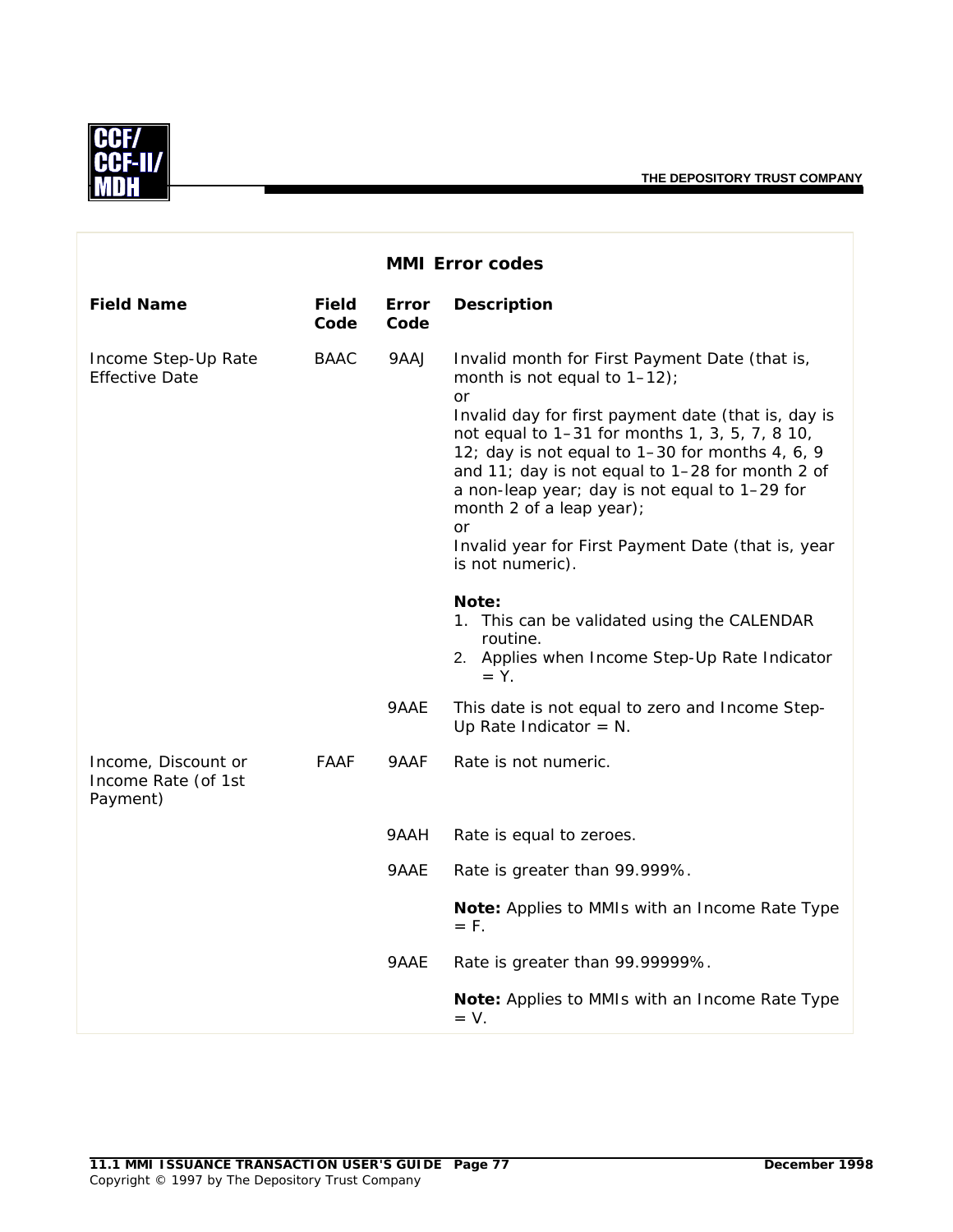

|                                                   |                      |               | <b>MMI Error codes</b>                                                                                   |
|---------------------------------------------------|----------------------|---------------|----------------------------------------------------------------------------------------------------------|
| <b>Field Name</b>                                 | <b>Field</b><br>Code | Error<br>Code | <b>Description</b>                                                                                       |
| Income Payment Amount                             | <b>DAAY</b>          | 9AAF          | Amount per \$1000 is not numeric.                                                                        |
| Per \$1000 (1st payment)                          |                      |               | <b>Note:</b> Applies if Foreign Currency Indicator = $N$ .                                               |
|                                                   |                      | 9AAH          | Amount is zeroes.                                                                                        |
|                                                   |                      |               | <b>Note:</b> Applies if Foreign Currency Indicator = $N$ .                                               |
|                                                   |                      | <b>9AA9</b>   | Amount is not equal to DTC's calculated amount.                                                          |
|                                                   |                      | 9AAE          | Amount is greater than 999.999999.                                                                       |
| Income Payment Amount<br>Per \$1000 (at maturity) | <b>DAAY</b>          | 9AAF          | Amount per \$1000 is not numeric                                                                         |
|                                                   |                      |               | Note: Applies if Foreign Currency Indicator = N.                                                         |
|                                                   |                      | <b>9AA9</b>   | Amount is not equal to DTC's calculated amount;<br>an RDP program will be used to verify this<br>amount. |
|                                                   |                      |               | <b>Note:</b> Applies if Foreign Currency Indicator = $N$ .                                               |
| Income Calculation<br>Formula Type                | GAA3                 | 9AAE          | Income Calculation Formula Type is not equal to<br>01, 02, 03 or 04.                                     |
| Income Payment<br>Frequency Interval Type         | GAA4                 | 9AAE          | Income Payment Frequency Interval Type is not<br>equal to Y, M, W or D.                                  |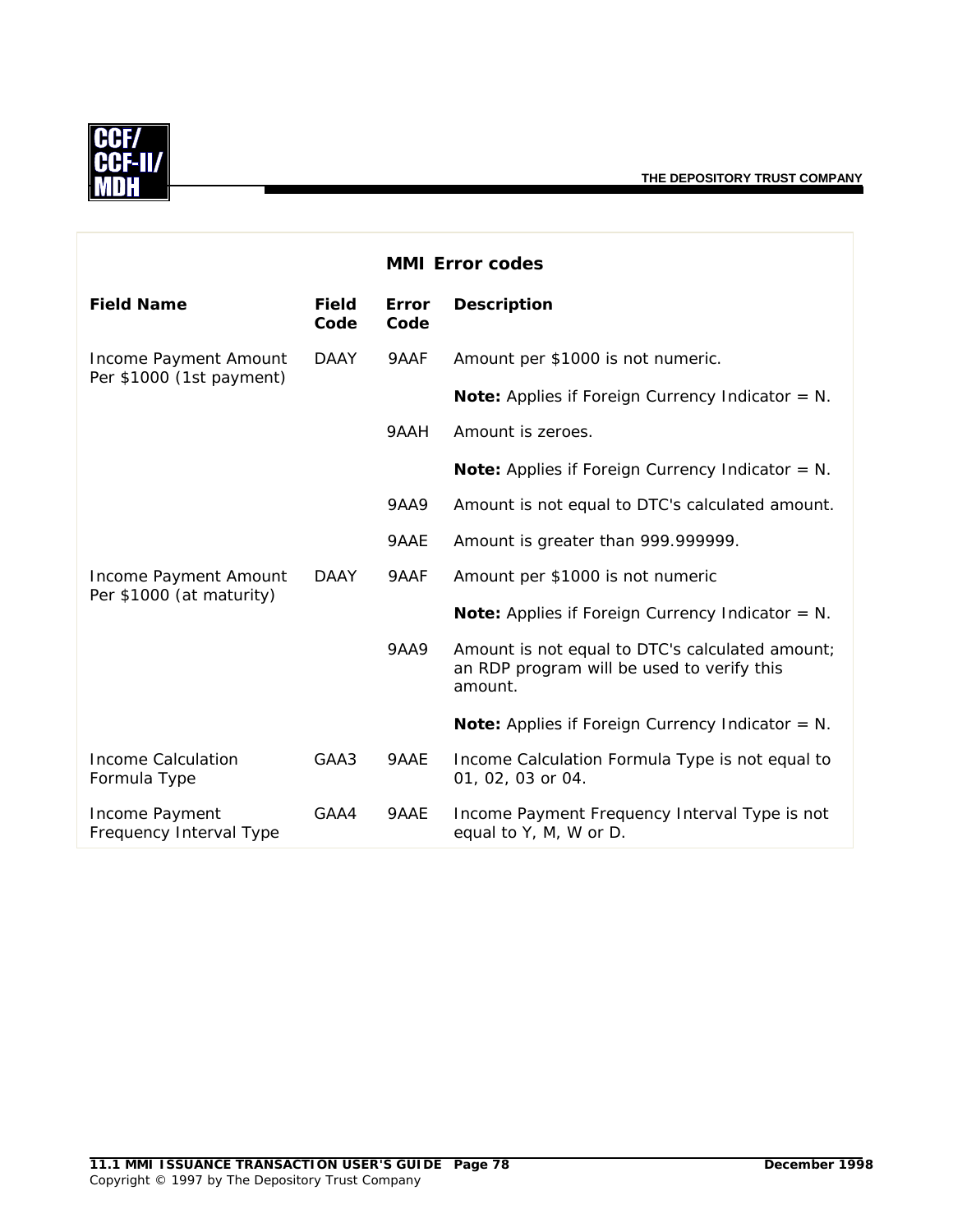

|                                                |                      |                      | <b>MMI Error codes</b>                                                                                                                                                                                                                                                                                                                                                                                                                                                                                                                                                                                                                                                                                                                                                                                                                |
|------------------------------------------------|----------------------|----------------------|---------------------------------------------------------------------------------------------------------------------------------------------------------------------------------------------------------------------------------------------------------------------------------------------------------------------------------------------------------------------------------------------------------------------------------------------------------------------------------------------------------------------------------------------------------------------------------------------------------------------------------------------------------------------------------------------------------------------------------------------------------------------------------------------------------------------------------------|
| <b>Field Name</b>                              | <b>Field</b><br>Code | <b>Error</b><br>Code | <b>Description</b>                                                                                                                                                                                                                                                                                                                                                                                                                                                                                                                                                                                                                                                                                                                                                                                                                    |
| Income Payment<br>Frequency Interval<br>Number | GAA5                 | 9AAF                 | Income Payment Frequency Interval Number is<br>not numeric.                                                                                                                                                                                                                                                                                                                                                                                                                                                                                                                                                                                                                                                                                                                                                                           |
|                                                |                      | 9AAE                 | Income Payment Frequency Interval Number =<br>zero and the Income Payment Frequency<br>Interval Type = $Y$ , M or W; 9AAE Income<br>Payment Frequency Interval Number is less than<br>7 and the Income Payment Frequency Interval<br>Type = $D$ ; Targeted First Income Payment Date<br>BAA59AAJ Invalid month for First Payment Date<br>(that is, month is not equal to $1-12$ );<br>or<br>Invalid day for First Payment Date (that is, day is<br>not equal to 1-31 for months 1, 3, 5, 7, 8 10,<br>12; day is not equal to 1-30 for months 4, 6, 9<br>and 11; day is not equal to $1-28$ for month 2 of<br>a non-leap year; day is not equal to 1--29 for<br>month 2 of a leap year);<br>or<br>Invalid year for First Payment Date (that is, year<br>is not numeric).<br>Note: This can be validated using the CALENDAR<br>routine. |
|                                                |                      | 9AAE                 | This date is not between the Settlement Date<br>and the Maturity Date.                                                                                                                                                                                                                                                                                                                                                                                                                                                                                                                                                                                                                                                                                                                                                                |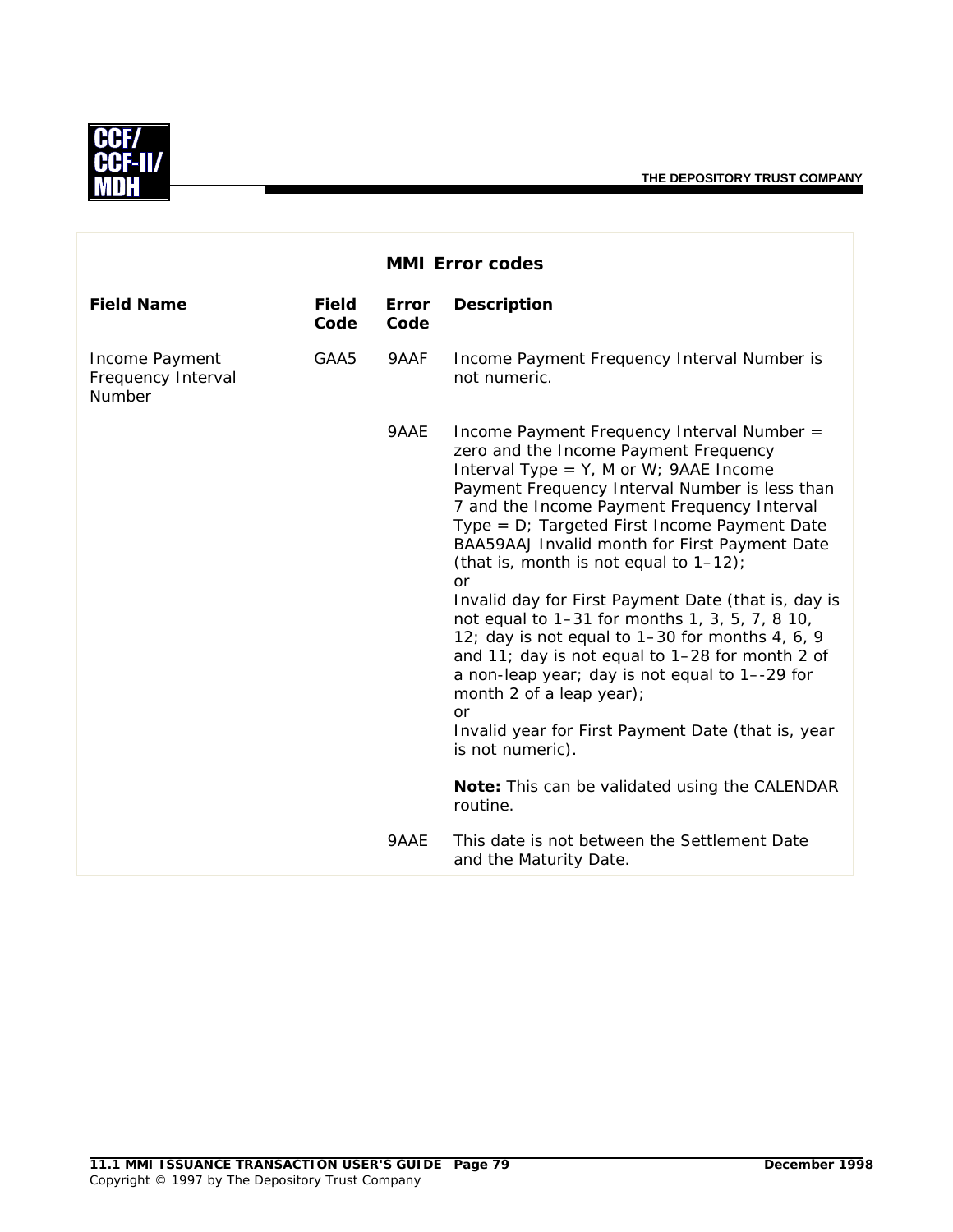

|                                               |                      |               | <b>MMI Error codes</b>                                                                                                                                                                                                                                                                                                                                                                                                                                                           |
|-----------------------------------------------|----------------------|---------------|----------------------------------------------------------------------------------------------------------------------------------------------------------------------------------------------------------------------------------------------------------------------------------------------------------------------------------------------------------------------------------------------------------------------------------------------------------------------------------|
| <b>Field Name</b>                             | <b>Field</b><br>Code | Error<br>Code | <b>Description</b>                                                                                                                                                                                                                                                                                                                                                                                                                                                               |
| <b>Actual First Income</b><br>Payment Date    | BAA6                 | 9AAJ          | Invalid month for First Payment Date (that is,<br>month is not equal to $1-12$ ;<br><b>or</b><br>Invalid day for First Payment Date (that is, day is<br>not equal to 1-31 for months 1, 3, 5, 7, 8 10,<br>12; day is not equal to 1-30 for months 4, 6, 9<br>and 11; day is not equal to 1-28 for month 2 of<br>a non-leap year; day is not equal to 1-29 for<br>month 2 of a leap year);<br><b>or</b><br>Invalid year for First Payment Date (that is, year<br>is not numeric). |
|                                               |                      |               | Note: This can be validated using the CALENDAR<br>routine.                                                                                                                                                                                                                                                                                                                                                                                                                       |
|                                               |                      | 9AAE          | Date is not a DTC settlement date or, when<br>applicable, a London business date.                                                                                                                                                                                                                                                                                                                                                                                                |
|                                               |                      | 9AAE          | Date is not between the Settlement Date and the<br>Maturity Date.                                                                                                                                                                                                                                                                                                                                                                                                                |
| Income Payment Accrual<br>Period Measure Type | GAA6                 | 9AAE          | Income Payment Accrual Period Measure Type is<br>not equal to A or T.                                                                                                                                                                                                                                                                                                                                                                                                            |
|                                               |                      | 9AA5          | Income Payment Accrual Period Measure Type =<br>spaces and the Income Payment Accrual Period<br>Method Type $= P$ .                                                                                                                                                                                                                                                                                                                                                              |
|                                               |                      | 9AAE          | Income Payment Accrual Period Measure Type is<br>not equal to spaces and the Income Payment<br>Accrual Period Method Type = $R$ .                                                                                                                                                                                                                                                                                                                                                |
| Income Payment Accrual<br>Period Method Type  | EAAZ                 | 9AAE          | Income Payment Accrual Period Method Type is<br>not equal to R or P.                                                                                                                                                                                                                                                                                                                                                                                                             |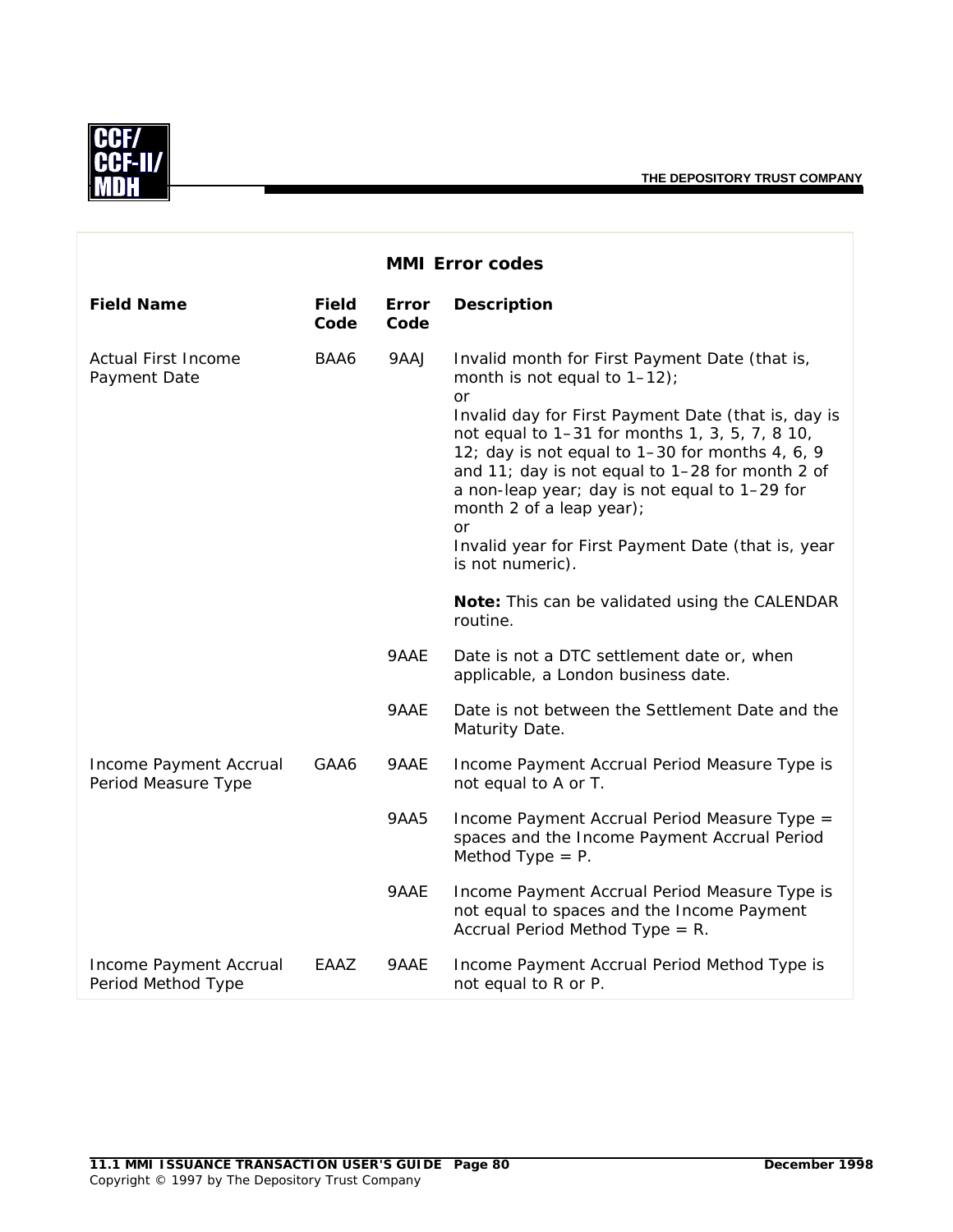

|                                                                                                       |                      |               | <b>MMI Error codes</b>                                                                                                                                                                                                                                                                                                                                                                                                                                              |
|-------------------------------------------------------------------------------------------------------|----------------------|---------------|---------------------------------------------------------------------------------------------------------------------------------------------------------------------------------------------------------------------------------------------------------------------------------------------------------------------------------------------------------------------------------------------------------------------------------------------------------------------|
| <b>Field Name</b>                                                                                     | <b>Field</b><br>Code | Error<br>Code | <b>Description</b>                                                                                                                                                                                                                                                                                                                                                                                                                                                  |
| First Income Payment<br><b>Record Date</b>                                                            | BAA7                 | 9AAJ          | Invalid month for Actual Record Date (that is,<br>month is not equal to $1-12$ );<br>or<br>Invalid day for Actual Record Date (that is, day is<br>not equal to 1-31 for months 1, 3, 5, 7, 8 10,<br>12; day is not equal to 1-30 for months 4, 6, 9<br>and 11; day is not equal to 1-28 for month 2 of<br>a non-leap year; day is not equal to 1-29 for<br>month 2 of a leap year);<br><b>or</b><br>Invalid year for Record Date (that is, year is not<br>numeric). |
|                                                                                                       |                      |               | Note:<br>1. Applies when the field Income Payment<br>Record/Payable Date Difference = 0.<br>2. This can be validated using the CALENDAR<br>routine.                                                                                                                                                                                                                                                                                                                 |
|                                                                                                       |                      | 9AAE          | Income Payment Record Date is greater than or<br>equal to the Targeted First Income Payment<br>Date.                                                                                                                                                                                                                                                                                                                                                                |
|                                                                                                       |                      |               | Note: Applies when the field Income Payment<br>Record/Payable Date difference = 0.                                                                                                                                                                                                                                                                                                                                                                                  |
| Income Payment<br>Record/Payable Date<br>Difference $(*$ of days<br>record date precedes pay<br>date) | <b>BAAK</b>          | 9AAF          | Number of days is not numeric.                                                                                                                                                                                                                                                                                                                                                                                                                                      |
|                                                                                                       |                      | 9AAH          | Number of days is zeroes and the Targeted First<br>Income Payment Record Date = zeroes.                                                                                                                                                                                                                                                                                                                                                                             |
|                                                                                                       |                      | 9AAE          | Number of days is greater than zeroes and the<br>Targeted First Income Payment Record Date is<br>not equal to zeroes (that is, either the number of<br>days or the Targeted First Income Payment<br>Record Date must be supplied, but not both).                                                                                                                                                                                                                    |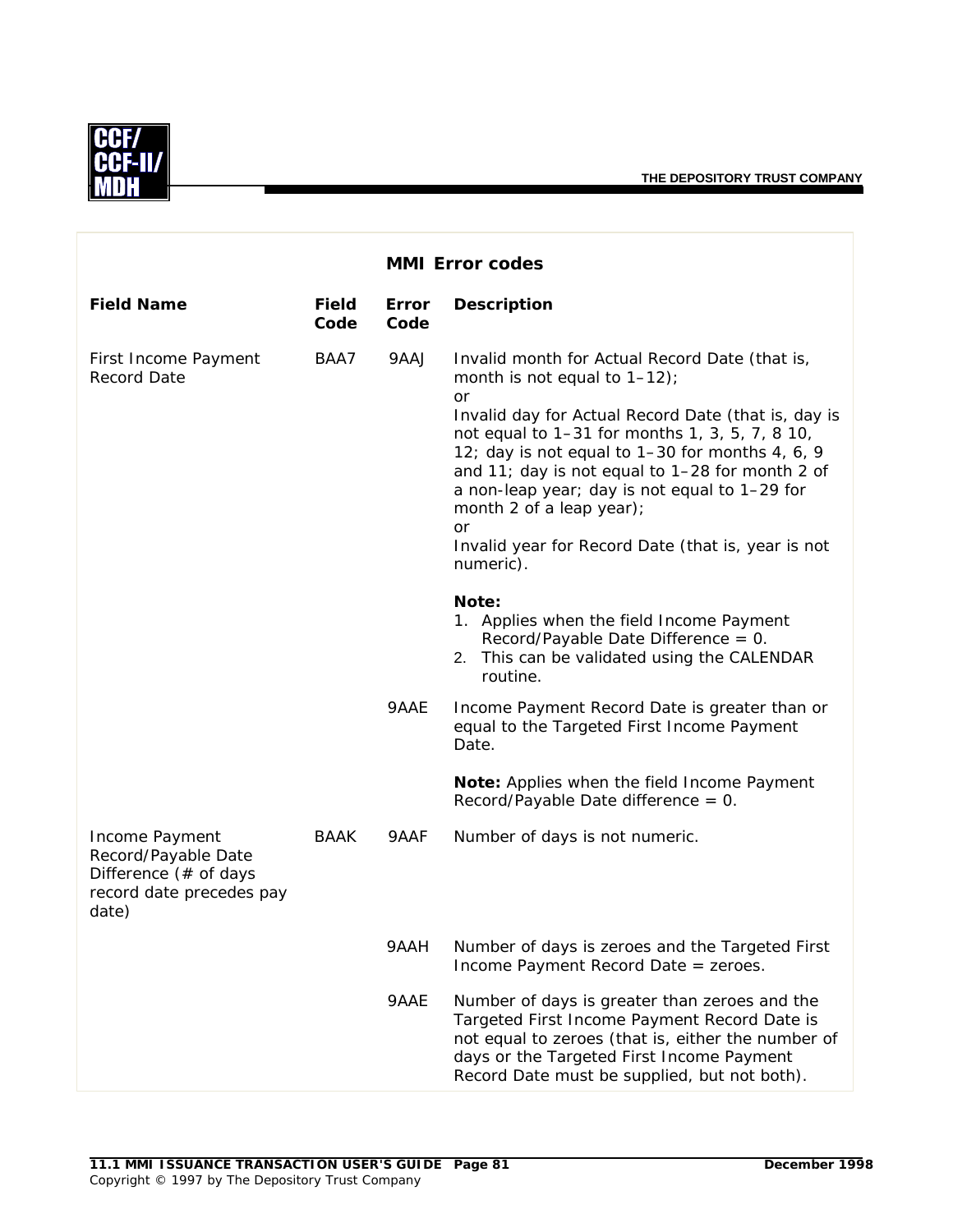

|                                                  |                      |                      | <b>MMI Error codes</b>                                                                                                                                                                                   |
|--------------------------------------------------|----------------------|----------------------|----------------------------------------------------------------------------------------------------------------------------------------------------------------------------------------------------------|
| <b>Field Name</b>                                | <b>Field</b><br>Code | <b>Error</b><br>Code | <b>Description</b>                                                                                                                                                                                       |
| Income Payment Busi-<br>ness/Calendar Indicator  | EAA0                 | 9AAE                 | Income Payment Business/Calendar Indicator is<br>not equal to B or C.                                                                                                                                    |
| Income Payment Week-<br>end/Holiday Indicator    | EAA1                 | 9AAE                 | Income Payment Weekend/Holiday Indicator is<br>not equal to A or B.                                                                                                                                      |
| Income Rate Reset<br>Interval Type               | GAA7                 | 9AAE                 | Income Rate Reset Interval Type is not equal to<br>Y, M. D or W.                                                                                                                                         |
| Income Rate Reset Inter-<br>val Number           | GAA8                 | 9AAF                 | Income Rate Reset Interval Number is not<br>numeric.                                                                                                                                                     |
|                                                  |                      | 9AAH                 | Income Rate Reset Interval Number = zero.                                                                                                                                                                |
| <b>LIBOR Indexed Income</b><br>Payment Indicator | EAAK                 | 9AAE                 | LIBOR Indexed Income Payment Indicator is not<br>equal to Y or N.                                                                                                                                        |
| Income Payment Vari-<br>able Rate Index Name     | <b>HAAA</b>          | <b>9AA5</b>          | Index name $=$ blanks.                                                                                                                                                                                   |
| Income Payment Index<br>Maturity Interval Type   | GAA9                 | 9AAE                 | Index maturity interval type is not equal to Y, M,<br>W or D.                                                                                                                                            |
|                                                  |                      | 9AA5                 | Index Maturity Interval Type is blank and Income<br>Payment Index Maturity Interval Number,<br>Income Payment Spread Sign Type, Income<br>Payment Spread Percentage, are not equal to<br>default values. |
| Income Payment Index<br>Maturity Interval Number | <b>GABA</b>          | 9AAE                 | Index maturity interval number is not equal to<br>$00 - 99.$                                                                                                                                             |
| Income Payment Spread<br>Sign Type               | EAAL                 | 9AAE                 | Spread sign type is not equal to $+$ or $-$ .                                                                                                                                                            |
| Income Payment Spread<br>Percentage              | <b>DAAZ</b>          | 9AAF                 | Spread percentage is not numeric.                                                                                                                                                                        |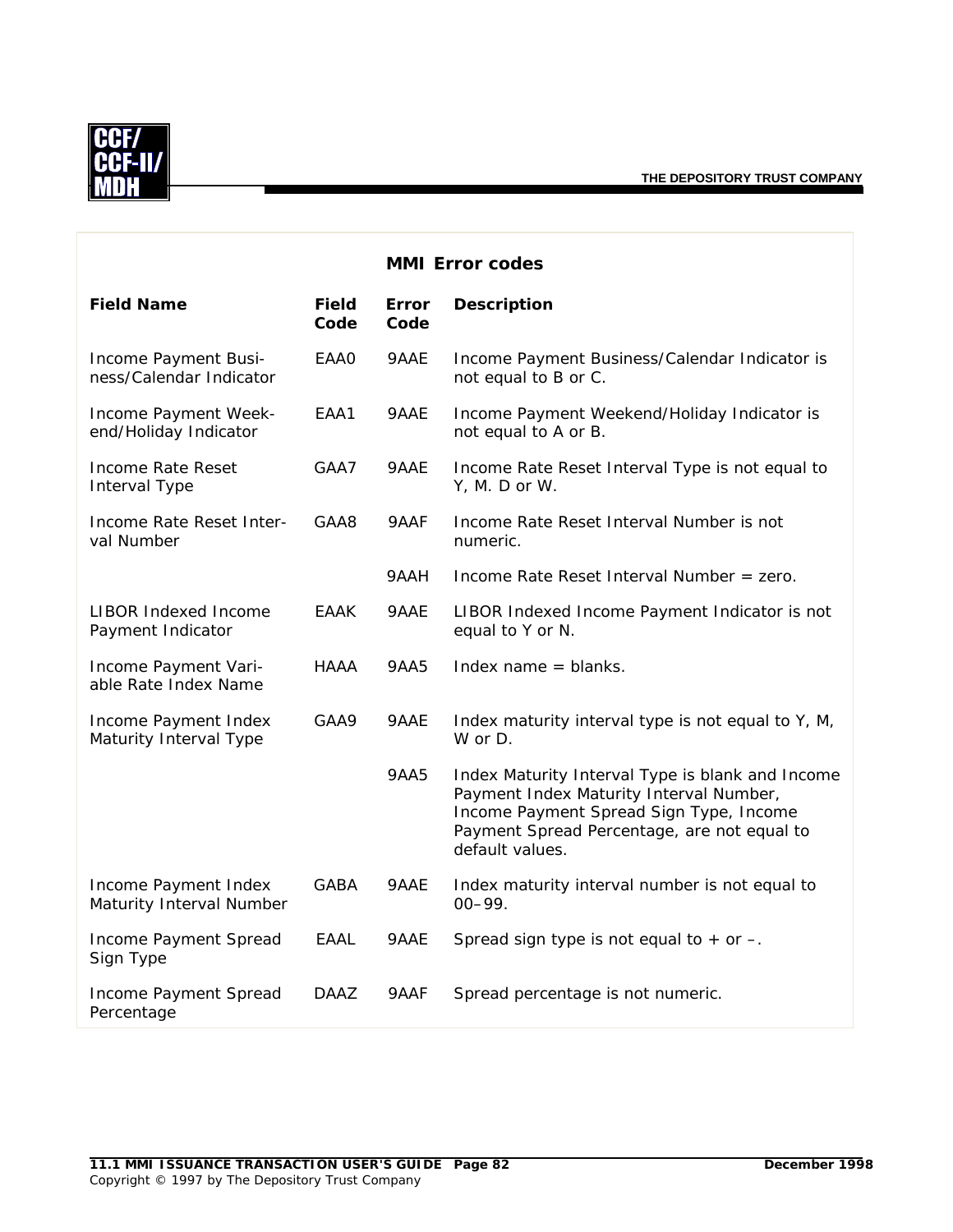

|                                                      |                      |                      | <b>MMI Error codes</b>                                                                                                           |
|------------------------------------------------------|----------------------|----------------------|----------------------------------------------------------------------------------------------------------------------------------|
| <b>Field Name</b>                                    | <b>Field</b><br>Code | <b>Error</b><br>Code | <b>Description</b>                                                                                                               |
| Income Payment Day of<br>Month (DOM)                 | <b>BAAL</b>          | 9AAE                 | Income Payment Day of Month is not equal to 1<br>thru 31.                                                                        |
|                                                      |                      |                      | Note: Applies if the Income Payment Frequency<br>Interval Type $=$ Y or M.                                                       |
|                                                      |                      | 9AAE                 | Income Payment Day of Month is not equal to 0<br>and Income Payment Frequency Interval Type =<br>W or D.                         |
| Income Payment DOM<br>Business/Calendar<br>Indicator | <b>BAAM</b>          | 9AAE                 | Income Payment DOM Business/Calendar<br>Indicator is not equal to B or C.                                                        |
|                                                      |                      |                      | Note: Applies if the Income Payment Frequency<br>Interval Type $=$ Y or M.                                                       |
|                                                      |                      | 9AAE                 | Income Payment DOM Business/Calendar<br>Indicator is not equal to spaces and Income<br>Payment Frequency Interval Type = W or D. |
| Income Payment Week<br>of Month                      | <b>BAAN</b>          | 9AAE                 | Income Payment Week of Month is not equal to<br>$1 - 4$ .                                                                        |
|                                                      |                      |                      | Note: Applies if the Income Payment Frequency<br>Interval Type $=$ Y or M.                                                       |
|                                                      |                      | 9AAE                 | Income Payment Week of Month is not equal to 0<br>and Income Payment Frequency Interval Type =<br>W or D.                        |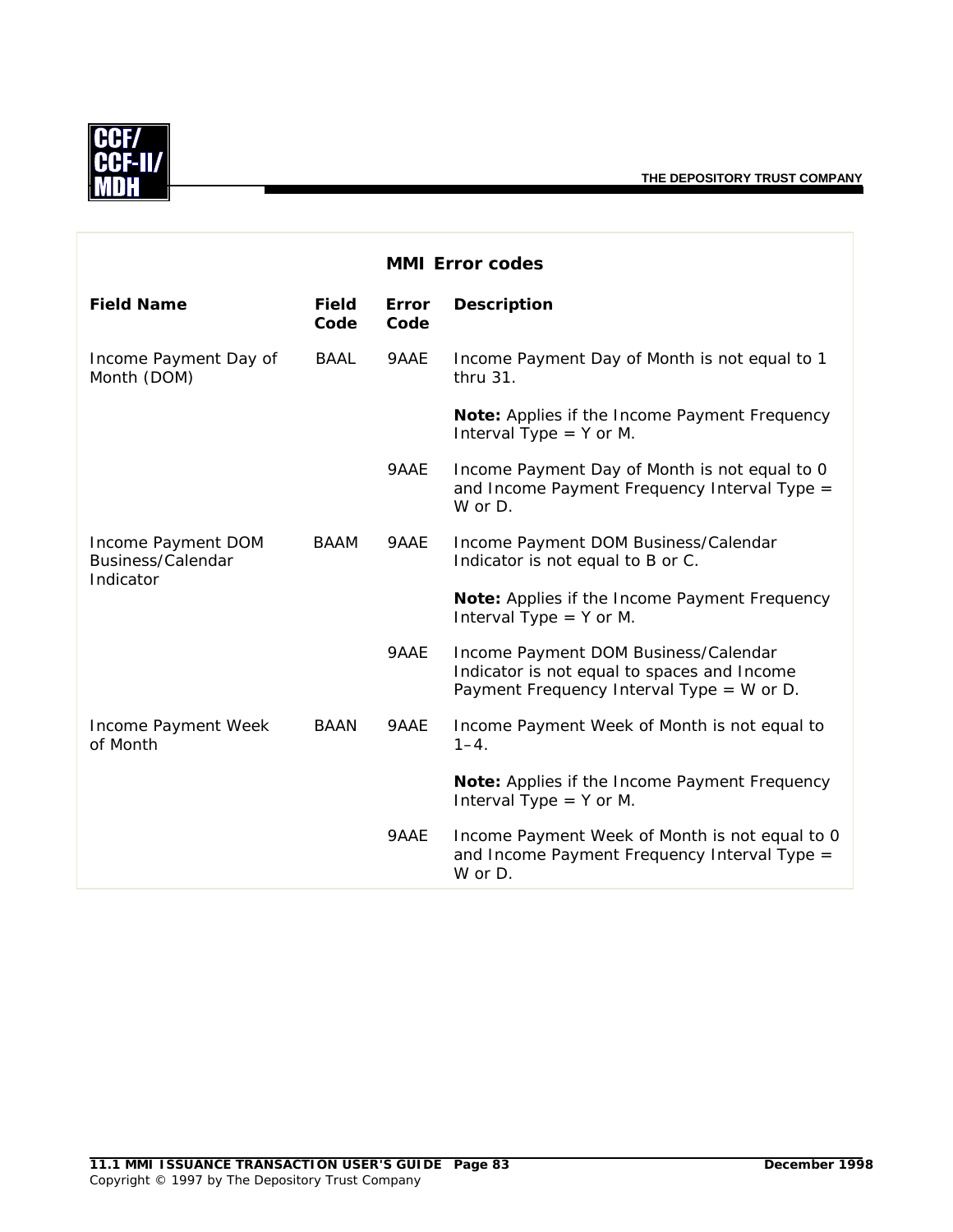

|                                   |                      |               | <b>MMI Error codes</b>                                                                                                                                                                                                             |
|-----------------------------------|----------------------|---------------|------------------------------------------------------------------------------------------------------------------------------------------------------------------------------------------------------------------------------------|
| <b>Field Name</b>                 | <b>Field</b><br>Code | Error<br>Code | <b>Description</b>                                                                                                                                                                                                                 |
| Income Payment Day of<br>Week     | <b>BAAO</b>          | 9AAE          | Income Payment Day of Week of not equal to M,<br>$T, W, R$ or $F.$                                                                                                                                                                 |
|                                   |                      |               | Note: Applies if the Income Payment Frequency<br>Interval Type $=$ Y or M.                                                                                                                                                         |
|                                   |                      | 9AAE          | Income Payment Week of Month is greater than<br>zeroes or Income Payment Day of Week is not<br>blank and Income Payment Day of Month is<br>greater than zeroes and Income Payment DOM<br>Business/Calendar Indicator is not blank. |
|                                   |                      | 9AA5          | Income Payment Day of Week is blank and<br>Income Payment Frequency Interval Type = W<br>or D.                                                                                                                                     |
| Repayment PUT Option<br>Frequency | GABB                 | 9AAE          | Repayment Option Frequency is not equal to A,<br>S, Q, M, O, or I                                                                                                                                                                  |
|                                   |                      |               | Note: Applies when the Repayment Put Option<br>Indicator $= Y$ .                                                                                                                                                                   |
|                                   |                      | 9AAE          | End date of last tender period is not equal to the<br>end date of first tender period.                                                                                                                                             |
|                                   |                      |               | Note: Applies when Repayment Put Option<br>Indicator = Y and Repayment put option<br>frequency = $0$ .                                                                                                                             |
|                                   |                      | 9AAE          | End date of last tender period is less than the<br>pay date of the first tender period.                                                                                                                                            |
|                                   |                      |               | Note: Applies when Repayment put option<br>indicator $=$ Y and repayment put option<br>frequency = $A$ , $S$ , $Q$ , $M$ , or I.                                                                                                   |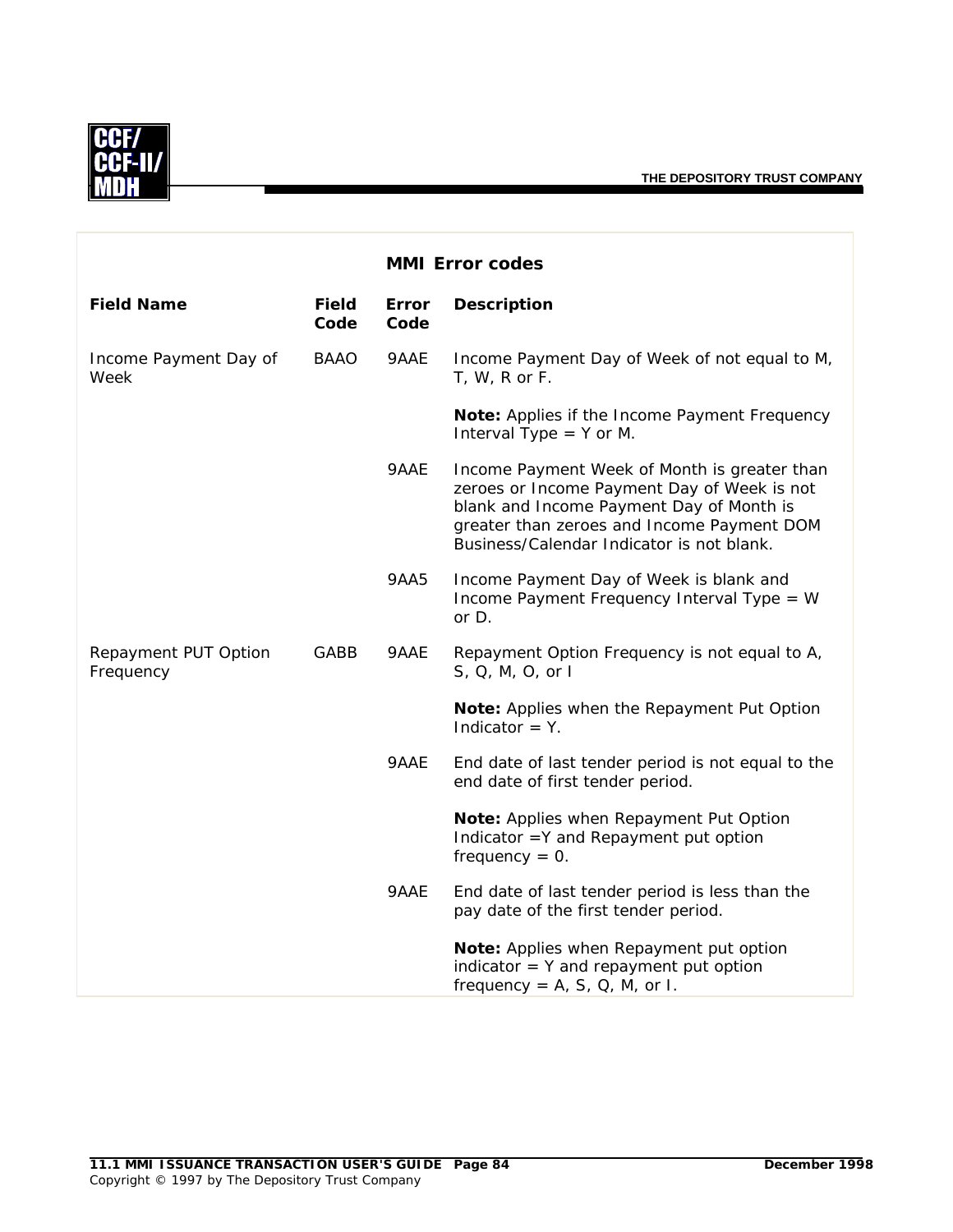

|                                      |               |               | <b>MMI Error codes</b>                                                                                                                                                                                                                                                                                                                                                                                                                                                                                                    |
|--------------------------------------|---------------|---------------|---------------------------------------------------------------------------------------------------------------------------------------------------------------------------------------------------------------------------------------------------------------------------------------------------------------------------------------------------------------------------------------------------------------------------------------------------------------------------------------------------------------------------|
| <b>Field Name</b>                    | Field<br>Code | Error<br>Code | <b>Description</b>                                                                                                                                                                                                                                                                                                                                                                                                                                                                                                        |
| Start Date of First Tender<br>Period | <b>BAAP</b>   | 9AAJ          | Invalid month for Start Date of First Tender<br>Period. (that is, month is not equal to $1-12$ );<br>or<br>Invalid day for Start Date of First Tender Period.<br>(that is, day is not equal to 1-31 for months 1,<br>3, 5, 7, 8 10, 12; day is not equal to 1-30 for<br>months 4, 6, 9 and 11; day is not equal to 1-28<br>for month 2 of a non-leap year; day is not equal<br>to 1-29 for month 2 of a leap year);<br><b>or</b><br>Invalid year for Start Date of First Tender Period<br>(that is, year is not numeric). |
|                                      |               |               | Note:<br>1. Applies when the Repayment put Option<br>indicator $=$ Y.<br>2. This can be validated using the CALENDAR<br>routine.                                                                                                                                                                                                                                                                                                                                                                                          |
|                                      |               | 9AAZ          | Start Date of a First Tender Period is less than<br>the Settlement Date.                                                                                                                                                                                                                                                                                                                                                                                                                                                  |
|                                      |               |               | Note: Applies when the Repayment Put Option<br>indicator $= Y$ .                                                                                                                                                                                                                                                                                                                                                                                                                                                          |
|                                      |               | 9AAE          | Start Date of First Tender Period is greater than<br>the Maturity Date.                                                                                                                                                                                                                                                                                                                                                                                                                                                   |
|                                      |               |               | Note: Applies when the Repayment Put Option<br>indicator $=$ Y.                                                                                                                                                                                                                                                                                                                                                                                                                                                           |
|                                      |               | 9AAE          | Start Date of First Tender is greater than the End<br>Date of First Tender, or is greater than the Pay<br>Date of First Tender, or is greater than the End<br>Date of Last Tender Period.                                                                                                                                                                                                                                                                                                                                 |
|                                      |               |               | Note: Applies when the Repayment put Option<br>indicator $=$ Y.                                                                                                                                                                                                                                                                                                                                                                                                                                                           |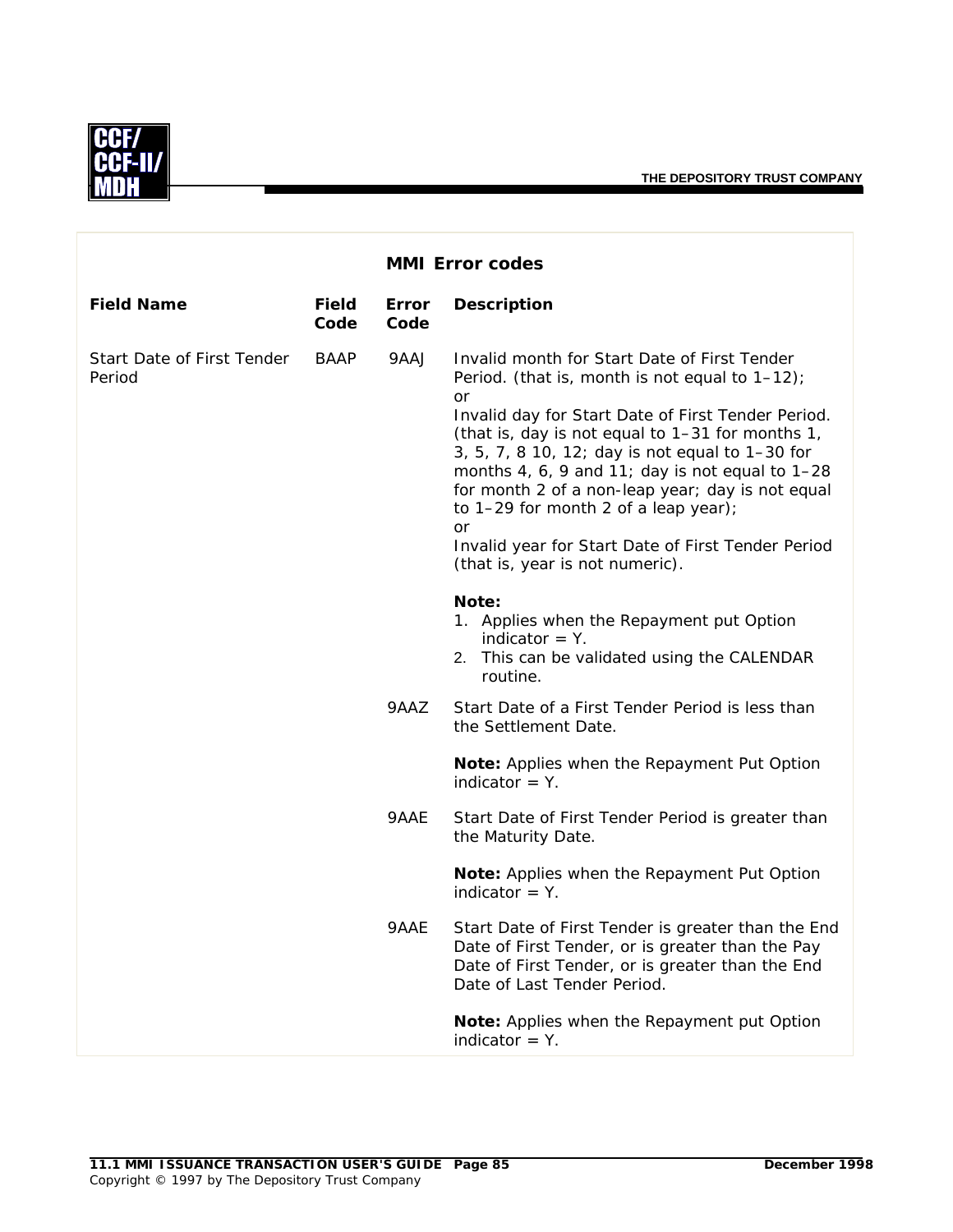

|                                    |                      |                      | <b>MMI Error codes</b>                                                                                                                                                                                                                                                                                                                                                                                                                                                                                               |
|------------------------------------|----------------------|----------------------|----------------------------------------------------------------------------------------------------------------------------------------------------------------------------------------------------------------------------------------------------------------------------------------------------------------------------------------------------------------------------------------------------------------------------------------------------------------------------------------------------------------------|
| <b>Field Name</b>                  | <b>Field</b><br>Code | <b>Error</b><br>Code | <b>Description</b>                                                                                                                                                                                                                                                                                                                                                                                                                                                                                                   |
| End Date of First Tender<br>Period | <b>BAAQ</b>          | 9AAJ                 | Invalid month for End Date of First Tender<br>Period. (that is, month is not equal to $1-12$ );<br><b>or</b><br>Invalid day for End Date of First Tender Period<br>(that is, day is not equal to 1-31 for months 1,<br>3, 5, 7, 8 10, 12; day is not equal to 1-30 for<br>months 4, 6, 9 and 11; day is not equal to $1-28$<br>for month 2 of a non-leap year; day is not equal<br>to 1-29 for month 2 of a leap year);<br>or<br>Invalid year for End Date of First Tender Period<br>(that is, year is not numeric). |
|                                    |                      |                      | Note:<br>1. Applies when the Repayment Put Option<br>Indicator $=$ Y.<br>2. This can be validated using the CALENDAR<br>routine.                                                                                                                                                                                                                                                                                                                                                                                     |
|                                    |                      | 9AAE                 | End Date of First Tender Period is greater than<br>the Maturity Date.                                                                                                                                                                                                                                                                                                                                                                                                                                                |
|                                    |                      |                      | Note: Applies when the Repayment Put Option<br>Indicator = $Y$ .                                                                                                                                                                                                                                                                                                                                                                                                                                                     |
|                                    |                      | 9AAE                 | End Date of First Tender Period is greater than<br>the Pay Date of the First Tender Period, or is<br>greater than the End Date of Last Tender Period.                                                                                                                                                                                                                                                                                                                                                                |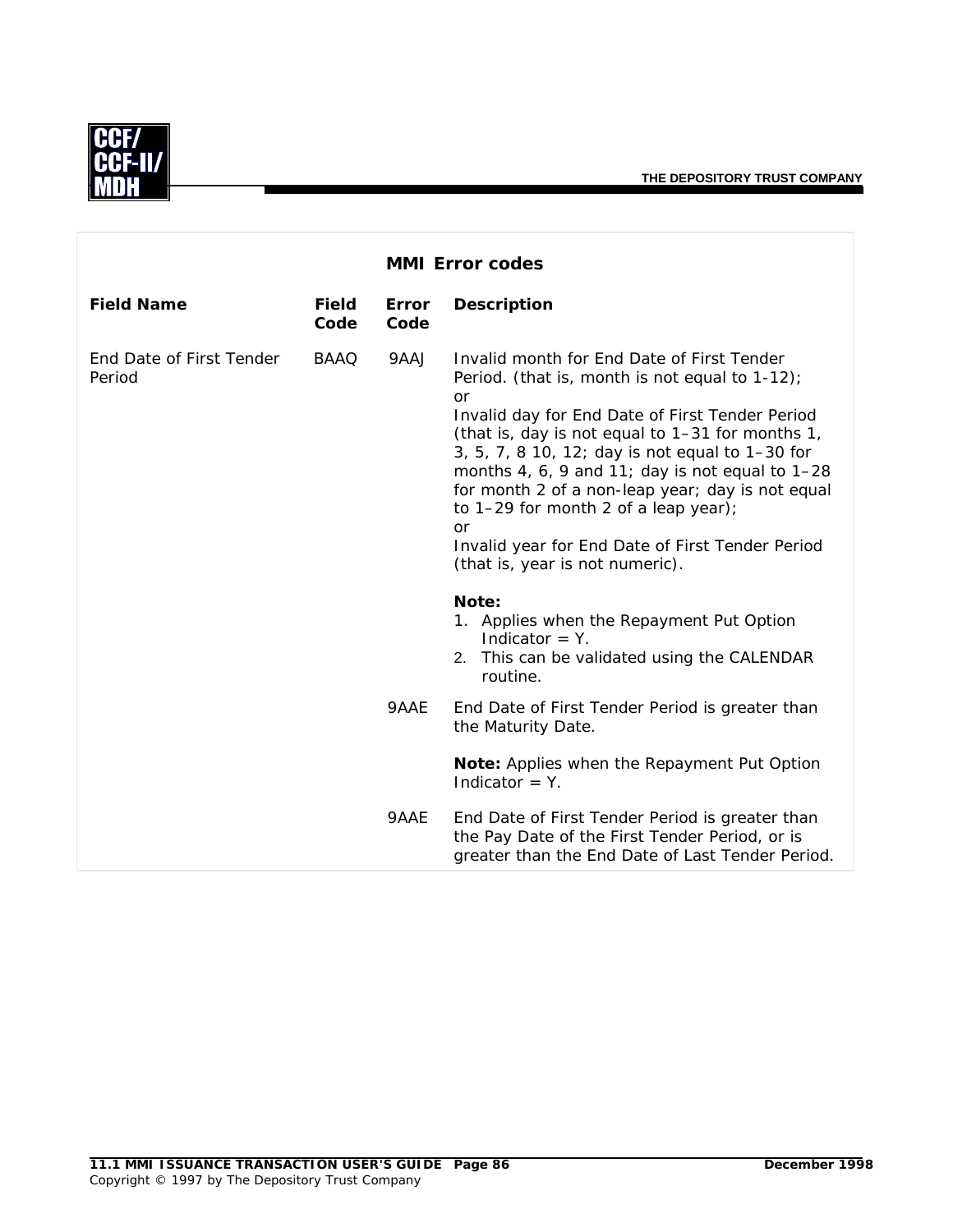

|                                    |                      |                      | <b>MMI Error codes</b>                                                                                                                                                                                                                                                                                                                                                                                                                                                                                               |
|------------------------------------|----------------------|----------------------|----------------------------------------------------------------------------------------------------------------------------------------------------------------------------------------------------------------------------------------------------------------------------------------------------------------------------------------------------------------------------------------------------------------------------------------------------------------------------------------------------------------------|
| <b>Field Name</b>                  | <b>Field</b><br>Code | <b>Error</b><br>Code | <b>Description</b>                                                                                                                                                                                                                                                                                                                                                                                                                                                                                                   |
| Pay Date of First Tender<br>Period | <b>BAAR</b>          | 9AAJ                 | Invalid month for Pay Date of First Tender<br>Period. (that is, month is not equal to $1-12$ );<br><b>or</b><br>Invalid day for Pay Date of First Tender Period<br>(that is, day is not equal to 1-31 for months 1,<br>3, 5, 7, 8 10, 12; day is not equal to 1-30 for<br>months 4, 6, 9 and 11; day is not equal to $1-28$<br>for month 2 of a non-leap year; day is not equal<br>to 1-29 for month 2 of a leap year);<br>or<br>Invalid year for Pay Date of First Tender Period<br>(that is, year is not numeric). |
|                                    |                      | 9AAE                 | Note:<br>1. Applies when the Repayment Put Option<br>Indicator $= Y$ .<br>2. This can be validated using the CALENDAR<br>routine.<br>Pay Date of First Tender Period is greater than<br>the Maturity Date.<br>Note: Applies when the Repayment Put Option<br>Indicator $=$ Y.                                                                                                                                                                                                                                        |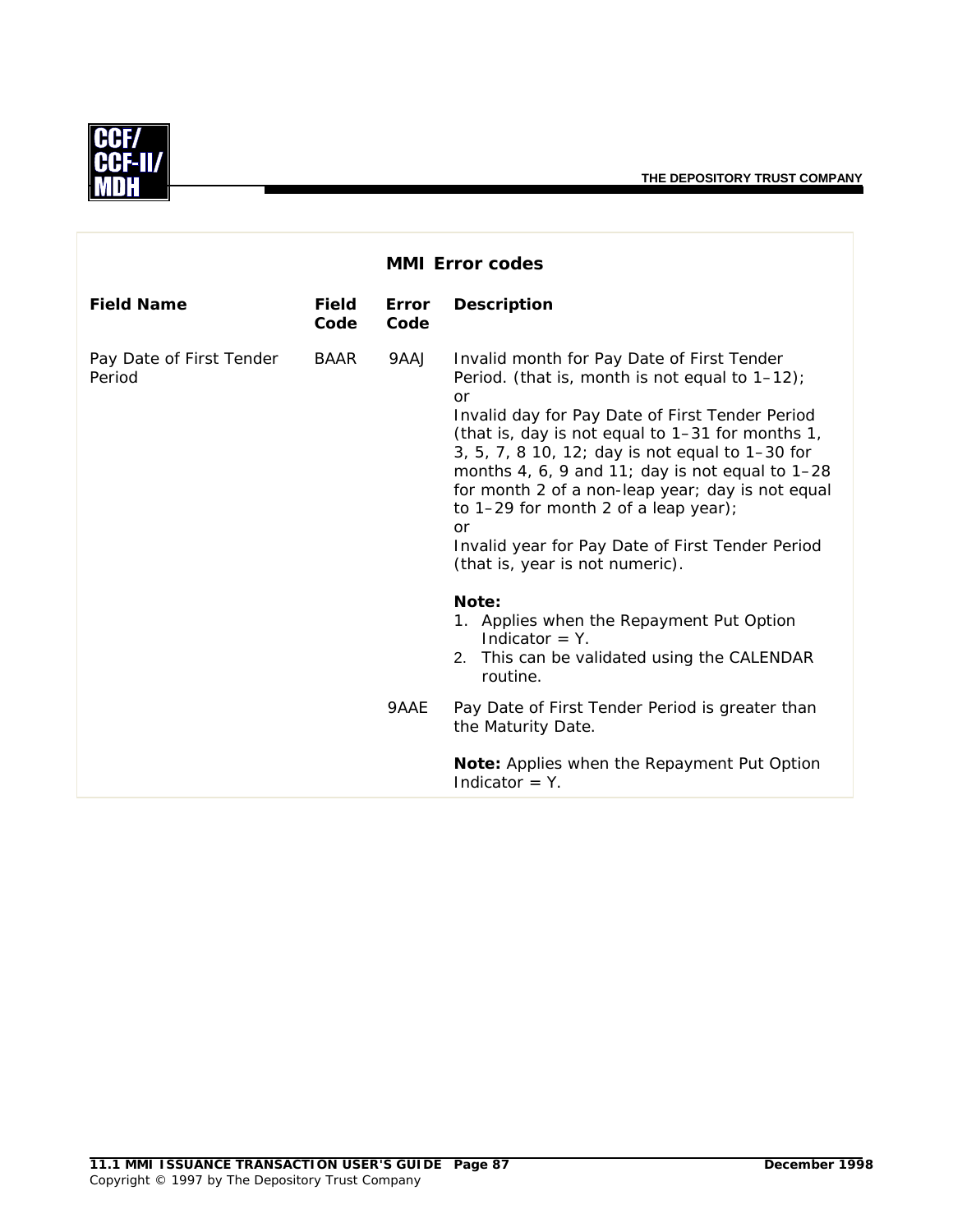

|                                   |                      |                      | <b>MMI Error codes</b>                                                                                                                                                                                                                                                                                                                                                                                                                                                                                      |
|-----------------------------------|----------------------|----------------------|-------------------------------------------------------------------------------------------------------------------------------------------------------------------------------------------------------------------------------------------------------------------------------------------------------------------------------------------------------------------------------------------------------------------------------------------------------------------------------------------------------------|
| <b>Field Name</b>                 | <b>Field</b><br>Code | <b>Error</b><br>Code | <b>Description</b>                                                                                                                                                                                                                                                                                                                                                                                                                                                                                          |
| End Date of Last Tender<br>Period | BAA3                 | 9AAJ                 | Invalid month for End Date of Last Tender Period<br>(that is, month is not equal to $1-12$ );<br>or<br>Invalid day for End Date of Last Tender Period<br>(that is, day is not equal to 1-31 for months 1,<br>3, 5, 7, 8 10, 12; day is not equal to 1-30 for<br>months 4, 6, 9 and 11; day is not equal to $1-28$<br>for month 2 of a non-leap year; day is not equal<br>to $1-29$ for month 2 of a leap year);<br>or<br>Invalid year for End Date of Last Tender Period<br>(that is, year is not numeric). |
|                                   |                      | 9AAE                 | Note:<br>1. Applies when the Repayment Put Option<br>Indicator $= Y$<br>2. This can be validated using the CALENDAR<br>routine.<br>The End Date of Last Tender Period is greater<br>than the Maturity date.<br><b>Note:</b> Applies when the Repayment Put Option<br>Indicator $= Y$ .                                                                                                                                                                                                                      |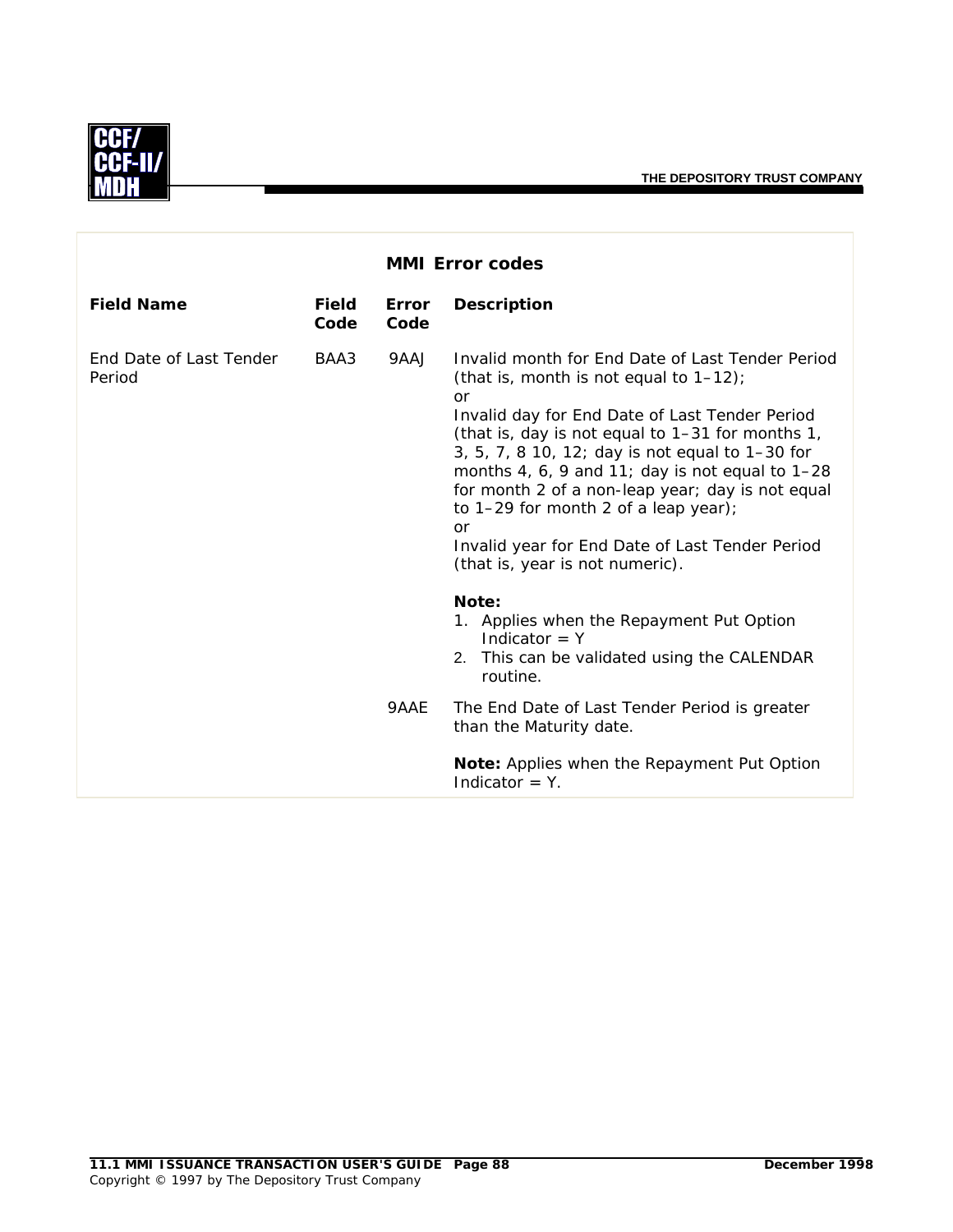

|                                              |               |               | <b>MMI Error codes</b>                                                                                                                                                                                                                                                                                                                                                                                                                                                |
|----------------------------------------------|---------------|---------------|-----------------------------------------------------------------------------------------------------------------------------------------------------------------------------------------------------------------------------------------------------------------------------------------------------------------------------------------------------------------------------------------------------------------------------------------------------------------------|
| <b>Field Name</b>                            | Field<br>Code | Error<br>Code | <b>Description</b>                                                                                                                                                                                                                                                                                                                                                                                                                                                    |
| <b>First Call Date</b>                       | BAA4          | 9AAJ          | Invalid month for First Call Date (that is, month<br>is not equal to $1-12$ );<br><b>or</b><br>Invalid day for First Call Date (i.e., day is not<br>equal to 1-31 for months 1, 3, 5, 7, 8 10, 12;<br>day is not equal to 1-30 for months 4, 6, 9 and<br>11; day is not equal to 1-28 for month 2 of a<br>non-leap year; day is not equal to 1-29 for<br>month 2 of a leap year);<br><b>or</b><br>Invalid year for First Call Date (that is, year is<br>not numeric). |
|                                              |               |               | Note:<br>1. Applies when the Call Indicator $=$ Y.<br>2. This can be validated using the CALENDAR<br>routine.                                                                                                                                                                                                                                                                                                                                                         |
|                                              |               | 9AAE          | This date is not between the Settlement Date<br>and the Maturity Date.                                                                                                                                                                                                                                                                                                                                                                                                |
| Call Price Percentage                        | DAA0          | 9AAF          | Call price percentage is not numeric.                                                                                                                                                                                                                                                                                                                                                                                                                                 |
|                                              |               |               | <b>Note:</b> Applies when the Call Indicator $=$ Y.                                                                                                                                                                                                                                                                                                                                                                                                                   |
|                                              |               | 9AAH          | Call price percentage $=$ zero.                                                                                                                                                                                                                                                                                                                                                                                                                                       |
|                                              |               |               | <b>Note:</b> Applies when the Call Indicator $=$ Y.                                                                                                                                                                                                                                                                                                                                                                                                                   |
| Principal Payment<br>Frequency Interval Type | GABC          | 9AAE          | Principal Payment Frequency Interval Type is not<br>equal to Y, M, W or D.                                                                                                                                                                                                                                                                                                                                                                                            |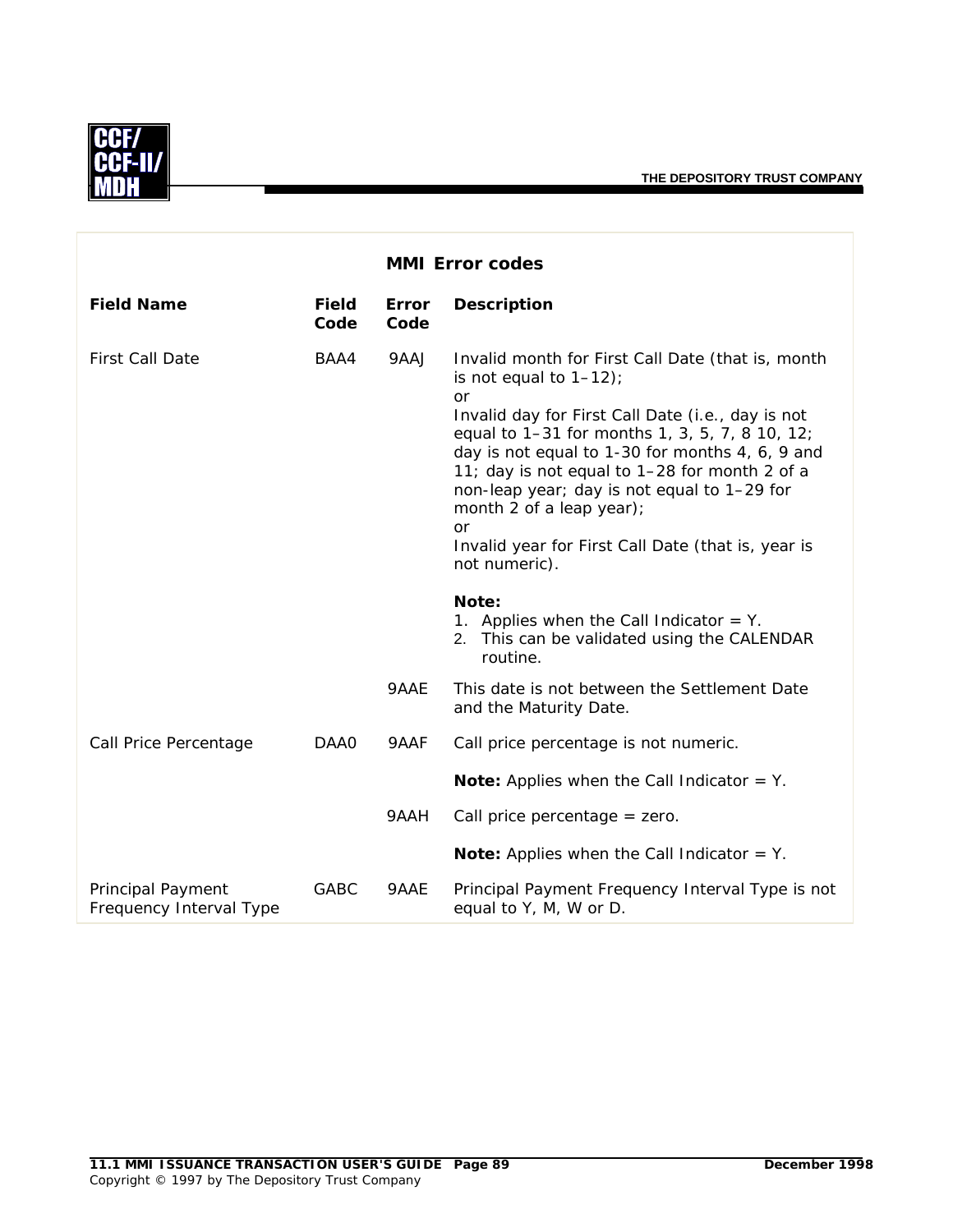

|                                                   |                      |               | <b>MMI Error codes</b>                                                                                                                                                                                                         |
|---------------------------------------------------|----------------------|---------------|--------------------------------------------------------------------------------------------------------------------------------------------------------------------------------------------------------------------------------|
| <b>Field Name</b>                                 | <b>Field</b><br>Code | Error<br>Code | <b>Description</b>                                                                                                                                                                                                             |
| Principal Payment<br>Frequency Interval<br>Number | GABD                 | 9AAF          | Principal Payment Frequency Interval Number is<br>not numeric.                                                                                                                                                                 |
|                                                   |                      | 9AAH          | Principal Payment Frequency Interval Number =<br>zero and the Principal Payment Frequency<br>Interval Type $= Y$ , M or W.                                                                                                     |
|                                                   |                      | 9AAE          | Principal Payment Frequency Interval Number is<br>less than 7 and the Principal Payment Frequency<br>Interval Type $= D$ .                                                                                                     |
|                                                   |                      | 9AAE          | Principal Payment Frequency Interval is more<br>frequent than the Income Payment Frequency<br>Interval, or the Principal Payment Frequency<br>Interval does not fall in the cycle of the Income<br>Payment Frequency Interval. |
| Principal Payment Day of<br>Month                 | <b>BAAS</b>          | 9AAJ          | Principal Payment Day of Month is not equal to<br>$1 - 31$ .                                                                                                                                                                   |
|                                                   |                      |               | Note: Applies if Principal Payment Frequency<br>Interval Type $=$ Y or M.                                                                                                                                                      |
|                                                   |                      | 9AAE          | (Day of the Month or Business/Calendar Days)<br>and (Week of Month or Day of Week) were both<br>entered.                                                                                                                       |
|                                                   |                      |               | Note: Applies if Principal Payment Frequency<br>Interval Type $=$ Y or M.                                                                                                                                                      |
|                                                   |                      | 9AAE          | Principal Payment Day of Month is not equal to 0<br>and the Principal Payment Frequency Interval<br>Type = $W$ or D.                                                                                                           |
|                                                   |                      | 9AAE          | Principal Payment Day of Month is not equal to<br>Income Payment Day of Month.                                                                                                                                                 |
|                                                   |                      |               | Note: Applies to MMIs with Income Payment<br>Type = P and Periodic/Amortizing Principal<br>Indicator $=$ Y.                                                                                                                    |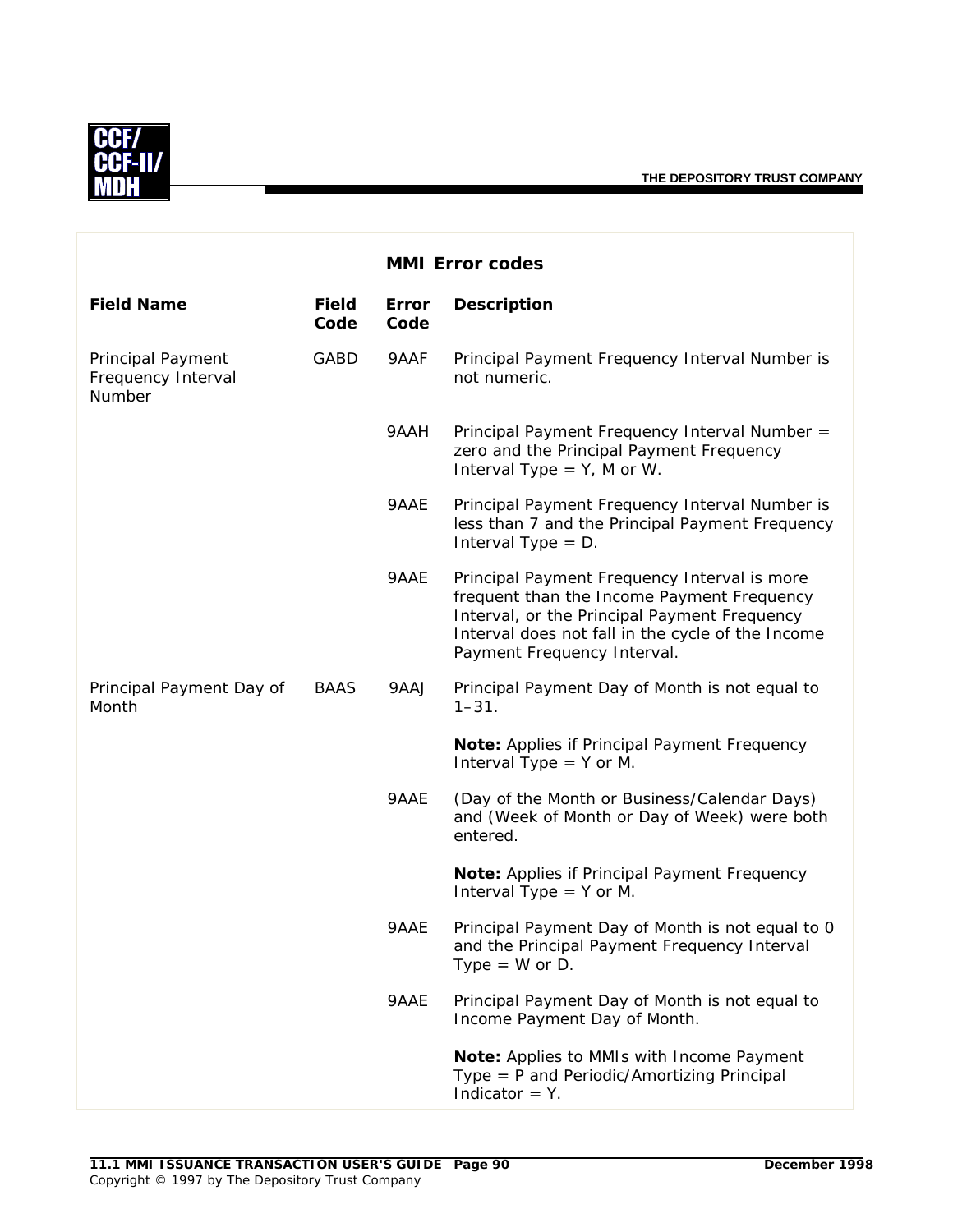

|                                                                  |               |                      | <b>MMI Error codes</b>                                                                                                                                       |
|------------------------------------------------------------------|---------------|----------------------|--------------------------------------------------------------------------------------------------------------------------------------------------------------|
| <b>Field Name</b>                                                | Field<br>Code | <b>Error</b><br>Code | <b>Description</b>                                                                                                                                           |
| Principal Payment Day of<br>Month Business/Calendar<br>Indicator | BAAT          | 9AAE                 | Principal Payment Day of Month<br>Business/Calendar Indicator is not equal to B or<br>C.                                                                     |
|                                                                  |               |                      | Note: Applies if Principal Payment Frequency<br>Interval Type $=$ Y or M.                                                                                    |
|                                                                  |               | 9AAE                 | The Principal Payment Day of Month<br>Business/Calendar Indicator is not equal to<br>spaces and the Principal Payment Frequency<br>Interval Type $=$ W or D. |
|                                                                  |               | 9AAE                 | Principal Payment Day of Month<br>Business/Calendar Indicator is not equal to<br>Income Payment Day of Month<br>Business/Calendar Indicator.                 |
|                                                                  |               |                      | Note: Applies to MMIs with Income Payment<br>Type = P and Periodic/Amortizing Principal<br>Indicator $=$ Y.                                                  |
| Principal Payment Week<br>of Month                               | BAAU          | 9AAE                 | The Principal Payment Week of Month is not<br>equal to $1-4$ .                                                                                               |
|                                                                  |               |                      | Note: Applies if Principal Payment Frequency<br>Interval Type $=$ Y or M.                                                                                    |
|                                                                  |               | 9AAE                 | The Principal Payment Week of Month is not<br>equal to 0 and the Principal Payment Frequency<br>Interval Type $=$ W or D.                                    |
|                                                                  |               | 9AAE                 | Principal Payment Week of Month is not equal to<br>Income Payment Week of Month.                                                                             |
|                                                                  |               |                      | Note: Applies to MMIs with Income Payment<br>Type = $P$ and Periodic/Amortizing Principal<br>Indicator $=$ Y.                                                |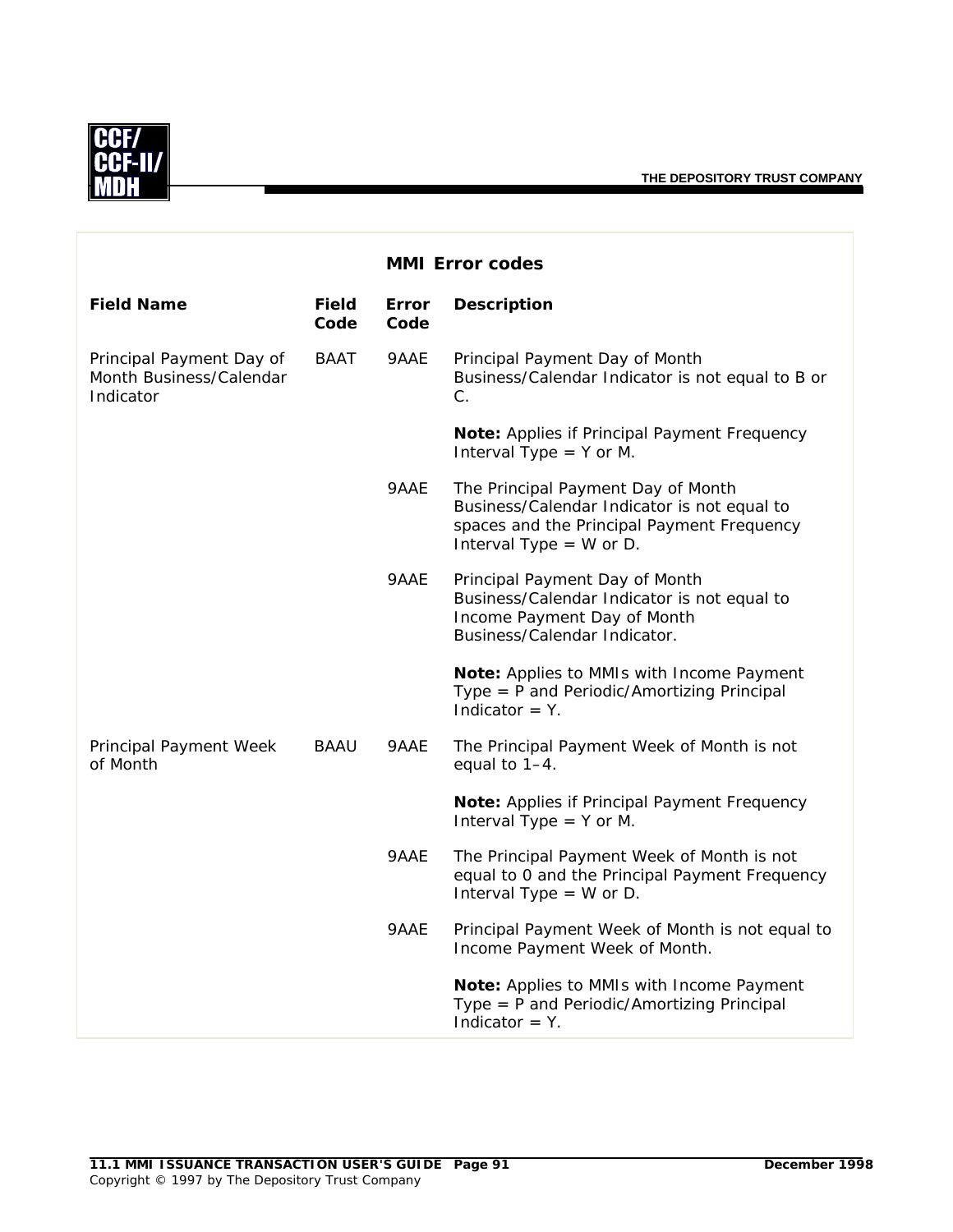

|                                  |                      |                      | <b>MMI Error codes</b>                                                                                               |
|----------------------------------|----------------------|----------------------|----------------------------------------------------------------------------------------------------------------------|
| <b>Field Name</b>                | <b>Field</b><br>Code | <b>Error</b><br>Code | <b>Description</b>                                                                                                   |
| Principal Payment Day of<br>Week | BAAV                 | 9AAE                 | Principal Payment Day if Week is not equal to 1–<br>5.                                                               |
|                                  |                      |                      | Note: Applies if Principal Payment Frequency<br>Interval = P and Periodic/Amortizing Principal<br>Indicator $=$ Y.   |
|                                  |                      | 9AAE                 | Principal Payment Day of Week is not equal to 0<br>and the Principal Payment Frequency Interval<br>Type = $W$ or D.  |
|                                  |                      | 9AAE                 | Principal Payment Day of Week is not equal to<br>Income Payment Day of Week.                                         |
|                                  |                      |                      | <b>Note:</b> Applies to MMIs with Income Payment<br>$Type = P$ and Periodic/Amortizing Principal<br>Indicator $=$ Y. |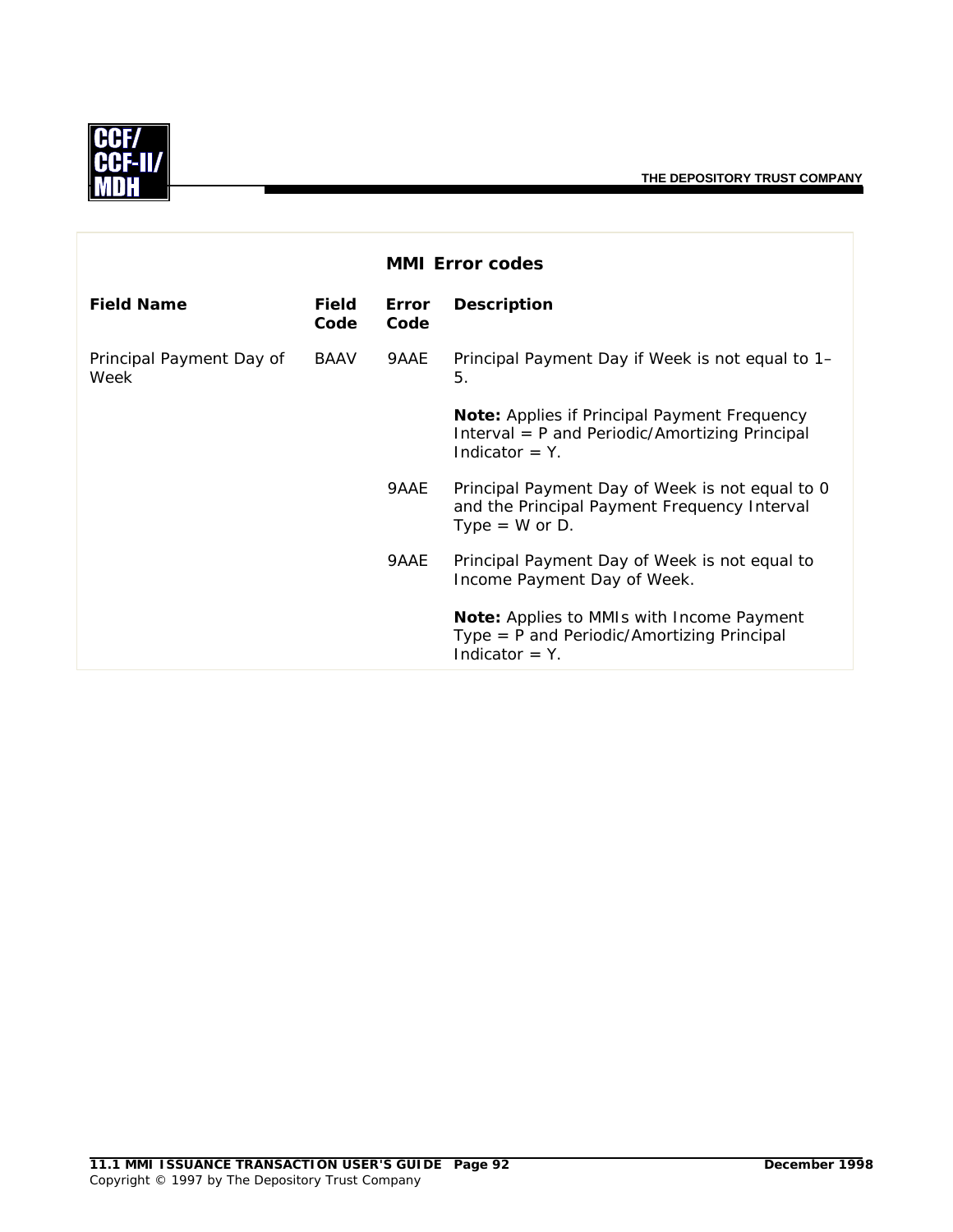

|                                                      |                      |               | <b>MMI Error codes</b>                                                                                                   |
|------------------------------------------------------|----------------------|---------------|--------------------------------------------------------------------------------------------------------------------------|
| <b>Field Name</b>                                    | <b>Field</b><br>Code | Error<br>Code | <b>Description</b>                                                                                                       |
| <b>Targeted First Principal</b><br>Payment Date      | BAA0                 | 9AAJ          | Targeted First Principal Payment Date is invalid<br>(for example, day is not valid for month or year<br>is not numeric). |
|                                                      |                      | 9AAE          | This date is not between the Settlement Date<br>and the Maturity Date.                                                   |
|                                                      |                      |               | Note: Applies to MMIs with Income Payment<br>Type = $P$ and Periodic/Amortizing Principal<br>Indicator $= Y$ .           |
|                                                      |                      | 9AAE          | This date does not fall in the cycle of the Income<br>Payment Frequency Interval.                                        |
|                                                      |                      |               | Note: Applies to MMIs with Income Payment<br>Type $=$ P and Periodic Amortizing Principal<br>Indicator $=$ Y.            |
| <b>Actual First Principal</b><br>Payment Date        | BAA1                 | 9AAJ          | Actual First Principal Payment Date is invalid (for<br>example, day is not valid for month, or year is<br>not numeric).  |
|                                                      |                      | 9AAE          | This date is not between the Settlement Date<br>and the Maturity Date.                                                   |
|                                                      |                      | 9AAE          | Date is not a DTC settlement date or when<br>applicable, a London business date.                                         |
| <b>First Principal Payment</b><br><b>Record Date</b> | BAA2                 | 9AAJ          | First Principal Payment Record Date is invalid<br>(for example, day is not valid for month, or year<br>is not numeric).  |
|                                                      |                      | 9AAE          | First Principal Payment Date is greater than or<br>equal to the First Principal Record Date.                             |
|                                                      |                      | 9AAE          | This date is not equal to the First Income<br>Payment Record Date.                                                       |
|                                                      |                      | 9AAE          | This date is less than or equal to the Settlement<br>Date.                                                               |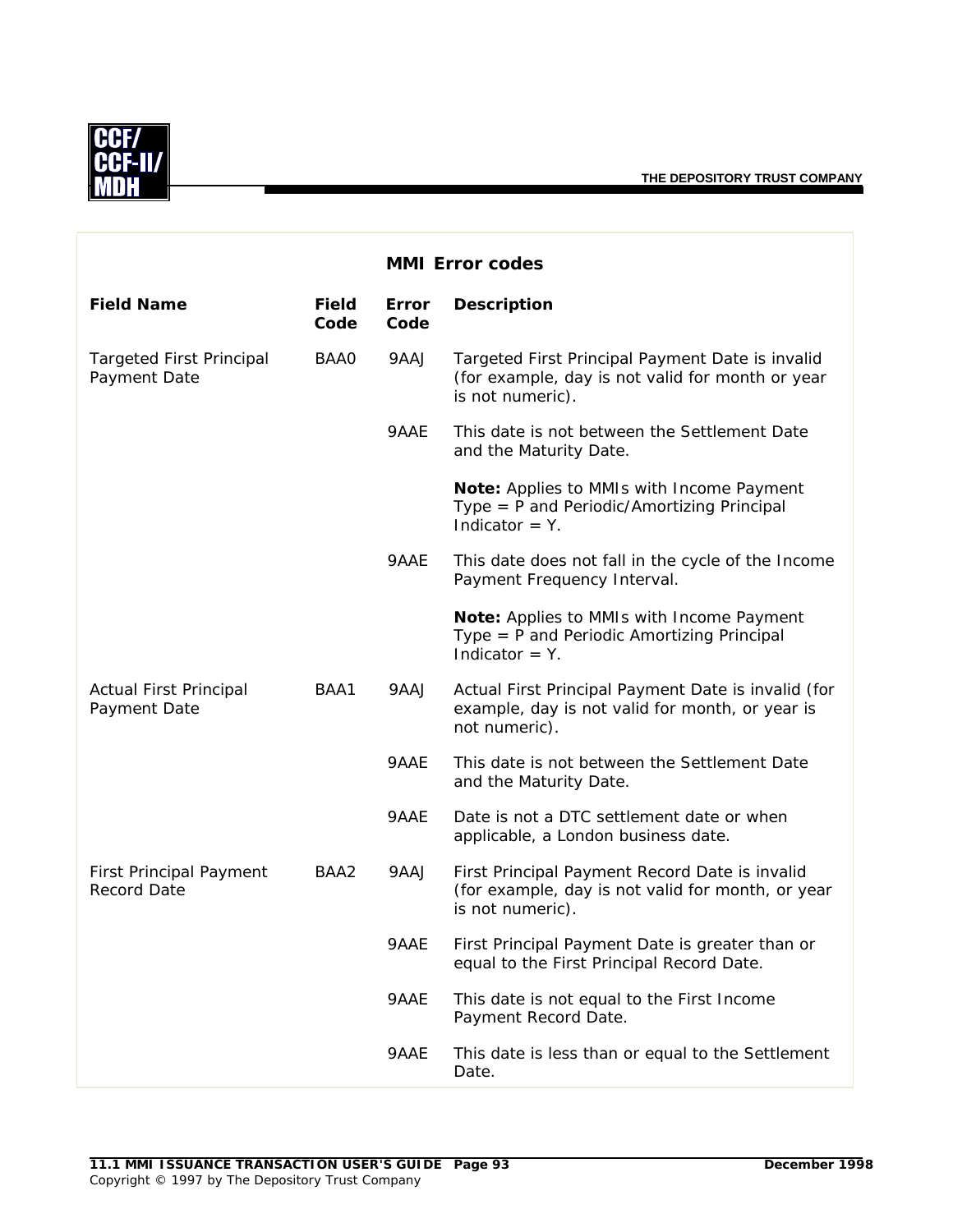

|                                                                                             |                      | <b>MMI Error codes</b> |                                                                                                                                                                                                                                                        |
|---------------------------------------------------------------------------------------------|----------------------|------------------------|--------------------------------------------------------------------------------------------------------------------------------------------------------------------------------------------------------------------------------------------------------|
| <b>Field Name</b>                                                                           | <b>Field</b><br>Code | Error<br>Code          | <b>Description</b>                                                                                                                                                                                                                                     |
| Principal Payment<br>Record/Payable Date<br>Difference (# of days<br>prior to payable date) | <b>BAAW</b>          | 9AAF                   | Number of days is not numeric.                                                                                                                                                                                                                         |
|                                                                                             |                      | 9AAH                   | Number of days is zeroes and the Targeted First<br>Principal Payment Record Date is zeroes.                                                                                                                                                            |
|                                                                                             |                      | 9AAE                   | The number of days is greater than zero and the<br>Targeted First Principal Payment Record Date is<br>not equal to zero (that is, either the number of<br>days or the Targeted First Principal Payment<br>Record Date must be supplied, but not both). |
|                                                                                             |                      | 9AAE                   | Number of days is not equal to the Income<br>Payment number of days.                                                                                                                                                                                   |
|                                                                                             |                      | 9AAE                   | This date is greater than or equal to the<br>Targeted First Principal Payment Date.                                                                                                                                                                    |
|                                                                                             |                      |                        | Note: Applies when the field Principal Payment<br>Record/Payable Date Difference = $0$ .                                                                                                                                                               |
| Principal Payment<br>Business/Calendar                                                      | EAAH                 | 9AAE                   | Principal Payment Business/Calendar Indicator is<br>not equal to B or C.                                                                                                                                                                               |
|                                                                                             |                      | 9AAE                   | This indicator is not equal to Income Payment<br>Business/Calendar Indicator.                                                                                                                                                                          |
| Principal Payment<br>Weekend/Holiday Indi-<br>cator                                         | EAAI                 | 9AAE                   | Principal Payment Weekend/Holiday Indicator is<br>not equal to A or B.                                                                                                                                                                                 |
|                                                                                             |                      | 9AAE                   | This indicator is not equal to Income Payment<br>Weekend/Holiday Indicator.                                                                                                                                                                            |
| <b>LIBOR Indexed Principal</b><br>Payment Indicator                                         | EAAJ                 | 9AAE                   | LIBOR Indexed Principal Payment Indicator is not<br>equal to Y or N.                                                                                                                                                                                   |
|                                                                                             |                      | 9AAE                   | This indicator is not equal to N when the Indexed<br>Principal Indicator is equal to N and the Periodic<br>Amortizing Principal Indicator is equal to Y.                                                                                               |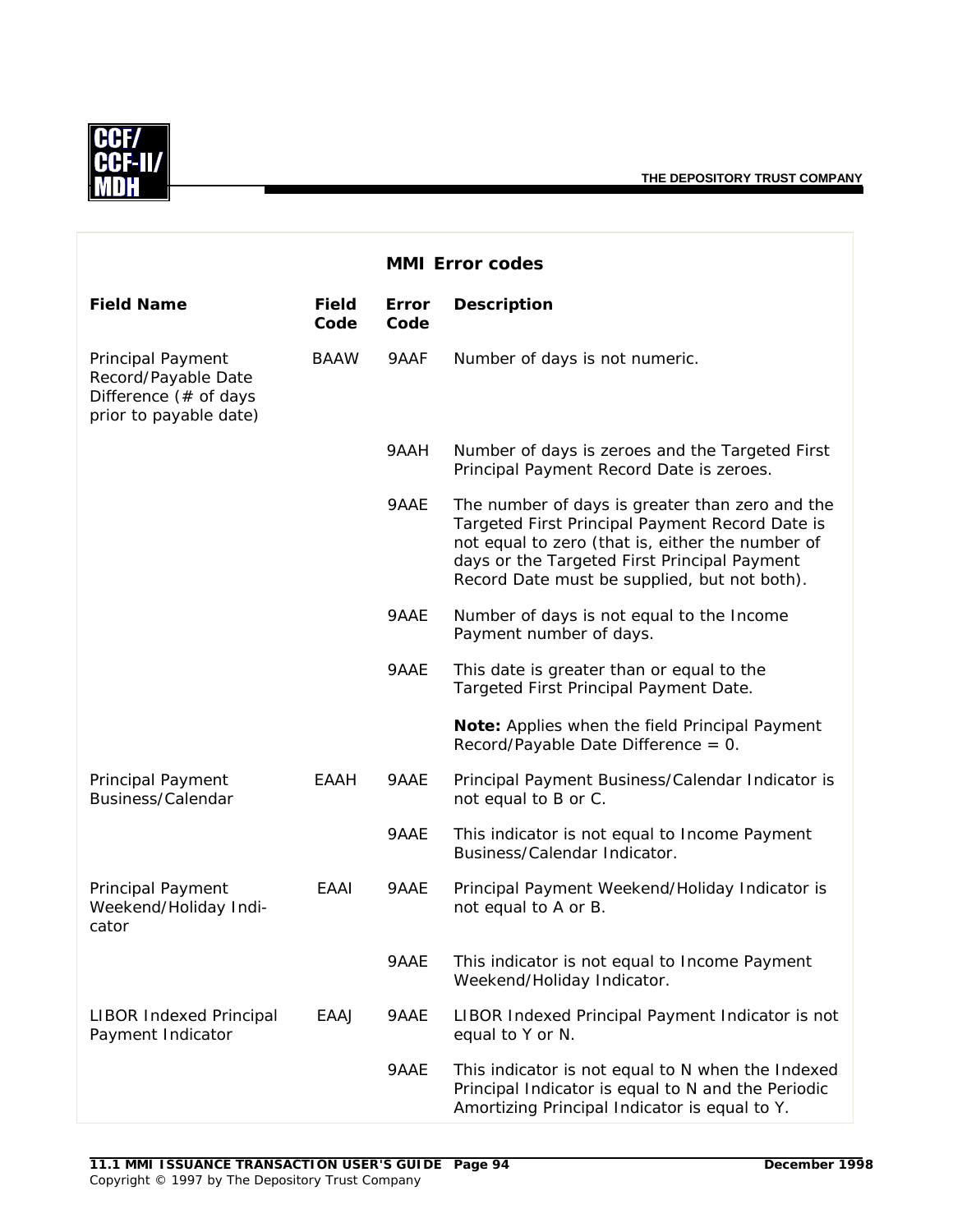

|                                                                      |               | <b>MMI Error codes</b> |                                                                                                                                                                                                                    |
|----------------------------------------------------------------------|---------------|------------------------|--------------------------------------------------------------------------------------------------------------------------------------------------------------------------------------------------------------------|
| <b>Field Name</b>                                                    | Field<br>Code | <b>Error</b><br>Code   | <b>Description</b>                                                                                                                                                                                                 |
| Principal Payment<br>Variable Rate Index<br>Name                     | <b>HAAC</b>   | 9AA5                   | Index name $=$ blanks.                                                                                                                                                                                             |
| Principal Payment Index<br>Maturity Interval Type                    | <b>GABE</b>   | 9AAE                   | Index Maturity Interval Type is not equal to Y, M<br>or $D$ .                                                                                                                                                      |
|                                                                      |               | 9AAE                   | Index Maturity Interval Type is blank and<br>Principal Payment Maturity Interval Number, and<br>Principal Payment Spread Sign Type, and<br>Principal Payment Spread Percentage are not<br>equal to default values. |
| Principal Payment Index<br>Maturity Interval Number                  | <b>GABF</b>   | 9AAE                   | Index maturity interval number is not equal to<br>$00 - 99.$                                                                                                                                                       |
| Principal Payment Spread<br>Sign Type                                | EAAG          | 9AAE                   | Spread sign type is not equal to $+$ or $-$ .                                                                                                                                                                      |
| Principal Payment Spread<br>Percentage                               | DAA1          | 9AAF                   | Spread percentage is not numeric.                                                                                                                                                                                  |
| Settlement Days<br>Principal Payment After<br><b>Maturity Date</b>   | <b>BAAX</b>   | 9AAF                   | Number of days is not numeric.                                                                                                                                                                                     |
| <b>Final Principal Payment</b><br>Calendar/Business Day<br>Indicator | EAAE          | 9AAE                   | Indicator is not equal to B or C;<br><b>or</b><br>Indicator is not space.                                                                                                                                          |
|                                                                      |               |                        | Note: This applies if Settlement Days Principal<br>Payment After Maturity Date is zeroes.                                                                                                                          |
| Settlement Days Income<br>Payment After Maturity<br>Date             | <b>BAAY</b>   | 9AAF                   | Number of days is not numeric.                                                                                                                                                                                     |